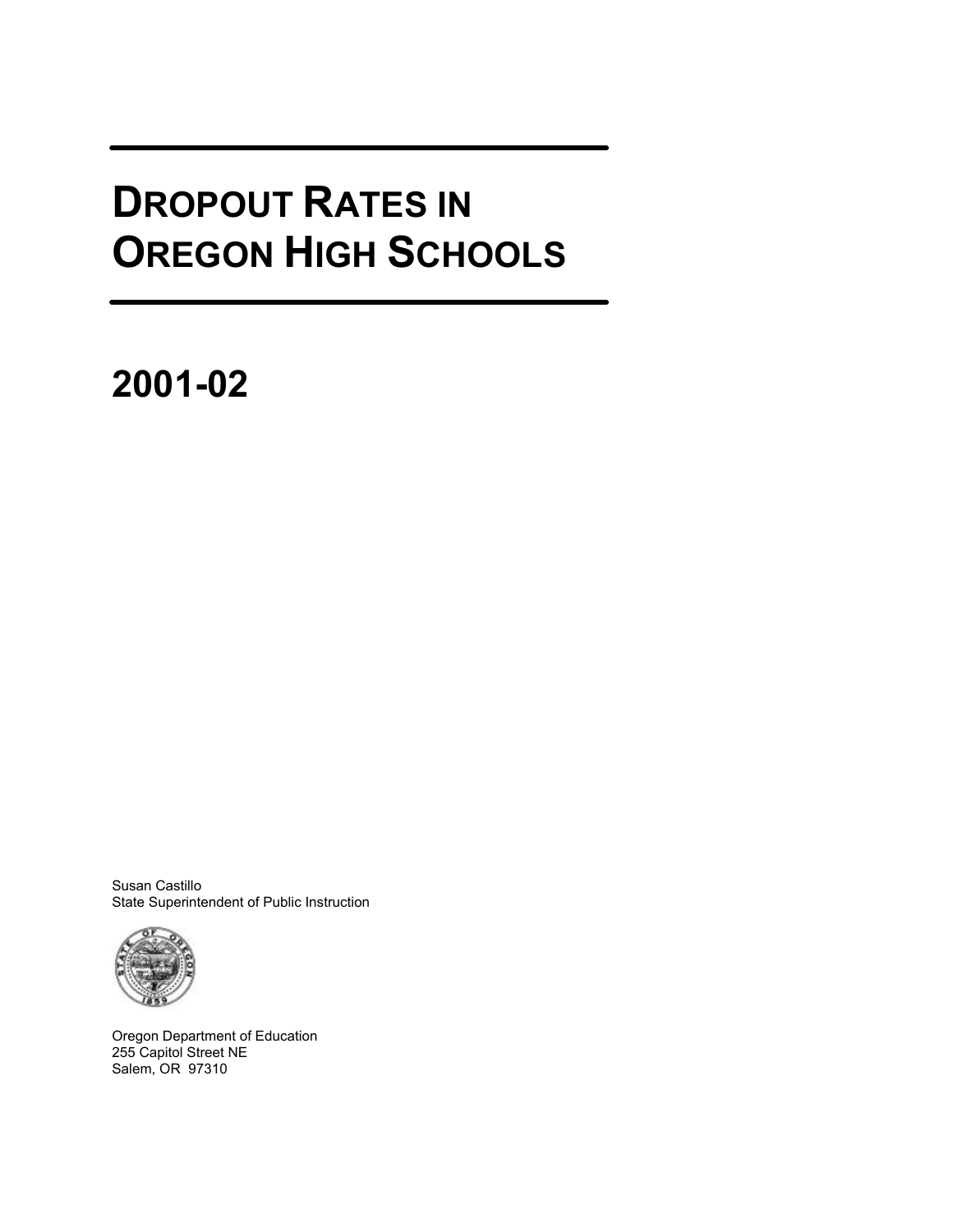The Secretary of State publishes the officially codified and compiled Oregon Administrative Rules and portions of that published compilation have copyright status. Any Oregon Administrative Rules presented on these pages are not the official version of the rules published by the Secretary of State.

It is the policy of the State Board of Education and a priority of the Oregon Department of Education that there will be no discrimination or harassment on the grounds of race, color, sex, marital status, religion, national origin, age or disability in any educational programs, activities or employment. Persons having questions about equal opportunity and nondiscrimination should contact the State Superintendent of Public Instruction at the Oregon Department of Education.

> Complimentary copies have been distributed. Additional copies are available for downloading at <http://www.ode.state.or.us/stats/schoolFinance/dropout.htm>

Please share this document with your colleagues! All or any part of this document may be photocopied for educational purposes without permission from the Oregon Department of Education.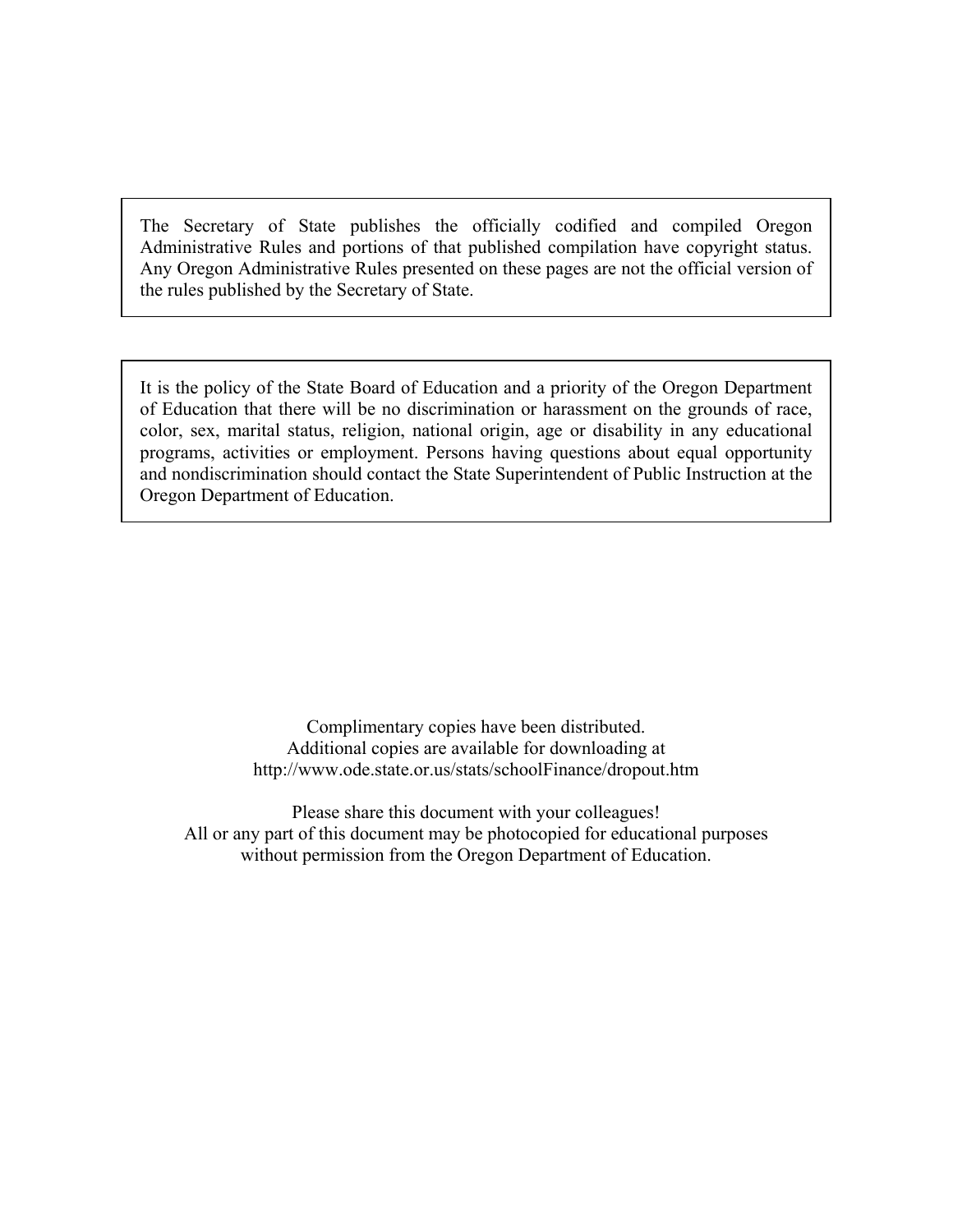# **Table of Contents**

# Page

| Findings for the 2001-02 School Year |  |
|--------------------------------------|--|
|                                      |  |
|                                      |  |
|                                      |  |
|                                      |  |
|                                      |  |
|                                      |  |
|                                      |  |
|                                      |  |
|                                      |  |
|                                      |  |
|                                      |  |
|                                      |  |
|                                      |  |
|                                      |  |
|                                      |  |
| $23 - 63$                            |  |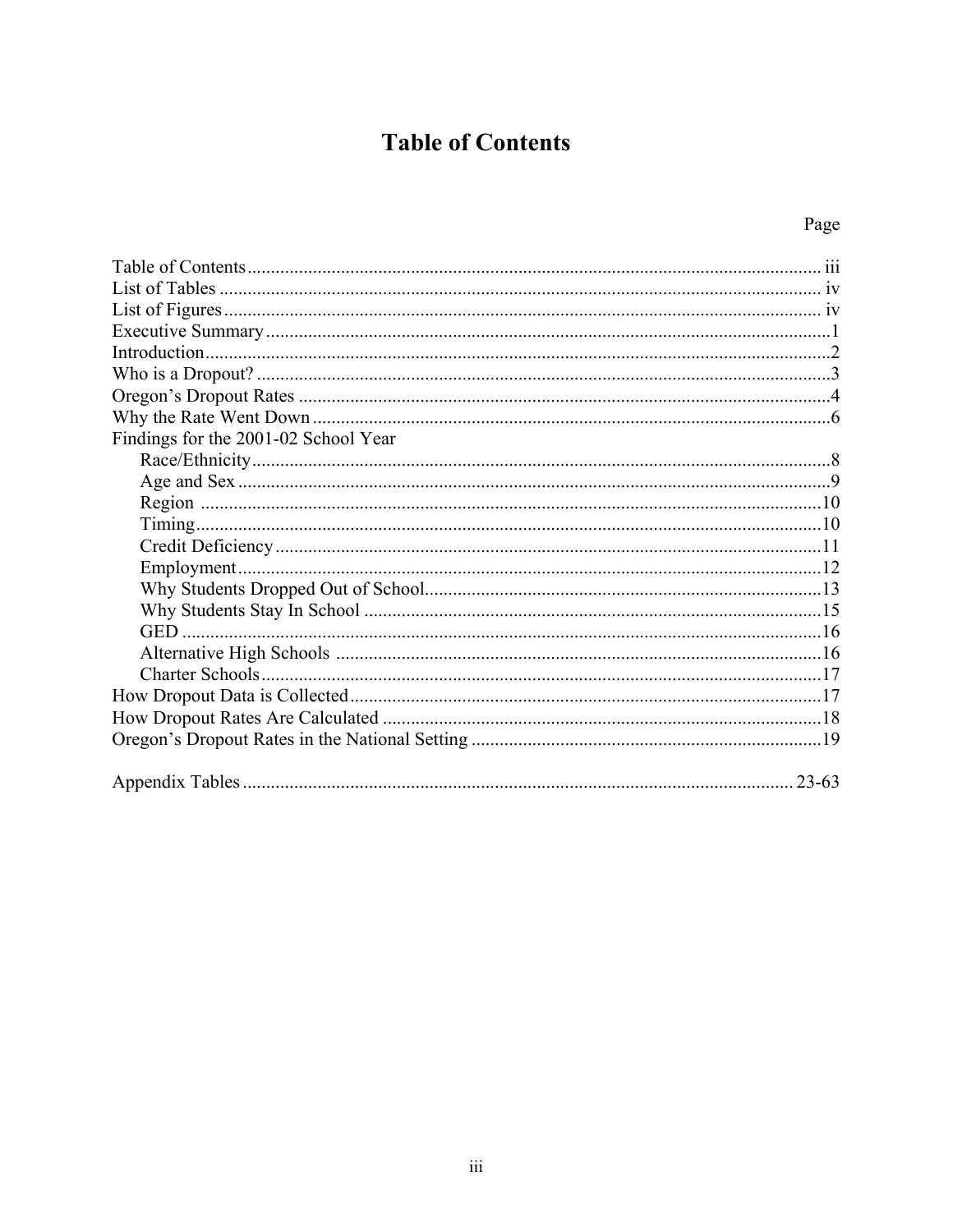# **List of Tables**

### **Text Tables**

| 1—Number of dropouts and dropout rates, grades 9-12,                              |  |
|-----------------------------------------------------------------------------------|--|
|                                                                                   |  |
| 2—Number of students, dropouts, and dropout rate, grades 9-12: 1991-95 to 2001-02 |  |
|                                                                                   |  |
|                                                                                   |  |
|                                                                                   |  |
| 6—Number of students earning a school-sponsored GED: 1993-94 to 2001-02 16        |  |

### **Appendix Tables**

| A3—Time enrolled in district, circumstances upon withdrawal,                      |  |
|-----------------------------------------------------------------------------------|--|
|                                                                                   |  |
|                                                                                   |  |
| A5—Factors influencing the decision to drop out, by race, sex, and grade: 2001-02 |  |
|                                                                                   |  |
|                                                                                   |  |
|                                                                                   |  |

# **List of Figures**

| 1—Annual dropout rates from grades 9-12                     |  |
|-------------------------------------------------------------|--|
|                                                             |  |
|                                                             |  |
|                                                             |  |
| 4—Relationship between the unemployment rate and withdrawal |  |
|                                                             |  |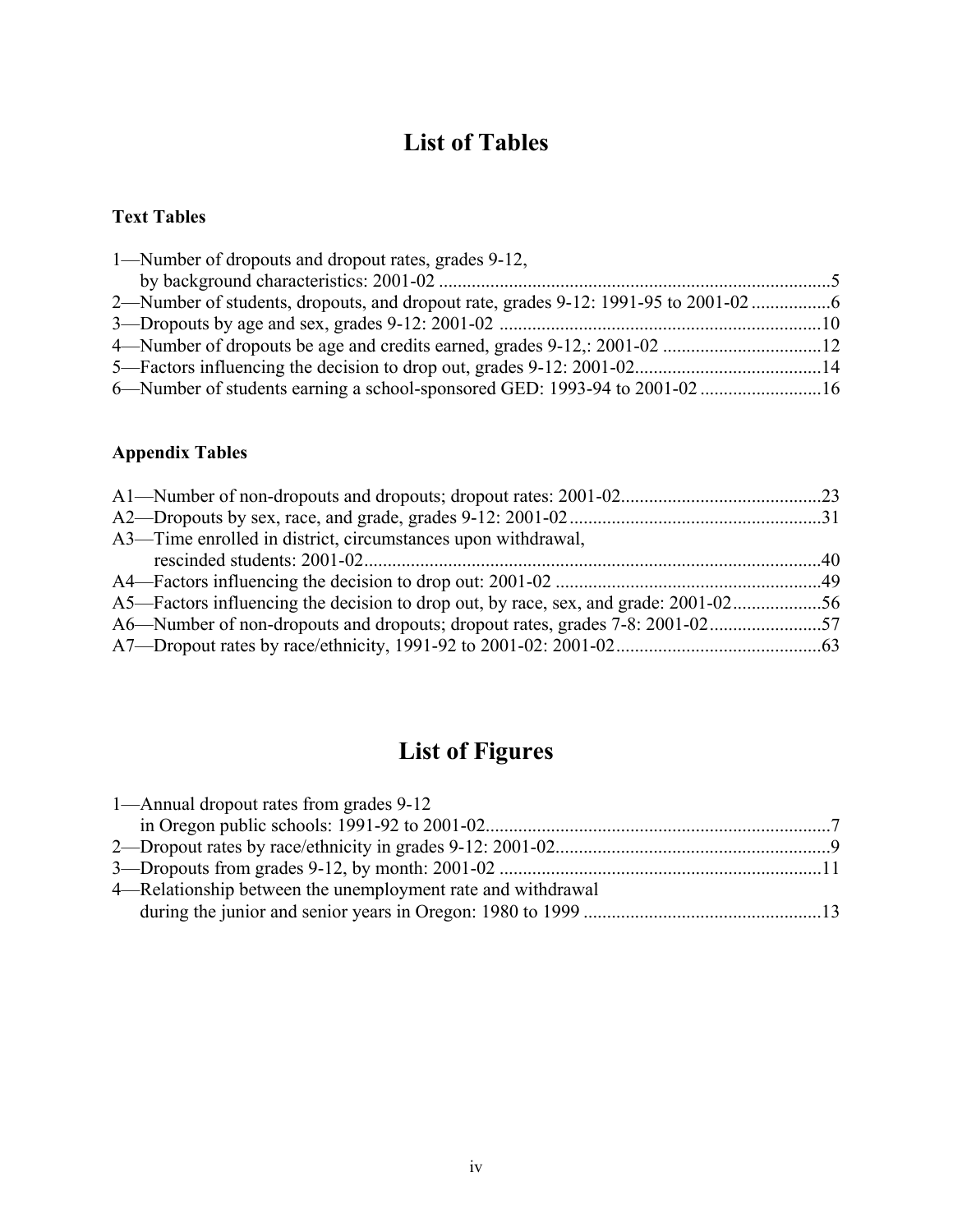# **Executive Summary**

Oregon school districts are required to report to the Department of Education students who are identified as dropouts, as defined in statute (ORS 339.505). Briefly, a dropout is a student who withdraws from school without receiving a high school diploma, GED Certificate, or modified diploma, or transferring to another school. A variety of information is provided on each student. This makes it possible to describe dropouts with respect to several characteristics.

The Department summarizes these reports on dropouts in grades 9 through 12 at the school, district, county and state levels. The statewide annual dropout rate was 4.9 percent in the 2001- 02 school year, a decline from 5.3 percent in 2000-01. The synthetic four-year dropout rate for 2001-02 was 15.10 percent, down from 15.65 percent in 2000-01.

Additional findings include the following:

- Reasons for leaving most often cited include: too far behind in credits to catch up, working more than 15 hours a week, dysfunctional home life, lack of parental support for education, frequent discipline referrals, substance abuse, and pregnant or student parent. One or more of these five reasons were cited by 35 percent of all dropouts.
- The rank order and magnitude of the factors influencing the decision to drop out remained the same in the last four years of dropout reporting. This suggests that these are established factors that affect a student's ability to continue to stay in school.
- The dropout rates for African-American students and Hispanic students are more than double the overall statewide rate, but have steadily declined in the last five years. The Hispanic dropout rate declined for the fourth straight year. The African-American dropout rate declined for the second straight year.
- A primary characteristic of students who drop out is significant deficiency in credits toward a high school diploma. Among all dropouts, only 1,350, or about one out of six, were classified as on track to graduation when they dropped out.
- Of the 584 seniors who finished four years of high school in June 2001 but left without graduating, 288 (49 percent) were within two credits of earning their diploma.
- Almost 24 percent of students counted as dropouts for the 2001-02 school year completed the 2000-01 school year, but did not return the following fall.
- Almost 43 percent of the number of dropouts statewide come from the Metro (Clackamas, Multnomah, Washington county) region.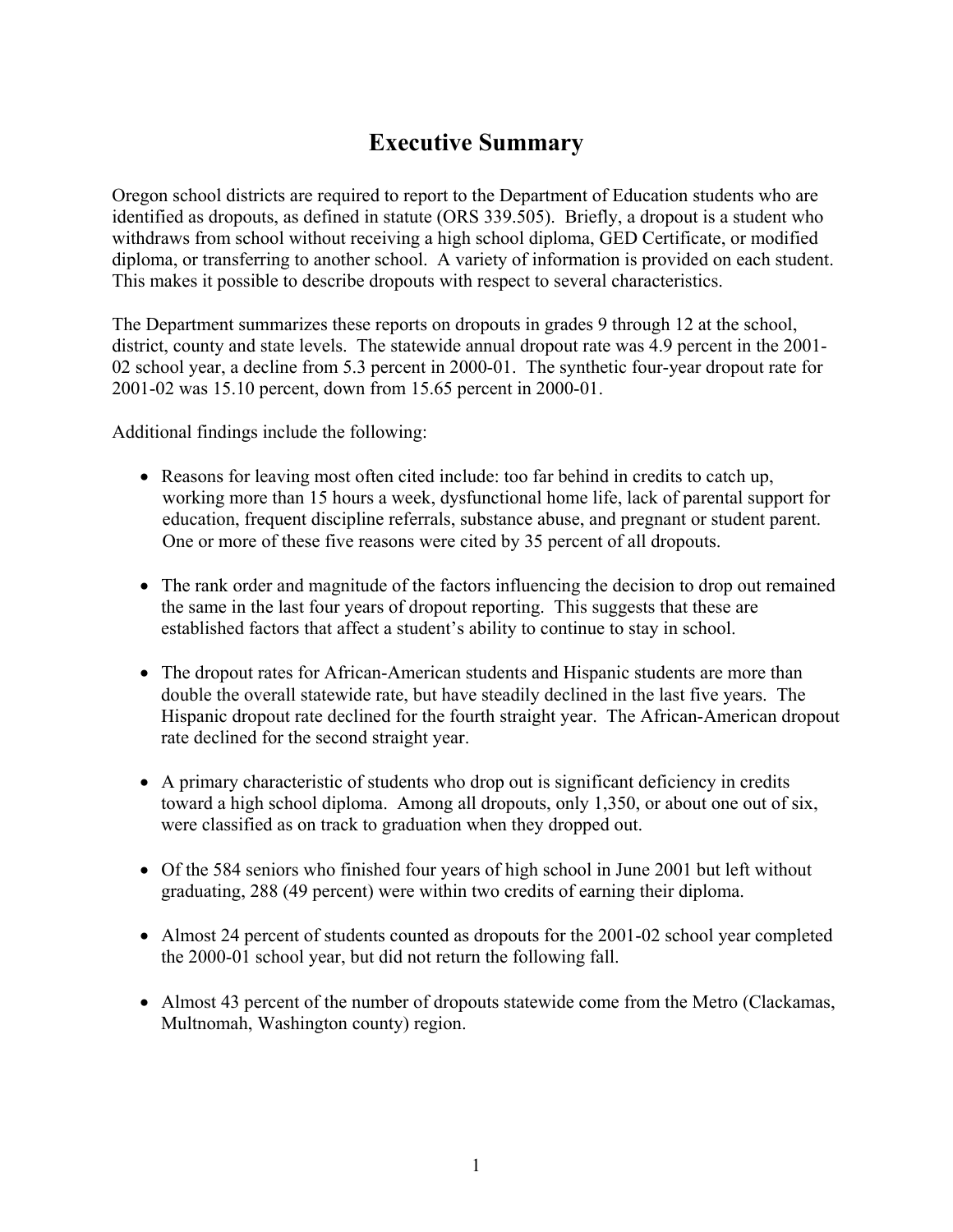### **Introduction**

This is the eleventh annual report on dropouts in Oregon schools published by the Oregon Department of Education since the report was established by the Legislature in 1991 (ORS 339.505 to 339.520). This report presents information on students who left school from grades 7-12 between July 1, 2001, and June 30, 2002, by school, district, and county, along with a statistical profile for students who dropped out from grades 9-12. The report shows what the characteristics of dropouts are and what their reasons for leaving school were, so we may develop effective strategies for preparing all our students for successful adulthood.

The dropout report provides the state with a uniform and accurate system of accounting for students who leave school before graduating. The report presents dropout rates for each regular or alternative high school that awards a diploma, as well as dropout rates for regular elementary, middle, and junior high schools offering grades 7 and 8. While dropout rates show the relative effectiveness of schools in retaining students, it is the count of students that speaks to the need for dropout prevention. Simply put, rates do not drop out—students do. The number of students tells us the resources needed to address the problem, and puts the problem in human terms. A school asking the question, "How can we keep students in school?" rather than "How do we lower our dropout rate?" will often find more productive and student-centered answers.

A major part of the dropout data collection for the past eleven years has been the reasons why students drop out of school. This approach has given schools the knowledge they need to develop prevention programs for students whose life situations interfere with their successful engagement with school. Recent research by Department staff suggests there is a second strategy for keeping students in school—create a school environment that students are attracted to and do not want to leave. This research was based on turning around the question of why students drop out, and asking, "Why do students stay in school?" The general finding of the research, gathered from conversations with students in regular and alternative high schools, was, "Respect me for who I am, require me to do my best, give me the help I need to achieve it." This finding, and key findings that support it, are discussed later in this document. The research points to the need for dropout prevention to become less a matter of changing students, and more a matter of changing opportunities for students to succeed.

Students do not all drop out at one particular time, but throughout the school year. This annual report cannot assess an ongoing problem in such a way that action can be taken when it is needed in every case. For this reason, the Department encourages districts, schools, and interested parties to use the information gathered in this report as a starting point for building their own dropout information system, and to use that system to design school and student-centered strategies that address the needs of each student. Moreover, periodic reports to administrators, school board members, and the community will foster a broad engagement of stakeholders in keeping all students in school.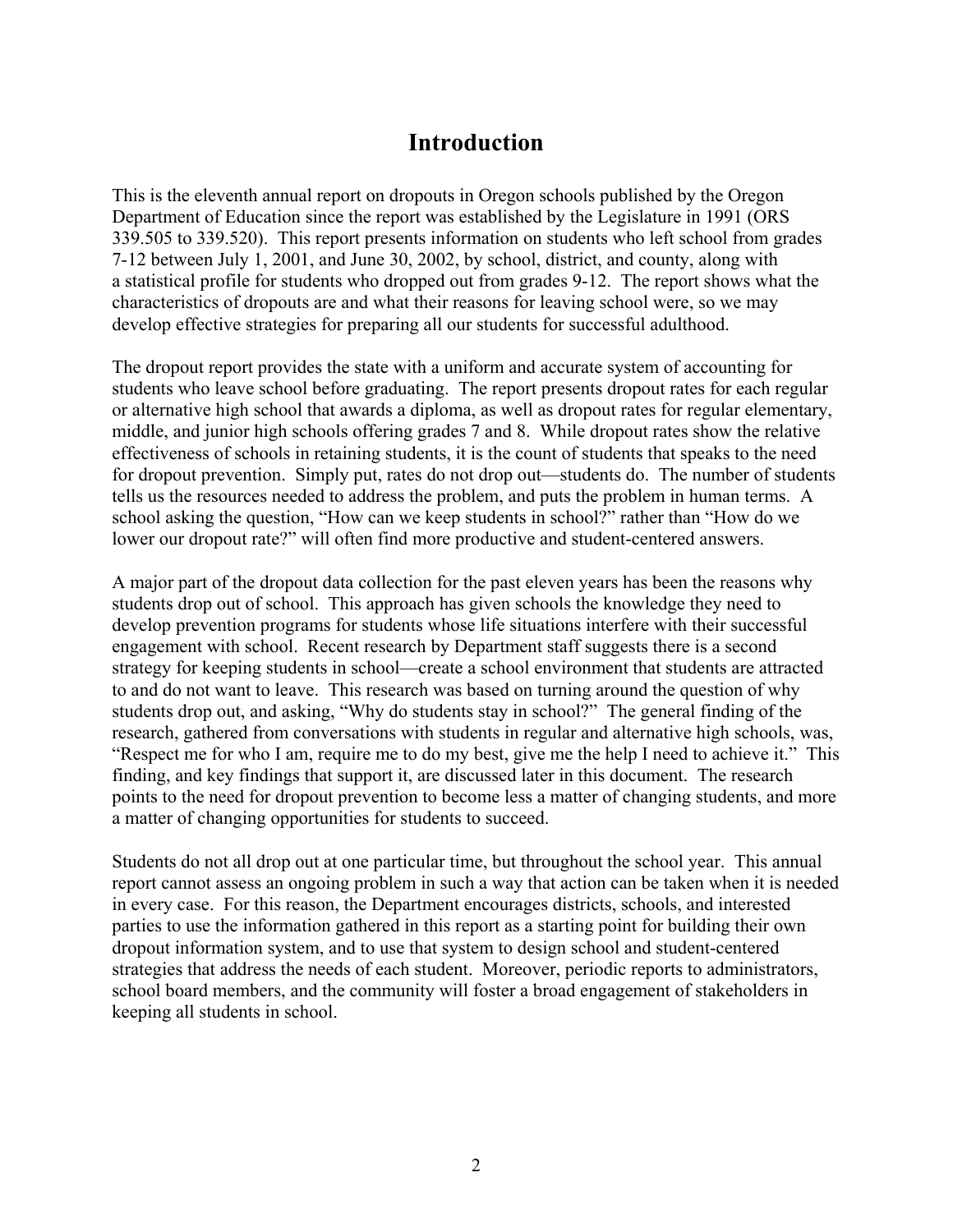# **Who is a Dropout?**

A dropout is a student who withdrew from school and did not graduate or transfer to another school that leads to graduation. Dropouts do not include students who:

- are being home schooled,
- are enrolled in an alternative school or hospital education program,
- are enrolled in a juvenile detention facility,
- are enrolled in a foreign exchange program,
- are temporarily absent because of suspension, a family emergency, or severe health problems that prevent attendance at school,
- received a GED certificate,
- received an adult high school diploma from a community college, or
- received a modified diploma,
- are deceased

Rules developed by the Department ensure a complete accounting of students who drop out during the school year, as well as students who drop out between school years.

For more information on how dropouts are counted, see the Oregon Dropout Reporting Manual at [http://www.ode.state.or.us/stusvc/dropoutresources.doc.](http://www.ode.state.or.us/stusvc/dropoutresources.doc)

Oregon has been certified by the National Center for Education Statistics (NCES) as being in full compliance with the NCES dropout reporting standards for uniform and comparable reporting of dropout rates by the states.

One difference in Oregon's dropout data collection, that NCES has not addressed, is the level at which the data is collected. Oregon is one of nine states that collects dropout data at the student level. This means one report is received for each student who drops out. In remaining states, schools add up the number of dropouts and report that total to the state education agency. The experience of Louisiana, whose rate went from 3.5 percent to 11.6 percent when it converted from school level to student level collection, and anecdotal evidence gained with conversations with Oregon school officials, suggests that states with a student level collection might have a more complete dropout count than states collecting dropout data at the school level.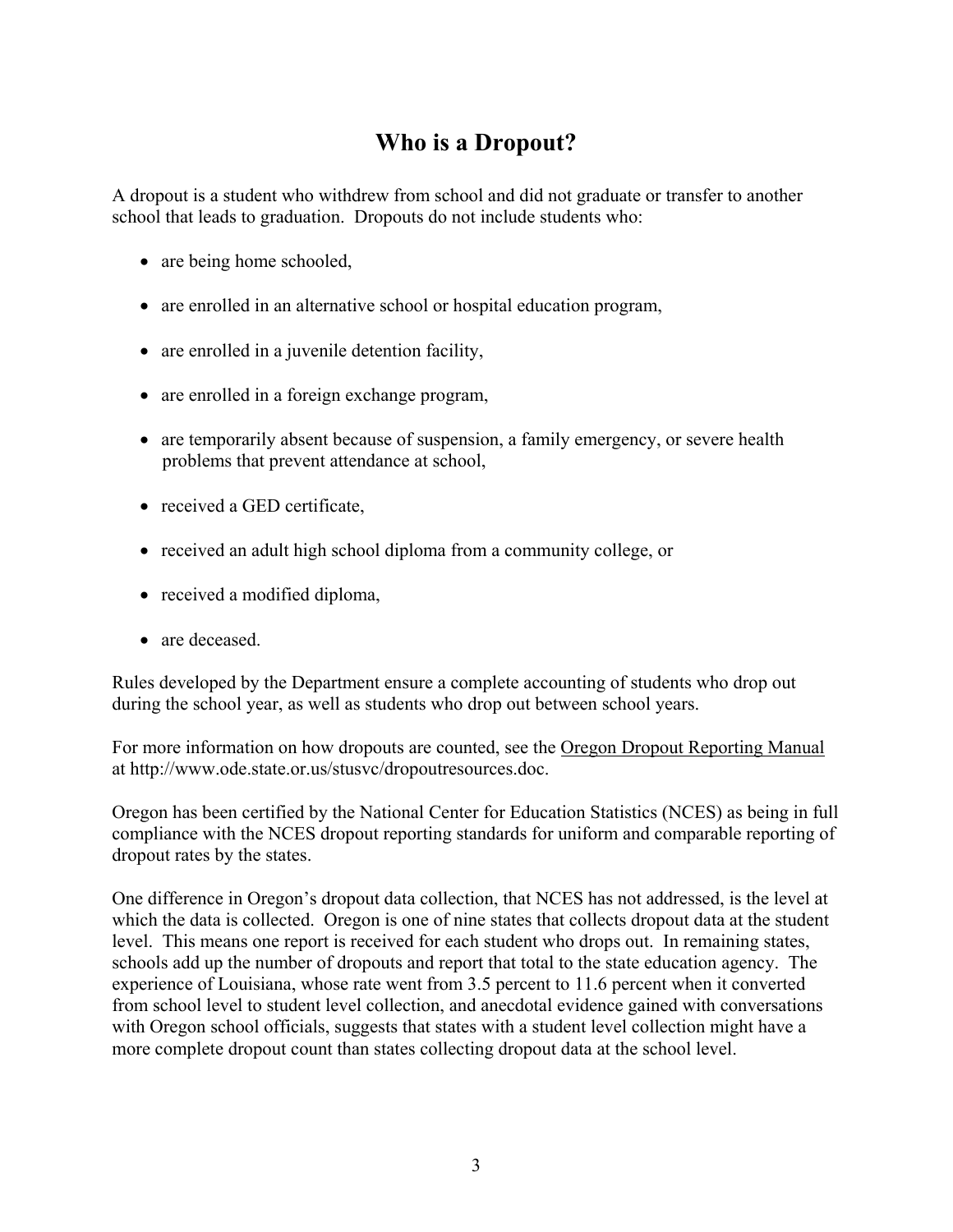# **Oregon's Dropout Rates**

Three types of dropout rates can be calculated: *event*, *status*, and *cohort* rates. Each rate tells us something different about who dropped out.

An *event rate* measures the proportion of students who drop out in a single year without graduating from high school. The value of using an event rate is that it measures the extent that educators can keep their students enrolled in school. Oregon law requires calculating only an event rate. An event rate answers the question, "What percent of students dropped out of school this year?"

A *status rate* measures a group of people in a given age range to see how many are dropouts. This rate shows how many people in that age range might need further training or education. Status rates based on census samples taken in October of every year are published by the national Center For Education Statistics. A status rate would answer the question, "What percent of 18 year-olds are dropouts?"

An event rate measures activity that takes place within a specified time period. A status rate measures the current status of each individual, regardless of when the individual dropped out. A student who drops out in one year will be counted in both the event rate and status rate. If the student remains out of school in the next school year, the student will not be counted again in the event rate, but will still be counted in the status rate.

A third kind of rate, the *cohort rate*, starts with a defined set of students and measures how many of them drop out within a specified time. It would show, for example, if we started with ninthgraders, how many of them dropped out over a four-year period. A cohort rate would answer the question, "What percent of the class of 2004 has left school?"

Cohort rates require students to be tracked continuously over a four-year period. Since few states do this, NCES developed a mathematical formula that allows one year of dropout data for four classes to be treated as if it was four years of data for one class. This rate is called *synthetic four-year rate*. The synthetic four-year rate estimates the proportion of the ninth-grade class that would drop out prior to completing their fourth year of high school if the current year's data on four classes of students was really four years of data for one class of students. See page 18 for details on how this rate is calculated and how to interpret it.

The synthetic four-year rate is calculated at the school level only for regular high schools. At the district, county, and state levels, only data from regular high schools is used. Because students in alternative high schools are not enrolling for a four-year program, it is not appropriate to include data from alternative schools in a four-year rate calculation.

Event rates and synthetic four-year rates by school, district, and county for grades 9-12 in 2001- 02 are displayed in table A1.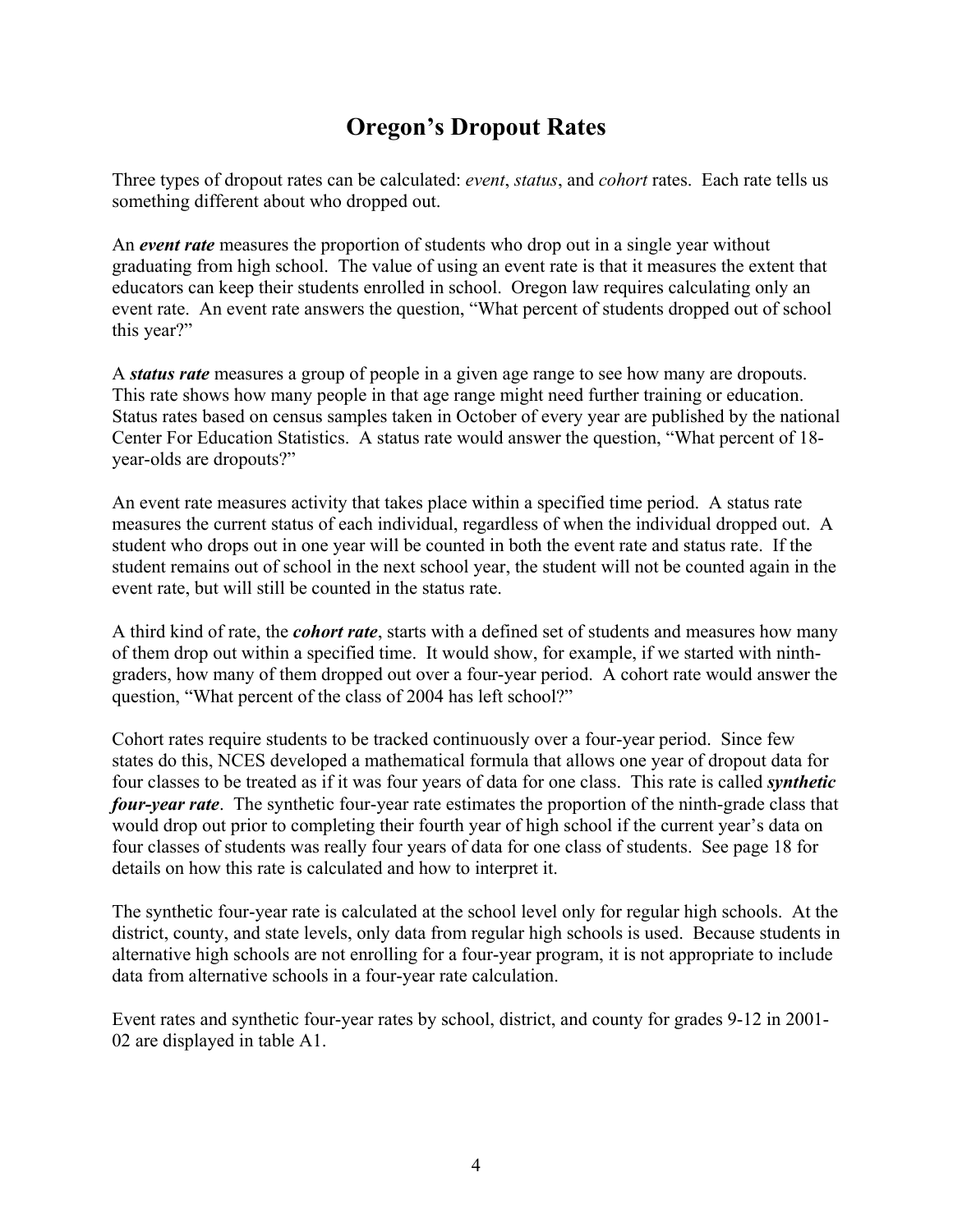The source for all tables and figures in this report is data collected electronically either through the Early Leaver web survey or a data submission using a standard message format text file. Schools and districts verified the data via the Early Leaver Verification web survey.

|                        | Number      | Percent   | Number   | Percent  | Dropout         |
|------------------------|-------------|-----------|----------|----------|-----------------|
|                        | of Students | of All of | of All   | Rate     |                 |
| Characteristic         | Enrolled    | Students  | Dropouts | Dropouts | $(\frac{0}{0})$ |
| Total                  | 167,975     | 100.0     | 8,160    | 100.0    | 4.9             |
| Age                    |             |           |          |          |                 |
| 13                     | N/A         | --        | 15       | 0.2      | --              |
| 14                     | N/A         | --        | 384      | 4.7      |                 |
| 15                     | N/A         | --        | 859      | 10.5     |                 |
| 16                     | N/A         | --        | 1,516    | 18.6     | --              |
| 17                     | N/A         |           | 2,066    | 25.3     | --              |
| 18                     | N/A         |           | 1,993    | 24.4     |                 |
| 19                     | N/A         |           | 824      | 10.1     |                 |
| $20+$                  | N/A         |           | 408      | 5.0      | --              |
| Unknown age            |             |           | 95       | 1.2      | --              |
| <b>Race/Ethnicity</b>  |             |           |          |          |                 |
| White                  | 136,321     | 81.2      | 5,499    | 67.4     | 4.0             |
| African-American       | 4,285       | 2.6       | 409      | 5.0      | 9.5             |
| Hispanic               | 14,866      | 8.9       | 1,539    | 18.9     | 10.4            |
| Asian/Pacific Islander | 6,943       | 4.1       | 250      | 3.1      | 3.6             |
| AmerInd/Alaska Native  | 3,409       | 2.0       | 236      | 2.9      | 6.9             |
| Unknown                | 2,151       | 1.3       | 227      | 2.8      | 10.6            |
| <b>Sex</b>             |             |           |          |          |                 |
| Male                   | N/A         |           | 4,482    | 55.0     |                 |
| Female                 | N/A         |           | 3,678    | 45.0     |                 |
| Region <sup>1</sup>    |             |           |          |          |                 |
| Northwest              | 8,066       | 4.8       | 315      | 3.9      | 3.9             |
| Metro                  | 65,962      | 39.3      | 3,468    | 42.5     | 5.3             |
| WValley                | 46,629      | 27.8      | 2,368    | 29.0     | 5.1             |
| Southern               | 23,003      | 13.7      | 1,262    | 15.5     | 5.5             |
| North Central          | 11,242      | 6.7       | 352      | 4.3      | 3.1             |
| Southeast              | 5,667       | 3.4       | 177      | 2.2      | 3.1             |
| Northeast              | 7,406       | 4.4       | 218      | 2.7      | 2.9             |

### **Table 1—Number of dropouts and dropout rates, grades 9-12, by background characteristics: 2001-02**

N/A—Population totals for these categories are not available for calculating percentages.

<sup>1</sup> Northwest—Clatsop, Columbia, Lincoln, Tillamook; Metro—Clackamas, Multnomah, Washington; WValley— Benton, Lane, Linn, Marion, Polk, Yamhill; South—Coos, Curry, Douglas, Jackson, Josephine; North Central— Crook, Deschutes, Gilliam, Hood River, Jefferson, Sherman, Wasco, Wheeler; Southeast—Harney, Klamath, Lake, Malheur; Northeast—Baker, Grant, Morrow, Umatilla, Union, Wallowa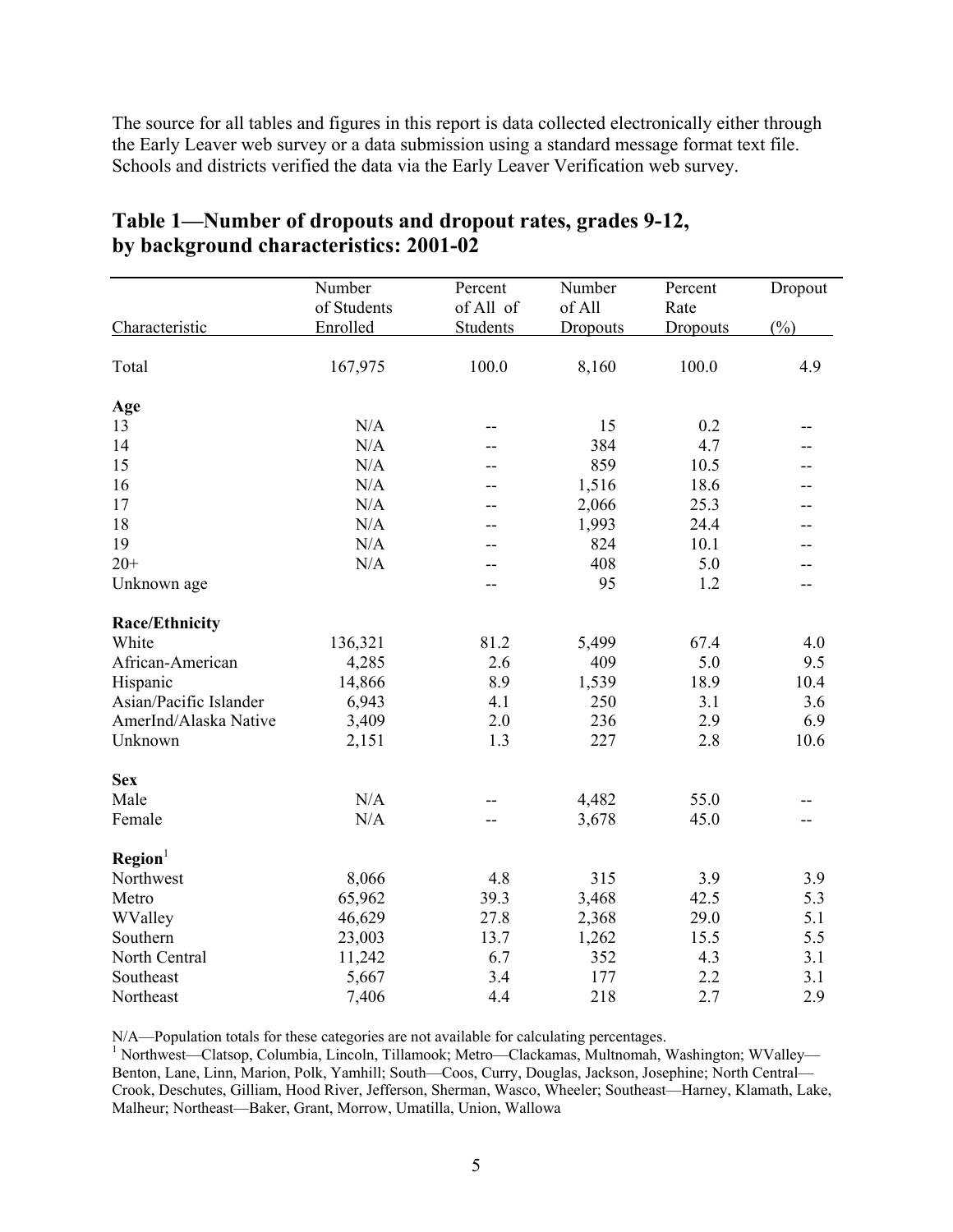|           |          |                 | Dropout |  |
|-----------|----------|-----------------|---------|--|
| Year      | Students | <b>Dropouts</b> | Rate    |  |
| 1991-92   | 138,414  | 7,958           | 5.8     |  |
| 1992-93   | 143,707  | 8,176           | 5.7     |  |
| 1993-94   | 147,684  | 9,787           | 6.6     |  |
| 1994-95   | 151,366  | 11,152          | 7.4     |  |
| 1995-96   | 153,020  | 11,056          | 7.2     |  |
|           |          |                 |         |  |
| 1996-97   | 156,416  | 10,482          | 6.7     |  |
| 1997-98   | 159,121  | 10,947          | 6.9     |  |
| 1998-99   | 161,263  | 10,622          | 6.6     |  |
| 1999-2000 | 164,554  | 10,363          | 6.3     |  |
| 2000-01   | 166,039  | 8,713           | 5.3     |  |
| 2001-02   | 167,975  | 8,160           | 4.9     |  |
|           |          |                 |         |  |

### **Table 2—Number of students, dropouts, and dropout rate, grades 9-12: 1991-95 to 2001-02**

NOTE: GED recipients were counted as dropouts through 1995-96

The 2001-02 dropout rate for grades 9-12 was 4.9 percent. This is a decrease from the rate of 5.3 percent reported a year earlier. This is the fourth consecutive annual decrease in the one-year dropout rate. The synthetic four-year dropout rate based on 2001-02 data was 15.10 percent, down from 15.67 percent in 2000-01.

### **Why the Rate Went Down**

While there are a variety of factors discussed in this report that influence the dropout rates of schools, it is important to analyze possible key reasons why the dropout rates have continued to decline, because this is a successful trend that needs to continue. The following reasons have all contributed to reducing dropout rate from 6.6% to 4.9% in the last four years.

Schools are beginning to devote more resources to dropout prevention, and their dropout prevention programs are becoming more successful. Schools that had large decreases in their dropout rate commonly cited two factors that contributed to the decline—increased attention paid by school staff to students having attendance and academic difficulties, and increased alternative education options, both inside and outside the school.

The legislative mandate to publish school and district report cards and assessment scores for all students and by race/ethnicity has helped schools target problem areas for extra help.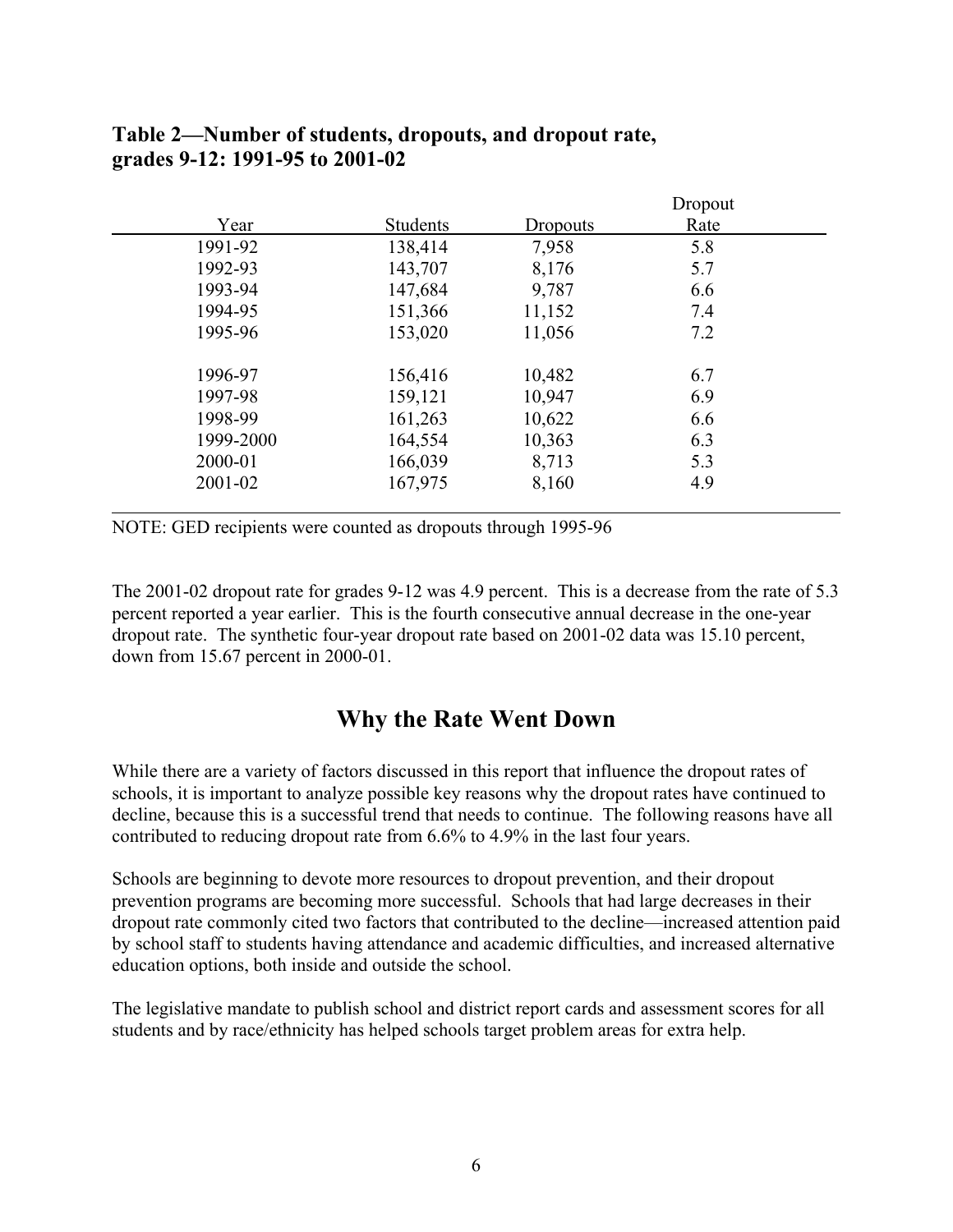School staffs are devoting more resources to getting the dropout count right. Several schools reported that clerical staff spent more time tracking withdrawn students to find out which school they had transferred to. This reduces the number of transfers erroneously reported as dropouts.

The sluggish Oregon economy inadvertently has helped the decline in dropout rates by keeping students in school. Historically, as the unemployment rate increases, the withdrawal rate of students before graduation decreases. (See Figure 4 on page 13.) The Oregon annual unemployment rate for 2002 is projected to be 7.1%. When the unemployment rate goes up, there are fewer jobs available, and so there is less of an incentive for students to drop out of school. The opportunity cost of education is low enough for them to stay in school. With the rising unemployment rate, we can reasonably predict a lower student withdrawal rate for 2001- 02.



### **Figure 1—Number of students and number of dropouts, grades 9-12: 1998-99 to 2001-02.**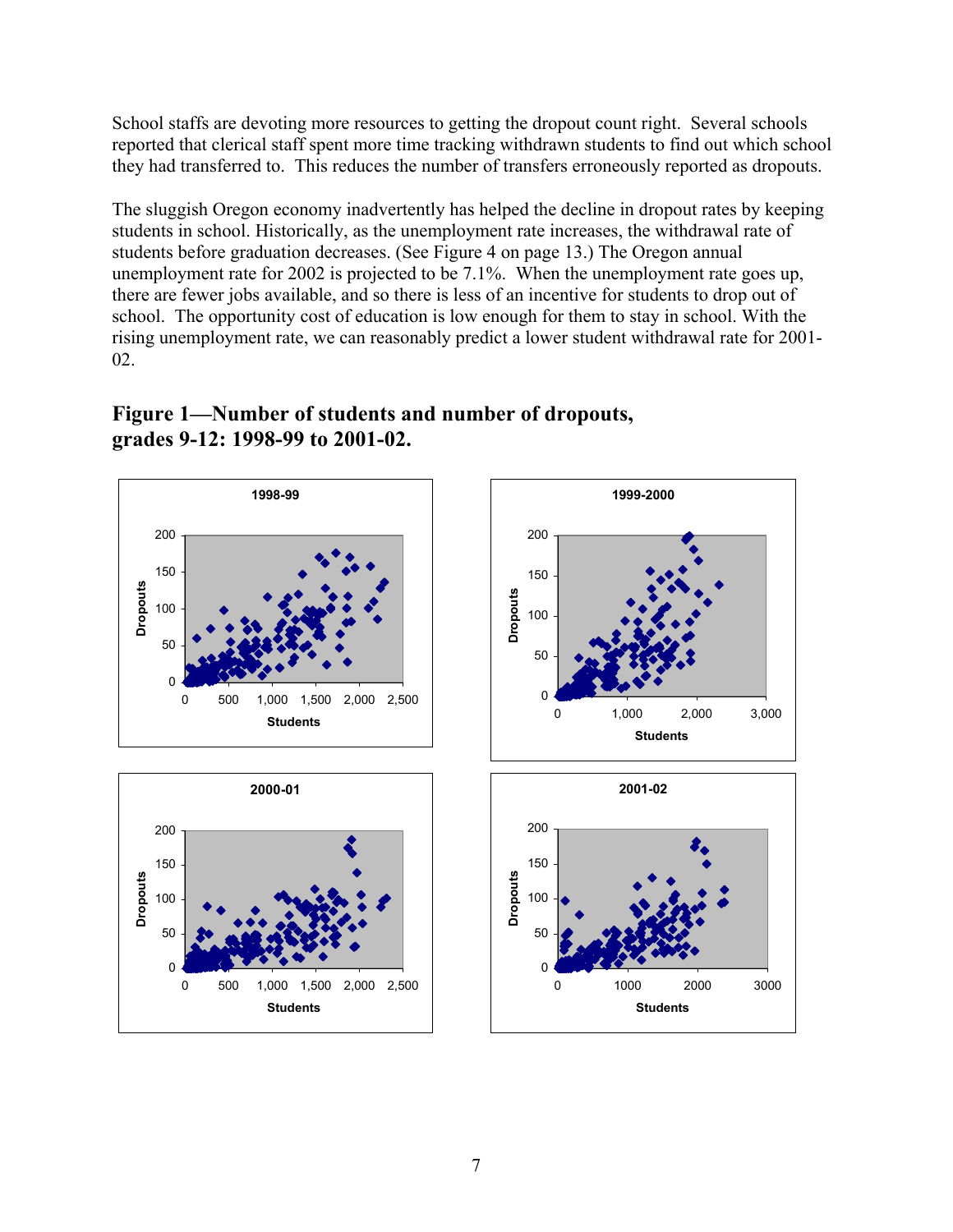Dropout data for Oregon high schools is displayed for the latest four years in Figure 1. Overall dropout rates for those years were:

1998-99 6.6% 1999-2000 6.3% 2000-01 5.3% 2001-02 4.9%

Notice that the body of the scatter plot moves downward and to the right as the overall rate declines from 6.6% in 1998-99 to 4.9% in 2001-02.

The relationship between size of school and number of dropouts also stands out. All three charts show that small schools tend to have few dropouts. The number of dropouts for large schools is spread over a considerable range, and even medium sized schools have a large spread. We can say that a low number of dropouts is characteristic of small schools, but we cannot always say the converse is true of large schools.

# **Findings for the 2001-02 School Year**

### **Race/Ethnicity**

Dropout rates for all racial/ethnic groups declined in 2001-02 for the second year in a row. The Hispanic dropout rate, which has declined four years in a row, fell to a historic low of 10.4 percent. This decline is occurring at the same time that Hispanic enrollment in growing at record levels every year. Schools are realizing the need to prioritize services and opportunities to this growing population. The instructional needs of Oregon's Hispanic learners persist as they become a larger portion of the state's overall classroom.

Schools are taking advantage of leadership and academic programs such as the Oregon Hispanic and Migrant Student Leadership Institute, the Cesar Chavez Leadership Conference, and the efforts of the Oregon Council for Hispanic Advancement. In addition, professional development and training opportunities are being offered to help educators and service providers work with this rapidly growing population.

The dropout rate for White students has gone down each of the last three years, matching the overall decline in the dropout rate. Because 70 percent of dropouts are White, movement in the overall dropout rate is a reflection of the movement in this racial group. Dropout rates for Asian/Pacific Islander students have paralleled the downward trend of the statewide dropout rate that occurred in the last three years. The dropout rate for American Indian/Alaskan Native students showed a third year of decline, reversing an upward trend in the two years before that. The dropout rate for African-American students dropped below 10 percent for the first time since 1993-94, and declined in 2001-02 for the second consecutive year.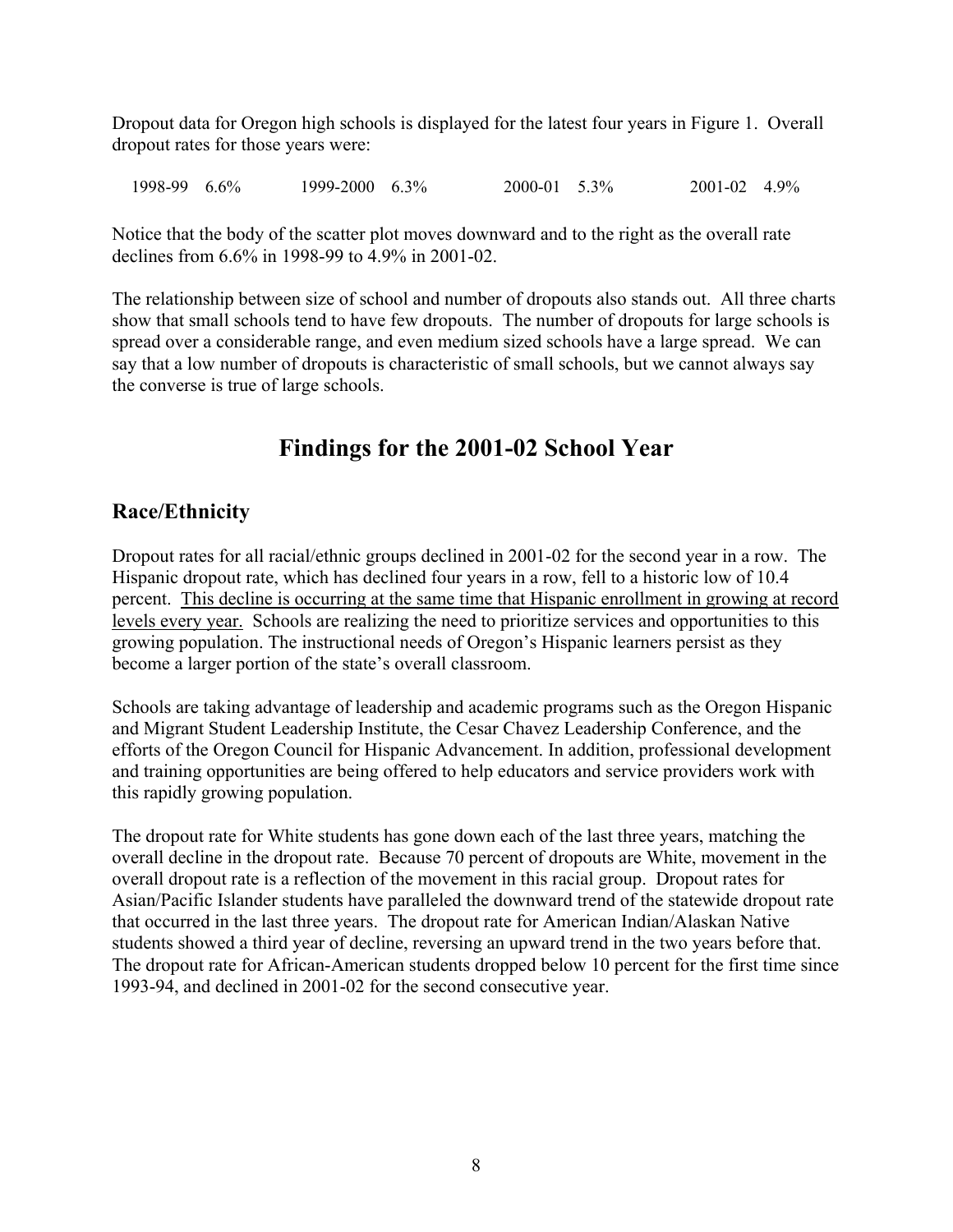

**Figure 2—Dropout rates by race/ethnicity, grades 9-12: 1991-92 to 2001-02** 

### **Age and Sex**

As shown in table 3, the incidence of dropping out in the secondary grade age groups is greatest at ages 16, 17, and 18. Two-thirds of all dropouts from grades 9-12 were in that age range. The number of dropouts at ages 15 and 19, though smaller, is still substantial.

Fewer girls (3,678; 45.0%) than boys (4,482; 55.0%) dropped out, which is consistent with findings of each year in the study prior to 2001-02. Even when we take into account that there are more boys than girls in this age group in the general population, it appears that boys drop out at higher rates than girls do, though the difference is probably less than the ten percentage points shown above.

When age and sex are combined, other consistent patterns emerge. Boys and girls drop out in about the same numbers through ages 16, but after that, boys drop out in greater numbers than girls do. The peak ages for boys to drop out are, from highest to lowest, at age 18, 17, and 16. For girls, the peak ages are arranged differently—17, 18, and 16. The number of girls age 15 who drop out is greater than the number of girls who drop out at age 19. This is a consistent annual pattern for girls.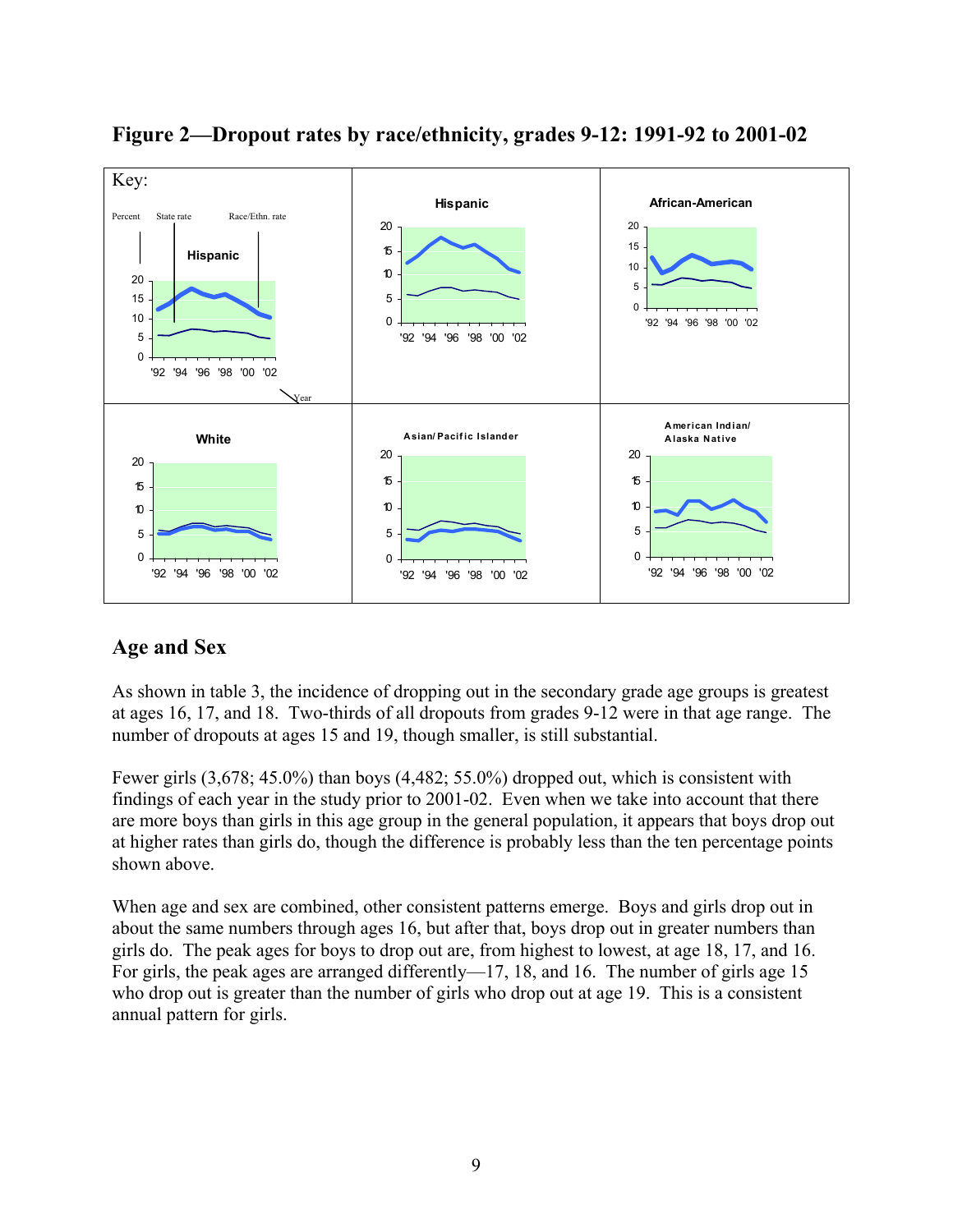|            | Age |          |     |     |       |       |       |     |     |    |          |  |
|------------|-----|----------|-----|-----|-------|-------|-------|-----|-----|----|----------|--|
|            | 12  | 13       | 14  | 15  | 16    | 17    | 18    | 19  | 20  | 21 |          |  |
| <b>Sex</b> |     |          |     |     |       |       |       |     |     |    | Total    |  |
| Male       |     | $\sigma$ | 190 | 393 | 789   | 1,147 | 1,187 | 475 | 222 | 21 | 4,431    |  |
| Female     |     | 6        | 194 | 466 | 727   | 919   | 806   | 349 | 152 |    | 13 3,634 |  |
| Total      |     | 12       | 384 | 859 | 1,516 | 2,066 | 1,993 | 824 | 374 | 34 | 8,065    |  |

### **Table 3—Dropouts by age and sex, grades 9-12: 2001-02**

NOTE: Age was not reported for 95 dropouts.

### **Region**

Oregon can be divided into seven regions that are linked by geography and economy. The range of dropout rates by region varies over a narrow band, from 5.5 percent in the Southern region to 2.9 percent in the Northeast region (table 1). The number of dropouts in these two regions is vastly different, however—1,262 in the Southern region, and 218 in the Northeast region.

No region shows a marked disproportionality in the number of students enrolled and the number of dropouts. The Metro region has the largest discrepancy, with the percentage of dropouts being 3.2 percentage points higher than the number of students enrolled. Combined, the Metro and Willamette Valley regions enroll 67.1 percent of the students, and have 71.5 percent of the dropouts.

### **Timing**

A look at dropout counts by month shows definite patterns that are consistent from year to year (figure 3). A large number of students drop out not during the school year, but over the summer. Almost 26 percent of students counted as dropouts for the 2001-02 school year completed the 1999-2000 school year, but did not return the following fall, and never attended school in 2001- 02.

Dropping out has peaks by month at four distinct times throughout the school year. After the first peak in the summer break, when many students have already carried out their decision to drop out and fail to return to school, a small number of students drop out in September. The second peak occurs in October, with fewer students dropping out in November and December. In January the third peak emerges, and the fourth peak occurs in April.

While the reason why these three phases exist is not completely known, we should note that the start of each phase follows a break from school—summer vacation, holiday break, and spring break. An official break from attending school, even as brief as one week, might be enough to nudge some students away from school and towards some other activity. January is also the time when first semester examinations are given. Some students might be leaving school rather than take tests they know they will do poorly on.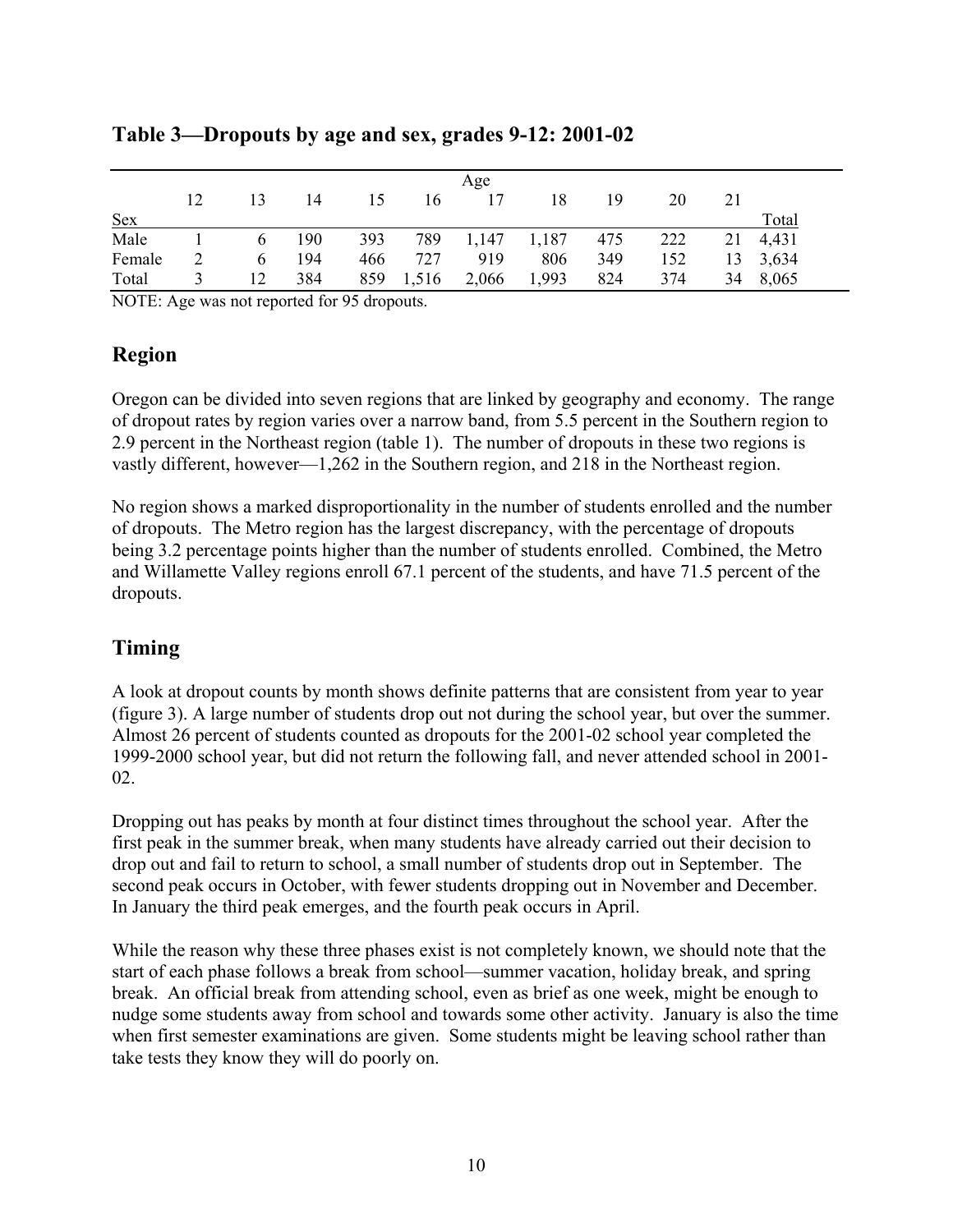



### **Credit Deficiency**

While credit deficiency is not the sole cause or even a necessary cause of a student dropping out, the vast majority of students who drop out are credit deficient (table 5). The following analysis shows how many dropouts are credit deficient, how far behind they are, and what kind of students tend to experience credit deficiency.

Credit deficiency is analyzed by assigning a class standing in two ways. First, an expected grade was assigned based on a student's age, assuming a normal school entry age and annual grade promotions. This tracks the student's progress toward graduation at age 18. Second, grade levels are assigned based on the percentage of the required credits the student had upon withdrawal from school (e.g., dropouts with less than 25 percent of the required credits would be classified as 9th graders, those with more than 25 percent but less than 50 percent would be classified as 10th graders, and so on).

These two assigned grade levels were combined to determine whether their class standing by credits earned was the same as or higher than the class standing by age. If so, a student is on track. Students whose grade level by age was higher than their grade level by credits are considered to be credit deficient. Since credit deficiency was examined on an annual basis, all ninth graders were assumed to be on track. No student beyond twelfth grade age was considered to be on track.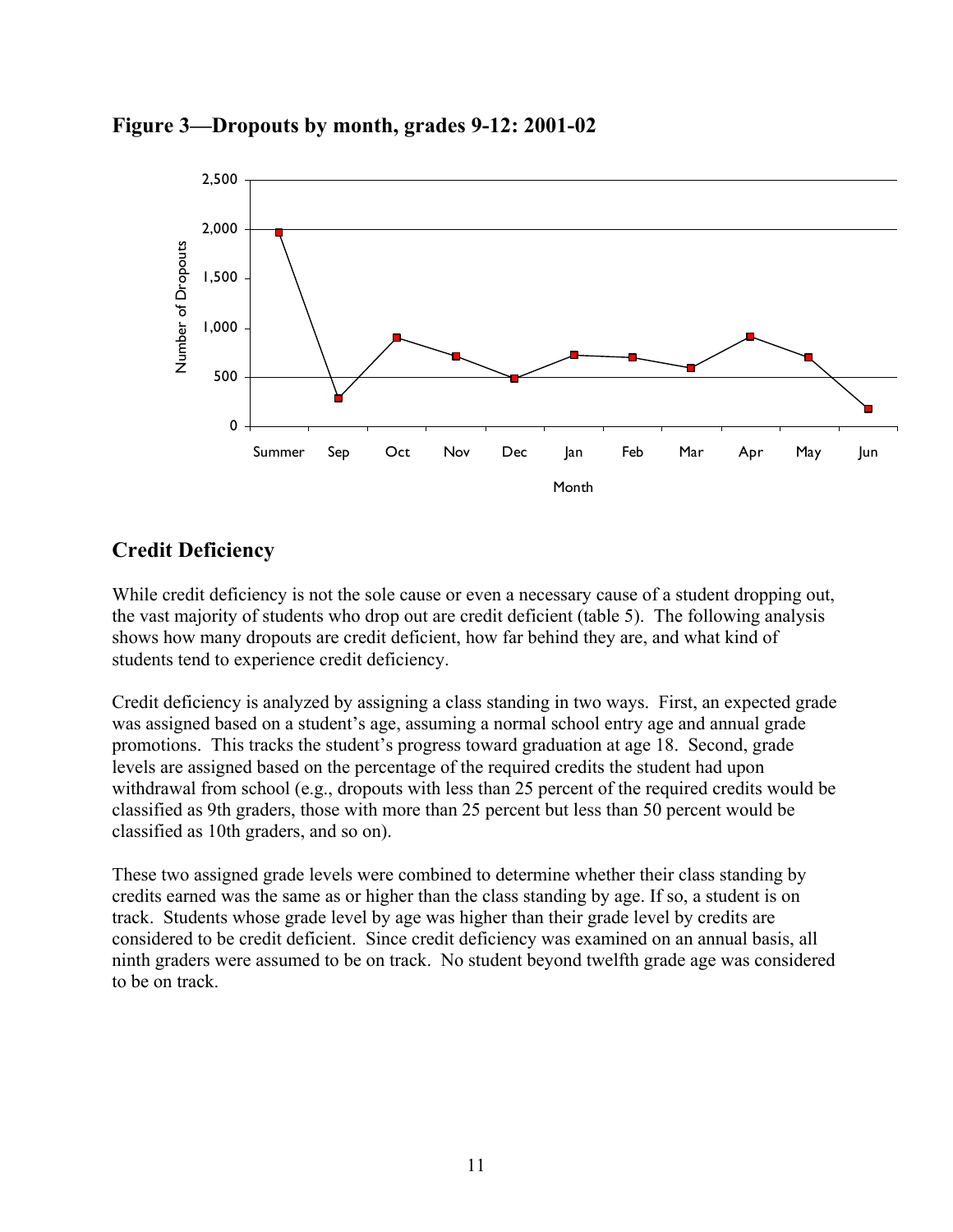| Grade by Age  |     |       |       |       |       |       |  |  |  |  |
|---------------|-----|-------|-------|-------|-------|-------|--|--|--|--|
| Credit Status |     | 10    | 11    | 12    | 13    | Total |  |  |  |  |
| On track      | 610 | 171   | 226   | 343   | $-$   | 1,350 |  |  |  |  |
| 1 yr. behind  |     | 903   | 494   | 517   | 727   | 2,641 |  |  |  |  |
| 2 yrs. behind |     |       | 906   | 559   | 558   | 2,023 |  |  |  |  |
| 3 yrs. behind |     |       |       | 765   | 359   | 1,124 |  |  |  |  |
| 4 yrs. behind |     |       |       |       | 845   | 845   |  |  |  |  |
| Total         | 610 | 1,074 | 1,626 | 2,184 | 2,489 | 7,983 |  |  |  |  |

### **Table 4—Number of dropouts by age and credits earned, grades 9-12: 2001-02**

NOTE: Credits were not reported for 177 dropouts.

Among all dropouts, only 1,350, or about one out of six, were classified as on track. After ninth grade, the number of dropouts who were on track is very small. Only one out of ten of the dropouts in grades 10-12 were on track for a high school diploma when they dropped out. Out of the 584 seniors who finished all four years of high school but do not graduate in June 2001, 288 (49 percent) were within two credits of earning their diploma.

### **Employment**

Working more than 15 hours a week was the third most frequently cited reason for leaving (table 5). This suggests that availability of jobs might be a contributing factor in Oregon's dropout rate. Figure 5 below displays the relationship between Oregon's unemployment rate and the percentage of students who withdraw during their junior or senior years.

The withdrawal percentage is the difference between the number of 11th graders on October 1 and the number of graduates of that class two years later, divided by the October 1 count.

The chart shows that in years when the statewide unemployment rate declines, the junior/senior year withdrawal rate increases, and conversely, when unemployment increases, a smaller percentage leave school without graduating. For many students, when they could be working instead of going to school, the opportunity cost of education is too high a price to pay.

In November 1991 the Oregon Bureau of Labor and Industries issued a Report of the Child Labor Task Force. The report studied the impact of work on students. Students who worked 15 hours or more per week in jobs not connected to their course of study had lower school performance, attendance and completion rates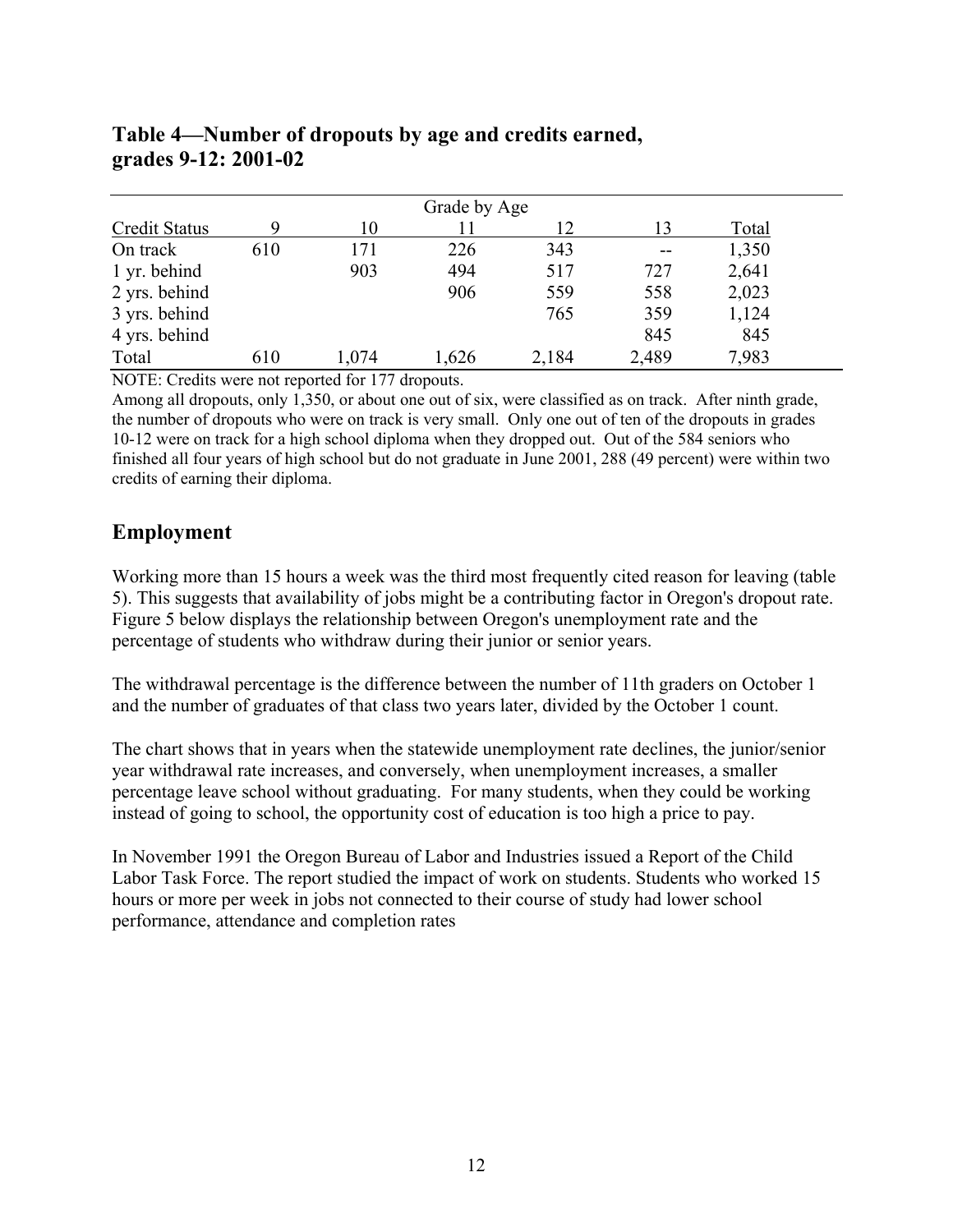

### **Figure 4—Relationship between the unemployment rate and withdrawal during the junior and senior years in Oregon: 1980 to 2001**

### **Why Students Dropped Out of School**

Schools may cite factors that contributed to the student deciding to drop out. From a list of 17 factors, the school can cite as many as apply to any one student. Schools cited at least one factor for 3,695 dropouts (45 percent). Of these, 1,845 dropouts (22 percent) had more than one factor cited.

Students drop out for a variety of reasons, and when surveyed, cite such things as, "Didn't like school," "Was failing school," "Could not keep up with schoolwork," and "Felt I didn't belong." Oregon's dropout data collection took reasons like these and expanded them to try to find factors that influence a student to dropout of school which can be counteracted by a school offering dropout prevention programs, or by changing the way it presents itself to its students.

The factors are divided into four categories: personal, family, school, and work. The most frequently cited factors were: "too far behind in credits to catch up", "lack of parental support for education", "working more than 15 hours a week", "dysfunctional home life", and "pregnant or student parent" (table 6). At least one of these five factors was cited for 35 percent of all dropouts.

The results by school are shown in table A4. Data for some schools is suppressed to preserve student confidentiality. Data in table A5 show statewide totals by factor by race, sex, and grade.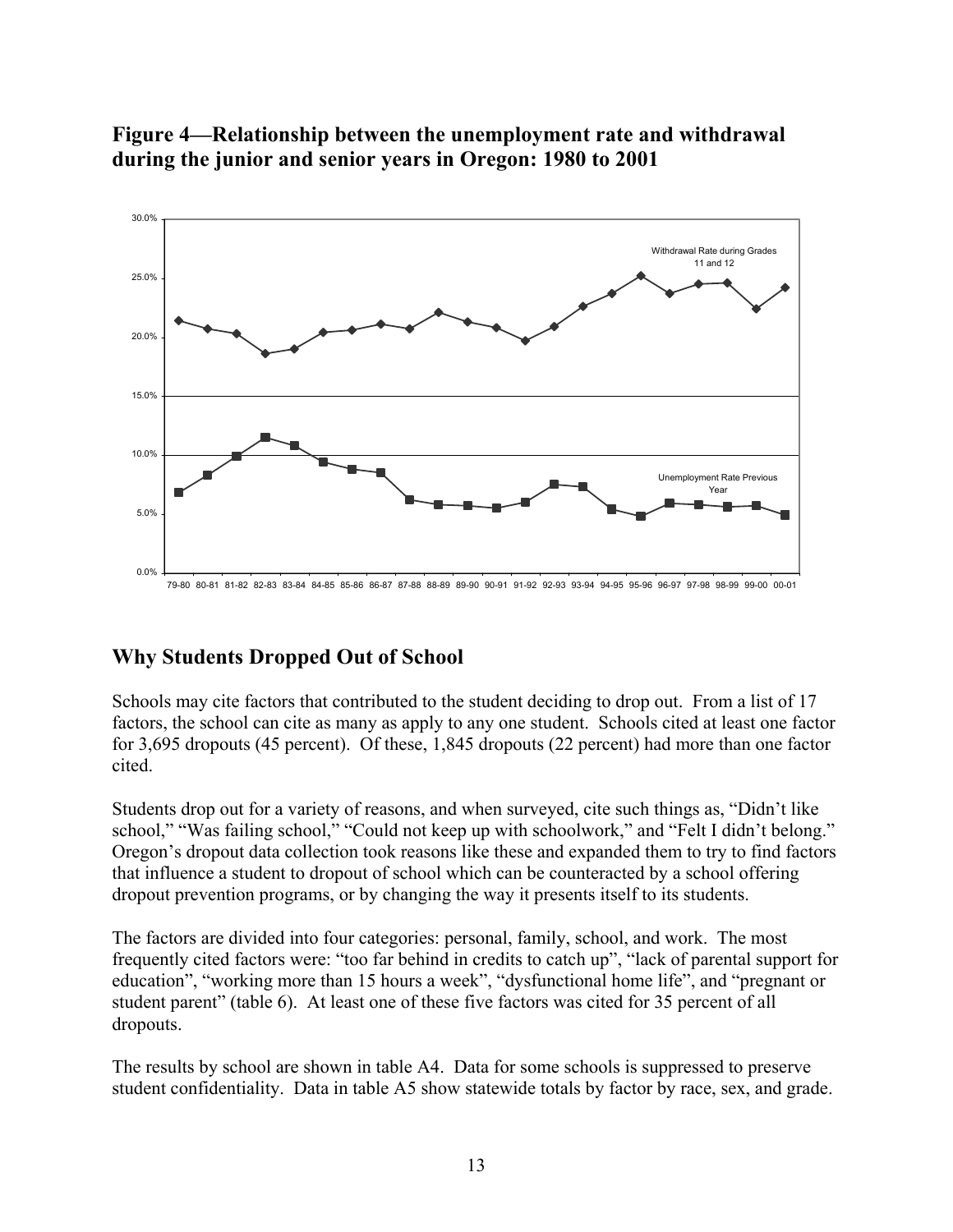The comparison of factors by race (table A5) shows that among White dropouts, the most prevalent factors were, "too far behind in credits to catch up", "lack of parental support for education", "dysfunctional home life", and "working more than 15 hours a week".

| Factor                                                        | <b>Responses</b> |
|---------------------------------------------------------------|------------------|
| Dropouts with factors indicated                               | 3,695            |
| Personal                                                      |                  |
| Substance abuse                                               | 436              |
| Student felt peer pressure to not achieve, or to leave school | 225              |
| Does not speak English well or at all                         | 202              |
| Health problems caused frequent absences                      | 175              |
| Family                                                        |                  |
| Lack of parental support for education                        | 938              |
| Dysfunctional home life                                       | 702              |
| Pregnant or student parent                                    | 499              |
| Homeless                                                      | 154              |
| Needed at home to take care of family members                 | 72               |
| Work                                                          |                  |
| Working more than 15 hours a week                             | 785              |
| Obligations to support family                                 | 229              |
| School                                                        |                  |
| Too far behind in credits to catch up                         | 1,095            |
| Frequent discipline referrals                                 | 456              |
| Could not adjust to the school setting—did not "fit in"       | 435              |
| Attended three or more high schools                           | 244              |
| Lack of appropriate alternative education opportunities       | 129              |
| Did not get along with one or more staff members              | 127              |
| Student felt unsafe at school                                 | 13               |

### **Table 5—Factors influencing the decision to drop out, grades 9-12: 2001-02**

Among Hispanic dropouts, the most prevalent factors were, "working more than 15 hours a week", "lack of parental support for education", "too far behind in credits to catch up", and "does not speak English well or at all". Other minority groups did not have enough responses to determine which factors were significant.

There were significant differences between boys and girls in the reasons indicated. Girls were reported more frequently than boys as "frequent health problems", "needed at home to take care of family members", and "pregnant or student parent". These are all issues related to family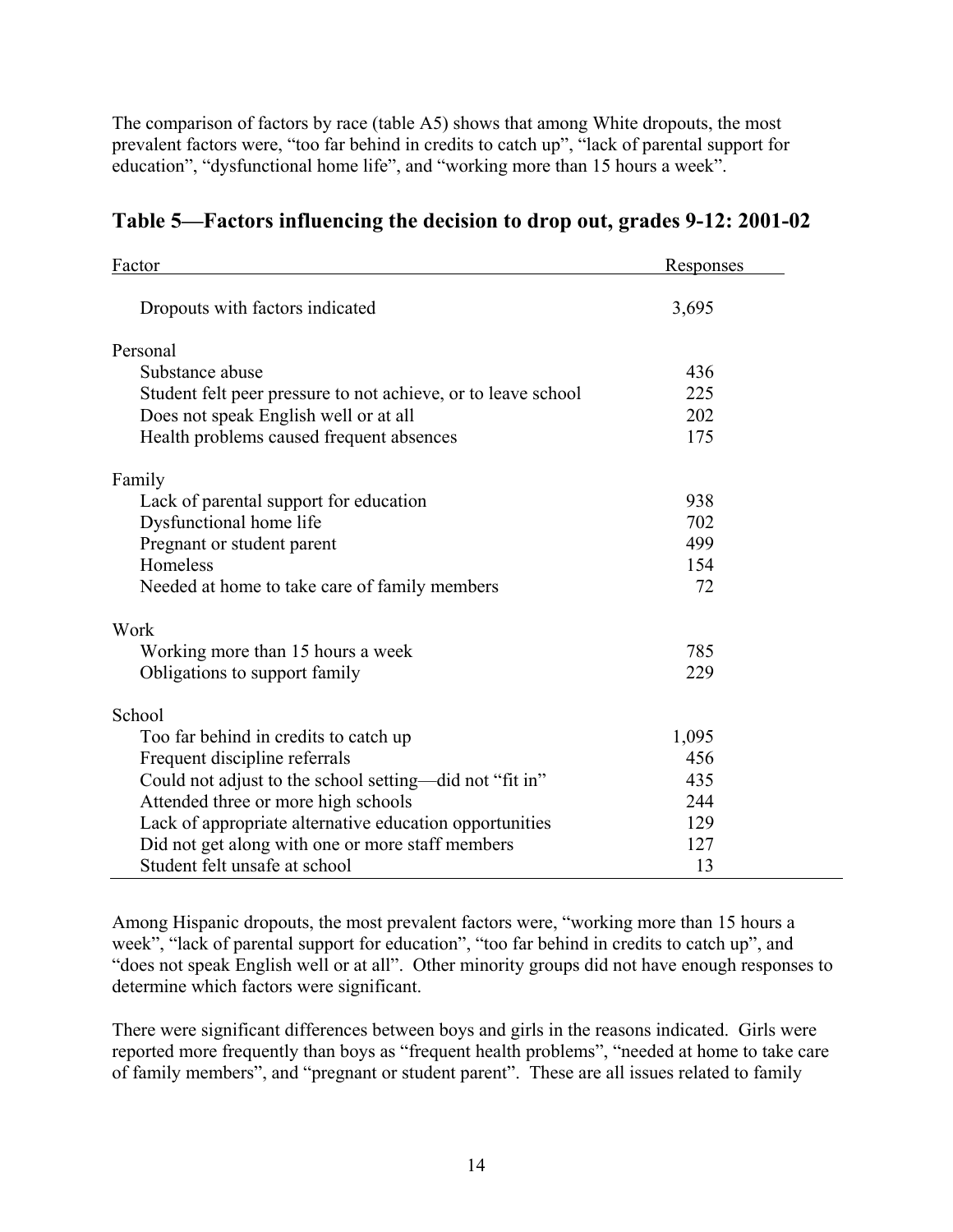matters. The responses for boys were higher in different categories, most notably "frequent discipline referrals", "substance abuse", and "too far behind in credits to catch up".

There are few reasons for leaving that are cited out of proportion to the number of dropouts by grade, and the behavioral expectations based being in school longer, or just becoming older. Thus, there are more seniors than freshmen who are credit deficient, working more than 15 hours a week, have attended 3 or more high schools, and have frequent discipline referrals.

The rank order and magnitude of the factors reported have remained the same in the last three years of dropouts reporting. This suggests that these are established factors that affect a student's ability to continue to stay in school, and are areas that schools should examine when developing dropout prevention strategies.

### **Why Students Stay In School**

Since the inception of the dropout report in Oregon, the Department has collected, according to law, information on the reasons why students drop out of school. This information has given schools the knowledge they need to develop prevention programs for students whose life situations interfere with their successful engagement with school.

In fall 2002, Department staff sampled a number of Oregon alternative high schools to ask students why their school works for them. These visits were prompted by turning around the question of why students drop out, and asking, "Why do students stay in school?"

Results of the research suggests there is a second strategy for keeping students in school—create a school environment that students are attracted to and do not want to leave. The general finding of the research, gathered from conversations with students in regular and alternative high schools, was, "Respect me for who I am, require me to do my best, and give me the help I need to achieve it."

The summary statement is elaborated by eight key findings Department researchers identified:

- 1—Students want respect and acceptance for who they are and what their abilities are.
- 2—High school students have not outgrown the need to be cared for.
- 3—Students have a life outside of high school. This must be taken into account.
- 4—Students will have a life after high school. They need guidance in figuring out what they want to do, what they can do, and how they are going to do it.
- 5—Students learn at different rates and in different ways. They need staff who are patient with their learning and will persevere with the student until learning has occurred.
- 6—If high expectations are given to students, they will meet them, given necessary and appropriate support.
- 7—High expectations translate into high goals.
- 8—Success in the school creates school spirit and a pride of place.

These findings are described fully, with student comments supporting each one, in "Why High School Works For Students" at [http://www.ode.state.or.us/stusvc/dropoutresources.htm.](http://www.ode.state.or.us/stusvc/dropoutresources.htm)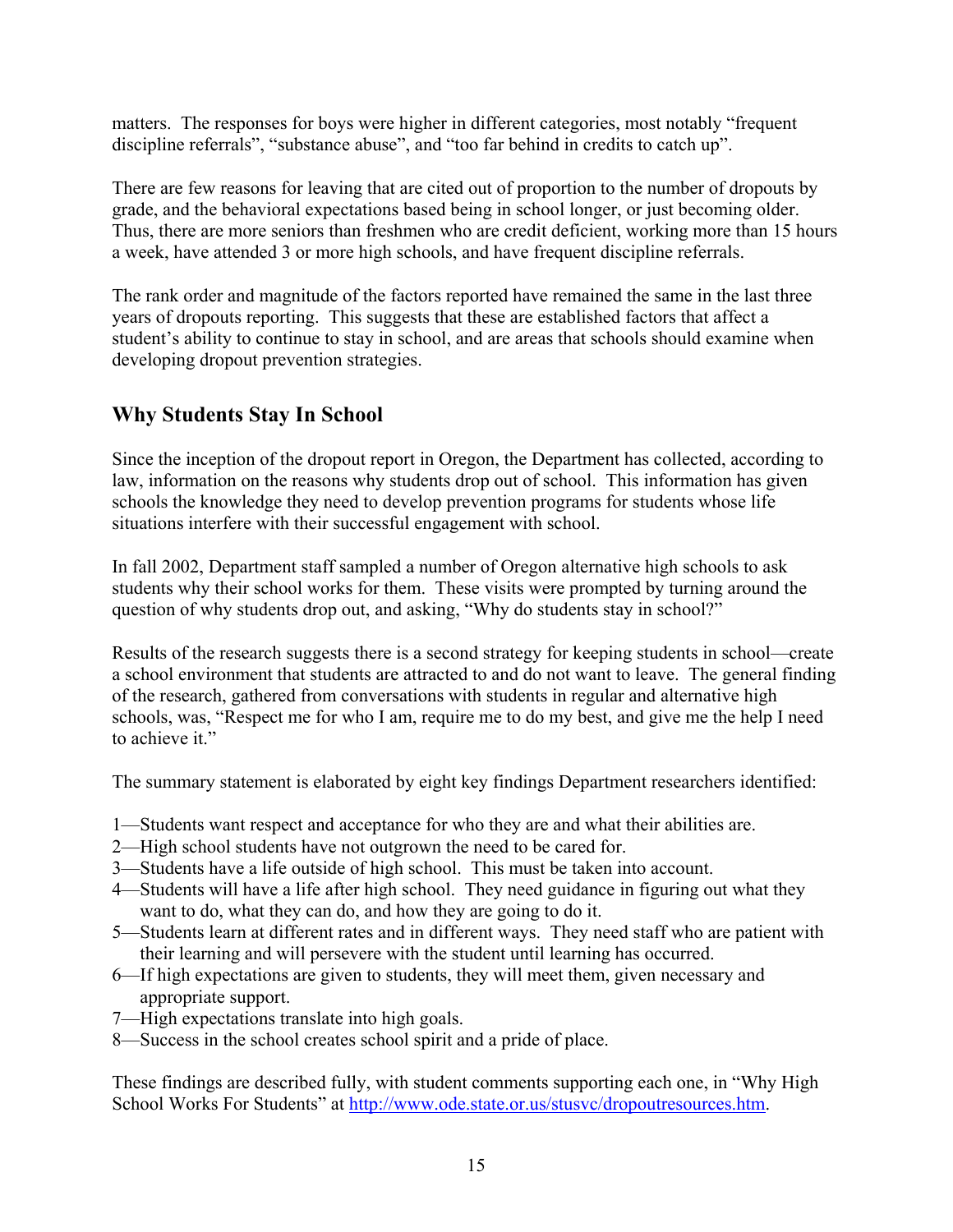### **GED**

In 1997, the Oregon Legislature amended the dropout reporting statute to remove students who earn a GED certificate from dropout status. Beginning with the 1996-97 Dropout Report, GED recipients were not counted as dropouts. In the reports from 1991-92 through 1995-96, students who earned a GED certificate were counted as dropouts. For this reason, the 1996-97 report established a new baseline for comparing dropout rates from year to year.

It is not possible to add back in GED recipients to the years prior to 1996-97, or to convert GED recipients to dropouts in 1996-97 and after to determine a comparable dropout rate sequence. This is because some students might now be encouraged by their school to earn a GED certificate, where they would not have been earlier lest the student be counted as a dropout in this report.

The number of students earning a GED certificate from a school-sponsored setting has been reported for early leavers since 1993-94 (table 6). In the reporting years before 1996-97, receipt of a GED was supplementary data about a dropout and was probably not reported for every dropout who earned one. The higher counts starting in 1996-97 reflect the incentive for districts to report the number of GED recipients more accurately.

| Year     | Number |  |
|----------|--------|--|
| 1993-94  | 298    |  |
| 1994-95  | 320    |  |
| 1995-96  | 431    |  |
| 1996-97  | 1,181  |  |
| 1997-98  | 1,459  |  |
| 1998-99  | 1,170  |  |
| 1999-200 | 1,417  |  |
| 2000-01  | 1,709  |  |
| 2001-02  | 1,687  |  |

### **Table 6—Number of school-age students earning a GED: 1993-94 to 2001-02**

### **Alternative High Schools**

Several alternative high schools make dropout reports on their own. Only the alternative high schools that grant their own diploma are able to do this. These high schools serve students who are at high risk of dropping out or who may have already dropped out once. Because of this, dropout rates must be interpreted differently for alternative high schools than for regular high schools. Alternative high schools making their own report in 2001-02 are reported separately in the table of dropout rates (Table A1).

Dropout rates for alternative high schools will be necessarily higher than for regular high schools because of the high risk population served in alternative high schools. Comparing dropout rates of regular high schools with the dropout rates of alternative high schools is therefore not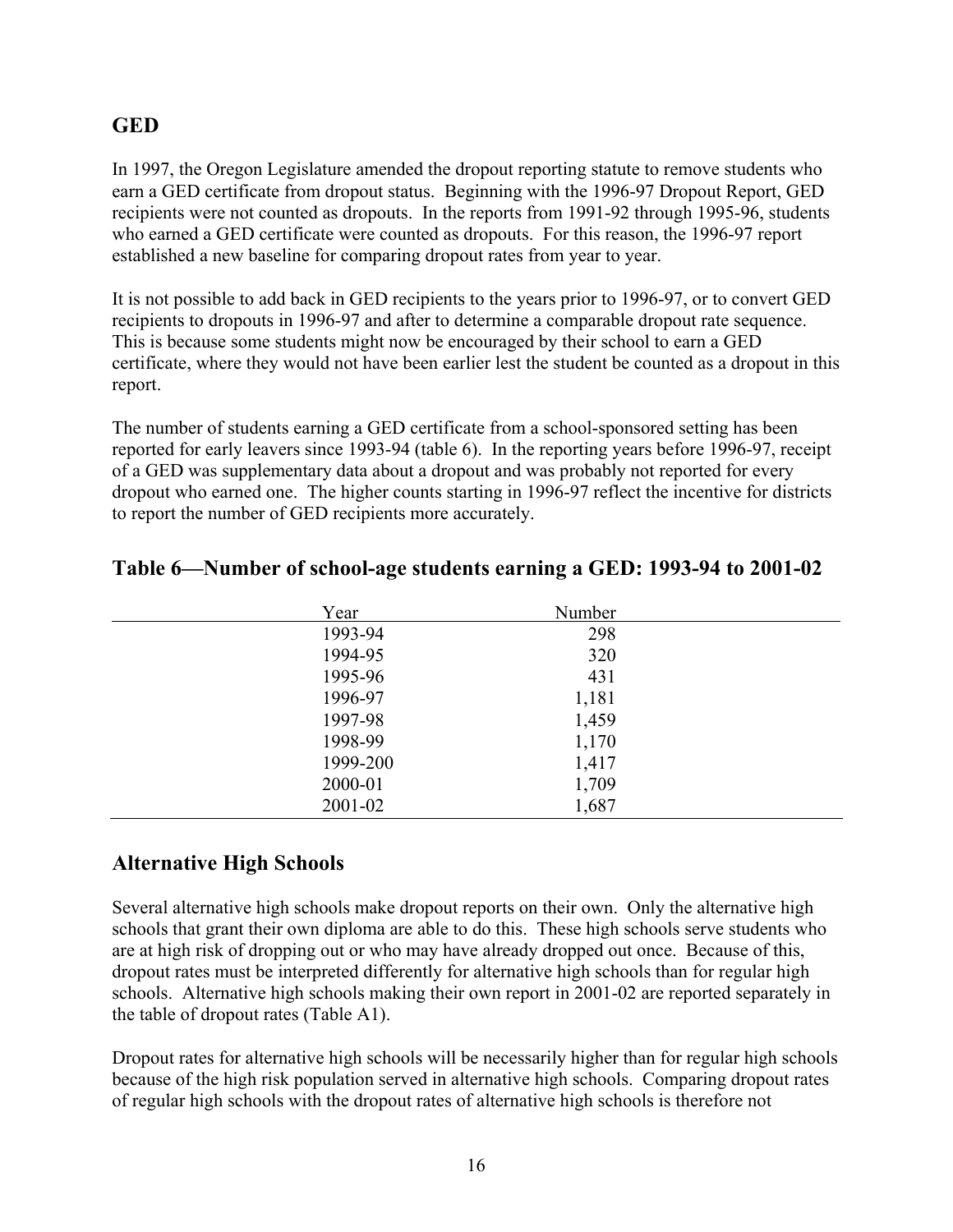recommended. Comparing dropout rates between alternative high schools is also not recommended because of the different focus each school might have. The best way to evaluate the dropout rate of alternative high schools is to monitor the change in the individual school's dropout rate over time.

In table A1, alternative schools have been put into a separate section. In all other appendix tables, they are included with the regular schools.

Alternative high schools normally have a much higher turnover than regular high schools. To make the dropout rate reflect this condition, the denominator in the rate for alternative high schools is net enrollment over the year, rather than October 1 membership.

Some districts operate alternative programs that do not draw students from their own high school(s). Students who drop out of these programs are called district dropouts, and are added in at the district level, but are not included in the dropout count of any school.

### **Charter Schools**

Charter schools operated for a full year for the first time in 2001-02, and are reporting dropout rates for the first time. Since the secondary level charter schools tend to serve at-risk students, these schools are treated in this report as alternative schools, and thus use net enrollment for their dropout rate denominator, and do not have a synthetic four-year rate. Since charter schools are considered to be district schools, charter school dropouts are included in the dropout count and rates of the district that sponsor them.

### **How Dropout Data Is Collected**

Schools compile dropout data throughout the school year. Beginning in October, schools make a list of students who finished the previous school year without graduating but did not return, and whose enrollment status elsewhere is unknown. As the year goes by, students who withdraw without re-enrolling elsewhere are added to this list, according to procedures published in the Oregon Dropout Reporting Manual.

At the end of the school year, schools send their final list of dropouts to the Department of Education through a secure web site using one of two options. A school can fill out a web survey, entering one student at a time, or send the report as a batch file upload. The report is due on July 10.

In October, schools are shown their list of dropouts on a secure web site for their verification and editing. Students on the list who have graduated, returned to school, or transferred, by October 1, may be removed from the list, not to be included in the final dropout report. This process must be completed by November 1.

During November, Department staff cleans the data and calculates dropout rates. These rates are posted during the first week in December for inspection by school district staff. If there are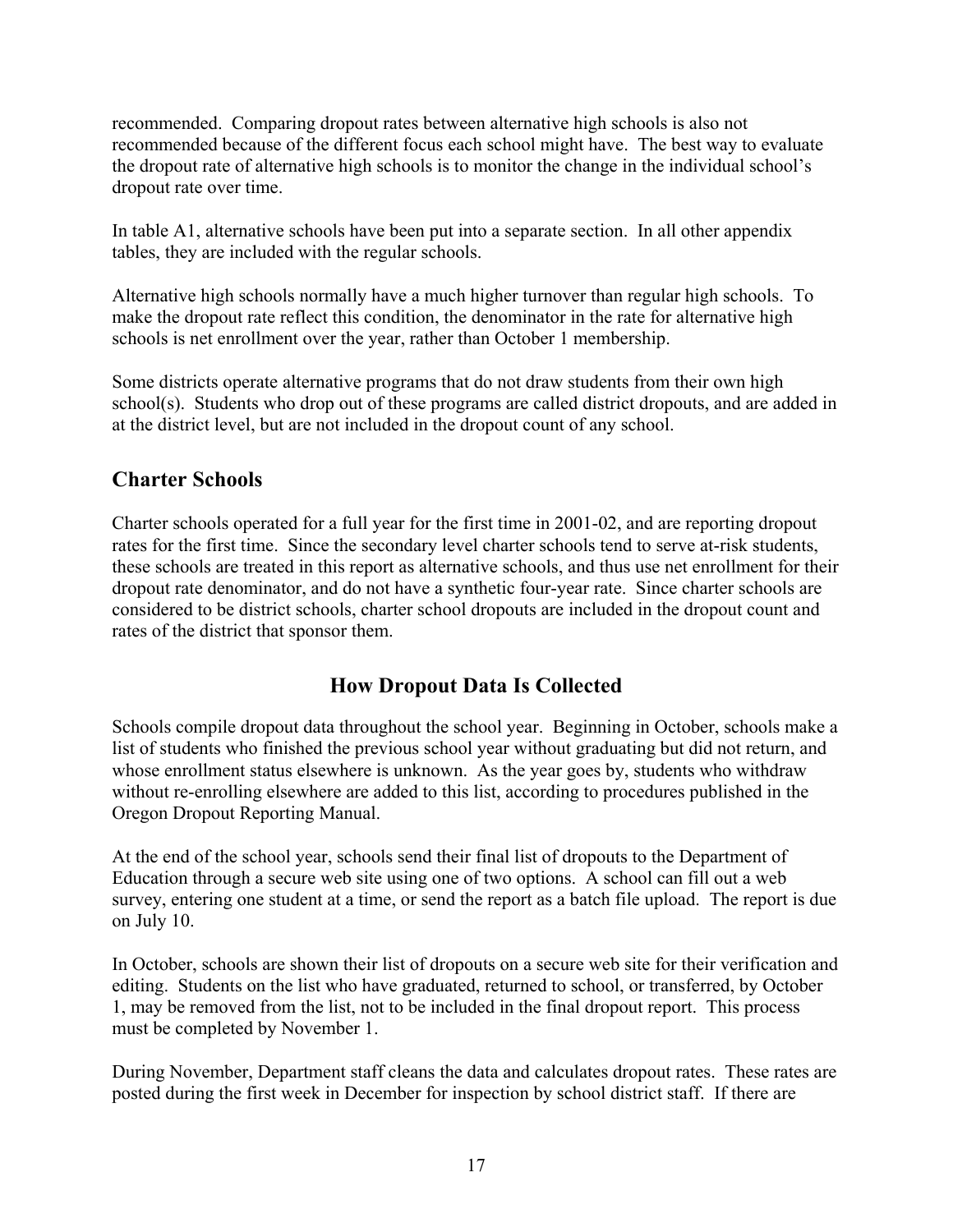errors, district staff may contact the Department by December 15 to submit corrected data. After December 15, rates are considered final and published.

### **How Dropout Rates Are Calculated**

### **One-Year Dropout Rate**

The event dropout rate for regular schools, district, counties, and the state is: Dropouts (July 1–June 30) = Dropout rate Membership (October 1)

For alternative schools and programs, net enrollment is used for the denominator of the dropout rate formula. Net enrollment is taken over the entire school year and is:

 $E1 + E2 + R2 + R3 + R5$ ,

Where

 $E1$  = a student enrolling in school for the first time in the United States

 $E2$  = a student enrolling in school for the first time in Oregon

 $R2$  = a student who was previously enrolled in another school in this district

 $R3$  = a student who was previously enrolled in another district

 $R5$  = a student who was previously enrolled in a private school

### **Synthetic Four-Year Rate**

The dropout reporting system collects data on students dropping out in one school year. The data for one year can be displayed as a four-year rate using the following formula.

 $R = 1 - (1 - R_9)(1 - R_{10})(1 - R_{11})(1 - R_{12})$ , where  $R =$  overall dropout rate

= dropout rate for 9th grade

 $R_{9}$ <br> $R_{10}$  $=$  dropout rate for 10th grade

 $R_{11}$  = dropout rate for 11th grade

 $R_{12}$  = dropout rate for 12th grade

The synthetic four-year rate represents the proportion of the ninth-grade class that would drop out prior to completing their fourth year of high school if the current year's data on four classes of students was really four years of data for one class of students.

A school must offer four grades and have over 30 students in each grade in order to have a synthetic four-year dropout rate calculated for it.

Example: In 2001-02, students dropped out of School A in this manner: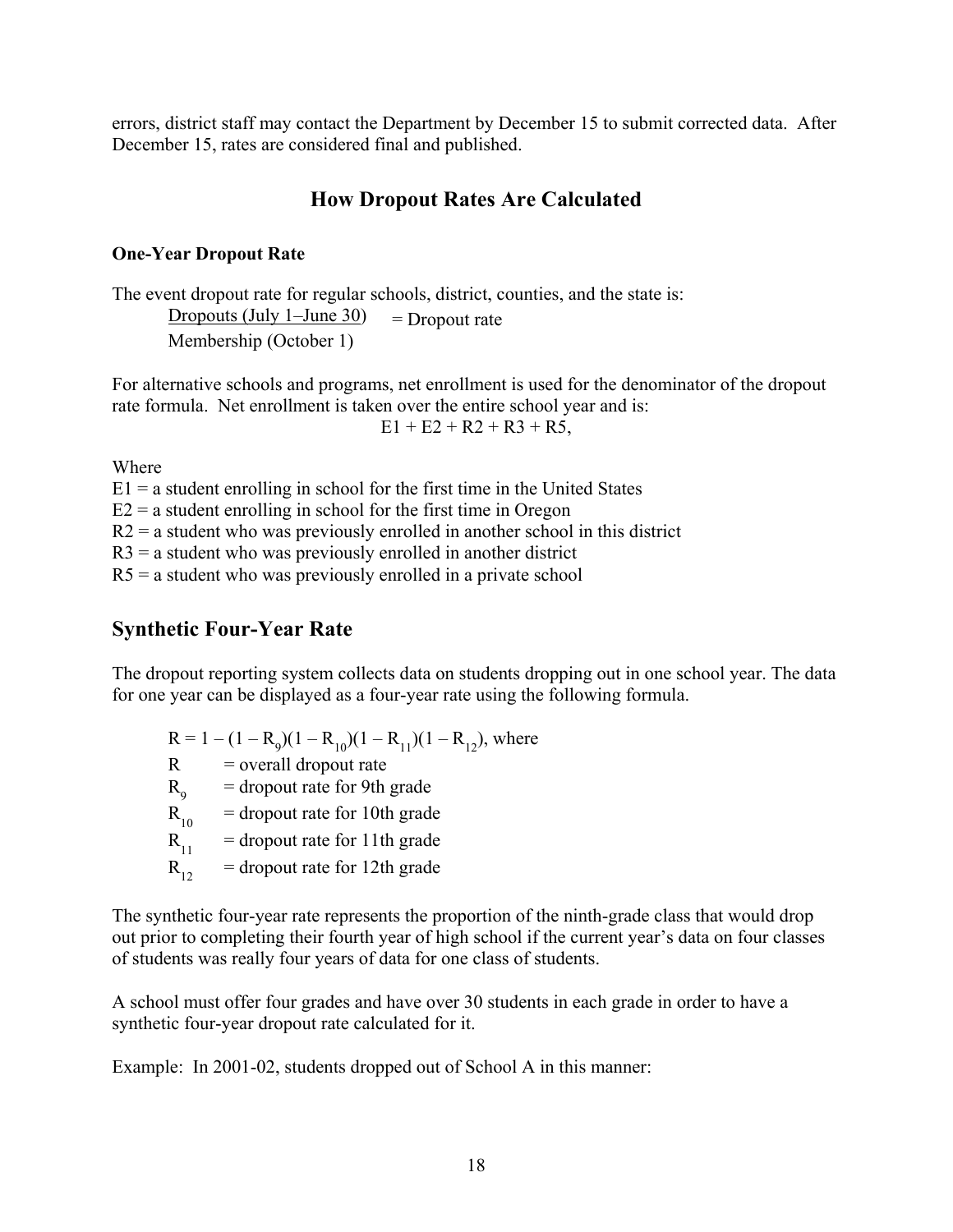| Grade | Students | Dropouts      | Dropout Rate |
|-------|----------|---------------|--------------|
| 9     | 118      | 4             | $3.4\%$      |
| 10    | 114      | $\mathcal{L}$ | 4.4%         |
| 11    | 109      |               | $6.4\%$      |
| 12    | 98       |               | $9.2\%$      |
| Total | 439      | 25            |              |

The one-year event dropout rate is  $25 \div 439 = 5.7\%$ 

The four-year synthetic dropout rate is:

 $R_4 = 1 - (1 - .034)(1 - .044)(1 - .064)(1 - .092)$  $R_4 = 1 - (.966)(.956)(.936)(.908)$  $R_4 = 1 - .785$  $R_4 = .215$  (21.5%)

### **Oregon's Dropout Rates in the National Setting**

In the late 1980's the National Center for Education Statistics (NCES) developed a set of guidelines that states could use to report dropouts uniformly so that an annual dropout rate could be calculated by state. Oregon participated in the development project as one of 26 pilot states.

The first dropout rates NCES calculated were published in *Dropout Rates in the United States: 1994*<sup>1</sup> . Seventeen States, including Oregon, were able to report dropouts using the  $NCES$  guidelines<sup>2</sup>. Also in that publication, NCES published the results of Current Population Survey (CPS) data on high school completion by state for the first time. The numbers showed the high school completion rates of 18-24 year olds as a 3-year average of data survey taken in 1989-91 and 1992- 94.

One of the bedrock statistics of the school accountability movement is the dropout rate. Since there are now two ways that dropouts are reported for Oregon on a national scale, one a direct calculation and the other implied, and explanation of what they are and how to interpret them is needed.

 $<sup>1</sup>$  U.S. Department of Education, National</sup> Center for Education Statistics, *Dropout Rate in the United States: 1994*, NCES 96-863, by Marilyn M. McMIllan and Phillip Kaufman, Washington, D.C.: 1996

2 The data is collected in the Common Core of Data, the US Department of Education's annual survey of school and school districts that collects basic information on students, staff, and finances.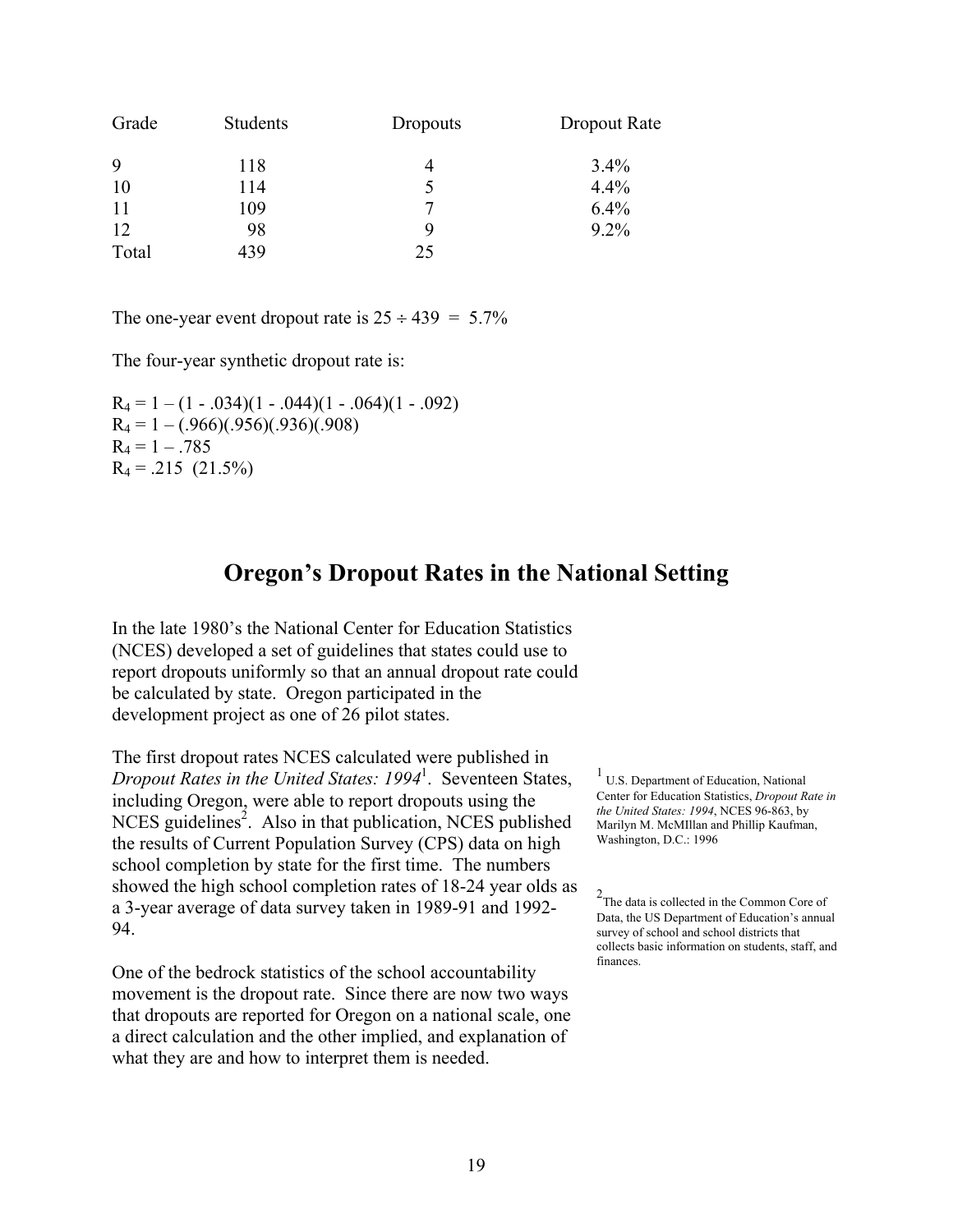#### **NCES Event Rate**

This rate is similar to the rate that Oregon calculates according to Oregon law. It is the percentage of students who dropped out in one school year. State rates calculated using this method enter around 5 to 7 percent. The latest published NCES dropout rates<sup>3</sup> show Oregon, with a  $6.5$  percent dropout rate, ranking 30<sup>th</sup> out of 38 states reporting for 1998-99. The recent decreases in Oregon's dropout rate should place Oregon in the middle of the state rankings when 2001-02 data is published.

The defining characteristic of the NCES rate is that it is based on a complete count of all public school dropouts, based on school records.

While all states that NCES publishes dropout rates for conform to the NCES reporting definitions, there is one significant difference between the way state report dropouts that is not yet accounted for by NCES. Most states collect dropout counts at the school level. Eight states, including Oregon, collect dropout counts at the student level. Anecdotal evidence, and the experience of Louisiana<sup>4</sup>, indicate that dropout rates based on student level data will be higher that school level data.

3 NCES 2002-114, *Dropout Rates in the United States: 2000,* November 2001, pages 9-10*.* 

4 Louisiana's rate rose from 3.5 percent to 11.6 percent when the state changed from schoollevel to student-level collection of dropout data. NCES 1999-082, *Dropout Rates in the United States: 1997,* May 1999, p.8.

#### **CPS Completion Rates**

The CPS collection is a sample of approximately 50,000 households in the United States. Data collected from the sample is used to represent the entire population. States with larger populations will have more households sampled than smaller states. These characteristics mean the rates returned in CPS reports are not firm figures as in the NCES collection, but need to be interpreted as sample rates.

Samples cannot measure the true values of the population they are sampling, but they can come close. It is possible to establish a range of values around the sampled value so we can say, with some degree of confidence, the true population value is contained somewhere inside that interval.

Interpreting sample values requires us to consider the confidence interval surrounding the data. When we compare sample values from different states, the confidence intervals for the data from each state will overlap in many cases When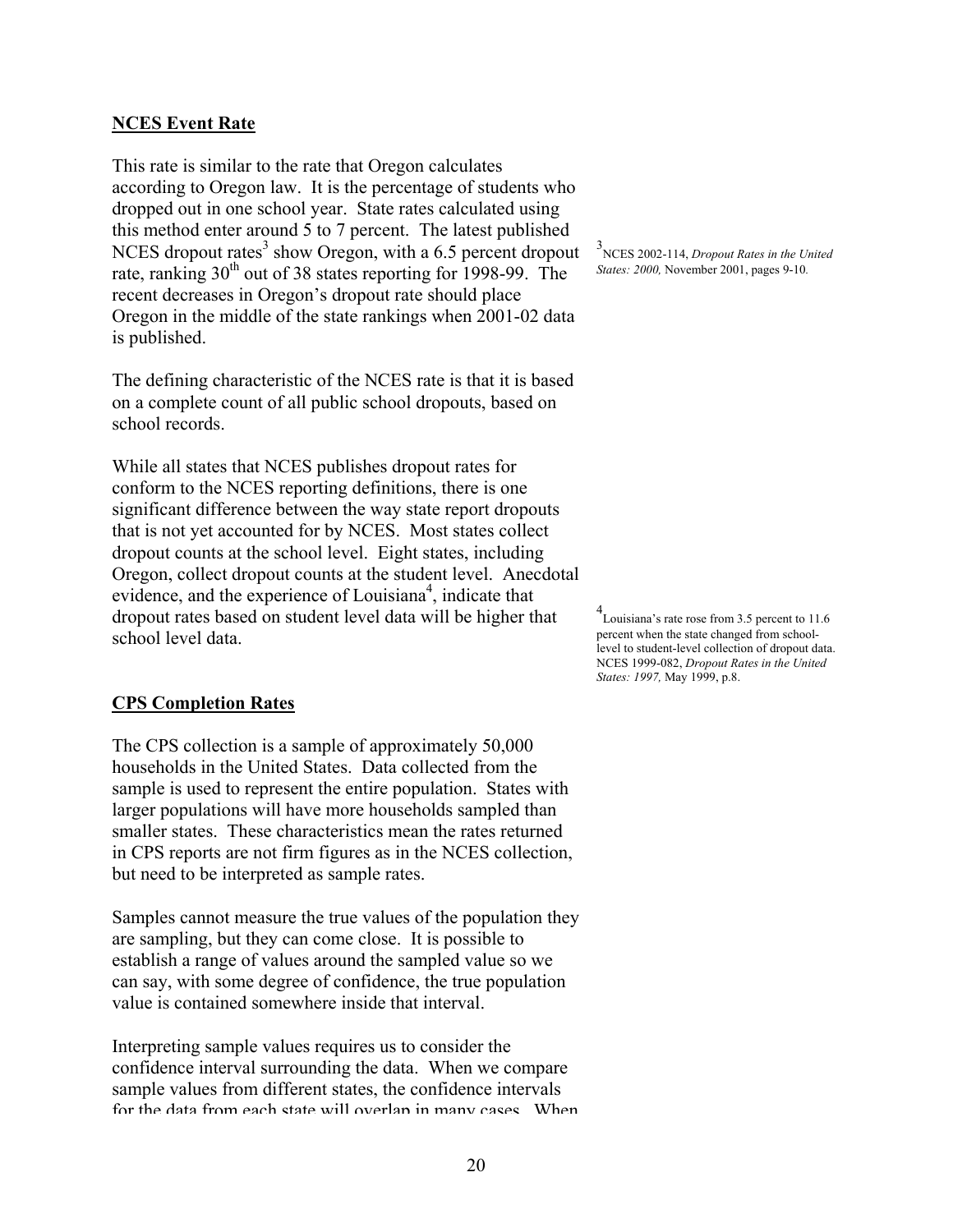for the data from each state will overlap in many cases. When this happens we have to say there is no significant difference between the rates. Since the true value lies somewhere within an interval, when intervals overlap, the true values could be the same, or even reversed in order. We don't know.

Oregon's CPS rates are among the lowest in the nation. Only seven states had a lower average in the 1998-200 interval, the latest data available. When the confidence intervals are taken into account, Oregon's CPS rate is not significantly different from that of 30 other states, nor from the average for the nation.

Several other factors explain why Oregon's CPS completion rate would be low:

"As was noted in the section discussing completion rates in this report, state completion rates reflect the experiences of the 18- through 24-year-ols living in the state at the time of the interviews; thus, movements in and out of stats to accommodate employment and postsecondary education may influence the apparent rates in some states. For example, a state with a relatively large unskilled labor employment sector might have a lower high school completion rate than anticipated due to migration of young workers from other states. Conversely, a state with a disproportionate number of colleges and universities might have a higher high school completions rate than anticipated due to an influx of postsecondary education students."<sup>5</sup>

There is a temptation to use the inverse of the CPS completion rate as the high school dropout rate for a state. Remember first that the CPS rate is not a measure of school-age children (ages 15-18) but of people who are of an age who should have recently completed high school (ages 18-24). Second, the CPS samples people who live in Oregon, who in many cases were not educated in Oregon.

What the CPS rate does tell us is what the educational level of young adults living in Oregon is. We can learn what demands might be made on post-secondary education institutions for high school completion, or what the educational level of the young work force is. To use this data to measure the success of Oregon schools when a better measure is available should b id d

5 NCES 2002-114, *Dropout Rates in the United States: 2000,* November 2001. p. 70.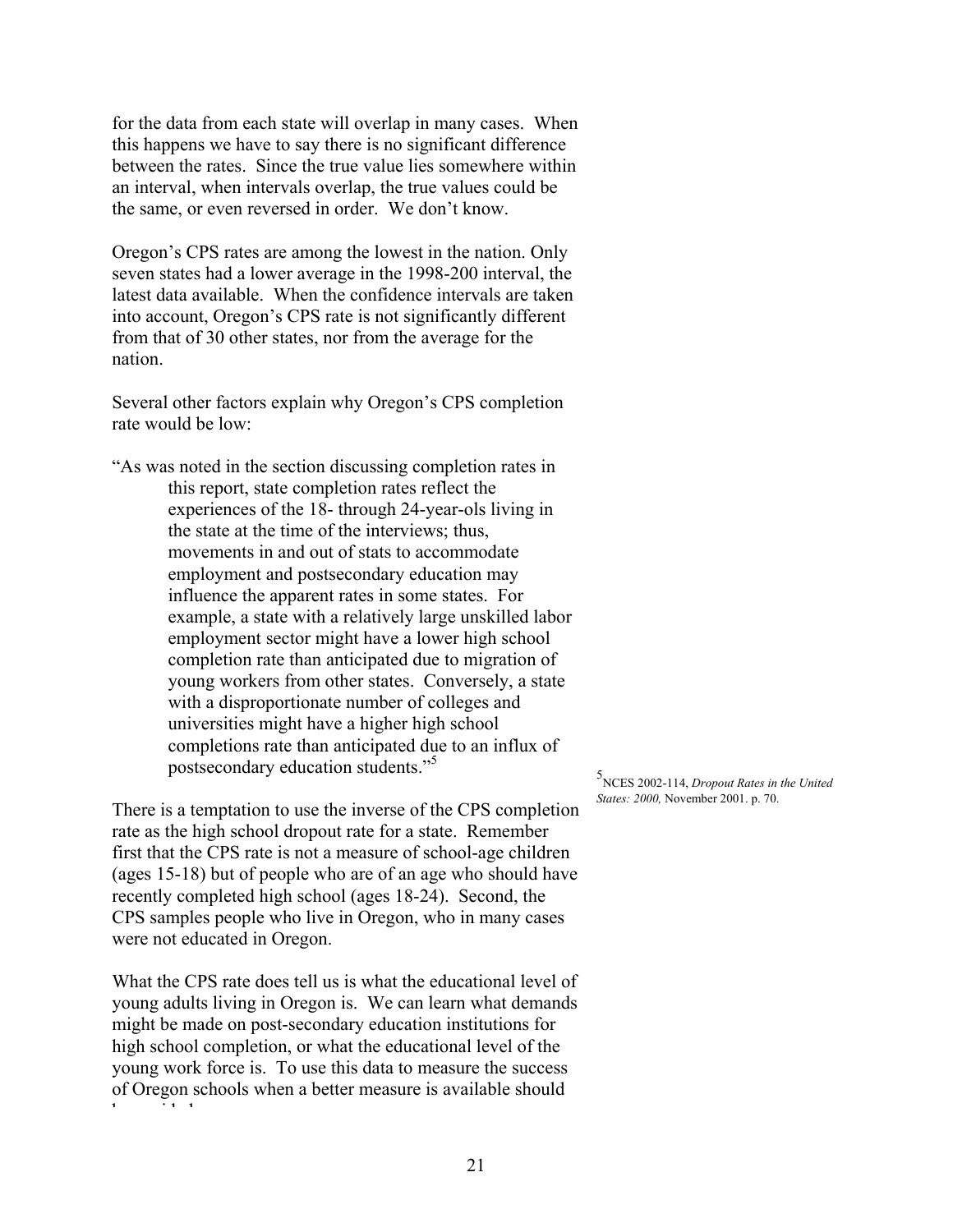be avoided.

### CPS Dropout Rates

The Census Bureau has published a national dropout rate based on its October Current population Survey since 1972. 6 The results of the survey are published at the national level by sex, race/ethnicity, family income, age, and region, for 15 through 24-year-olds who dropped out of grades 10-12 in the twelve months prior to the survey. In October 2000, the national dropout rate for this group was 4.8 percent.

While this is a national dropout rate, and the only inclusive one published by the federal government, it is not comparable to the rate published by Oregon because of the differences in grades (Oregon reports dropouts from grades 9-12) and ages of respondents (Oregon's rate includes few 21-year-olds and no one over that age).

6 NCES 2002-114, *Dropout Rates in the United States: 2000,* November 2001, Table 1, p. 4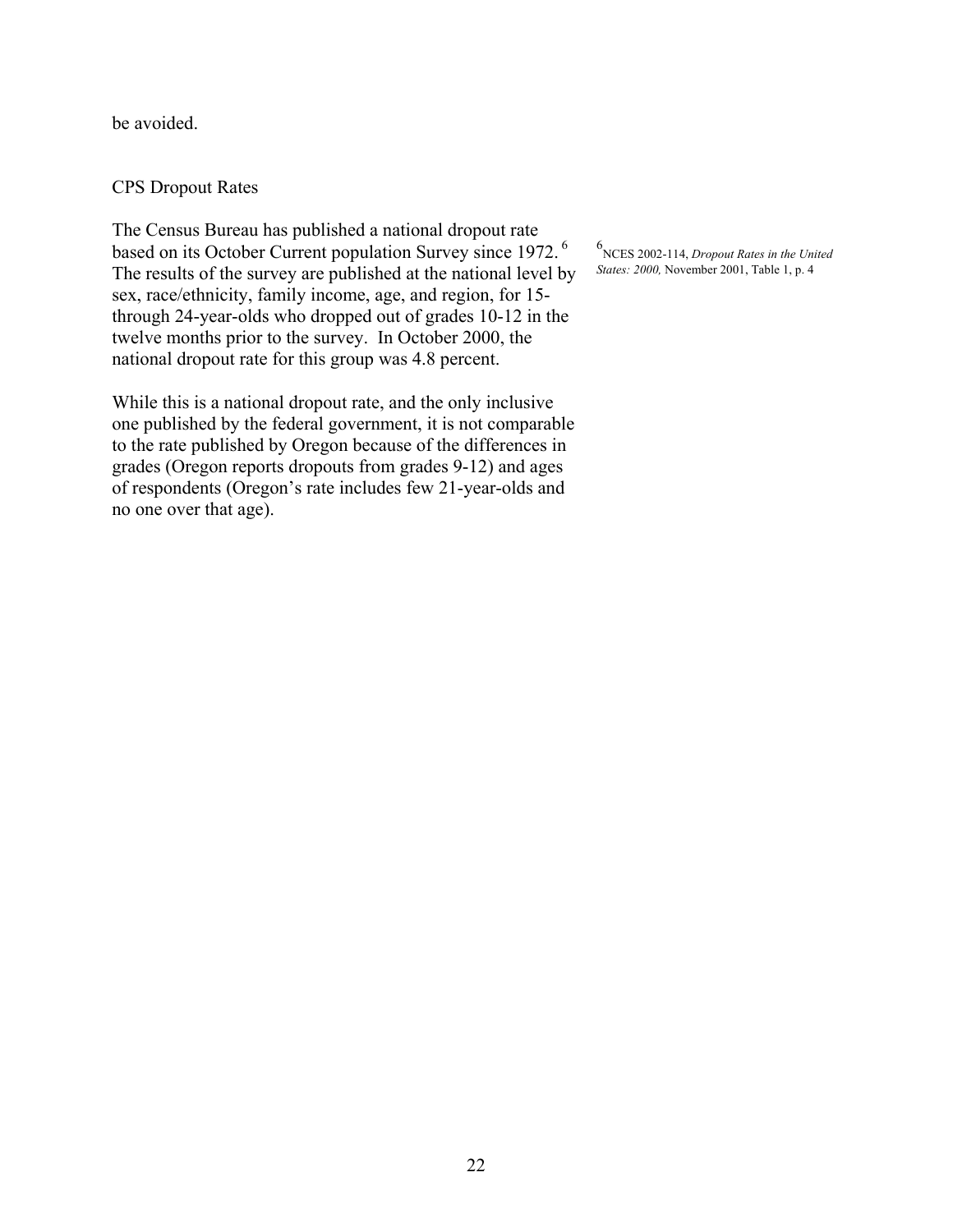|                                                 |                                      |                      | Non-dropout leavers                                  |                |                                | <b>Dropouts</b>                             |                                       |                |                                      | Dropout rates                                   |                                           |              |              |                                                   |               |
|-------------------------------------------------|--------------------------------------|----------------------|------------------------------------------------------|----------------|--------------------------------|---------------------------------------------|---------------------------------------|----------------|--------------------------------------|-------------------------------------------------|-------------------------------------------|--------------|--------------|---------------------------------------------------|---------------|
| School or other area                            | October 1<br>2001<br>Member-<br>ship | Total                | Sent to<br>child-<br>caring<br>facility <sup>1</sup> | Deceased       | Registered<br>home<br>schooler | Received<br>adult high<br>school<br>diploma | Received<br><b>GED</b><br>certificate | Total          | Withdrew<br>during<br>school<br>year | Finished<br>12th grade<br>without<br>graduating | Did not<br>return from<br>summer<br>break |              | 1-year       | $4$ -year $^2$<br>2001-02 2000-01 2001-02 2000-01 |               |
|                                                 | $\overline{2}$                       | 3                    | $\overline{4}$                                       | 5              | 6                              | $\overline{7}$                              | 8                                     | 9              | 10                                   | 11                                              | 12                                        | 13           | 14           | 15                                                | 16            |
| Oregon Statewide Totals                         | 167,975                              | 2,371                | 250                                                  | 48             | 286                            | 137                                         | 1,650                                 | 8,160          | 6,208                                | 584                                             | 1,368                                     | 4.86         | 5.25         | 13.86                                             | 15.66         |
| I. Schools                                      |                                      |                      |                                                      |                |                                |                                             |                                       |                |                                      |                                                 |                                           |              |              |                                                   |               |
|                                                 | 89                                   | $\mathbf 0$          | $\Omega$                                             | 0              | $\Omega$                       | 0                                           | $\Omega$                              | $\overline{1}$ | $\overline{1}$                       | $\mathbf 0$                                     | $\Omega$                                  | 1.12         | 1.14         | (3)                                               | (3)           |
| Adrian High School                              | 1.707                                |                      | $\Omega$                                             | 0              | $\Omega$                       | $\Omega$                                    |                                       |                | 61                                   | 6                                               |                                           | 4.98         |              |                                                   |               |
| Aloha High School                               |                                      | 25                   |                                                      |                |                                |                                             | 25                                    | 85             |                                      |                                                 | 18                                        |              | 6.30         | 17.20<br>(3)                                      | 19.93<br>(3)  |
| Alsea High School                               | 77                                   | 0                    | $\Omega$                                             | 0              | $\Omega$                       | $\Omega$                                    | $\Omega$                              | $\overline{1}$ | $\overline{1}$                       | $\mathbf 0$                                     | $\mathbf 0$                               | 1.30         | 3.75         |                                                   |               |
| Amity High School                               | 299                                  | 0                    | 0                                                    | 0              | 0                              | 0                                           | $\mathbf 0$                           | 3              | 2                                    | $\mathbf 0$                                     | 1                                         | 1.00         | 3.90         | 4.24                                              | 15.11<br>(3)  |
| Arlington High School                           | 57                                   | $\mathbf{1}$         | 0                                                    | 0              | $\mathbf 1$                    | 0                                           | $\Omega$                              | 0              | 0                                    | $\mathbf 0$                                     | $\pmb{0}$                                 | 0.00         | 0.00         | (3)                                               |               |
| Ashland High School                             | 1,218                                | 32                   | 0                                                    | $\overline{2}$ | $\overline{4}$                 | $\Omega$                                    | 26                                    | 39             | 37                                   | $\mathbf 0$                                     | $\overline{\mathbf{c}}$                   | 3.20         | 3.14         | 10.37                                             | 11.29         |
| Astoria High School                             | 797                                  | 4                    | $\Omega$                                             | 0              | $\overline{2}$                 | 0                                           | $\overline{2}$                        | 20             | 20                                   | $\mathbf 0$                                     | $\mathbf 0$                               | 2.51         | 2.75         | 9.91                                              | 9.39          |
| Baker High School                               | 704                                  | 16                   | $\overline{2}$                                       | 0              | 6                              | $\overline{\mathbf{4}}$                     | 4                                     | $\overline{4}$ | 3                                    | $\Omega$                                        | 1                                         | 0.57         | 2.20         | 1.66                                              | 8.97          |
| Bandon High School                              | 294                                  | $\Omega$             | $\Omega$                                             | 0              | $\Omega$                       | $\Omega$                                    | $\Omega$                              | $\overline{7}$ | 6                                    | $\Omega$                                        | $\mathbf{1}$                              | 2.38         | 1.44         | 9.08                                              | 1.54          |
| Banks High School                               | 405                                  | 0                    | $\Omega$                                             | 0              | $\Omega$                       | 0                                           | $\Omega$                              | 15             | 10                                   | 3                                               | $\overline{2}$                            | 3.70         | 3.92         | 11.38                                             | 10.84         |
| Beaverton High School                           | 1.847                                | 39                   | $\Omega$                                             | 0              | $\overline{2}$                 | $\Omega$                                    | 37                                    | 79             | 59                                   | 10                                              | 10                                        | 4.28         | 5.52         | 13.24                                             | 18.62         |
| Bend High School                                | 1,213                                | 27                   | $\Omega$                                             | $\Omega$       | 6                              | 1                                           | 20                                    | 64             | 51                                   | 2                                               | 11                                        | 5.28         | 4.39         | 19.00                                             | 15.94         |
| Benson High School                              | 1,479                                | $\overline{2}$       | 0                                                    | 0              | 0                              | 0                                           | $\overline{2}$                        | 36             | 28                                   | 7                                               | $\mathbf{1}$                              | 2.43         | 2.31         | 6.93                                              | 7.37          |
| Bonanza School                                  | 170                                  | $\Omega$             | 0                                                    | 0              | $\mathbf 0$                    | $\Omega$                                    | 0                                     | 3              | $\overline{2}$                       | $\mathbf{1}$                                    | $\pmb{0}$                                 | 1.76         | 0.52         | (3)                                               | (3)           |
| Brookings Harbor High School                    | 590                                  | 1                    | $\Omega$                                             | 0              | $\Omega$                       | $\Omega$                                    |                                       | 20             | 6                                    | 3                                               | 11                                        | 3.39         | 6.13         | 4.28                                              | 22.06         |
| Burns High School                               | 356                                  | 5                    | 0                                                    | 0              | $\overline{1}$                 | $\Omega$                                    | $\overline{4}$                        | 4              | 4                                    | $\mathbf 0$                                     | $\mathbf 0$                               | 1.12         | 3.27         | 4.86                                              | 11.55         |
| Burnt River School                              | 33                                   | $\Omega$             | 0                                                    | 0              | $\Omega$                       | $\Omega$                                    | $\Omega$                              | 0              | 0                                    | $\mathbf 0$                                     | $\pmb{0}$                                 | 0.00         | 0.00         | (3)                                               | (3)           |
| Butte Falls High School                         | 90                                   | $\Omega$             | $\Omega$                                             | 0              | $\Omega$                       | $\Omega$                                    | $\Omega$                              | $\overline{7}$ | 6                                    | $\Omega$                                        | 1                                         | 7.78         | 5.48         | (3)                                               | (3)           |
| Camas Valley School                             | 39                                   | $\Omega$             | $\Omega$                                             | 0              | $\Omega$                       | $\Omega$                                    | $\Omega$                              | $\overline{2}$ | 2                                    | $\mathbf 0$                                     | $\mathbf 0$                               | 5.13         | 2.33         | (3)                                               | (3)           |
| Canby High School                               | 1.645                                | 11                   | $\Omega$                                             | 1              | $\mathbf{1}$                   | $\overline{2}$                              | $\overline{7}$                        | 56             | 32                                   | $\overline{7}$                                  | 17                                        | 3.40         | 2.65         | 11.57                                             | 10.16         |
| Cascade High School                             | 704                                  | 5                    | $\Omega$                                             | 0              | $\Omega$                       | 0                                           | 5                                     | 23             | 19                                   | $\mathbf{1}$                                    | $\mathbf{3}$                              | 3.27         | 5.39         | 11.88                                             | 19.97         |
| Cascade Locks School                            | 68                                   | 0                    | 0                                                    | 0              | 0                              | $\Omega$                                    | $\mathbf 0$                           | $\mathbf 0$    | $\mathbf 0$                          | $\mathbf 0$                                     | $\pmb{0}$                                 | 0.00         | 3.17         | (3)                                               | (3)           |
| Centennial High School                          | 1,731                                | 6                    | 0                                                    | 2              | $\mathbf{1}$                   | 0                                           | 3                                     | 44             | 36                                   | $\mathbf 0$                                     | 8                                         | 2.54         | 6.43         | 10.09                                             | 21.64         |
| Central High School                             | 825                                  | 8                    | $\Omega$                                             | $\overline{2}$ | $\mathbf{1}$                   | $\Omega$                                    | 5                                     | 47             | 42                                   | 2                                               | 3                                         | 5.70         | 5.80         | 19.92                                             | 21.70         |
|                                                 |                                      |                      |                                                      |                |                                |                                             |                                       |                |                                      |                                                 |                                           |              |              |                                                   |               |
| Central Linn High School                        | 231                                  | 4                    | $\Omega$                                             | 0              | $\overline{2}$                 | $\Omega$<br>$\Omega$                        | 2 <sub>l</sub><br>$\overline{7}$      | $\overline{4}$ | 3                                    | $\mathbf{1}$                                    | $\mathbf 0$                               | 1.73         | 5.19         | 4.55                                              | 28.04         |
| Century High School                             | 2.060                                | 10                   | 1                                                    | 0<br>0         | $\overline{2}$<br>$\Omega$     | $\Omega$                                    |                                       | 90             | 65                                   | 12                                              | 13                                        | 4.37         | 3.19         | 14.66                                             | 12.73         |
| Chiloquin High School                           | 190<br>1.600                         | $\overline{2}$<br>17 | $\overline{2}$<br>$\Omega$                           | 1              | $\Omega$                       | $\overline{2}$                              | $\Omega$                              | 6<br>44        | 6<br>32                              | $\mathbf 0$<br>$\mathbf{1}$                     | $\mathbf 0$<br>11                         | 3.16<br>2.75 | 1.68<br>3.36 | 12.68<br>9.85                                     | 6.33<br>12.46 |
| Clackamas High School<br>Clatskanie High School | 306                                  | 1                    | $\Omega$                                             | 0              | $\Omega$                       | $\Omega$                                    | 14                                    | 5              | 3                                    | $\overline{2}$                                  | $\mathbf 0$                               | 1.63         | 3.78         | 4.14                                              | 13.92         |
| Cleveland High School                           | 1,366                                | $\overline{7}$       | 3                                                    | 0              | $\overline{1}$                 | $\Omega$                                    | 3                                     | 70             | 47                                   | $\overline{4}$                                  | 19                                        | 5.12         | 6.73         | 18.80                                             | 22.45         |
|                                                 |                                      |                      |                                                      |                |                                |                                             |                                       |                |                                      |                                                 |                                           |              |              |                                                   |               |
| Colton High School                              | 282                                  | 0                    | $\Omega$                                             | 0              | 0                              | $\Omega$                                    | $\mathbf 0$                           | 10             | $\overline{7}$                       | $\mathbf 0$                                     | 3                                         | 3.55         | 0.80         | 14.70                                             | 3.32          |
| Condon High School                              | 74                                   | $\Omega$             | $\Omega$                                             | 0              | $\Omega$                       | $\Omega$                                    | $\mathbf 0$                           | $\mathbf 0$    | 0                                    | $\mathbf 0$                                     | $\pmb{0}$                                 | 0.00         | 0.00         | (3)                                               | (3)           |
| Coquille High School                            | 345                                  | 2                    | 0                                                    | 1              | 0                              | 0                                           | 1                                     | 4              | 4                                    | $\mathbf 0$                                     | $\mathbf 0$                               | 1.16         | 3.30         | 3.83                                              | 12.08         |
| Corbett High School                             | 198                                  | 0                    | 0                                                    | 0              | $\Omega$                       | $\Omega$                                    | $\Omega$                              | $\overline{2}$ | $\mathbf{1}$                         | $\mathbf{1}$                                    | $\pmb{0}$                                 | 1.01         | 1.03         | 2.17                                              | 4.08          |
| Corvallis High School                           | 1,301                                | 21                   | $\overline{2}$                                       | 0              | $\mathbf 1$                    | $\Omega$                                    | 18                                    | 38             | 26                                   | 6                                               | $6\phantom{a}$                            | 2.92         | 3.03         | 10.04                                             | 11.72         |
| Cottage Grove High School                       | 794                                  | 12                   | 0                                                    | 1              | 6                              | 1                                           | 4                                     | 16             | 8                                    | $\Omega$                                        | 8                                         | 2.02         | 2.45         | 5.52                                              | 7.07          |
| Cove School                                     | 72                                   | $\Omega$             | $\Omega$                                             | 0              | $\Omega$                       | $\Omega$                                    | $\Omega$                              | $\Omega$       | $\mathbf 0$                          | $\Omega$                                        | $\mathbf 0$                               | 0.00         | 1.27         | (3)                                               | (3)           |
| Crane Union High School                         | 87                                   | $\Omega$             | $\Omega$                                             | 0              | $\Omega$                       | $\Omega$                                    | $\Omega$                              | $\Omega$       | $\Omega$                             | $\Omega$                                        | $\mathbf 0$                               | 0.00         | 0.00         | (3)                                               | (3)           |
| Crater High School                              | 1.648                                | 12                   | $\overline{2}$                                       | 0              | $\overline{\mathbf{A}}$        | $\Omega$                                    | 6                                     | 100            | 96                                   | $\Omega$                                        | $\overline{4}$                            | 6.07         | 5.59         | 21.19                                             | 19.05         |
| Crescent Valley High School                     | 1.212                                | 5                    | $\Omega$                                             | $\Omega$       | $\Omega$                       | $\Omega$                                    | 5 <sub>l</sub>                        | 30             | 16                                   | 11                                              | $\overline{3}$                            | 2.48         | 1.33         | 6.56                                              | 5.24          |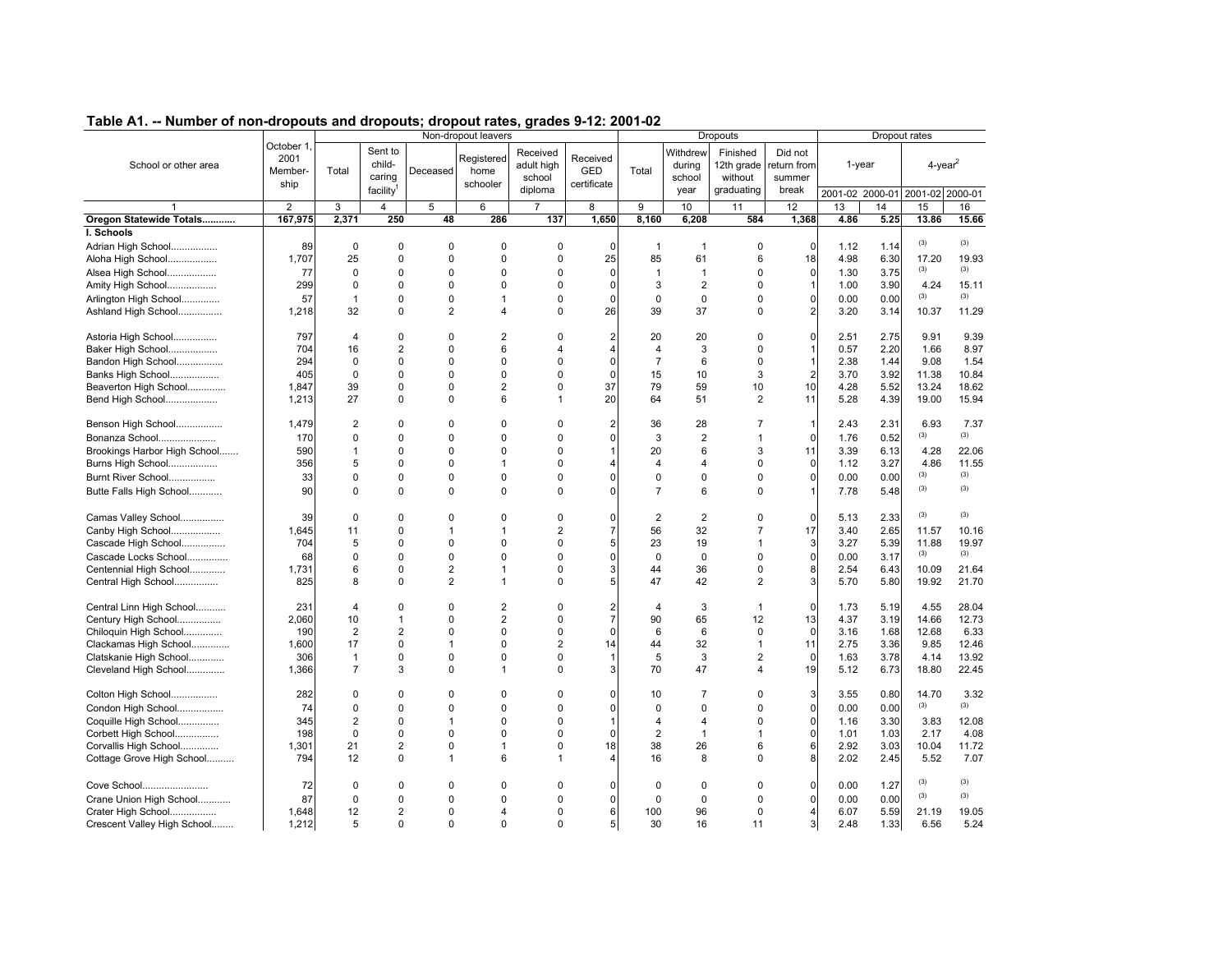| rable AT. -- Number of non-dropouts and dropouts, dropout rates, grades 5-12. 2001-02 |                                      |                      |                                                      |                             | Non-dropout leavers            |                                             |                                       |                |                                      | <b>Dropouts</b>                                 |                                           |              |                 | Dropout rates          |               |
|---------------------------------------------------------------------------------------|--------------------------------------|----------------------|------------------------------------------------------|-----------------------------|--------------------------------|---------------------------------------------|---------------------------------------|----------------|--------------------------------------|-------------------------------------------------|-------------------------------------------|--------------|-----------------|------------------------|---------------|
| School or other area                                                                  | October 1<br>2001<br>Member-<br>ship | Total                | Sent to<br>child-<br>caring<br>facility <sup>1</sup> | Deceased                    | Registered<br>home<br>schooler | Received<br>adult high<br>school<br>diploma | Received<br><b>GED</b><br>certificate | Total          | Withdrew<br>during<br>school<br>year | Finished<br>12th grade<br>without<br>graduating | Did not<br>return from<br>summer<br>break |              | 1-year          | $4$ -year <sup>2</sup> |               |
|                                                                                       |                                      |                      |                                                      |                             |                                |                                             |                                       |                |                                      |                                                 |                                           |              | 2001-02 2000-01 | 2001-02 2000-01        |               |
|                                                                                       | $\overline{2}$                       | 3                    | 4                                                    | 5                           | 6                              | $\overline{7}$                              | 8                                     | 9              | 10                                   | 11                                              | 12                                        | 13           | 14              | 15                     | 16            |
| Creswell High School<br>Crook County High School                                      | 399<br>1,017                         | $\overline{2}$<br>26 | $\pmb{0}$<br>3                                       | $\mathsf 0$<br>$\mathbf{1}$ | $\mathbf{1}$<br>3              | $\pmb{0}$<br>10                             | 9                                     | 18<br>53       | 10<br>34                             | $\pmb{0}$<br>$\Omega$                           | 8<br>19                                   | 4.51<br>5.21 | 5.99<br>2.89    | 14.75<br>12.85         | 21.42<br>5.71 |
| Crow High School                                                                      | 129                                  | $\Omega$             | $\Omega$<br>$\Omega$                                 | 0                           | 0                              | $\Omega$                                    | 0                                     | $\mathbf 1$    | $\mathbf{1}$                         | 0                                               | 0                                         | 0.78         | 0.00            | (3)                    | (3)           |
| Culver High School                                                                    | 162                                  | 3                    |                                                      | $\overline{2}$              | $\mathbf 0$                    | $\mathbf 0$                                 |                                       | 9              | 9                                    | 0                                               | 0                                         | 5.56         | 6.90            | 0.00                   | 26.55         |
| Dallas High School                                                                    | 1,075                                | 25                   | $\mathbf{1}$                                         | $\mathbf{1}$                | $\overline{\mathbf{c}}$        | 8                                           | 13                                    | 43             | 28                                   | 8                                               | $\overline{7}$                            | 4.00         | 3.71            | 12.52                  | 14.11         |
| David Douglas High School                                                             | 2,378                                | 9                    | $\mathbf{1}$                                         | $\mathbf 0$                 | $\mathbf{1}$                   | 0                                           | $\overline{7}$                        | 95             | 47                                   | 14                                              | 34                                        | 3.99         | 3.96            | 12.64                  | 14.61         |
| Days Creek School                                                                     | 114                                  | $\mathbf{1}$         | $\Omega$                                             | $\Omega$                    | 0                              | $\Omega$                                    |                                       | 5              | $\overline{2}$                       | $\mathbf{1}$                                    |                                           | 4.39         | 1.63            | (3)                    | (3)           |
| Dayton High School                                                                    | 315                                  | 0                    | 0                                                    | $\mathbf 0$                 | 0                              | 0                                           | 0                                     | 10             | 9                                    | 0                                               |                                           | 3.17         | 5.26            | 11.06                  | 17.23         |
| Dayville School                                                                       | 17                                   | $\Omega$             | $\Omega$                                             | 0                           | 0                              | $\Omega$                                    | $\mathbf 0$                           | $\mathbf 0$    | $\mathbf 0$                          | 0                                               | 0                                         | 0.00         | 0.00            | (3)                    | (3)           |
| Douglas High School                                                                   | 522                                  | 19                   | $\Omega$                                             | $\Omega$                    | 4                              | 0                                           | 15                                    | 28             | 23                                   | 0                                               | 5                                         | 5.36         | 8.22            | 21.14                  | 27.60         |
| Dufur School                                                                          | 85                                   | $\Omega$             | $\Omega$                                             | $\Omega$                    | $\Omega$                       | $\Omega$                                    | $\Omega$                              | $\overline{2}$ | $\overline{2}$                       | 0                                               | $\Omega$                                  | 2.35         | 1.14            | (3)                    | (3)           |
| Eagle Point High School                                                               | 1,254                                | 21                   | $\overline{2}$                                       | $\Omega$                    | 0                              | 0                                           | 19                                    | 90             | 61                                   | 9                                               | 20                                        | 7.18         | 5.08            | 23.35                  | 17.85         |
| Echo School                                                                           | 70                                   | $\Omega$             | $\Omega$                                             | $\Omega$                    | $\Omega$                       | $\Omega$                                    | $\Omega$                              | 3              | $\overline{2}$                       | 0                                               |                                           | 4.29         | 2.67            | (3)                    | (3)           |
| Eddyville School                                                                      | 50                                   | $\Omega$             | $\Omega$                                             | $\Omega$                    | 0                              | $\Omega$                                    | $\Omega$                              | $\overline{2}$ | $\overline{2}$                       | 0                                               |                                           | 4.00         | 4.65            | (3)                    | (3)           |
| Elgin High School                                                                     | 142                                  | $\Omega$             | $\Omega$                                             | $\Omega$                    | $\Omega$                       | $\Omega$                                    | 0                                     | $\overline{1}$ | $\mathbf{1}$                         | 0                                               | 0                                         | 0.70         | 1.39            | 0.00                   | 6.25          |
| Elkton High School                                                                    | 79                                   | $\mathbf 1$          | 0                                                    | $\Omega$                    | 0                              | 0                                           |                                       | 6              | 3                                    | 0                                               | 3                                         | 7.59         | 2.44            | (3)                    | (3)           |
| Elmira High School                                                                    | 612                                  | $\mathbf{1}$         | $\mathbf{1}$                                         | $\Omega$                    | $\mathbf 0$                    | $\Omega$                                    | 0                                     | 23             | 19                                   | 0                                               | $\overline{4}$                            | 3.76         | 4.19            | 14.25                  | 15.90         |
| Enterprise High School                                                                | 187                                  | $\Omega$             | $\Omega$                                             | $\mathbf 0$                 | $\mathbf 0$                    | $\Omega$                                    | 0                                     | $\mathbf 0$    | $\mathbf 0$                          | 0                                               | $\Omega$                                  | 0.00         | 0.00            | 0.00                   | 0.00          |
| Estacada High School                                                                  | 768                                  | 19                   | $\overline{2}$                                       | $\Omega$                    | 10                             | $\Omega$                                    | 7                                     | 36             | 26                                   | 0                                               | 10                                        | 4.69         | 3.97            | 16.99                  | 12.48         |
| Falls City High School                                                                | 69                                   | $\overline{2}$       | $\mathbf 0$                                          | $\Omega$                    | $\mathbf 0$                    | $\Omega$                                    | $\overline{2}$                        | 5              | $\Delta$                             | $\Omega$                                        |                                           | 7.25         | 10.94           | (3)                    | (3)           |
| Forest Grove High School                                                              | 1.616                                | 17                   | 3                                                    | $\mathbf{1}$                | $\Omega$                       | $\Omega$                                    | 13                                    | 125            | 96                                   | $\mathbf{1}$                                    | 28                                        | 7.74         | 5.81            | 26.57                  | 21.67         |
| Franklin High School                                                                  | 1,470                                | 15                   | 3                                                    | $\mathbf 0$                 | $\overline{c}$                 | $\Omega$                                    | 10                                    | 78             | 58                                   | 11                                              | 9                                         | 5.31         | 7.73            | 18.56                  | 21.99         |
| Gaston High School                                                                    | 206                                  | 0                    | $\Omega$                                             | $\Omega$                    | 0                              | $\Omega$                                    | $\mathbf 0$                           | 5              | 5                                    | $\mathbf 0$                                     | $\Omega$                                  | 2.43         | 1.51            | 5.54                   | 5.11          |
| Gervais High School                                                                   | 337                                  | 2                    | $\Omega$                                             | $\Omega$                    | 0                              | $\Omega$                                    | $\overline{2}$                        | 27             | 27                                   | 0                                               | $\Omega$                                  | 8.01         | 5.35            | 28.76                  | 20.05         |
| Gilchrist School                                                                      | 111                                  | $\mathbf{1}$         | 0                                                    | $\Omega$                    | 0                              | 0                                           |                                       | 5              | 5                                    | 0                                               | $\Omega$                                  | 4.50         | 3.15            | (3)                    | (3)           |
| Gladstone High School                                                                 | 871                                  | 2                    | $\Omega$                                             | $\Omega$                    | $\Omega$                       | $\Omega$                                    |                                       | $\overline{7}$ | 6                                    | 1                                               | 0                                         | 0.80         | 1.44            | 2.72                   | 4.85          |
| Glencoe High School                                                                   | 1,794                                | 7                    | $\overline{2}$                                       | $\Omega$                    | 0                              | 1                                           | 4                                     | 19             | 16                                   | 1                                               |                                           | 1.06         | 2.75            | 3.84                   | 10.98         |
| Glendale High School                                                                  | 154                                  | $\mathbf{1}$         | $\Omega$                                             | $\Omega$                    | 0                              | $\Omega$                                    |                                       | 6              | 6                                    | 0                                               | $\Omega$                                  | 3.90         | 3.55            | 7.50                   | 14.51         |
| Glide High School                                                                     | 320                                  | 5                    | 0                                                    | 0                           | $\mathbf{1}$                   | 0                                           |                                       | 15             | 9                                    | 1                                               | 5                                         | 4.69         | 2.84            | 9.82                   | 10.98         |
| Gold Beach High School                                                                | 274                                  | $\Omega$             | $\Omega$                                             | $\Omega$                    | $\Omega$                       | $\Omega$                                    | 0                                     | 8              | 8                                    | 0                                               | $\Omega$                                  | 2.92         | 2.33            | 11.24                  | 6.13          |
| Grant High School (Grant)                                                             | 303                                  | 0                    | $\mathbf 0$                                          | 0                           | 0                              | 0                                           | 0                                     | $\overline{2}$ | $\overline{2}$                       | 0                                               | $\Omega$                                  | 0.66         | 0.66            | 2.72                   | 2.74          |
| Grant High School (Multnomah)                                                         | 1,798                                | 6                    | $\overline{2}$                                       | $\Omega$                    | $\overline{2}$                 | $\Omega$                                    | $\overline{2}$                        | 71             | 41                                   | 6                                               | 24                                        | 3.95         | 3.73            | 13.51                  | 12.55         |
| Grants Pass High School                                                               | 1,653                                | 13                   | $\overline{4}$                                       | $\mathbf 0$                 | 0                              | $\Omega$                                    | 9                                     | 97             | 90                                   | $\mathbf 0$                                     |                                           | 5.87         | 5.51            | 20.96                  | 17.37         |
| Gresham High School                                                                   | 1,809                                | 23                   | $\mathbf{1}$                                         | $\Omega$                    | $\Omega$                       | $\mathbf{1}$                                | 21                                    | 88             | 71                                   | 14                                              | 3                                         | 4.86         | 4.88            | 15.49                  | 10.05         |
| Harper School                                                                         | 28                                   | $\Omega$             | $\Omega$                                             | $\Omega$                    | $\mathbf 0$                    | $\mathbf 0$                                 | $\Omega$                              | $\mathbf 0$    | $\Omega$                             | 0                                               | $\Omega$                                  | 0.00         | 0.00            | (3)                    | (3)           |
| Harrisburg High School                                                                | 226                                  | 0                    | $\Omega$                                             | $\Omega$                    | 0                              | 0                                           | $\Omega$                              | $\overline{4}$ | 2                                    | 0                                               |                                           | 1.77         | 3.69            | 6.78                   | 13.15         |
| Helix School                                                                          | 58                                   | $\mathbf{1}$         | 0                                                    | 0                           | 0                              | 0                                           |                                       | 3              | $\overline{2}$                       | 0                                               |                                           | 5.17         | 0.00            | (3)                    | (3)           |
| Henley High School                                                                    | 667                                  | 0                    | 0                                                    | $\Omega$                    | 0                              | 0                                           | U                                     | $\overline{7}$ | $\overline{7}$                       | 0                                               | O                                         | 1.05         | 2.18            | 4.20                   | 8.70          |
| Henry D Sheldon High School                                                           | 1,569                                | 11                   | $\overline{2}$                                       | $\Omega$                    | 2                              | 0                                           | $\overline{7}$                        | 29             | 22                                   | 5                                               | 2                                         | 1.85         | 1.07            | 6.31                   | 4.36          |
| Heppner High School                                                                   | 122                                  | $\mathbf 0$          | $\Omega$                                             | $\Omega$                    | $\mathbf 0$                    | $\mathbf 0$                                 | 0                                     | $\mathbf 0$    | $\mathbf 0$                          | 0                                               | 0                                         | 0.00         | 0.00            | (3)                    | (3)           |
| Hermiston High School                                                                 | 1,165                                | 13                   | $\overline{4}$                                       | $\mathbf{1}$                | 3                              | $\mathbf{1}$                                | $\overline{4}$                        | 51             | 30                                   | 0                                               | 21                                        | 4.38         | 4.43            | 9.87                   | 16.70         |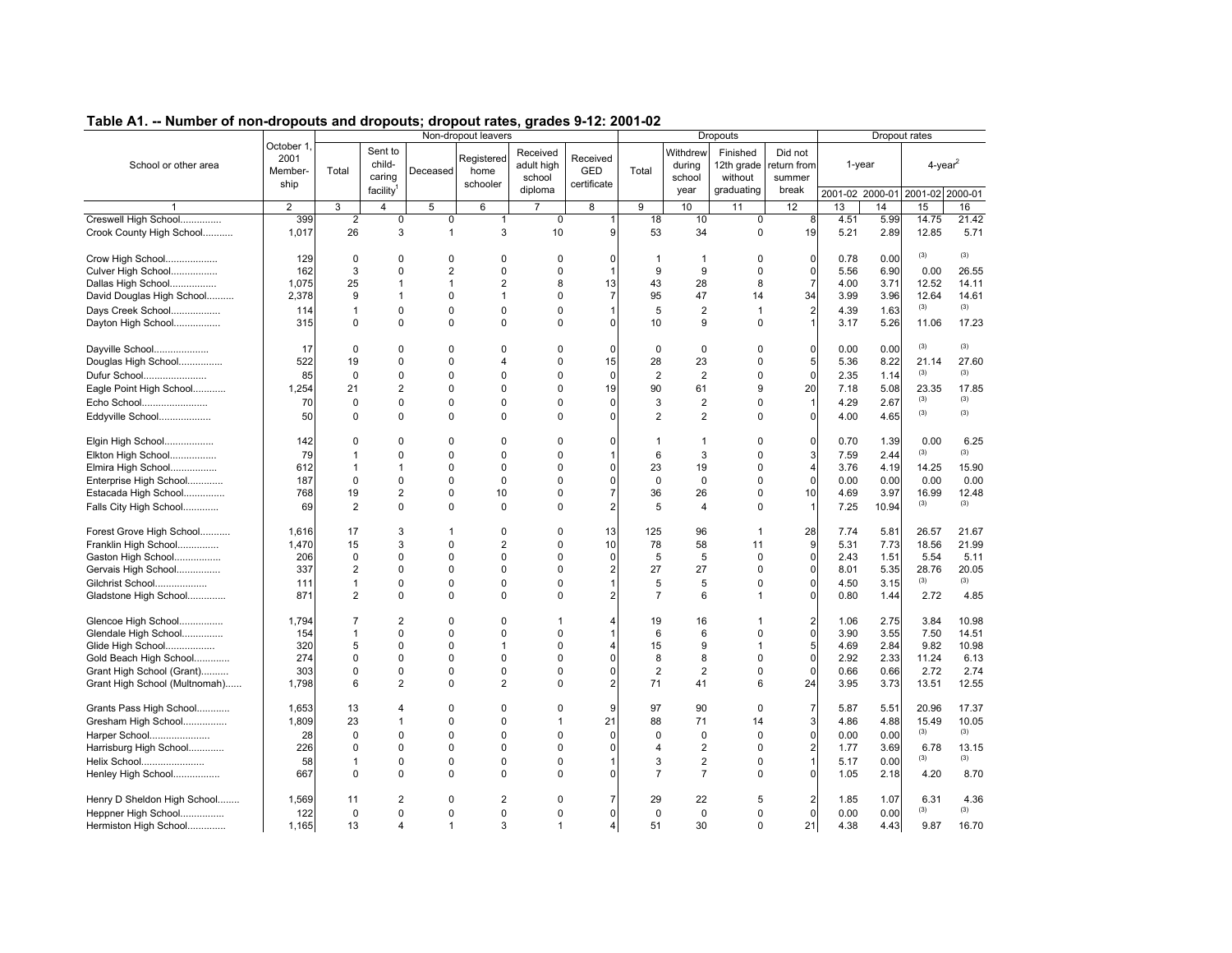| Table AT. -- Number of non-dropouts and dropouts, dropout rates, grades 5-12. 2001-02 |                |                |                       |                | Non-dropout leavers |                        |                |                         |                    | <b>Dropouts</b>        |                       |                 |        | Dropout rates          |              |
|---------------------------------------------------------------------------------------|----------------|----------------|-----------------------|----------------|---------------------|------------------------|----------------|-------------------------|--------------------|------------------------|-----------------------|-----------------|--------|------------------------|--------------|
|                                                                                       | October 1      |                | Sent to               |                |                     |                        |                |                         |                    |                        |                       |                 |        |                        |              |
| School or other area                                                                  | 2001           |                | child-                |                | Registered          | Received<br>adult high | Received       |                         | Withdrew<br>during | Finished<br>12th grade | Did not<br>eturn from |                 | 1-year | $4$ -year <sup>2</sup> |              |
|                                                                                       | Member-        | Total          | caring                | Deceased       | home                | school                 | <b>GED</b>     | Total                   | school             | without                | summer                |                 |        |                        |              |
|                                                                                       | ship           |                | facility <sup>1</sup> |                | schooler            | diploma                | certificate    |                         | year               | graduating             | break                 | 2001-02 2000-01 |        | 2001-02 2000-01        |              |
|                                                                                       | $\overline{2}$ | 3              | 4                     | 5              | 6                   | $\overline{7}$         | 8              | 9                       | 10                 | 11                     | 12                    | 13              | 14     | 15                     | 16           |
| Hidden Valley High School                                                             | 820            | 35             | 0                     | $\mathbf 0$    | $\mathbf 0$         | $\mathbf 0$            | 35             | 33                      | 27                 | 0                      | 6                     | 4.02            | 4.95   | 15.03                  | 17.13        |
| Hillsboro High School                                                                 | 1,390          | $\overline{7}$ | $\mathbf{1}$          | 0              | $\mathbf{1}$        | $\mathbf 0$            | 5              | 52                      | 41                 | $\overline{4}$         | 7                     | 3.74            | 3.17   | 13.60                  | 13.10        |
| Hood River Valley High School                                                         | 1,135          | 16             | $\mathbf{1}$          | 1              | $\overline{7}$      | $\mathbf{1}$           | 6              | 24                      | 19                 | $\overline{2}$         | 3                     | 2.11            | 2.08   | 6.71                   | 7.97         |
| Huntington School                                                                     | 36             | $\mathbf{1}$   | $\Omega$              | 0              | 1                   | $\mathbf 0$            |                | $\mathbf 0$             | 0                  | $\Omega$               | 0                     | 0.00            | 0.00   | (3)                    | (3)          |
| Illinois Valley High School                                                           | 465            | 26             | $\overline{2}$        | $\Omega$       | $\overline{4}$      | $\Omega$               | 20             | 28                      | 26                 | 0                      | $\overline{a}$        | 6.02            | 3.06   | 22.91                  | 9.52         |
| Imbler High School                                                                    | 114            | $\overline{4}$ | $\mathbf 0$           | 0              | $\overline{4}$      | $\mathbf 0$            | 0              | $\overline{\mathbf{c}}$ | $\overline{1}$     | $\Omega$               | $\mathbf{1}$          | 1.75            | 0.83   | (3)                    | (3)          |
| Ione School                                                                           | 60             | $\mathbf 0$    | $\Omega$              | $\Omega$       | $\Omega$            | $\mathbf 0$            | 0              | $\mathbf 0$             | 0                  | $\mathbf 0$            | $\mathbf{0}$          | 0.00            | 0.00   | (3)                    | (3)          |
| Jefferson High School (Marion)                                                        | 282            | $\overline{2}$ | $\mathbf 0$           | $\Omega$       | $\Omega$            | $\Omega$               | $\overline{2}$ | 17                      | 13                 | $\mathbf{1}$           | 3                     | 6.03            | 4.21   | 22.05                  | 15.66        |
| Jefferson High School (Multnomah)                                                     | 855            | 5              | 3                     | 0              | $\mathbf 0$         | $\Omega$               | $\overline{2}$ | 51                      | 39                 | 5                      | 7                     | 5.96            | 7.40   | 22.13                  | 24.33        |
| Jewell School                                                                         | 53             | 0              | $\Omega$              | 0              | $\Omega$            | $\mathbf 0$            | 0              | 3                       | 2                  | $\Omega$               | 1                     | 5.66            | 4.88   | (3)                    | (3)          |
| John C. Fremont Jr High School                                                        | 243            | $\Omega$       | $\Omega$              | $\Omega$       | $\Omega$            | $\mathbf 0$            | 0              | 3                       | $\mathbf{1}$       | $\mathbf 0$            | $\overline{2}$        | 1.23            | 0.71   | (4)                    | (4)          |
| John F Kennedy High School                                                            | 213            | $\mathbf{1}$   | $\mathbf 0$           | 0              | $\Omega$            | $\mathbf 0$            | 1              | 6                       | 6                  | $\mathbf 0$            | $\mathbf 0$           | 2.82            | 1.35   | 11.47                  | 5.26         |
| Jordan Valley High School                                                             | 39             | $\Omega$       | $\Omega$              | 0              | $\Omega$            | $\Omega$               | 0              | 0                       | 0                  | $\mathbf 0$            | $\mathbf{0}$          | 0.00            | 0.00   | (3)                    | (3)          |
| Joseph High School                                                                    | 116            | $\mathbf 0$    | $\mathbf 0$           | 0              | $\mathbf 0$         | $\mathbf 0$            | 0              | 0                       | 0                  | $\mathbf 0$            | $\mathbf 0$           | 0.86            | 0.81   | (3)                    | (3)          |
| Joseph Lane Jr High School                                                            | 282            | $\Omega$       | $\Omega$              | $\Omega$       | $\Omega$            | $\Omega$               | 0              | $\mathbf{1}$            | $\mathbf{1}$       | $\Omega$               | 0                     | 0.35            | 1.88   | (4)                    | (4)          |
| Junction City High School                                                             | 661            | 4              | $\Omega$              | $\Omega$       | $\Omega$            | $\mathbf 0$            |                | 24                      | 23                 | 0                      | 1                     | 3.63            | 1.41   | 14.01                  | 5.89         |
| Klamath High School                                                                   | 1.037          | $\overline{2}$ | $\Omega$              | 0              | $\Omega$            | $\Omega$               | $\overline{2}$ | 41                      | 30                 | $\mathbf 0$            | 11                    | 3.95            | 4.47   | 15.59                  | 16.13        |
| Knappa High School                                                                    | 194            | $\mathbf 0$    | 0                     | $\Omega$       | $\Omega$            | $\mathbf 0$            | 0              | $\mathbf 0$             | 0                  | $\mathbf 0$            | $\mathbf 0$           | 0.00            | 1.55   | 0.00                   | 6.00         |
| La Grande High School                                                                 | 763            | 19             | $\mathbf{1}$          | $\Omega$       | 9                   | $\mathbf 0$            | 9              | 29                      | 26                 | 3                      | $\mathbf 0$           | 3.80            | 5.08   | 13.42                  | 17.27        |
| Lake Oswego High School                                                               | 1,198          | 14             | $\mathbf 0$           | $\mathbf{1}$   | $\Omega$            | $\mathbf 0$            | 13             | 12                      | 6                  | $\overline{4}$         | $\overline{a}$        | 1.00            | 3.79   | 2.46                   | 12.44        |
| Lakeridge High School                                                                 | 1,095          | 5              | 0                     | $\Omega$       | $\Omega$            | $\Omega$               | 5              | 28                      | 15                 | 3                      | 10                    | 2.56            | 0.88   | 8.81                   | 2.81         |
| Lakeview High School                                                                  | 336            | $\overline{2}$ | $\mathbf{1}$          | 0              | 1                   | $\mathbf 0$            | 0              | 11                      | 9                  | 0                      | $\overline{2}$        | 3.27            | 0.56   | 9.34                   | 2.60         |
| Lapine High School                                                                    | 458            | 10             | $\Omega$              | $\Omega$       | $\overline{2}$      | $\mathbf 0$            | 8              | 9                       | 9                  | $\mathbf 0$            | $\Omega$              | 1.97            | 3.64   | 8.19                   | 13.14        |
| Lebanon High School                                                                   | 1,350          | 36             | 5                     | $\overline{1}$ | 3                   | $\sqrt{2}$             | 25             | 130                     | 88                 | 5                      | 37                    | 9.63            | 5.95   | 33.59                  | 22.09        |
| Lincoln High School                                                                   | 1,469          | $\overline{2}$ | 0                     | 0              | $\mathbf 0$         | $\mathbf 0$            | 2              | 56                      | 29                 | 10                     | 17                    | 3.81            | 3.42   | 12.29                  | 11.83        |
| Long Creek School                                                                     | 30             | $\pmb{0}$      | $\mathbf 0$           | 0              | $\mathbf 0$         | $\mathbf 0$            | 0              | 0                       | 0                  | $\mathbf 0$            | $\mathbf 0$           | 0.00            | 0.00   | (3)                    | (3)          |
| Lost River High School                                                                | 197            | $\mathbf{1}$   | $\mathbf{1}$          | $\Omega$       | 0                   | $\Omega$               | 0              | 9                       | $\overline{7}$     | $\Omega$               | $\overline{2}$        | 4.57            | 6.77   | 17.93                  | 24.73        |
| Lowell High School                                                                    | 121            | -1             | $\Omega$              | 0              | 1                   | $\mathbf 0$            | 0              | 3                       | 2                  | $\Omega$               |                       | 2.48            | 7.09   | (3)                    | (3)          |
| Madison High School                                                                   | 1.204          | 12             | 3                     | $\Omega$       | $\Omega$            | $\Omega$               | 9              | 58                      | 47                 | 3                      | 8                     | 4.82            | 5.00   | 17.57                  | 17.52        |
| Madras High School                                                                    | 822            | 9              | 0                     | $\Omega$       | $\overline{2}$      | $\mathbf 0$            | $\overline{7}$ | 31                      | 31                 | $\mathbf 0$            | $\mathbf{0}$          | 3.77            | 5.50   | 11.67                  | 19.48        |
| Mapleton High School                                                                  | 97             | $\mathbf{1}$   | $\Omega$              | $\Omega$       | $\Omega$            | $\mathbf 0$            | 1              | $\mathbf{1}$            | $\overline{1}$     | $\Omega$               | $\mathbf{0}$          | 1.03            | 7.69   | (3)                    | (3)          |
| Marshall High School (Multnomah)                                                      | 1,222          | 39             | 4                     | 0              | $\mathbf{1}$        | $\overline{7}$         | 27             | 94                      | 90                 | $\mathbf 0$            | 4                     | 7.69            | 7.67   | 26.39                  | 26.29        |
| Marshfield High School                                                                | 1,194          | 21             | 11                    | $\Omega$       | 5                   | $\Omega$               | 5              | 51                      | 35                 | 10                     | 6                     | 4.27            | 3.31   | 14.06                  | 10.31        |
| Mazama High School                                                                    | 801            | 4              | 1                     | 0              | 0                   | $\Omega$               | 3              | 39                      | 19                 | 18                     | $\overline{2}$        | 4.87            | 4.02   | 9.99                   | 12.80        |
| Mc Kay High School                                                                    | 2.100          | 24             | $\Omega$              | $\mathbf{1}$   | 5                   | $\Omega$               | 18             | 169                     | 135                | 22                     | 12                    | 8.05            | 8.70   | 26.48                  | 28.80        |
| Mc Nary High School                                                                   | 1,835          | 8              | $\mathbf{1}$          | 0              | $\mathbf{1}$        | $\mathbf 0$            | 6              | 73                      | 51                 | 11                     | 11                    | 3.98            | 5.20   | 12.62<br>(3)           | 16.14<br>(3) |
| McKenzie River High School                                                            | 88             | 4              | $\mathbf{1}$          | 0              | 3                   | $\mathbf 0$            | 0              | $\overline{4}$          | $\overline{4}$     | $\mathbf 0$            | 0                     | 4.55            | 7.69   |                        |              |
| McLoughlin High School                                                                | 528            | 12             | $\mathbf{1}$          | 0              | $\mathbf{1}$        | $\mathbf 0$            | 10             | 34                      | 24                 | $\sqrt{2}$             | 8                     | 6.44            | 7.39   | 19.01                  | 26.37        |
| McMinnville High School                                                               | 1,685          | 7              | $\Omega$              | $\Omega$       | $\Omega$            | $\Omega$               | 7              | 106                     | 87                 | 3                      | 16                    | 6.29            | 6.57   | 22.74                  | 24.23        |
| Metropolitan Learning Center                                                          | 140            | 3              | $\Omega$              | 0              | $\mathbf 1$         | $\Omega$               | 2              | 8                       | 5                  | $\overline{2}$         | 1                     | 5.71            | 2.26   | 23.03                  | (3)          |
| Milwaukie High School                                                                 | 1.323          | 15             | $\mathbf{1}$          | $\overline{2}$ | $\mathbf 0$         | $\Omega$               | 12             | 68                      | 49                 | 3                      | 16                    | 5.14            | 6.76   | 18.41                  | 23.30        |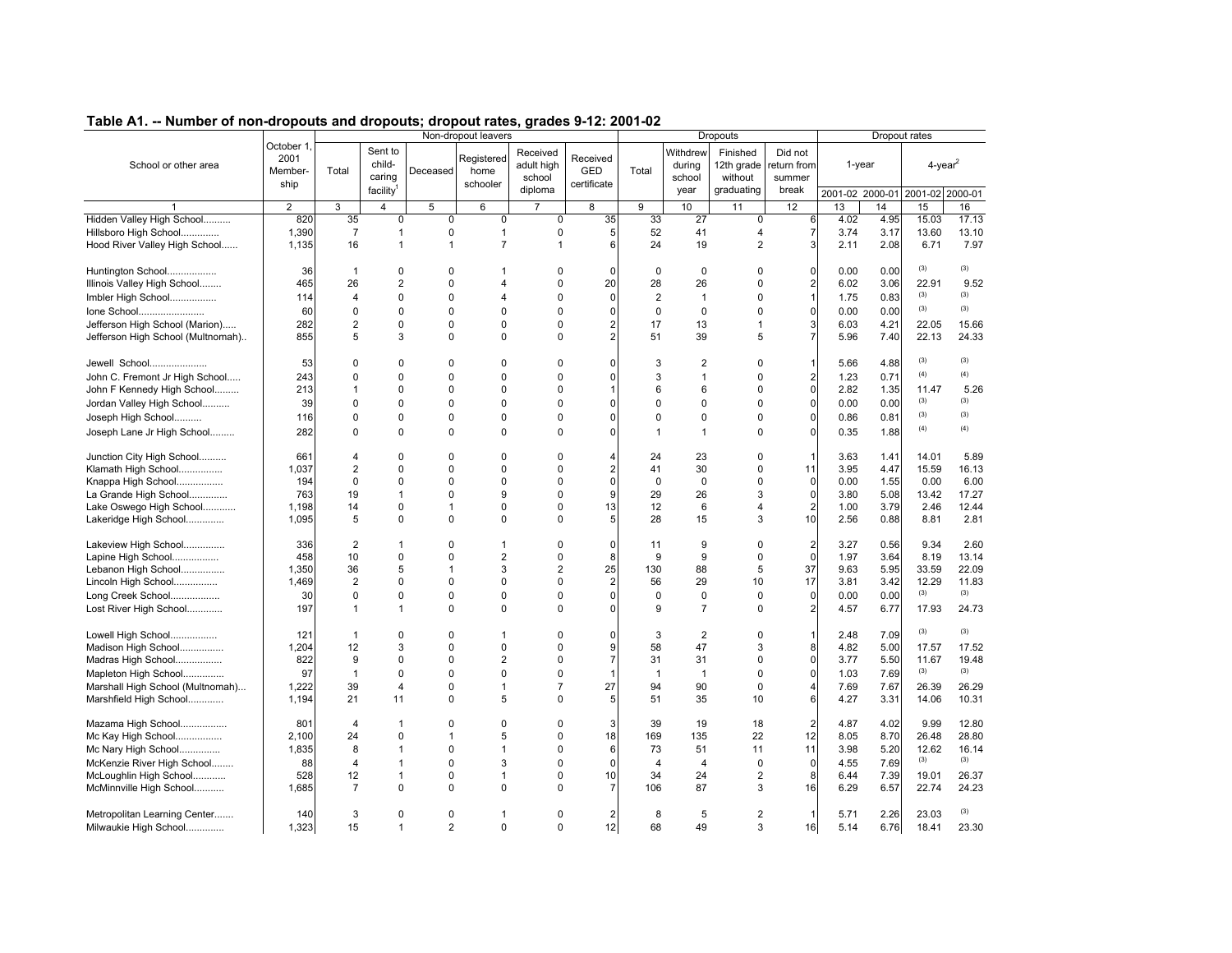| rable AT. -- Number of non-dropouts and dropouts, dropout rates, grades 5-12. 2001-02 |                              |                |                             |                | Non-dropout leavers |                                  |                 |                |                              | <b>Dropouts</b>                   |                                 |       |                 | Dropout rates  |         |
|---------------------------------------------------------------------------------------|------------------------------|----------------|-----------------------------|----------------|---------------------|----------------------------------|-----------------|----------------|------------------------------|-----------------------------------|---------------------------------|-------|-----------------|----------------|---------|
| School or other area                                                                  | October 1<br>2001<br>Member- | Total          | Sent to<br>child-<br>caring | Deceased       | Registered<br>home  | Received<br>adult high<br>school | Received<br>GED | Total          | Withdrew<br>during<br>school | Finished<br>12th grade<br>without | Did not<br>eturn from<br>summer |       | 1-year          | $4$ -year $^2$ |         |
|                                                                                       | ship                         |                | facility <sup>1</sup>       |                | schooler            | diploma                          | certificate     |                | year                         | graduating                        | break                           |       | 2001-02 2000-01 | 2001-02        | 2000-01 |
|                                                                                       | $\overline{2}$               | 3              | 4                           | 5              | 6                   | $\overline{7}$                   | 8               | 9              | 10                           | 11                                | 12                              | 13    | 14              | 15             | 16      |
| Mitchell School                                                                       | 46                           | $\pmb{0}$      | $\pmb{0}$                   | $\mathsf 0$    | $\pmb{0}$           | $\mathbf 0$                      | $\pmb{0}$       | $\pmb{0}$      | $\pmb{0}$                    | $\pmb{0}$                         | $\mathbf 0$                     | 0.00  | 2.78            | (3)            | (3)     |
| Mohawk High School                                                                    | 95                           | $\mathbf 0$    | 0                           | $\mathbf 0$    | $\mathbf 0$         | 0                                | $\mathbf 0$     | 3              | 3                            | 0                                 | $\Omega$                        | 3.16  | 2.80            | (3)            | (3)     |
| Molalla High School                                                                   | 827                          | 12             | 1                           | $\mathbf 0$    | 6                   | $\mathbf 0$                      | 5               | 29             | 23                           | $\overline{\mathbf{c}}$           |                                 | 3.51  | 3.48            | 12.50          | 11.00   |
| Monroe High School                                                                    | 142                          | 3              | $\mathbf 0$                 | $\mathbf 0$    | $\mathbf 0$         | 0                                | 3               | $\mathbf{1}$   | $\mathbf 0$                  | $\mathbf{1}$                      |                                 | 0.70  | 0.65            | (3)            | (3)     |
| Monument School                                                                       | 29                           | 0              | $\Omega$                    | $\mathbf 0$    | $\mathbf 0$         | $\Omega$                         | $\Omega$        | $\mathbf 0$    | $\Omega$                     | 0                                 | $\mathbf 0$                     | 0.00  | 0.00            | (3)            | (3)     |
| Mt View High School                                                                   | 1,522                        | 19             | $\overline{2}$              | $\mathbf 0$    | 2                   | $\mathbf{1}$                     | 14              | 22             | 21                           | 0                                 |                                 | 1.45  | 1.60            | 5.48           | 5.94    |
| Myrtle Point High School                                                              | 303                          | 11             | 1                           | $\Omega$       | $\overline{2}$      | $\Omega$                         | 8               | 14             | 11                           | 3                                 | $\Omega$                        | 4.62  | 2.87            | 11.66          | 10.74   |
| Neah-Kah-Nie Jr-Sr High School                                                        | 281                          | 5              | 0                           | $\mathbf 0$    | 1                   | $\Omega$                         |                 | 17             | 12                           | 0                                 | 5                               | 6.05  | 1.40            | 19.57          | 4.21    |
| Nestucca High School                                                                  | 248                          | $\mathbf{1}$   | 0                           | $\mathbf{1}$   | $\mathbf 0$         | $\Omega$                         |                 | 8              | 5                            | 0                                 | 3                               | 3.23  | 0.81            | 12.90          | 3.77    |
| Newberg High School                                                                   | 1,566                        | 15             | $\overline{2}$              | $\mathbf 0$    | $\overline{7}$      | $\Omega$                         | 6               | 68             | 51                           | 1                                 | 16                              | 4.34  | 6.51            | 15.44          | 21.56   |
| Newport High School                                                                   | 699                          | 3              | 1                           | $\mathbf 0$    | 0                   | 0                                | 2               | 51             | 45                           | 0                                 | 6                               | 7.30  | 6.20            | 22.95          | 24.23   |
| North Bend High School                                                                | 825                          | 4              | 0                           | $\mathbf 0$    | $\overline{2}$      | $\Omega$                         | $\overline{2}$  | 26             | 23                           | 3                                 | $\Omega$                        | 3.15  | 2.86            | 10.50          | 9.74    |
| North Douglas High School                                                             | 132                          | $\mathbf 0$    | $\mathbf 0$                 | $\mathbf 0$    | $\mathbf 0$         | $\Omega$                         | $\mathbf 0$     | $\overline{7}$ | 3                            | 4                                 | $\mathbf 0$                     | 5.30  | 2.03            | (3)            | 7.73    |
| North Eugene High School                                                              | 1.088                        | 17             | $\overline{2}$              | $\Omega$       | 5                   | $\mathbf 0$                      | 10              | 19             | 14                           | 0                                 | 5                               | 1.75  | 2.69            | 6.53           | 9.27    |
| North Lake School                                                                     | 83                           | $\mathbf{1}$   | $\mathbf 0$                 | $\mathbf 0$    | $\pmb{0}$           | $\mathbf 0$                      |                 | $\overline{2}$ | $\overline{2}$               | 0                                 | $\mathbf 0$                     | 2.41  | 0.00            | (3)            | (3)     |
| North Marion High School                                                              | 532                          | 9              | $\Omega$                    | $\mathbf{1}$   | 2                   | $\Omega$                         | 6               | 13             | 11                           | 0                                 |                                 | 2.44  | 0.97            | 8.83           | 3.97    |
| North Medford High School                                                             | 2,129                        | 42             | $\Omega$                    | -1             | 3                   | $\Omega$                         | 38              | 150            | 93                           | 38                                | 19                              | 7.05  | 7.05            | 19.36          | 20.84   |
| North Powder School                                                                   | 91                           | $\mathbf 0$    | $\Omega$                    | $\Omega$       | 0                   | $\Omega$                         | $\Omega$        | $\mathbf 0$    | $\Omega$                     | $\mathbf 0$                       | $\Omega$                        | 0.00  | 0.00            | (3)            | (3)     |
| North Salem High School                                                               | 1,982                        | 16             | 1                           | $\mathbf 0$    | 3                   | $\Omega$                         | 12              | 182            | 141                          | 23                                | 18                              | 9.18  | 9.79            | 29.83          | 32.18   |
| North Valley High School                                                              | 778                          | 48             | 1                           | $\overline{1}$ | $\mathbf 0$         | $\mathbf 0$                      | 46              | 32             | 20                           | 0                                 | 12                              | 4.11  | 5.36            | 12.25          | 17.05   |
| Nyssa High School                                                                     | 301                          | 3              | $\Omega$                    | $\Omega$       | $\Omega$            | $\mathbf{1}$                     | 2               | 6              | 5                            | $\mathbf{1}$                      | $\Omega$                        | 1.99  | 2.81            | 6.48           | 9.95    |
| Oakland High School                                                                   | 211                          | $\Omega$       | $\Omega$                    | $\mathbf 0$    | $\mathbf 0$         | $\Omega$                         | $\Omega$        | 5              | 4                            | 0                                 |                                 | 2.37  | 3.98            | 8.50           | 14.95   |
| Oakridge High School                                                                  | 276                          | 14             | 6                           | $\mathbf 0$    | 7                   | $\Omega$                         |                 | 13             | 8                            | 0                                 | 5                               | 4.71  | 4.07            | 17.22          | 15.43   |
| Ontario High School                                                                   | 787                          | $\overline{2}$ | 0                           | $\Omega$       | 1                   | $\Omega$                         |                 | 33             | 26                           | $\overline{7}$                    | $\Omega$                        | 4.19  | 3.73            | 12.40          | 8.38    |
| Oregon City High School                                                               | 1,958                        | 39             | $\overline{2}$              | $\mathbf{1}$   | 8                   | 14                               | 14              | 25             | 20                           | 0                                 | 5                               | 1.28  | 1.64            | 4.97           | 5.35    |
| Pacific High School                                                                   | 136                          | 3              | $\Omega$                    | $\Omega$       | $\Omega$            | $\Omega$                         | 3               | $\overline{4}$ | $\overline{4}$               | 0                                 | $\Omega$                        | 2.94  | 2.01            | (3)            | 7.09    |
| Paisley School                                                                        | 46                           | $\mathbf 0$    | $\mathbf 0$                 | $\mathbf 0$    | $\mathbf 0$         | $\Omega$                         | $\mathbf 0$     | $\mathbf 0$    | $\mathbf 0$                  | $\mathbf 0$                       | $\Omega$                        | 0.00  | 0.00            | (3)            | (3)     |
| Parkrose High School                                                                  | 1,089                        | 15             | 1                           | $\Omega$       | $\overline{2}$      | $\Omega$                         | 12              | 87             | 61                           | 12                                | 14                              | 7.99  | 5.62            | 23.21          | 15.02   |
| Pendleton High School                                                                 | 1,039                        | 48             | 18                          | $\mathbf 0$    | $\mathbf 0$         | 21                               | 9               | 44             | 37                           | 0                                 | $\overline{7}$                  | 4.23  | 5.60            | 16.36          | 20.86   |
| Perrydale School                                                                      | 118                          | $\Omega$       | 0                           | $\mathbf 0$    | 0                   | $\Omega$                         | $\mathbf 0$     | $\overline{2}$ | $\overline{2}$               | 0                                 | $\mathbf 0$                     | 1.69  | 1.82            | (3)            | (3)     |
| Philomath High School                                                                 | 656                          | 6              | 1                           | $\Omega$       | 0                   | $\Omega$                         | 5               | 22             | 12                           | 0                                 | 10                              | 3.35  | 3.37            | 11.86          | 13.12   |
| Phoenix High School                                                                   | 807                          | 4              | 0                           | $\mathbf 0$    | $\mathbf{1}$        | $\Omega$                         | 3               | 55             | 47                           | 8                                 | $\mathbf 0$                     | 6.82  | 10.40           | 18.50          | 33.24   |
| Pilot Rock High School                                                                | 154                          | 0              | 0                           | $\mathbf 0$    | 0                   | 0                                | 0               | $\mathbf 0$    | 0                            | 0                                 | $\Omega$                        | 0.00  | 1.82            | 0.00           | 0.00    |
| Pine Eagle High School                                                                | 130                          | $\Omega$       | $\Omega$                    | $\mathbf 0$    | $\mathbf 0$         | $\Omega$                         | O               | 3              | $\overline{2}$               | 0                                 |                                 | 2.31  | 2.22            | (3)            | 9.67    |
| Pleasant Hill High School                                                             | 443                          | $\Omega$       | 0                           | $\mathbf 0$    | 0                   | 0                                | 0               | $\mathbf 0$    | 0                            | 0                                 | $\mathbf 0$                     | 0.00  | 0.22            | 0.00           | 0.81    |
| Powers High School                                                                    | 63                           | 2              | 0                           | $\Omega$       | $\overline{2}$      | $\Omega$                         | U               | $\overline{7}$ | $\overline{7}$               | 0                                 | $\mathbf 0$                     | 11.11 | 0.00            | (3)            | (3)     |
| Prairie City School                                                                   | 73                           | $\Omega$       | $\Omega$                    | $\mathbf 0$    | $\mathbf 0$         | $\mathbf 0$                      | 0               | $\mathbf 0$    | $\mathbf 0$                  | 0                                 | $\mathbf{0}$                    | 0.00  | 0.00            | (3)            | (3)     |
| Prospect High School                                                                  | 57                           | 3              | $\Omega$                    | $\Omega$       | $\overline{2}$      | $\Omega$                         |                 | 3              | $\overline{2}$               | 0                                 |                                 | 5.26  | 6.33            | (3)            | (3)     |
| Rainier High School                                                                   | 464                          | $\overline{7}$ | $\mathbf 0$                 | $\mathbf{1}$   | 1                   | $\Omega$                         | 5               | 12             | 12                           | 0                                 | 0                               | 2.59  | 2.26            | 8.76           | 8.02    |
| Redmond High School                                                                   | 1.634                        | 22             | 6                           | $\Omega$       | 1                   | $\Omega$                         | 15              | 24             | 24                           | 0                                 | $\Omega$                        | 1.47  | 2.44            | 6.01           | 7.30    |
| Reedsport High School                                                                 | 284                          | 4              | $\mathfrak{p}$              | $\Omega$       | $\overline{2}$      | $\Omega$                         | $\mathbf{0}$    | 10             | 10                           | 0                                 | $\overline{0}$                  | 3.52  | 6.57            | 15.05          | 25.62   |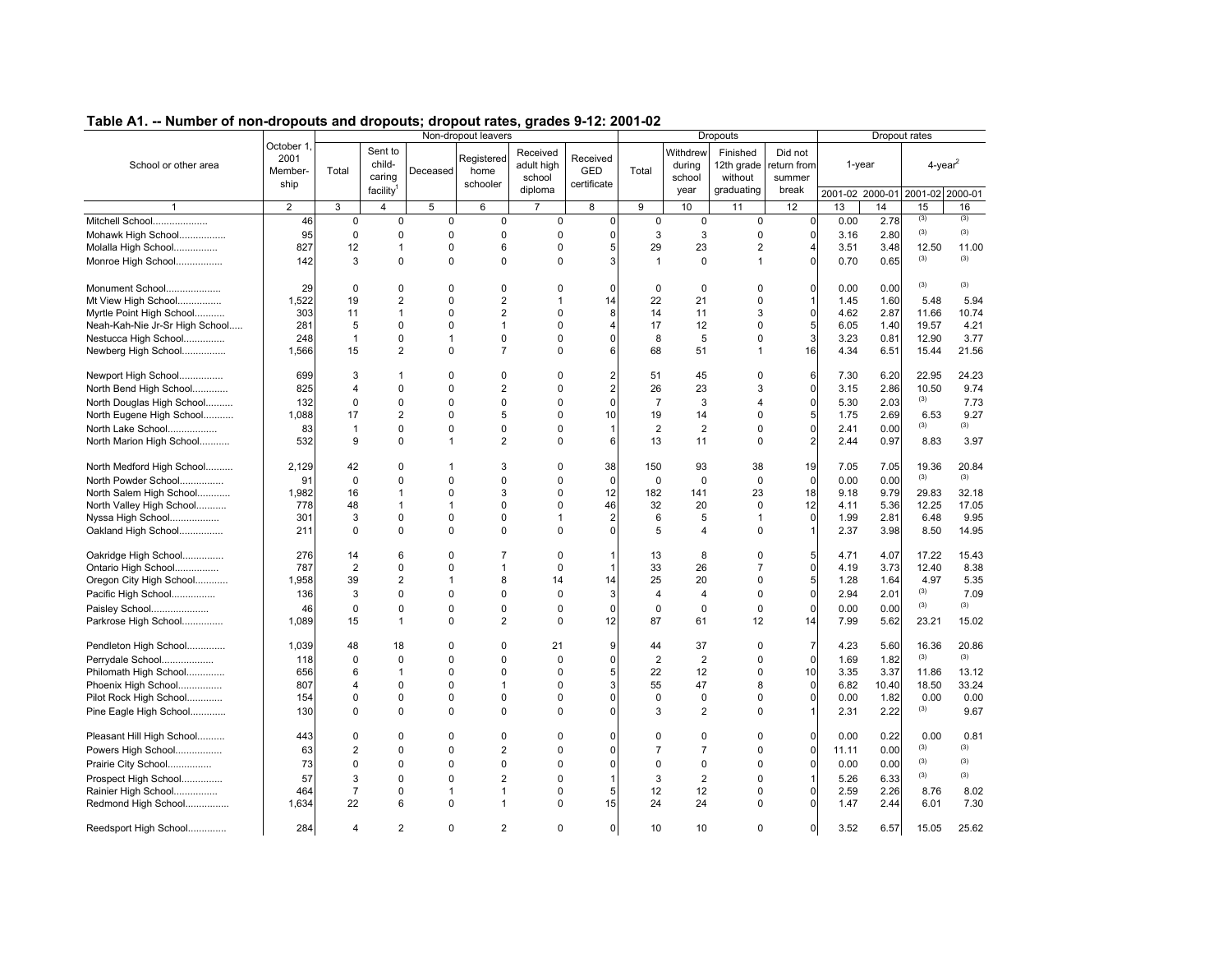| Table A1. -- Number of non-dropouts and dropouts; dropout rates, grades 9-12: 2001-02 |                |                |                       |                | Non-dropout leavers |                |                |                |                | Dropouts       |                         |           |       | Dropout rates           |         |
|---------------------------------------------------------------------------------------|----------------|----------------|-----------------------|----------------|---------------------|----------------|----------------|----------------|----------------|----------------|-------------------------|-----------|-------|-------------------------|---------|
|                                                                                       | October 1      |                |                       |                |                     |                |                |                |                |                |                         |           |       |                         |         |
|                                                                                       | 2001           |                | Sent to<br>child-     |                | Registered          | Received       | Received       |                | Withdrew       | Finished       | Did not                 |           |       |                         |         |
| School or other area                                                                  | Member-        | Total          |                       | Deceased       | home                | adult high     | GED            | Total          | during         | 12th grade     | return from             | $1$ -year |       | $4$ -year <sup>2</sup>  |         |
|                                                                                       | ship           |                | caring                |                | schooler            | school         | certificate    |                | school         | without        | summer                  |           |       |                         |         |
|                                                                                       |                |                | facility <sup>1</sup> |                |                     | diploma        |                |                | year           | graduating     | break                   |           |       | 2001-02 2000-01 2001-02 | 2000-01 |
|                                                                                       | $\overline{2}$ | 3              | 4                     | 5              | 6                   |                | 8              | 9              | 10             | 11             | 12                      | 13        | 14    | 15                      | 16      |
| Rex Putnam High School                                                                | 1,388          | 13             | $\mathbf 0$           | 0              | $\overline{2}$      | $\mathbf 0$    | 11             | 60             | 49             | 6              | 5                       | 4.32      | 3.00  | 15.07                   | 10.56   |
| Reynolds High School                                                                  | 2,381          | 18             | 3                     | 1              | 0                   | $\mathbf 0$    | 14             | 113            | 79             | $\overline{4}$ | 30                      | 4.75      | 4.41  | 14.69                   | 14.86   |
| Riddle High School                                                                    | 159            | $\mathbf{1}$   | 0                     | 0              | $\Omega$            | $\mathbf 0$    | $\overline{1}$ | 6              | $\overline{4}$ | $\mathbf 0$    | 2                       | 3.77      | 3.16  | 15.64                   | 9.00    |
| Riverdale High School                                                                 | 109            | $\Omega$       | $\Omega$              | 0              | $\Omega$            | $\Omega$       | $\Omega$       | $\overline{1}$ | $\mathbf{1}$   | $\Omega$       | $\mathbf 0$             | 0.92      | 0.95  | (3)                     | (3)     |
| Riverside High School                                                                 | 441            | $\Omega$       | $\Omega$              | 0              | $\Omega$            | $\Omega$       | $\Omega$       | 16             | 12             | $\Omega$       | 4                       | 3.63      | 3.96  | 13.62                   | 12.10   |
|                                                                                       | 448            | $\mathbf{1}$   | 0                     | 0              | $\mathbf 0$         | $\mathbf 0$    | 1              | 18             | 6              | 6              |                         | 4.02      | 4.94  | 9.99                    | 19.67   |
| Rogue River High School<br>Roosevelt High School                                      | 1,141          | $\overline{4}$ | $\overline{2}$        | 0              | $\Omega$            | $\mathbf 0$    | 2              | 118            | 98             | 9              | 6<br>11                 | 10.34     | 9.46  | 31.46                   | 29.68   |
|                                                                                       |                |                |                       |                |                     |                |                |                |                |                |                         |           |       | (4)                     | (4)     |
| Roseburg High School                                                                  | 1,527          | 16             | $\overline{2}$        | 0              | $\mathbf{1}$        | 5              | 8              | 66             | 64             | $\overline{2}$ | $\mathbf 0$             | 4.32      | 4.29  |                         |         |
| Sam Barlow High School                                                                | 1,875          | 16             | $\overline{2}$        | $\mathbf{1}$   | 5                   | $\overline{2}$ | 6              | 63             | 47             | $\mathbf 0$    | 16                      | 3.36      | 3.99  | 12.15                   | 15.69   |
| Sandy High School                                                                     | 1,380          | 9              | $\overline{2}$        | 0              | $\overline{4}$      | $\Omega$       | 3              | 43             | 29             | 3              | 11                      | 3.12      | 2.15  | 11.28                   | 7.85    |
| Santiam High School                                                                   | 203            | 3              | $\Omega$              | 0              | $\Omega$            | $\Omega$       | 3              | 9              | 5              | 2              | 2                       | 4.43      | 9.33  | 13.92                   | 33.81   |
| Scappoose High School                                                                 | 716            | 15             | $\mathbf 1$           | 0              | $\overline{2}$      | $\overline{7}$ | 5              | 10             | 8              | $\Omega$       | 2                       | 1.40      | 2.39  | 5.64                    | 9.07    |
| School Of Arts & Communication                                                        | 223            | $\overline{2}$ | $\mathbf{1}$          | 0              | $\mathbf 0$         | $\Omega$       |                | 3              | $\overline{2}$ | 0              | $\mathbf{1}$            | 1.35      | 2.88  | 5.51                    | 9.84    |
| School Of Science & Technology                                                        | 156            | $\mathbf 0$    | $\mathbf 0$           | 0              | $\Omega$            | $\Omega$       | $\Omega$       | $\mathbf{0}$   | $\mathbf 0$    | $\mathbf 0$    | 0                       | 0.00      | 1.32  | 0.00                    | 5.13    |
| Scio High School                                                                      | 248            | $\mathbf 0$    | 0                     | 0              | $\mathbf 0$         | 0              | $\Omega$       | 3              | $\overline{2}$ | $\mathbf 0$    | $\mathbf{1}$            | 1.21      | 0.43  | 4.59                    | 1.72    |
| Seaside High School                                                                   | 583            | $\overline{7}$ | 0                     | 0              | $\Omega$            | $\Omega$       | $\overline{7}$ | 36             | 30             | $\overline{4}$ | 2                       | 6.17      | 4.24  | 20.52                   | 15.73   |
| Sheridan High School                                                                  | 216            | $\mathbf{1}$   | $\Omega$              | 0              | $\mathbf 0$         | $\Omega$       |                | 5              | 5              | $\Omega$       | 0                       | 2.31      | 2.73  | 11.73                   | 8.56    |
|                                                                                       |                |                |                       |                |                     |                |                |                |                |                |                         |           |       |                         |         |
| Sherman High School                                                                   | 131            | $\mathbf 0$    | 0                     | 0              | $\Omega$            | $\mathbf 0$    | $\Omega$       | $\Omega$       | $\mathbf 0$    | $\mathbf 0$    | 0                       | 0.00      | 0.00  | (3)                     | (3)     |
| Sherwood High School                                                                  | 753            | $\overline{4}$ | 0                     | 0              | $\Omega$            | $\mathbf 0$    | $\overline{4}$ | 15             | 13             | $\overline{2}$ | 0                       | 1.99      | 4.01  | 7.77                    | 11.69   |
| Silverton High School                                                                 | 1,183          | 22             | 5                     | $\mathbf{1}$   | 5                   | $\mathbf{1}$   | 10             | 47             | 36             | 5              | 6                       | 3.97      | 6.44  | 12.18                   | 21.01   |
| Sisters High School                                                                   | 453            | 5              | $\mathbf{1}$          | 1              | $\mathbf{1}$        | $\Omega$       | $\overline{c}$ | 3              | $\overline{1}$ | $\mathbf 0$    | $\overline{\mathbf{c}}$ | 0.66      | 1.34  | 0.92                    | 3.53    |
| Siuslaw High School                                                                   | 506            | 25             | 3                     | 0              | 4                   | $\overline{2}$ | 16             | 27             | 21             | 3              | 3                       | 5.34      | 4.88  | 17.95                   | 15.15   |
| South Albany High School                                                              | 1,146          | 39             | $\overline{2}$        | 0              | $\Omega$            | $\Omega$       | 37             | 78             | 61             | $\overline{7}$ | 10                      | 6.81      | 8.37  | 23.83                   | 29.81   |
| South Eugene High School                                                              | 1,725          | 15             | $\mathbf{1}$          | 0              | 3                   | $\overline{2}$ | 9              | 30             | 25             | $\mathbf 0$    | 5                       | 1.74      | 2.03  | 6.84                    | 7.74    |
| South Medford High School                                                             | 1.956          | 34             | 6                     | 0              | 1                   | 5              | 22             | 174            | 158            | $\overline{4}$ | 12                      | 8.90      | 9.35  | 31.67                   | 29.79   |
| South Salem High School                                                               | 2,064          | 24             | 0                     | 1              | 3                   | $\mathbf 0$    | 20             | 108            | 81             | 14             | 13                      | 5.23      | 5.29  | 17.44                   | 17.73   |
| South Umpqua High School                                                              | 563            | 18             | 2                     | 0              | $\mathbf{1}$        | $\Omega$       | 15             | 22             | 22             | $\mathbf 0$    | $\Omega$                | 3.91      | 7.76  | 15.07                   | 20.24   |
| Southridge High School                                                                | 1,835          | 21             | 3                     | 0              | $\mathbf{1}$        | $\mathbf 0$    | 17             | 32             | 20             | 5              | $\overline{7}$          | 1.74      | 3.40  | 5.89                    | 13.95   |
| Sprague High School                                                                   | 2,034          | 14             | 0                     | 0              | 2                   | $\mathbf 0$    | 12             | 67             | 43             | $\overline{7}$ | 17                      | 3.29      | 4.38  | 11.71                   | 13.87   |
|                                                                                       |                |                |                       |                |                     |                |                |                |                |                |                         |           |       |                         |         |
| Spray School                                                                          | 32             | $\overline{2}$ | 0                     | 0              | $\Omega$            | $\mathbf 0$    | $\overline{2}$ | $\mathbf 0$    | $\mathbf 0$    | $\mathbf 0$    | $\mathbf 0$             | 0.00      | 0.00  | (3)                     | (3)     |
| Springfield High School                                                               | 1,510          | 8              | $\mathbf{1}$          | 0              | $\mathbf{1}$        | $\mathbf 0$    | 6              | 89             | 60             | 13             | 16                      | 5.89      | 5.30  | 19.86                   | 16.44   |
| St Helens High School                                                                 | 1,009          | 3              | 0                     | 1              | $\mathbf{1}$        | $\Omega$       |                | 30             | 27             | $\mathbf 0$    | 3                       | 2.97      | 4.37  | 10.46                   | 13.49   |
| St Paul High School                                                                   | 87             | $\mathbf{1}$   | 0                     | 0              | $\Omega$            | $\mathbf 0$    |                | $\mathbf{1}$   | $\mathbf 0$    | $\mathbf{1}$   | 0                       | 1.15      | 3.41  | (3)                     | (3)     |
| Stanfield Secondary School                                                            | 150            | $\mathbf 0$    | 0                     | 0              | $\Omega$            | $\mathbf 0$    | 0              | 6              | $\mathbf{1}$   | 5              | 0                       | 4.00      | 0.71  | (3)                     | (3)     |
| Stayton High School                                                                   | 747            | 15             | $\overline{4}$        | $\overline{2}$ | 1                   | $\mathbf 0$    | 8              | 33             | 26             | $\mathbf 0$    | $\overline{7}$          | 4.42      | 6.53  | 16.87                   | 23.47   |
|                                                                                       |                |                |                       |                |                     |                |                |                |                |                |                         |           |       |                         |         |
| Summit High School                                                                    | 933            | 9              | $\Omega$              | 0              | 4                   | $\mathbf 0$    | 5              | 17             | 13             | $\mathbf 0$    | 4                       | 1.82      | 0.00  | (5)                     | (5)     |
| Sunset High School                                                                    | 1,818          | 28             | $\overline{4}$        | 1              | 1                   | $\overline{2}$ | 20             | 51             | 32             | 6              | 13                      | 2.81      | 5.68  | 9.18                    | 19.20   |
| Sutherlin High School                                                                 | 443            | 3              | $\mathbf{1}$          | 0              | $\Omega$            | $\mathbf{1}$   | $\overline{1}$ | 21             | 19             | $\mathbf 0$    | $\overline{\mathbf{c}}$ | 4.74      | 3.73  | 18.48                   | 14.47   |
| Sweet Home High School                                                                | 783            | 6              | $\overline{2}$        | $\mathbf{1}$   | 3                   | $\Omega$       | $\Omega$       | 40             | 32             | $\overline{2}$ | 6                       | 5.11      | 6.10  | 18.26                   | 22.46   |
| Taft High School                                                                      | 573            | 12             | 3                     | 1              | 2                   | $\mathbf 0$    | 6              | 27             | 26             | 0              | $\mathbf{1}$            | 4.71      | 10.86 | 17.39                   | 38.37   |
| The Dalles High School                                                                | 683            | 3              | 0                     | 0              | $\mathbf{1}$        | 0              | $\overline{a}$ | 19             | 18             | $\Omega$       | $\mathbf{1}$            | 2.78      | 6.75  | 10.33                   | 22.63   |
| Thurston High School                                                                  | 1,512          | 11             | 3                     | 0              | $\overline{4}$      | $\Omega$       |                | 49             | 20             | $\overline{1}$ | 28                      | 3.24      | 4.79  | 11.87                   | 14.83   |
|                                                                                       |                |                |                       |                |                     |                |                |                |                |                |                         |           |       |                         |         |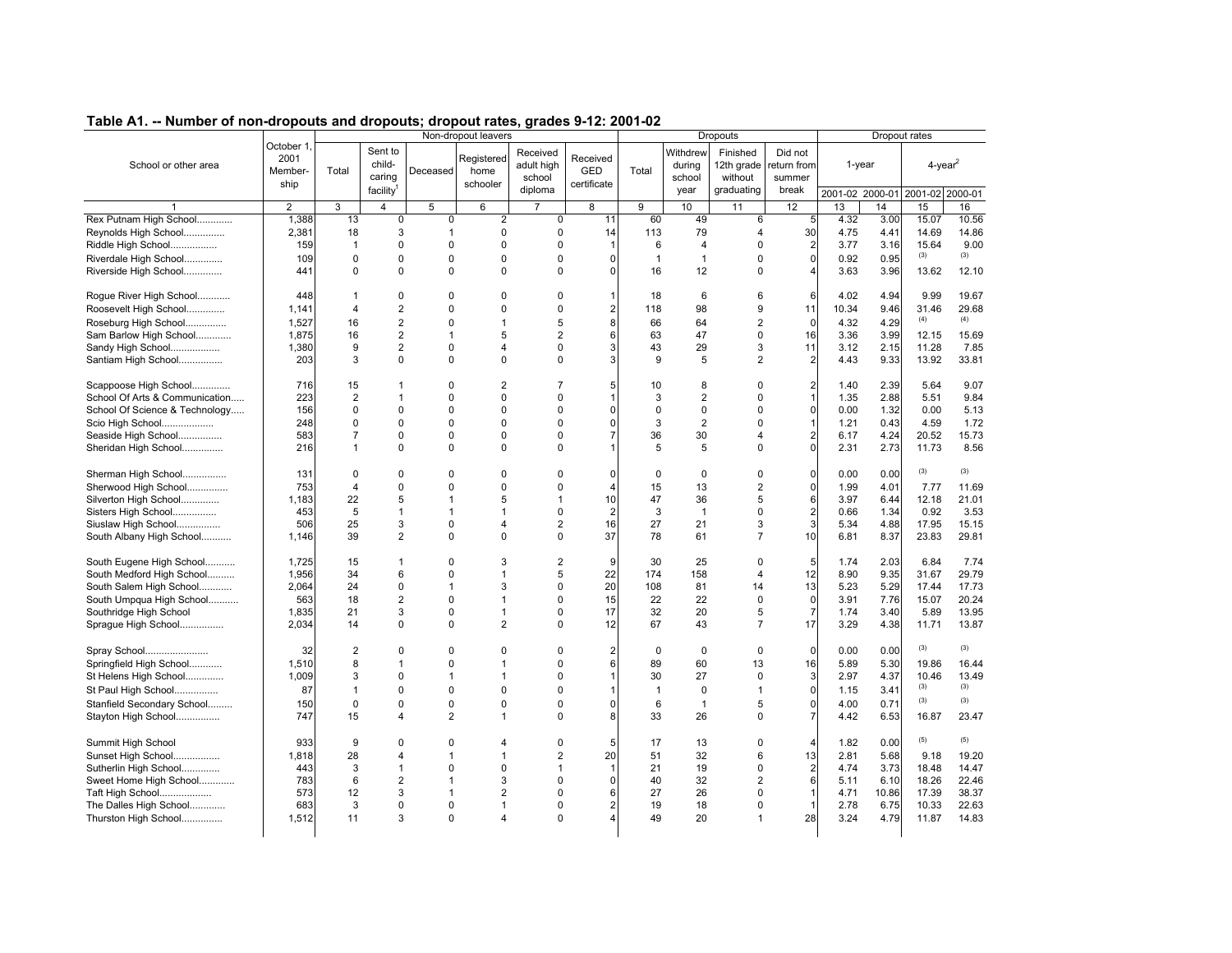| Non-dropout leavers<br><b>Dropouts</b><br>Dropout rates<br>October 1<br>Sent to<br>Withdrew<br>Finished<br>Did not<br>Received<br>2001<br>Registered<br>Received<br>child-<br>1-year<br>$4$ -year $^2$<br>School or other area<br>adult high<br>12th grade<br>during<br>return from<br>Total<br>home<br>GED<br>Total<br>Member-<br>Deceased<br>caring<br>school<br>school<br>without<br>summer<br>certificate<br>ship<br>schooler<br>facility <sup>1</sup><br>diploma<br>year<br>graduating<br>break<br>2001-02 2000-01<br>2001-02 2000-01<br>$\overline{3}$<br>$\overline{7}$<br>12<br>$\overline{2}$<br>5<br>6<br>9<br>10<br>14<br>15<br>16<br>$\mathbf{1}$<br>8<br>11<br>13<br>Tigard High School<br>1.961<br>29<br>$\Omega$<br>$\mathbf 0$<br>24<br>85<br>55<br>4.33<br>3.07<br>13.46<br>11.69<br>13<br>17<br>4<br>$\mathbf{1}$<br>15<br>35<br>27<br>Tillamook High School<br>770<br>26<br>$\Omega$<br>10<br>$\Omega$<br>$\Omega$<br>8<br>4.55<br>5.57<br>13.32<br>19.94<br>1<br>456<br>3<br>$\mathbf 0$<br>$\mathbf 0$<br>3<br>27<br>16<br>5<br>5.92<br>5.64<br>10.40<br>18.84<br>Toledo High School<br>$\Omega$<br>0<br>6<br>(3)<br>(3)<br>$\mathbf 0$<br>$\mathbf 0$<br>$\mathbf 0$<br>$\mathbf 0$<br>0<br>$\Omega$<br>$\mathbf 0$<br>$\mathbf 0$<br>0<br>0.00<br>0.00<br>Triangle Lake School<br>48<br>0<br>$\overline{2}$<br>17<br>1,675<br>20<br>$\overline{1}$<br>$\Omega$<br>0<br>17<br>80<br>63<br>0<br>18.17<br>16.90<br>Tualatin High School<br>4.78<br>4.70<br>(3)<br>(3)<br>$\Omega$<br>$\mathbf{0}$<br>$\overline{2}$<br>Ukiah High School<br>$\mathbf 0$<br>0<br>$\Omega$<br>$\mathbf 0$<br>3<br>$\mathbf{1}$<br>$\Omega$<br>12.00<br>9.68<br>25<br>$\Omega$<br>$\Omega$<br>$\mathbf 0$<br>5<br>2.01<br>6.69<br>23.52<br>Umatilla High School<br>298<br>$\Omega$<br>0<br>7.77<br>6<br>-1<br>1<br>$\mathbf 0$<br>$\Omega$<br>$\mathbf 0$<br>0.68<br>0.00<br>3<br>$\Omega$<br>$\Omega$<br>3<br>$\mathbf{1}$<br>$\Omega$<br>0.00<br>0.00<br>Union High School<br>146<br>$\mathbf{1}$<br>$\Omega$<br>$\Omega$<br>9.76<br>Vale High School<br>342<br>0<br>$\Omega$<br>$\Omega$<br>$\Omega$<br>$\Omega$<br>10<br>10<br>$\Omega$<br>2.92<br>2.82<br>11.25<br>$\mathbf 0$<br>2.27<br>9.09<br>Vernonia High School<br>264<br>5<br>$\mathbf 0$<br>$\Omega$<br>$\overline{1}$<br>$\Omega$<br>6<br>6<br>0<br>5.51<br>20.28<br>$\overline{2}$<br>3<br>$\mathbf 0$<br>12<br>$\mathbf 2$<br>$\mathbf{1}$<br>26.07<br>Wahtonka High School<br>312<br>$\Omega$<br>$\Omega$<br>15<br>4.81<br>8.24<br>14.89<br>$\mathbf 0$<br>$\overline{2}$<br>$\Omega$<br>2.82<br>8.43<br>Waldport High School<br>284<br>4<br>$\mathbf{1}$<br>0<br>2<br>8<br>6<br>4.70<br>17.78<br>1<br>(3)<br>(3)<br>0<br>$\mathbf 0$<br>0<br>0.00<br>0.00<br>Wallowa High School<br>105<br>0<br>0<br>0<br>$\Omega$<br>0<br>0<br>0<br>$\mathbf 0$<br>279<br>3<br>$\mathbf 0$<br>$\mathbf 0$<br>3<br>8<br>0<br>2.87<br>5.65<br>9.54<br>20.84<br>Warrenton High School<br>$\Omega$<br>0<br>8<br>(3)<br>(3)<br>$\Omega$<br>$\Omega$<br>$\Omega$<br>$\mathbf 0$<br>3<br>$\mathbf 0$<br>$\mathbf{1}$<br>4.27<br>Wasco County High School<br>105<br>$\Omega$<br>$\Omega$<br>3.81<br>4<br>5<br>30<br>14<br>1,309<br>36<br>$\Omega$<br>$\Omega$<br>64<br>45<br>5<br>4.89<br>16.04<br>16.16<br>West Albany High School<br>4.16<br>1<br>10<br>27<br>10<br>9<br>West Linn High School<br>1,502<br>11<br>$\mathbf 0$<br>$\mathbf 0$<br>$\Omega$<br>8<br>1.80<br>2.02<br>5.33<br>5.40<br>1<br>$\overline{2}$<br>$\Omega$<br>3<br>3.92<br>9.59<br>Weston - McEwen High School<br>205<br>3<br>0<br>$\Omega$<br>$\Omega$<br>10<br>$\overline{7}$<br>4.88<br>14.36<br>$\mathbf{1}$<br>9<br>2<br>37<br>Westview High School<br>2,338<br>45<br>0<br>33<br>93<br>53<br>3<br>3.98<br>4.32<br>13.36<br>14.10<br>-1<br>(3)<br>(3)<br>$\mathbf 0$<br>$\mathbf 0$<br>$\Omega$<br>$\mathbf 0$<br>$\mathbf 0$<br>$\mathbf 0$<br>0.00<br>0.00<br>Wheeler High School<br>32<br>0<br>0<br>0<br>0<br>9<br>1,476<br>24<br>3<br>$\overline{2}$<br>$\Omega$<br>10<br>62<br>52<br>0<br>10<br>6.19<br>15.32<br>20.16<br>Willamette High School<br>4.20<br>$\overline{2}$<br>6<br>5.09<br>13.91<br>Willamina High School<br>271<br>15<br>$\mathbf{1}$<br>$\Omega$<br>$\Omega$<br>8<br>3<br>$\mathbf{1}$<br>0<br>1.11<br>4.47<br>30<br>Wilson High School<br>5<br>$\overline{2}$<br>$\mathbf 0$<br>3<br>70<br>35<br>4.26<br>3.66<br>14.33<br>12.92<br>1.644<br>$\Omega$<br>0<br>5<br>870<br>$\mathbf 0$<br>$\mathbf 0$<br>$\Omega$<br>10<br>$\Omega$<br>10<br>33<br>33<br>$\Omega$<br>3.79<br>2.76<br>13.92<br>10.29<br>Wilsonville High School<br>$\Omega$<br>3<br>$\overline{2}$<br>$\overline{2}$<br>Winston Churchill High School<br>3<br>5<br>22<br>17<br>1.57<br>5.79<br>4.36<br>1,399<br>11<br>$\Omega$<br>1.13<br>1<br>9.71<br>26.74<br>0<br>5<br>0<br>1 |
|-----------------------------------------------------------------------------------------------------------------------------------------------------------------------------------------------------------------------------------------------------------------------------------------------------------------------------------------------------------------------------------------------------------------------------------------------------------------------------------------------------------------------------------------------------------------------------------------------------------------------------------------------------------------------------------------------------------------------------------------------------------------------------------------------------------------------------------------------------------------------------------------------------------------------------------------------------------------------------------------------------------------------------------------------------------------------------------------------------------------------------------------------------------------------------------------------------------------------------------------------------------------------------------------------------------------------------------------------------------------------------------------------------------------------------------------------------------------------------------------------------------------------------------------------------------------------------------------------------------------------------------------------------------------------------------------------------------------------------------------------------------------------------------------------------------------------------------------------------------------------------------------------------------------------------------------------------------------------------------------------------------------------------------------------------------------------------------------------------------------------------------------------------------------------------------------------------------------------------------------------------------------------------------------------------------------------------------------------------------------------------------------------------------------------------------------------------------------------------------------------------------------------------------------------------------------------------------------------------------------------------------------------------------------------------------------------------------------------------------------------------------------------------------------------------------------------------------------------------------------------------------------------------------------------------------------------------------------------------------------------------------------------------------------------------------------------------------------------------------------------------------------------------------------------------------------------------------------------------------------------------------------------------------------------------------------------------------------------------------------------------------------------------------------------------------------------------------------------------------------------------------------------------------------------------------------------------------------------------------------------------------------------------------------------------------------------------------------------------------------------------------------------------------------------------------------------------------------------------------------------------------------------------------------------------------------------------------------------------------------------------------------------------------------------------------------------------------------------------------------------------------------------------------------------------------------------------------------------------------------------------------------------------------------------------------------------------------------------------------------------------------------------------------------------------------------------------------------------------------------------------------------------------------------------------------------------------------------------------------------------------------------------------------------------------------------------------------------------------------------------------------------------------------------------|
|                                                                                                                                                                                                                                                                                                                                                                                                                                                                                                                                                                                                                                                                                                                                                                                                                                                                                                                                                                                                                                                                                                                                                                                                                                                                                                                                                                                                                                                                                                                                                                                                                                                                                                                                                                                                                                                                                                                                                                                                                                                                                                                                                                                                                                                                                                                                                                                                                                                                                                                                                                                                                                                                                                                                                                                                                                                                                                                                                                                                                                                                                                                                                                                                                                                                                                                                                                                                                                                                                                                                                                                                                                                                                                                                                                                                                                                                                                                                                                                                                                                                                                                                                                                                                                                                                                                                                                                                                                                                                                                                                                                                                                                                                                                                                                                               |
|                                                                                                                                                                                                                                                                                                                                                                                                                                                                                                                                                                                                                                                                                                                                                                                                                                                                                                                                                                                                                                                                                                                                                                                                                                                                                                                                                                                                                                                                                                                                                                                                                                                                                                                                                                                                                                                                                                                                                                                                                                                                                                                                                                                                                                                                                                                                                                                                                                                                                                                                                                                                                                                                                                                                                                                                                                                                                                                                                                                                                                                                                                                                                                                                                                                                                                                                                                                                                                                                                                                                                                                                                                                                                                                                                                                                                                                                                                                                                                                                                                                                                                                                                                                                                                                                                                                                                                                                                                                                                                                                                                                                                                                                                                                                                                                               |
|                                                                                                                                                                                                                                                                                                                                                                                                                                                                                                                                                                                                                                                                                                                                                                                                                                                                                                                                                                                                                                                                                                                                                                                                                                                                                                                                                                                                                                                                                                                                                                                                                                                                                                                                                                                                                                                                                                                                                                                                                                                                                                                                                                                                                                                                                                                                                                                                                                                                                                                                                                                                                                                                                                                                                                                                                                                                                                                                                                                                                                                                                                                                                                                                                                                                                                                                                                                                                                                                                                                                                                                                                                                                                                                                                                                                                                                                                                                                                                                                                                                                                                                                                                                                                                                                                                                                                                                                                                                                                                                                                                                                                                                                                                                                                                                               |
|                                                                                                                                                                                                                                                                                                                                                                                                                                                                                                                                                                                                                                                                                                                                                                                                                                                                                                                                                                                                                                                                                                                                                                                                                                                                                                                                                                                                                                                                                                                                                                                                                                                                                                                                                                                                                                                                                                                                                                                                                                                                                                                                                                                                                                                                                                                                                                                                                                                                                                                                                                                                                                                                                                                                                                                                                                                                                                                                                                                                                                                                                                                                                                                                                                                                                                                                                                                                                                                                                                                                                                                                                                                                                                                                                                                                                                                                                                                                                                                                                                                                                                                                                                                                                                                                                                                                                                                                                                                                                                                                                                                                                                                                                                                                                                                               |
|                                                                                                                                                                                                                                                                                                                                                                                                                                                                                                                                                                                                                                                                                                                                                                                                                                                                                                                                                                                                                                                                                                                                                                                                                                                                                                                                                                                                                                                                                                                                                                                                                                                                                                                                                                                                                                                                                                                                                                                                                                                                                                                                                                                                                                                                                                                                                                                                                                                                                                                                                                                                                                                                                                                                                                                                                                                                                                                                                                                                                                                                                                                                                                                                                                                                                                                                                                                                                                                                                                                                                                                                                                                                                                                                                                                                                                                                                                                                                                                                                                                                                                                                                                                                                                                                                                                                                                                                                                                                                                                                                                                                                                                                                                                                                                                               |
|                                                                                                                                                                                                                                                                                                                                                                                                                                                                                                                                                                                                                                                                                                                                                                                                                                                                                                                                                                                                                                                                                                                                                                                                                                                                                                                                                                                                                                                                                                                                                                                                                                                                                                                                                                                                                                                                                                                                                                                                                                                                                                                                                                                                                                                                                                                                                                                                                                                                                                                                                                                                                                                                                                                                                                                                                                                                                                                                                                                                                                                                                                                                                                                                                                                                                                                                                                                                                                                                                                                                                                                                                                                                                                                                                                                                                                                                                                                                                                                                                                                                                                                                                                                                                                                                                                                                                                                                                                                                                                                                                                                                                                                                                                                                                                                               |
|                                                                                                                                                                                                                                                                                                                                                                                                                                                                                                                                                                                                                                                                                                                                                                                                                                                                                                                                                                                                                                                                                                                                                                                                                                                                                                                                                                                                                                                                                                                                                                                                                                                                                                                                                                                                                                                                                                                                                                                                                                                                                                                                                                                                                                                                                                                                                                                                                                                                                                                                                                                                                                                                                                                                                                                                                                                                                                                                                                                                                                                                                                                                                                                                                                                                                                                                                                                                                                                                                                                                                                                                                                                                                                                                                                                                                                                                                                                                                                                                                                                                                                                                                                                                                                                                                                                                                                                                                                                                                                                                                                                                                                                                                                                                                                                               |
|                                                                                                                                                                                                                                                                                                                                                                                                                                                                                                                                                                                                                                                                                                                                                                                                                                                                                                                                                                                                                                                                                                                                                                                                                                                                                                                                                                                                                                                                                                                                                                                                                                                                                                                                                                                                                                                                                                                                                                                                                                                                                                                                                                                                                                                                                                                                                                                                                                                                                                                                                                                                                                                                                                                                                                                                                                                                                                                                                                                                                                                                                                                                                                                                                                                                                                                                                                                                                                                                                                                                                                                                                                                                                                                                                                                                                                                                                                                                                                                                                                                                                                                                                                                                                                                                                                                                                                                                                                                                                                                                                                                                                                                                                                                                                                                               |
|                                                                                                                                                                                                                                                                                                                                                                                                                                                                                                                                                                                                                                                                                                                                                                                                                                                                                                                                                                                                                                                                                                                                                                                                                                                                                                                                                                                                                                                                                                                                                                                                                                                                                                                                                                                                                                                                                                                                                                                                                                                                                                                                                                                                                                                                                                                                                                                                                                                                                                                                                                                                                                                                                                                                                                                                                                                                                                                                                                                                                                                                                                                                                                                                                                                                                                                                                                                                                                                                                                                                                                                                                                                                                                                                                                                                                                                                                                                                                                                                                                                                                                                                                                                                                                                                                                                                                                                                                                                                                                                                                                                                                                                                                                                                                                                               |
|                                                                                                                                                                                                                                                                                                                                                                                                                                                                                                                                                                                                                                                                                                                                                                                                                                                                                                                                                                                                                                                                                                                                                                                                                                                                                                                                                                                                                                                                                                                                                                                                                                                                                                                                                                                                                                                                                                                                                                                                                                                                                                                                                                                                                                                                                                                                                                                                                                                                                                                                                                                                                                                                                                                                                                                                                                                                                                                                                                                                                                                                                                                                                                                                                                                                                                                                                                                                                                                                                                                                                                                                                                                                                                                                                                                                                                                                                                                                                                                                                                                                                                                                                                                                                                                                                                                                                                                                                                                                                                                                                                                                                                                                                                                                                                                               |
|                                                                                                                                                                                                                                                                                                                                                                                                                                                                                                                                                                                                                                                                                                                                                                                                                                                                                                                                                                                                                                                                                                                                                                                                                                                                                                                                                                                                                                                                                                                                                                                                                                                                                                                                                                                                                                                                                                                                                                                                                                                                                                                                                                                                                                                                                                                                                                                                                                                                                                                                                                                                                                                                                                                                                                                                                                                                                                                                                                                                                                                                                                                                                                                                                                                                                                                                                                                                                                                                                                                                                                                                                                                                                                                                                                                                                                                                                                                                                                                                                                                                                                                                                                                                                                                                                                                                                                                                                                                                                                                                                                                                                                                                                                                                                                                               |
|                                                                                                                                                                                                                                                                                                                                                                                                                                                                                                                                                                                                                                                                                                                                                                                                                                                                                                                                                                                                                                                                                                                                                                                                                                                                                                                                                                                                                                                                                                                                                                                                                                                                                                                                                                                                                                                                                                                                                                                                                                                                                                                                                                                                                                                                                                                                                                                                                                                                                                                                                                                                                                                                                                                                                                                                                                                                                                                                                                                                                                                                                                                                                                                                                                                                                                                                                                                                                                                                                                                                                                                                                                                                                                                                                                                                                                                                                                                                                                                                                                                                                                                                                                                                                                                                                                                                                                                                                                                                                                                                                                                                                                                                                                                                                                                               |
|                                                                                                                                                                                                                                                                                                                                                                                                                                                                                                                                                                                                                                                                                                                                                                                                                                                                                                                                                                                                                                                                                                                                                                                                                                                                                                                                                                                                                                                                                                                                                                                                                                                                                                                                                                                                                                                                                                                                                                                                                                                                                                                                                                                                                                                                                                                                                                                                                                                                                                                                                                                                                                                                                                                                                                                                                                                                                                                                                                                                                                                                                                                                                                                                                                                                                                                                                                                                                                                                                                                                                                                                                                                                                                                                                                                                                                                                                                                                                                                                                                                                                                                                                                                                                                                                                                                                                                                                                                                                                                                                                                                                                                                                                                                                                                                               |
|                                                                                                                                                                                                                                                                                                                                                                                                                                                                                                                                                                                                                                                                                                                                                                                                                                                                                                                                                                                                                                                                                                                                                                                                                                                                                                                                                                                                                                                                                                                                                                                                                                                                                                                                                                                                                                                                                                                                                                                                                                                                                                                                                                                                                                                                                                                                                                                                                                                                                                                                                                                                                                                                                                                                                                                                                                                                                                                                                                                                                                                                                                                                                                                                                                                                                                                                                                                                                                                                                                                                                                                                                                                                                                                                                                                                                                                                                                                                                                                                                                                                                                                                                                                                                                                                                                                                                                                                                                                                                                                                                                                                                                                                                                                                                                                               |
|                                                                                                                                                                                                                                                                                                                                                                                                                                                                                                                                                                                                                                                                                                                                                                                                                                                                                                                                                                                                                                                                                                                                                                                                                                                                                                                                                                                                                                                                                                                                                                                                                                                                                                                                                                                                                                                                                                                                                                                                                                                                                                                                                                                                                                                                                                                                                                                                                                                                                                                                                                                                                                                                                                                                                                                                                                                                                                                                                                                                                                                                                                                                                                                                                                                                                                                                                                                                                                                                                                                                                                                                                                                                                                                                                                                                                                                                                                                                                                                                                                                                                                                                                                                                                                                                                                                                                                                                                                                                                                                                                                                                                                                                                                                                                                                               |
|                                                                                                                                                                                                                                                                                                                                                                                                                                                                                                                                                                                                                                                                                                                                                                                                                                                                                                                                                                                                                                                                                                                                                                                                                                                                                                                                                                                                                                                                                                                                                                                                                                                                                                                                                                                                                                                                                                                                                                                                                                                                                                                                                                                                                                                                                                                                                                                                                                                                                                                                                                                                                                                                                                                                                                                                                                                                                                                                                                                                                                                                                                                                                                                                                                                                                                                                                                                                                                                                                                                                                                                                                                                                                                                                                                                                                                                                                                                                                                                                                                                                                                                                                                                                                                                                                                                                                                                                                                                                                                                                                                                                                                                                                                                                                                                               |
|                                                                                                                                                                                                                                                                                                                                                                                                                                                                                                                                                                                                                                                                                                                                                                                                                                                                                                                                                                                                                                                                                                                                                                                                                                                                                                                                                                                                                                                                                                                                                                                                                                                                                                                                                                                                                                                                                                                                                                                                                                                                                                                                                                                                                                                                                                                                                                                                                                                                                                                                                                                                                                                                                                                                                                                                                                                                                                                                                                                                                                                                                                                                                                                                                                                                                                                                                                                                                                                                                                                                                                                                                                                                                                                                                                                                                                                                                                                                                                                                                                                                                                                                                                                                                                                                                                                                                                                                                                                                                                                                                                                                                                                                                                                                                                                               |
|                                                                                                                                                                                                                                                                                                                                                                                                                                                                                                                                                                                                                                                                                                                                                                                                                                                                                                                                                                                                                                                                                                                                                                                                                                                                                                                                                                                                                                                                                                                                                                                                                                                                                                                                                                                                                                                                                                                                                                                                                                                                                                                                                                                                                                                                                                                                                                                                                                                                                                                                                                                                                                                                                                                                                                                                                                                                                                                                                                                                                                                                                                                                                                                                                                                                                                                                                                                                                                                                                                                                                                                                                                                                                                                                                                                                                                                                                                                                                                                                                                                                                                                                                                                                                                                                                                                                                                                                                                                                                                                                                                                                                                                                                                                                                                                               |
|                                                                                                                                                                                                                                                                                                                                                                                                                                                                                                                                                                                                                                                                                                                                                                                                                                                                                                                                                                                                                                                                                                                                                                                                                                                                                                                                                                                                                                                                                                                                                                                                                                                                                                                                                                                                                                                                                                                                                                                                                                                                                                                                                                                                                                                                                                                                                                                                                                                                                                                                                                                                                                                                                                                                                                                                                                                                                                                                                                                                                                                                                                                                                                                                                                                                                                                                                                                                                                                                                                                                                                                                                                                                                                                                                                                                                                                                                                                                                                                                                                                                                                                                                                                                                                                                                                                                                                                                                                                                                                                                                                                                                                                                                                                                                                                               |
|                                                                                                                                                                                                                                                                                                                                                                                                                                                                                                                                                                                                                                                                                                                                                                                                                                                                                                                                                                                                                                                                                                                                                                                                                                                                                                                                                                                                                                                                                                                                                                                                                                                                                                                                                                                                                                                                                                                                                                                                                                                                                                                                                                                                                                                                                                                                                                                                                                                                                                                                                                                                                                                                                                                                                                                                                                                                                                                                                                                                                                                                                                                                                                                                                                                                                                                                                                                                                                                                                                                                                                                                                                                                                                                                                                                                                                                                                                                                                                                                                                                                                                                                                                                                                                                                                                                                                                                                                                                                                                                                                                                                                                                                                                                                                                                               |
|                                                                                                                                                                                                                                                                                                                                                                                                                                                                                                                                                                                                                                                                                                                                                                                                                                                                                                                                                                                                                                                                                                                                                                                                                                                                                                                                                                                                                                                                                                                                                                                                                                                                                                                                                                                                                                                                                                                                                                                                                                                                                                                                                                                                                                                                                                                                                                                                                                                                                                                                                                                                                                                                                                                                                                                                                                                                                                                                                                                                                                                                                                                                                                                                                                                                                                                                                                                                                                                                                                                                                                                                                                                                                                                                                                                                                                                                                                                                                                                                                                                                                                                                                                                                                                                                                                                                                                                                                                                                                                                                                                                                                                                                                                                                                                                               |
|                                                                                                                                                                                                                                                                                                                                                                                                                                                                                                                                                                                                                                                                                                                                                                                                                                                                                                                                                                                                                                                                                                                                                                                                                                                                                                                                                                                                                                                                                                                                                                                                                                                                                                                                                                                                                                                                                                                                                                                                                                                                                                                                                                                                                                                                                                                                                                                                                                                                                                                                                                                                                                                                                                                                                                                                                                                                                                                                                                                                                                                                                                                                                                                                                                                                                                                                                                                                                                                                                                                                                                                                                                                                                                                                                                                                                                                                                                                                                                                                                                                                                                                                                                                                                                                                                                                                                                                                                                                                                                                                                                                                                                                                                                                                                                                               |
|                                                                                                                                                                                                                                                                                                                                                                                                                                                                                                                                                                                                                                                                                                                                                                                                                                                                                                                                                                                                                                                                                                                                                                                                                                                                                                                                                                                                                                                                                                                                                                                                                                                                                                                                                                                                                                                                                                                                                                                                                                                                                                                                                                                                                                                                                                                                                                                                                                                                                                                                                                                                                                                                                                                                                                                                                                                                                                                                                                                                                                                                                                                                                                                                                                                                                                                                                                                                                                                                                                                                                                                                                                                                                                                                                                                                                                                                                                                                                                                                                                                                                                                                                                                                                                                                                                                                                                                                                                                                                                                                                                                                                                                                                                                                                                                               |
|                                                                                                                                                                                                                                                                                                                                                                                                                                                                                                                                                                                                                                                                                                                                                                                                                                                                                                                                                                                                                                                                                                                                                                                                                                                                                                                                                                                                                                                                                                                                                                                                                                                                                                                                                                                                                                                                                                                                                                                                                                                                                                                                                                                                                                                                                                                                                                                                                                                                                                                                                                                                                                                                                                                                                                                                                                                                                                                                                                                                                                                                                                                                                                                                                                                                                                                                                                                                                                                                                                                                                                                                                                                                                                                                                                                                                                                                                                                                                                                                                                                                                                                                                                                                                                                                                                                                                                                                                                                                                                                                                                                                                                                                                                                                                                                               |
|                                                                                                                                                                                                                                                                                                                                                                                                                                                                                                                                                                                                                                                                                                                                                                                                                                                                                                                                                                                                                                                                                                                                                                                                                                                                                                                                                                                                                                                                                                                                                                                                                                                                                                                                                                                                                                                                                                                                                                                                                                                                                                                                                                                                                                                                                                                                                                                                                                                                                                                                                                                                                                                                                                                                                                                                                                                                                                                                                                                                                                                                                                                                                                                                                                                                                                                                                                                                                                                                                                                                                                                                                                                                                                                                                                                                                                                                                                                                                                                                                                                                                                                                                                                                                                                                                                                                                                                                                                                                                                                                                                                                                                                                                                                                                                                               |
|                                                                                                                                                                                                                                                                                                                                                                                                                                                                                                                                                                                                                                                                                                                                                                                                                                                                                                                                                                                                                                                                                                                                                                                                                                                                                                                                                                                                                                                                                                                                                                                                                                                                                                                                                                                                                                                                                                                                                                                                                                                                                                                                                                                                                                                                                                                                                                                                                                                                                                                                                                                                                                                                                                                                                                                                                                                                                                                                                                                                                                                                                                                                                                                                                                                                                                                                                                                                                                                                                                                                                                                                                                                                                                                                                                                                                                                                                                                                                                                                                                                                                                                                                                                                                                                                                                                                                                                                                                                                                                                                                                                                                                                                                                                                                                                               |
|                                                                                                                                                                                                                                                                                                                                                                                                                                                                                                                                                                                                                                                                                                                                                                                                                                                                                                                                                                                                                                                                                                                                                                                                                                                                                                                                                                                                                                                                                                                                                                                                                                                                                                                                                                                                                                                                                                                                                                                                                                                                                                                                                                                                                                                                                                                                                                                                                                                                                                                                                                                                                                                                                                                                                                                                                                                                                                                                                                                                                                                                                                                                                                                                                                                                                                                                                                                                                                                                                                                                                                                                                                                                                                                                                                                                                                                                                                                                                                                                                                                                                                                                                                                                                                                                                                                                                                                                                                                                                                                                                                                                                                                                                                                                                                                               |
|                                                                                                                                                                                                                                                                                                                                                                                                                                                                                                                                                                                                                                                                                                                                                                                                                                                                                                                                                                                                                                                                                                                                                                                                                                                                                                                                                                                                                                                                                                                                                                                                                                                                                                                                                                                                                                                                                                                                                                                                                                                                                                                                                                                                                                                                                                                                                                                                                                                                                                                                                                                                                                                                                                                                                                                                                                                                                                                                                                                                                                                                                                                                                                                                                                                                                                                                                                                                                                                                                                                                                                                                                                                                                                                                                                                                                                                                                                                                                                                                                                                                                                                                                                                                                                                                                                                                                                                                                                                                                                                                                                                                                                                                                                                                                                                               |
| 22<br>Woodburn High School<br>$\overline{7}$<br>$\mathbf 0$<br>81<br>59<br>7.06<br>31.61<br>1,148<br>1                                                                                                                                                                                                                                                                                                                                                                                                                                                                                                                                                                                                                                                                                                                                                                                                                                                                                                                                                                                                                                                                                                                                                                                                                                                                                                                                                                                                                                                                                                                                                                                                                                                                                                                                                                                                                                                                                                                                                                                                                                                                                                                                                                                                                                                                                                                                                                                                                                                                                                                                                                                                                                                                                                                                                                                                                                                                                                                                                                                                                                                                                                                                                                                                                                                                                                                                                                                                                                                                                                                                                                                                                                                                                                                                                                                                                                                                                                                                                                                                                                                                                                                                                                                                                                                                                                                                                                                                                                                                                                                                                                                                                                                                                        |
| 3<br>15.39<br>7<br>$\mathbf 0$<br>3<br>20<br>19.33<br>Yamhill-Carlton High School<br>433<br>0<br>4<br>0<br>23<br>0<br>5.31<br>4.09                                                                                                                                                                                                                                                                                                                                                                                                                                                                                                                                                                                                                                                                                                                                                                                                                                                                                                                                                                                                                                                                                                                                                                                                                                                                                                                                                                                                                                                                                                                                                                                                                                                                                                                                                                                                                                                                                                                                                                                                                                                                                                                                                                                                                                                                                                                                                                                                                                                                                                                                                                                                                                                                                                                                                                                                                                                                                                                                                                                                                                                                                                                                                                                                                                                                                                                                                                                                                                                                                                                                                                                                                                                                                                                                                                                                                                                                                                                                                                                                                                                                                                                                                                                                                                                                                                                                                                                                                                                                                                                                                                                                                                                            |
| $\mathbf 0$<br>$\mathbf 0$<br>$\Omega$<br>$\Omega$<br>18.96<br>Yoncalla High School<br>147<br>$\mathbf{1}$<br>1<br>$\Omega$<br>11<br>11<br>0<br>7.48<br>3.01<br>0.00                                                                                                                                                                                                                                                                                                                                                                                                                                                                                                                                                                                                                                                                                                                                                                                                                                                                                                                                                                                                                                                                                                                                                                                                                                                                                                                                                                                                                                                                                                                                                                                                                                                                                                                                                                                                                                                                                                                                                                                                                                                                                                                                                                                                                                                                                                                                                                                                                                                                                                                                                                                                                                                                                                                                                                                                                                                                                                                                                                                                                                                                                                                                                                                                                                                                                                                                                                                                                                                                                                                                                                                                                                                                                                                                                                                                                                                                                                                                                                                                                                                                                                                                                                                                                                                                                                                                                                                                                                                                                                                                                                                                                          |
| II. Alternative Schools *                                                                                                                                                                                                                                                                                                                                                                                                                                                                                                                                                                                                                                                                                                                                                                                                                                                                                                                                                                                                                                                                                                                                                                                                                                                                                                                                                                                                                                                                                                                                                                                                                                                                                                                                                                                                                                                                                                                                                                                                                                                                                                                                                                                                                                                                                                                                                                                                                                                                                                                                                                                                                                                                                                                                                                                                                                                                                                                                                                                                                                                                                                                                                                                                                                                                                                                                                                                                                                                                                                                                                                                                                                                                                                                                                                                                                                                                                                                                                                                                                                                                                                                                                                                                                                                                                                                                                                                                                                                                                                                                                                                                                                                                                                                                                                     |
| (5)<br>(5)<br><b>Brown Education Center</b><br>$\mathbf 0$<br>9.24<br>146<br>4<br>0<br>3<br>0<br>$\Omega$<br>4<br>0<br>2.74<br>1<br>4                                                                                                                                                                                                                                                                                                                                                                                                                                                                                                                                                                                                                                                                                                                                                                                                                                                                                                                                                                                                                                                                                                                                                                                                                                                                                                                                                                                                                                                                                                                                                                                                                                                                                                                                                                                                                                                                                                                                                                                                                                                                                                                                                                                                                                                                                                                                                                                                                                                                                                                                                                                                                                                                                                                                                                                                                                                                                                                                                                                                                                                                                                                                                                                                                                                                                                                                                                                                                                                                                                                                                                                                                                                                                                                                                                                                                                                                                                                                                                                                                                                                                                                                                                                                                                                                                                                                                                                                                                                                                                                                                                                                                                                         |
| (5)<br>(5)<br>$\Omega$<br>g<br>$\mathbf 0$<br>$\overline{7}$<br>Centennial Learning Center<br>9<br>$\Omega$<br>$\Omega$<br>$\Omega$<br>36<br>29<br>21.95<br>25.00<br>164                                                                                                                                                                                                                                                                                                                                                                                                                                                                                                                                                                                                                                                                                                                                                                                                                                                                                                                                                                                                                                                                                                                                                                                                                                                                                                                                                                                                                                                                                                                                                                                                                                                                                                                                                                                                                                                                                                                                                                                                                                                                                                                                                                                                                                                                                                                                                                                                                                                                                                                                                                                                                                                                                                                                                                                                                                                                                                                                                                                                                                                                                                                                                                                                                                                                                                                                                                                                                                                                                                                                                                                                                                                                                                                                                                                                                                                                                                                                                                                                                                                                                                                                                                                                                                                                                                                                                                                                                                                                                                                                                                                                                      |
| (5)<br>(5)<br>$\overline{2}$<br>50<br>12<br><b>Churchill Alternative Education</b><br>230<br>$\overline{7}$<br>$\overline{4}$<br>$\Omega$<br>$\Omega$<br>14<br>24<br>21.74<br>8.97                                                                                                                                                                                                                                                                                                                                                                                                                                                                                                                                                                                                                                                                                                                                                                                                                                                                                                                                                                                                                                                                                                                                                                                                                                                                                                                                                                                                                                                                                                                                                                                                                                                                                                                                                                                                                                                                                                                                                                                                                                                                                                                                                                                                                                                                                                                                                                                                                                                                                                                                                                                                                                                                                                                                                                                                                                                                                                                                                                                                                                                                                                                                                                                                                                                                                                                                                                                                                                                                                                                                                                                                                                                                                                                                                                                                                                                                                                                                                                                                                                                                                                                                                                                                                                                                                                                                                                                                                                                                                                                                                                                                            |
| (5)<br>(5)<br>$\Omega$<br>$\Omega$<br>$\Omega$<br>77<br>70<br>3<br>17.74<br>Community School<br>434<br>4<br>$\Omega$<br>$\overline{4}$<br>20.39<br>4                                                                                                                                                                                                                                                                                                                                                                                                                                                                                                                                                                                                                                                                                                                                                                                                                                                                                                                                                                                                                                                                                                                                                                                                                                                                                                                                                                                                                                                                                                                                                                                                                                                                                                                                                                                                                                                                                                                                                                                                                                                                                                                                                                                                                                                                                                                                                                                                                                                                                                                                                                                                                                                                                                                                                                                                                                                                                                                                                                                                                                                                                                                                                                                                                                                                                                                                                                                                                                                                                                                                                                                                                                                                                                                                                                                                                                                                                                                                                                                                                                                                                                                                                                                                                                                                                                                                                                                                                                                                                                                                                                                                                                          |
| (5)<br>(5)<br>$\Omega$<br><b>Fariss Street School</b><br>$\mathbf 0$<br>$\mathbf 0$<br>$\mathbf 0$<br>$\overline{7}$<br>$\overline{7}$<br>$\Omega$<br>0<br>17.95<br>9.43<br>39<br>1                                                                                                                                                                                                                                                                                                                                                                                                                                                                                                                                                                                                                                                                                                                                                                                                                                                                                                                                                                                                                                                                                                                                                                                                                                                                                                                                                                                                                                                                                                                                                                                                                                                                                                                                                                                                                                                                                                                                                                                                                                                                                                                                                                                                                                                                                                                                                                                                                                                                                                                                                                                                                                                                                                                                                                                                                                                                                                                                                                                                                                                                                                                                                                                                                                                                                                                                                                                                                                                                                                                                                                                                                                                                                                                                                                                                                                                                                                                                                                                                                                                                                                                                                                                                                                                                                                                                                                                                                                                                                                                                                                                                           |
| (5)<br>(5)<br>271<br>0<br>$\mathbf 0$<br>$\mathbf 0$<br>$\Omega$<br>$\Omega$<br>0<br>$\Omega$<br>Gateways Learning Center<br>0<br>11<br>11<br>4.06<br>2.44                                                                                                                                                                                                                                                                                                                                                                                                                                                                                                                                                                                                                                                                                                                                                                                                                                                                                                                                                                                                                                                                                                                                                                                                                                                                                                                                                                                                                                                                                                                                                                                                                                                                                                                                                                                                                                                                                                                                                                                                                                                                                                                                                                                                                                                                                                                                                                                                                                                                                                                                                                                                                                                                                                                                                                                                                                                                                                                                                                                                                                                                                                                                                                                                                                                                                                                                                                                                                                                                                                                                                                                                                                                                                                                                                                                                                                                                                                                                                                                                                                                                                                                                                                                                                                                                                                                                                                                                                                                                                                                                                                                                                                    |
| (5)<br>(5)<br>0<br>0<br>Helensview High School<br>182<br>0<br>$\mathbf 0$<br>0<br>9<br>9<br>0<br>4.95<br>13.86<br>1                                                                                                                                                                                                                                                                                                                                                                                                                                                                                                                                                                                                                                                                                                                                                                                                                                                                                                                                                                                                                                                                                                                                                                                                                                                                                                                                                                                                                                                                                                                                                                                                                                                                                                                                                                                                                                                                                                                                                                                                                                                                                                                                                                                                                                                                                                                                                                                                                                                                                                                                                                                                                                                                                                                                                                                                                                                                                                                                                                                                                                                                                                                                                                                                                                                                                                                                                                                                                                                                                                                                                                                                                                                                                                                                                                                                                                                                                                                                                                                                                                                                                                                                                                                                                                                                                                                                                                                                                                                                                                                                                                                                                                                                           |
| (5)<br>(5)<br>$\mathbf 0$<br>$\mathbf 0$<br>$\mathbf 0$<br>0<br>$\Omega$<br>$\mathbf 0$<br>$\Omega$<br>0<br>Japanese Program<br>21<br>0<br>0<br>0.00<br>0.00                                                                                                                                                                                                                                                                                                                                                                                                                                                                                                                                                                                                                                                                                                                                                                                                                                                                                                                                                                                                                                                                                                                                                                                                                                                                                                                                                                                                                                                                                                                                                                                                                                                                                                                                                                                                                                                                                                                                                                                                                                                                                                                                                                                                                                                                                                                                                                                                                                                                                                                                                                                                                                                                                                                                                                                                                                                                                                                                                                                                                                                                                                                                                                                                                                                                                                                                                                                                                                                                                                                                                                                                                                                                                                                                                                                                                                                                                                                                                                                                                                                                                                                                                                                                                                                                                                                                                                                                                                                                                                                                                                                                                                  |
| (5)<br>(5)<br>3<br>281<br>11<br>$\Omega$<br>$\Omega$<br>$\Omega$<br>52<br>52<br>0<br>0<br>35.29<br>Marshall High School (Deschutes)<br>8<br>18.51                                                                                                                                                                                                                                                                                                                                                                                                                                                                                                                                                                                                                                                                                                                                                                                                                                                                                                                                                                                                                                                                                                                                                                                                                                                                                                                                                                                                                                                                                                                                                                                                                                                                                                                                                                                                                                                                                                                                                                                                                                                                                                                                                                                                                                                                                                                                                                                                                                                                                                                                                                                                                                                                                                                                                                                                                                                                                                                                                                                                                                                                                                                                                                                                                                                                                                                                                                                                                                                                                                                                                                                                                                                                                                                                                                                                                                                                                                                                                                                                                                                                                                                                                                                                                                                                                                                                                                                                                                                                                                                                                                                                                                             |
| (5)<br>(5)<br>$\overline{2}$<br>North Eugene Alternative High<br>$\Omega$<br>$\mathbf 0$<br>$\Omega$<br>3<br>0<br>$\mathbf{1}$<br>0.00<br>49<br>$\mathbf{1}$<br>$\Omega$<br>6.12                                                                                                                                                                                                                                                                                                                                                                                                                                                                                                                                                                                                                                                                                                                                                                                                                                                                                                                                                                                                                                                                                                                                                                                                                                                                                                                                                                                                                                                                                                                                                                                                                                                                                                                                                                                                                                                                                                                                                                                                                                                                                                                                                                                                                                                                                                                                                                                                                                                                                                                                                                                                                                                                                                                                                                                                                                                                                                                                                                                                                                                                                                                                                                                                                                                                                                                                                                                                                                                                                                                                                                                                                                                                                                                                                                                                                                                                                                                                                                                                                                                                                                                                                                                                                                                                                                                                                                                                                                                                                                                                                                                                              |
| (5)<br>(5)<br>3<br>$\Omega$<br>287<br>3<br>$\Omega$<br>$\Omega$<br>$\mathbf 0$<br>35<br>35<br>$\Omega$<br>$\Omega$<br>12.20<br>18.18<br>Opportunity Center                                                                                                                                                                                                                                                                                                                                                                                                                                                                                                                                                                                                                                                                                                                                                                                                                                                                                                                                                                                                                                                                                                                                                                                                                                                                                                                                                                                                                                                                                                                                                                                                                                                                                                                                                                                                                                                                                                                                                                                                                                                                                                                                                                                                                                                                                                                                                                                                                                                                                                                                                                                                                                                                                                                                                                                                                                                                                                                                                                                                                                                                                                                                                                                                                                                                                                                                                                                                                                                                                                                                                                                                                                                                                                                                                                                                                                                                                                                                                                                                                                                                                                                                                                                                                                                                                                                                                                                                                                                                                                                                                                                                                                    |
| (5)<br>(5)<br>10<br>123<br>$\Omega$<br>$\Omega$<br>$\Omega$<br>$\Omega$<br>$\Omega$<br>$\Omega$<br>32<br>22<br>$\Omega$<br>26.02<br>30.51<br><b>Opportunity House</b>                                                                                                                                                                                                                                                                                                                                                                                                                                                                                                                                                                                                                                                                                                                                                                                                                                                                                                                                                                                                                                                                                                                                                                                                                                                                                                                                                                                                                                                                                                                                                                                                                                                                                                                                                                                                                                                                                                                                                                                                                                                                                                                                                                                                                                                                                                                                                                                                                                                                                                                                                                                                                                                                                                                                                                                                                                                                                                                                                                                                                                                                                                                                                                                                                                                                                                                                                                                                                                                                                                                                                                                                                                                                                                                                                                                                                                                                                                                                                                                                                                                                                                                                                                                                                                                                                                                                                                                                                                                                                                                                                                                                                         |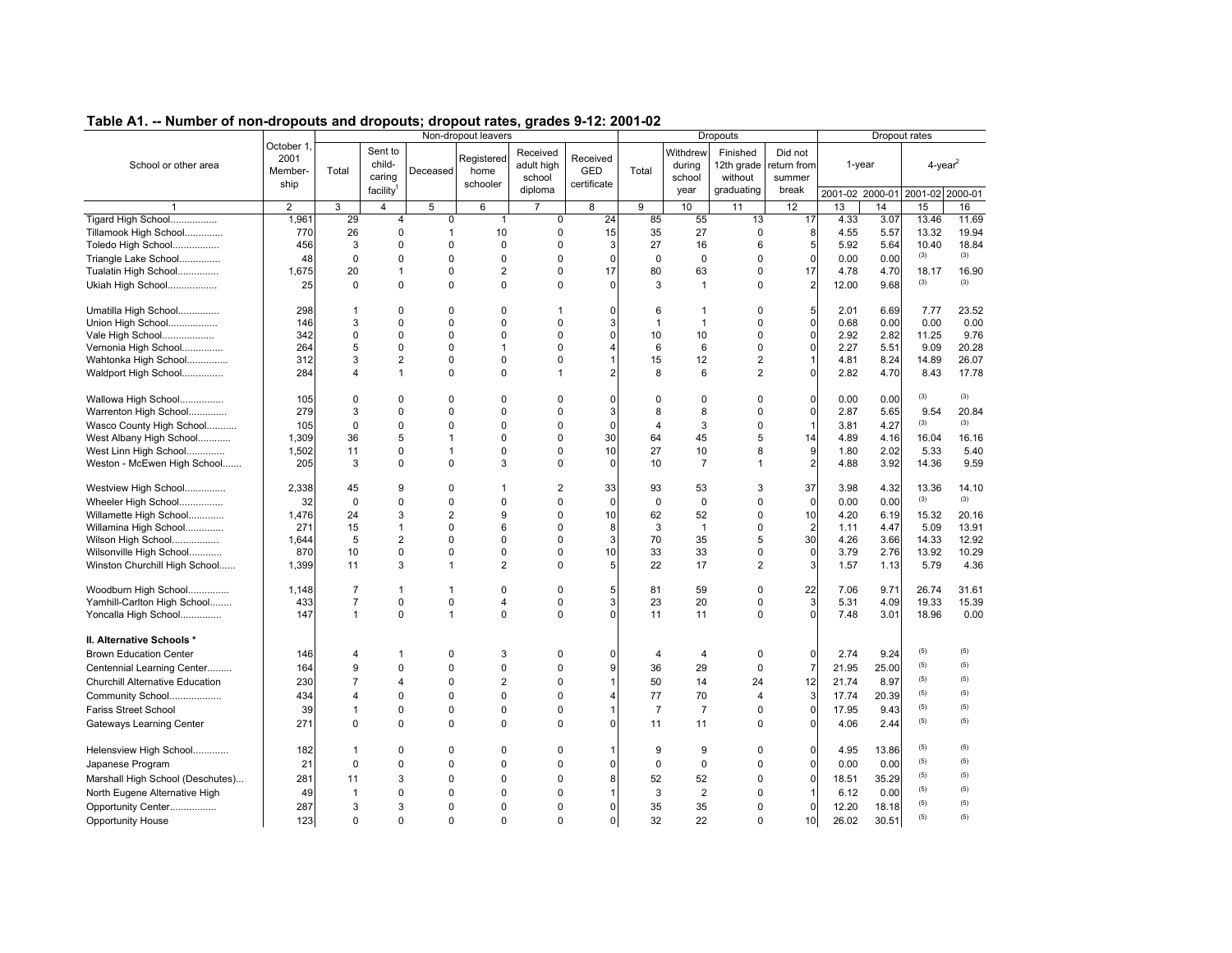|                                    |                                             |                |                                                      |                | Non-dropout leavers            | Table A1. -- Number of non-dropouts and dropouts; dropout rates, grades 9-12: 2001-02 |                                       |                |                                      | <b>Dropouts</b>                                 |                                           |           |       | Dropout rates                                     |         |
|------------------------------------|---------------------------------------------|----------------|------------------------------------------------------|----------------|--------------------------------|---------------------------------------------------------------------------------------|---------------------------------------|----------------|--------------------------------------|-------------------------------------------------|-------------------------------------------|-----------|-------|---------------------------------------------------|---------|
| School or other area               | October 1<br>2001<br><b>Member-</b><br>ship | Total          | Sent to<br>child-<br>caring<br>facility <sup>1</sup> | Deceased       | Registered<br>home<br>schooler | Received<br>adult high<br>school<br>diploma                                           | Received<br><b>GED</b><br>certificate | Total          | Withdrew<br>during<br>school<br>year | Finished<br>12th grade<br>without<br>graduating | Did not<br>return from<br>summer<br>break | $1$ -year |       | $4$ -year <sup>2</sup><br>2001-02 2000-01 2001-02 | 2000-01 |
| 1                                  | $\overline{2}$                              | 3              | $\overline{4}$                                       | 5              | 6                              | $\overline{7}$                                                                        | 8                                     | 9              | 10                                   | 11                                              | 12                                        | 13        | 14    | 15                                                | 16      |
|                                    |                                             |                |                                                      |                |                                |                                                                                       |                                       |                |                                      |                                                 |                                           |           |       |                                                   |         |
| PPS Alternative Programs           | 2,395                                       | 200            | 23                                                   | $\overline{1}$ | $\Omega$                       | 4                                                                                     | 172                                   | 829            | 631                                  | 27                                              | 171                                       | 34.61     | 38.11 | (5)                                               | (5)     |
| Roberts HSC/TPP                    | 185                                         | 6              | $\mathbf 0$                                          | $\mathbf 0$    | $\mathbf{1}$                   | 0                                                                                     | 5                                     | 97             | 86                                   | 5                                               | 6                                         | 52.43     | 28.57 | (5)                                               | (5)     |
| South Lane Academy                 | 179                                         | 5              | $\overline{2}$                                       | $\mathbf 0$    | $\overline{2}$                 | $\Omega$                                                                              | $\mathbf{1}$                          | 47             | 42                                   | 0                                               | 5                                         | 26.26     | 18.49 | (5)                                               | (5)     |
| III. Charter Schools *             |                                             |                |                                                      |                |                                |                                                                                       |                                       |                |                                      |                                                 |                                           |           |       |                                                   |         |
| 21st Century Academy               | 156                                         | 3              | 0                                                    | $\Omega$       | $\mathbf 0$                    | $\Omega$                                                                              | 3                                     | $\overline{4}$ | 3                                    | 0                                               |                                           | 2.56      | 5.50  | (3)                                               | (3)     |
| Armadillo Technical Academy        | 93                                          | $\overline{2}$ | $\mathbf 0$                                          | $\mathbf 0$    | $\mathbf 0$                    | 0                                                                                     | $\overline{a}$                        | 26             | 26                                   | 0                                               | $\Omega$                                  | 27.96     | 10.87 | (3)                                               | (3)     |
| <b>Destinations Charter School</b> | 165                                         | 10             | $\mathbf 0$                                          | $\mathbf 0$    | $\Omega$                       | $\Omega$                                                                              | 10                                    | 12             | 12                                   | 0                                               | $\mathbf 0$                               | 7.27      | 16.83 | (3)                                               | (3)     |
| Lincoln City Career Technical High | 64                                          | 3              | $\mathbf 0$                                          | $\mathbf 0$    | $\mathbf{1}$                   | $\Omega$                                                                              | $\overline{a}$                        | 10             | 8                                    | 0                                               | $\overline{2}$                            | 15.63     | 17.24 | (3)                                               | (3)     |
| Mc Coy Public Charter School       | 90                                          |                |                                                      |                |                                | No data reported for 2001-02                                                          |                                       |                |                                      |                                                 |                                           |           | 15.81 | (3)                                               | (3)     |
| Pioneer Youth Corps Academy        | 89                                          | $\overline{2}$ | 0                                                    | $\mathbf 0$    | $\mathbf 0$                    | -1                                                                                    |                                       | 3              | 3                                    | 0                                               | $\mathbf{0}$                              | 3.37      | 2.74  | (3)                                               | (3)     |
| Willamette Valley Community School | 30                                          | $\mathbf{1}$   | $\mathbf 0$                                          | $\mathbf 0$    | $\mathbf 0$                    | 0                                                                                     | $\mathbf{1}$                          | $\overline{2}$ | $\overline{2}$                       | 0                                               | 0                                         | 6.67      | 0.00  | (3)                                               | (3)     |
| <b>IV. School Districts</b>        |                                             |                |                                                      |                |                                |                                                                                       |                                       |                |                                      |                                                 |                                           |           |       |                                                   |         |
| Beaverton SD 48J                   | 10,237                                      | 164            | 17                                                   | -1             | 5                              | 4                                                                                     | 137                                   | 420            | 297                                  | 34                                              | 89                                        | 4.10      | 5.60  | 11.12                                             | 16.73   |
| Bend SD1                           | 4,284                                       | 76             | 5                                                    | $\mathbf 0$    | 14                             | $\overline{2}$                                                                        | 55                                    | 164            | 146                                  | $\overline{2}$                                  | 16                                        | 3.83      | 4.98  | 9.91                                              | 10.86   |
| Centennial SD 28J                  | 1,833                                       | 26             | $\overline{7}$                                       | $\Omega$       | $\overline{4}$                 | 0                                                                                     | 15                                    | 80             | 28                                   | 0                                               | $\mathbf 0$                               | 4.36      | 8.54  | 5.59                                              | 21.34   |
| Coos Bay SD 9                      | 1,288                                       | 31             | 11                                                   | $\Omega$       | 5                              | 0                                                                                     | 15                                    | 63             | 47                                   | 10                                              | 6                                         | 4.89      | 4.44  | 16.11                                             | 14.63   |
| Corvallis SD 509J                  | 2,525                                       | 27             | 2                                                    | $\mathbf 0$    | $\mathbf{1}$                   | 0                                                                                     | 24                                    | 70             | 44                                   | 17                                              | 9                                         | 2.77      | 2.15  | 8.53                                              | 8.35    |
| Eugene SD 4J                       | 6,150                                       | 67             | 15                                                   | $\overline{1}$ | 14                             | 3                                                                                     | 34                                    | 191            | 132                                  | 31                                              | 28                                        | 3.11      | 2.78  | 7.40                                              | 6.40    |
| Greater Albany SD 8J               | 2,455                                       | 75             | $\overline{7}$                                       | $\mathbf{1}$   | $\Omega$                       | $\Omega$                                                                              | 67                                    | 142            | 106                                  | 12                                              | 24                                        | 5.78      | 6.16  | 19.69                                             | 22.95   |
| Gresham-Barlow SD 10J              | 3,723                                       | 40             | 3                                                    | -1             | 5                              | 3                                                                                     | 28                                    | 158            | 125                                  | 14                                              | 19                                        | 4.24      | 4.52  | 13.61                                             | 12.95   |
| Hillsboro SD 1J                    | 5,244                                       | 24             | $\overline{4}$                                       | $\mathbf 0$    | 3                              | $\mathbf{1}$                                                                          | 16                                    | 161            | 122                                  | 17                                              | 22                                        | 3.07      | 3.04  | 10.80                                             | 12.25   |
| Hood River SD 1                    | 1.203                                       | 16             | $\overline{1}$<br>3                                  | $\overline{1}$ | $\overline{7}$                 | $\mathbf{1}$<br>$\Omega$                                                              | 6                                     | 24             | 19                                   | $\overline{2}$                                  | 3                                         | 2.00      | 2.14  | 6.32                                              | 8.27    |
| Klamath County SD                  | 1,335                                       | $\overline{4}$ | $\overline{1}$                                       | $\mathbf 0$    | $\mathbf 0$                    |                                                                                       | $\mathbf{1}$                          | 30             | 27                                   | $\mathbf{1}$                                    | $\overline{2}$                            | 2.25      | 2.60  | 8.72                                              | 10.10   |
| Klamath Falls City Schools         | 1,838                                       | 6              |                                                      | $\Omega$       | $\Omega$                       | $\Omega$                                                                              | 5                                     | 80             | 49                                   | 18                                              | 13                                        | 4.35      | 4.27  | 13.34                                             | 14.63   |
| Lake Oswego SD 7J                  | 2,293                                       | 19             | $\mathbf 0$                                          | $\mathbf{1}$   | $\mathbf 0$                    | $\Omega$                                                                              | 18                                    | 40             | 21                                   | $\overline{7}$                                  | 12                                        | 1.74      | 2.37  | 5.54                                              | 7.82    |
| Lincoln County SD                  | 2.102                                       | 25             | 5                                                    | $\overline{1}$ | 3                              | $\mathbf 1$                                                                           | 15                                    | 125            | 103                                  | 8                                               | 14                                        | 5.95      | 7.50  | 18.06                                             | 27.04   |
| Medford SD 549                     | 4,085                                       | 76             | 6                                                    | -1             | $\overline{4}$                 | 5                                                                                     | 60                                    | 324            | 251                                  | 42                                              | 31                                        | 7.93      | 8.17  | 25.11                                             | 25.23   |
| Morrow SD 1                        | 623                                         | $\mathbf 0$    | $\mathbf 0$                                          | $\mathbf 0$    | $\mathbf 0$                    | 0                                                                                     | $\mathbf 0$                           | 16             | 12                                   | $\mathbf 0$                                     | $\boldsymbol{\Delta}$                     | 2.57      | 2.77  | 9.73                                              | 8.92    |
| North Clackamas SD 12              | 4,311                                       | 45             | $\mathbf{1}$                                         | 3              | $\overline{2}$                 | $\overline{2}$                                                                        | 37                                    | 172            | 130                                  | 10                                              | 32                                        | 3.99      | 4.36  | 14.24                                             | 15.51   |
| Phoenix-Talent SD 4                | 860                                         | 6              | $\mathbf 0$                                          | $\mathbf 0$    | $\mathbf{1}$                   | $\mathbf 0$                                                                           | 5                                     | 81             | 73                                   | 8                                               | $\Omega$                                  | 9.42      | 10.76 | 26.92                                             | 33.69   |
| Portland SD 1J                     | 15,293                                      | 300            | 45                                                   | -1             | $\overline{7}$                 | 11                                                                                    | 236                                   | 1,539          | 1,148                                | 89                                              | 302                                       | 10.06     | 11.11 | 15.67                                             | 18.59   |
| Redmond 2J                         | 1,744                                       | 26             | $\overline{7}$                                       | $\mathbf 0$    | $\overline{4}$                 | 0                                                                                     | 15                                    | 28             | 28                                   | 0                                               | $\mathbf 0$                               | 1.61      | 3.35  | 5.59                                              | 7.30    |
| Roseburg SD 4                      | 2.342                                       | 62             | 2                                                    | $\Omega$       | $\mathbf{1}$                   | 28                                                                                    | 31                                    | 113            | 106                                  | $\overline{2}$                                  | 5                                         | 4.82      | 5.17  | 14.49                                             | 10.72   |
| Salem/Keizer SD 24J                | 10,365                                      | 195            | $\overline{2}$                                       | $\overline{2}$ | 15                             | $\mathbf 0$                                                                           | 176                                   | 761            | 601                                  | 82                                              | 78                                        | 7.34      | 7.14  | 19.33                                             | 23.99   |
| Sheridan SD 48J                    | 334                                         | $\overline{1}$ | $\pmb{0}$                                            | $\mathbf 0$    | $\mathbf 0$                    | $\Omega$                                                                              | 1                                     | 37             | 27                                   | $\pmb{0}$                                       | 10                                        | 11.08     | 8.11  | 10.73                                             | 31.60   |
| South Lane 45J                     | 906                                         | 17             | $\overline{2}$                                       | $\overline{1}$ | 8                              | $\mathbf 1$                                                                           | 5                                     | 63             | 50                                   | $\Omega$                                        | 13                                        | 6.95      | 4.86  | 4.73                                              | 7.07    |
| Springfield SD19                   | 3,138                                       | 19             | $\overline{4}$                                       | $\Omega$       | 5                              | $\Omega$                                                                              | 10                                    | 149            | 91                                   | 14                                              | 44                                        | 4.75      | 5.01  | 15.14                                             | 15.67   |
| Three Rivers SD                    | 2,063                                       | 109            | 3                                                    | $\mathbf{1}$   | 4                              | 0                                                                                     | 101                                   | 93             | 73                                   | $\mathbf 0$                                     | 20                                        | 4.51      | 4.67  | 15.78                                             | 15.32   |
| Tigard SD 23J                      | 3,636                                       | 49             | 5                                                    | $\Omega$       | 3                              | 0                                                                                     | 41                                    | 165            | 118                                  | 13                                              | 34                                        | 4.54      | 3.81  | 15.58                                             | 14.06   |
| West Linn SD 3J                    | 2,372                                       | 21             | $\Omega$                                             | -1             | $\Omega$                       | $\Omega$                                                                              | 20                                    | 60             | 43                                   | 8                                               | 9                                         | 2.53      | 2.29  | 8.52                                              | 7.25    |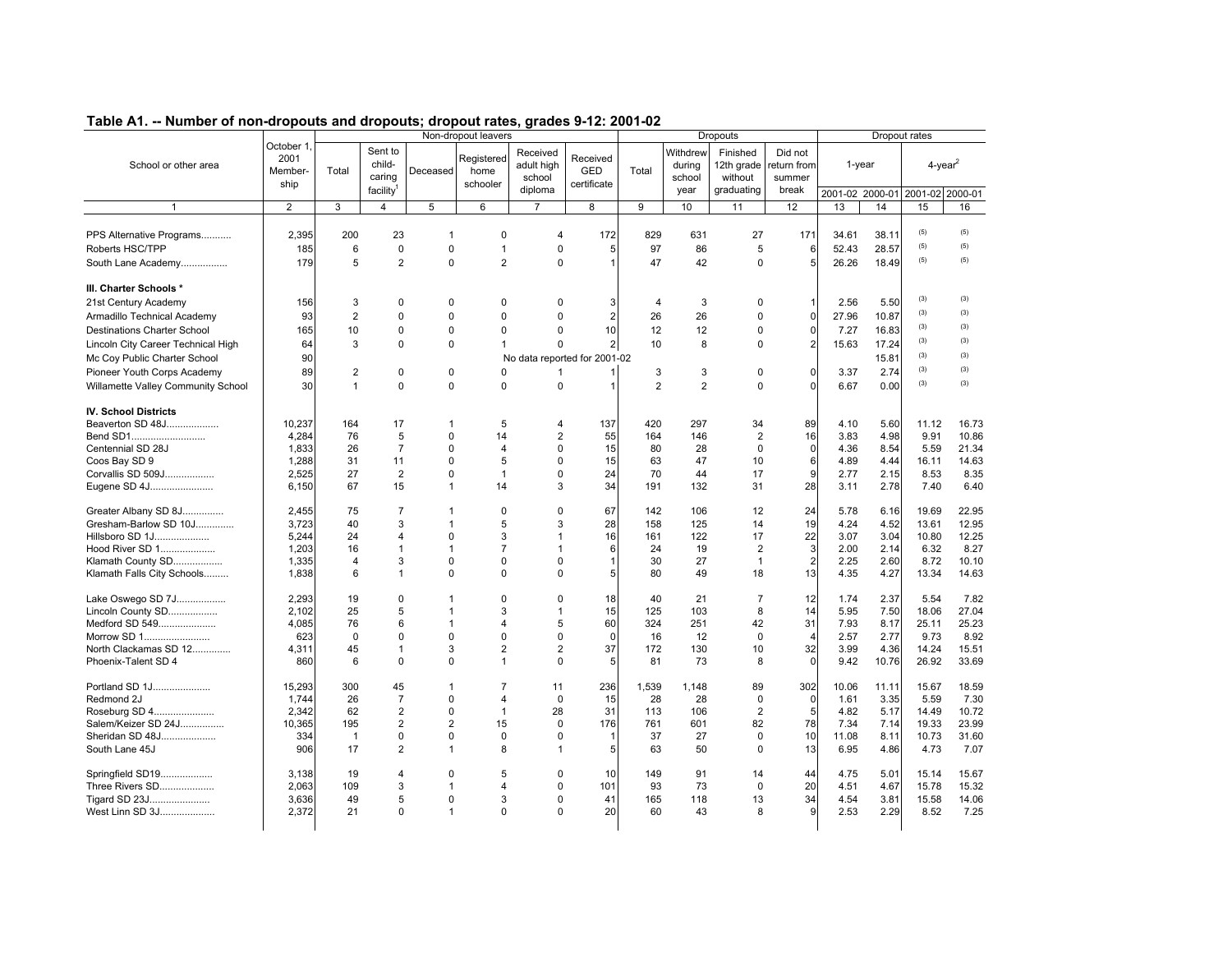|                      |                                      |                |                                                      |                | Non-dropout leavers            |                                             |                                       |                |                                      | Dropouts                                        |                                          |        |      | Dropout rates                   |       |
|----------------------|--------------------------------------|----------------|------------------------------------------------------|----------------|--------------------------------|---------------------------------------------|---------------------------------------|----------------|--------------------------------------|-------------------------------------------------|------------------------------------------|--------|------|---------------------------------|-------|
| School or other area | October 1<br>2001<br>Member-<br>ship | Total          | Sent to<br>child-<br>caring<br>facility <sup>1</sup> | Deceased       | Registered<br>home<br>schooler | Received<br>adult high<br>school<br>diploma | Received<br><b>GED</b><br>certificate | Total          | Withdrew<br>during<br>school<br>year | Finished<br>12th grade<br>without<br>graduating | Did not<br>eturn from<br>summer<br>break | 1-year |      | $4$ -vear <sup>2</sup>          |       |
|                      |                                      |                |                                                      |                |                                |                                             |                                       |                |                                      |                                                 |                                          |        |      | 2001-02 2000-01 2001-02 2000-01 |       |
| $\mathbf{1}$         | $\overline{2}$                       | 3              | $\overline{4}$                                       | 5              | 6                              | $\overline{7}$                              | 8                                     | 9              | 10                                   | 11                                              | 12                                       | 13     | 14   | 15                              | 16    |
| V. Counties          |                                      |                |                                                      |                |                                |                                             |                                       |                |                                      |                                                 |                                          |        |      |                                 |       |
| Baker County         | 903                                  | 17             | $\overline{2}$                                       | $\Omega$       | 7                              | 4                                           | 4                                     | $\overline{7}$ | 5                                    | 0                                               | $\overline{2}$                           | 0.78   | 2.06 | 2.66                            | 8.36  |
| Benton County        | 3,400                                | 36             | 3                                                    | $\Omega$       | $\overline{1}$                 | 0                                           | 32                                    | 94             | 57                                   | 18                                              | 19                                       | 2.76   | 2.35 | 8.74                            | 9.19  |
| Clackamas County     | 16,707                               | 177            | 8                                                    | $\overline{7}$ | 31                             | 18                                          | 113                                   | 478            | 337                                  | 38                                              | 103                                      | 2.86   | 3.02 | 10.11                           | 10.20 |
| Clatsop County       | 1,906                                | 14             | $\mathbf 0$                                          | $\Omega$       | $\overline{2}$                 | 0                                           | 12                                    | 67             | 60                                   | $\overline{4}$                                  | 3                                        | 3.52   | 3.57 | 12.61                           | 12.94 |
| Columbia County      | 2.759                                | 31             | $\mathbf{1}$                                         | $\overline{2}$ | 5                              | $\overline{7}$                              | 16                                    | 63             | 56                                   | $\overline{2}$                                  | 5                                        | 2.28   | 3.52 | 8.08                            | 12.00 |
| Coos County          | 3,118                                | 50             | 12                                                   | 1              | 11                             | $\Omega$                                    | 26                                    | 121            | 98                                   | 16                                              | $\overline{7}$                           | 3.88   | 3.36 | 12.70                           | 11.08 |
| Crook County         | 1.017                                | 26             | 3                                                    |                | 3                              | 10                                          | 9                                     | 53             | 34                                   | O                                               | 19                                       | 5.21   | 2.89 | 12.85                           | 5.71  |
| Curry County         | 1,000                                | $\overline{4}$ | $\Omega$                                             | $\Omega$       | $\Omega$                       | $\Omega$                                    | $\overline{4}$                        | 32             | 18                                   | 3                                               | 11                                       | 3.20   | 4.53 | 7.27                            | 16.18 |
| Deschutes County     | 6.481                                | 107            | 13                                                   | 1              | 19                             | $\overline{2}$                              | 72                                    | 195            | 175                                  | $\overline{2}$                                  | 18                                       | 3.01   | 4.29 | 8.19                            | 9.40  |
| Douglas County       | 5,509                                | 116            | $\overline{7}$                                       | 1              | 9                              | 29                                          | 70                                    | 257            | 224                                  | 8                                               | 25                                       | 4.67   | 5.09 | 15.18                           | 14.54 |
| Gilliam County       | 131                                  | $\mathbf{1}$   | $\mathbf 0$                                          | $\Omega$       | $\overline{1}$                 | $\Omega$                                    | $\Omega$                              | 0              | $\mathbf 0$                          | $\Omega$                                        | $\mathbf 0$                              | 0.00   | 0.00 | 0.00                            | 0.00  |
| Grant County         | 452                                  | 0              | $\Omega$                                             | $\Omega$       | $\mathbf 0$                    | $\Omega$                                    | $\Omega$                              | 2              | 2                                    | $\Omega$                                        | $\mathbf 0$                              | 0.44   | 0.45 | 1.82                            | 1.90  |
| Harney County        | 443                                  | 5              | $\Omega$                                             | $\Omega$       | $\overline{1}$                 | O                                           | 4                                     |                | $\overline{4}$                       | O                                               | $\mathbf 0$                              | 0.90   | 2.66 | 3.87                            | 9.19  |
| Hood River County    | 1.203                                | 16             | $\mathbf{1}$                                         | 1              | $\overline{7}$                 | 1                                           | 6                                     | 24             | 19                                   | $\overline{2}$                                  | 3                                        | 2.00   | 2.14 | 6.32                            | 8.27  |
| Jackson County       | 9,660                                | 152            | 10                                                   | 3              | 16                             | 5                                           | 118                                   | 662            | 532                                  | 65                                              | 65                                       | 6.85   | 6.70 | 21.94                           | 21.98 |
| Jefferson County     | 984                                  | 12             | $\mathbf 0$                                          | $\overline{2}$ | $\overline{2}$                 | $\Omega$                                    | 8                                     | 40             | 40                                   | $\Omega$                                        | $\mathbf 0$                              | 4.07   | 5.71 | 12.90                           | 19.81 |
| Josephine County     | 3,716                                | 122            | $\overline{7}$                                       | 1              | $\overline{4}$                 | $\Omega$                                    | 110                                   | 190            | 163                                  | $\Omega$                                        | 27                                       | 5.11   | 5.05 | 18.12                           | 16.24 |
| Klamath County       | 3,173                                | 10             | $\overline{4}$                                       | $\Omega$       | $\mathbf 0$                    | $\Omega$                                    | 6                                     | 110            | 76                                   | 19                                              | 15                                       | 3.47   | 3.55 | 11.48                           | 12.69 |
| Lake County          | 465                                  | 3              | $\mathbf{1}$                                         | $\Omega$       | $\mathbf{1}$                   | $\Omega$                                    | 1                                     | 13             | 11                                   | 0                                               | $\overline{2}$                           | 2.80   | 0.42 | 8.23                            | 1.93  |
| Lane County          | 15,145                               | 179            | 35                                                   | 4              | 52                             | 6                                           | 82                                    | 582            | 417                                  | 48                                              | 117                                      | 3.84   | 3.85 | 10.69                           | 11.23 |
| Lincoln County       | 2.102                                | 25             | 5                                                    |                | 3                              |                                             | 15                                    | 125            | 103                                  | 8                                               | 14                                       | 5.95   | 7.50 | 18.06                           | 27.04 |
| Linn County          | 5.496                                | 124            | 14                                                   | 3              | 8                              | $\overline{2}$                              | 97                                    | 336            | 242                                  | 22                                              | 72                                       | 6.11   | 5.85 | 20.97                           | 22.10 |
| Malheur County       | 1,586                                | 5              | $\mathbf 0$                                          | 0              | $\mathbf{1}$                   |                                             | 3                                     | 50             | 42                                   | 8                                               | $\mathbf 0$                              | 3.15   | 3.05 | 10.14                           | 8.56  |
| Marion County        | 15,598                               | 259            | 12                                                   | $\overline{7}$ | 23                             | 1                                           | 216                                   | 1,009          | 798                                  | 90                                              | 121                                      | 6.47   | 6.87 | 18.65                           | 23.25 |
| Morrow County        | 623                                  | $\mathbf 0$    | 0                                                    | 0              | $\mathbf 0$                    | 0                                           | $\mathbf 0$                           | 16             | 12                                   | $\Omega$                                        | $\overline{4}$                           | 2.57   | 2.77 | 9.73                            | 8.92  |
| Multnomah County     | 27,158                               | 398            | 53                                                   | 5              | 16                             | 14                                          | 310                                   | 2,084          | 1,536                                | 134                                             | 414                                      | 7.67   | 8.56 | 14.91                           | 17.12 |
| Polk County          | 2,087                                | 35             | $\mathbf{1}$                                         | 3              | 3                              | 8                                           | 20                                    | 97             | 76                                   | 10                                              | 11                                       | 4.65   | 4.66 | 15.74                           | 17.77 |
| Sherman County       | 131                                  | $\mathbf 0$    | $\mathbf 0$                                          | $\Omega$       | $\Omega$                       | $\Omega$                                    | $\mathbf 0$                           | $\mathbf 0$    | $\mathbf 0$                          | $\mathbf 0$                                     | $\mathbf 0$                              | 0.00   | 0.00 | 0.00                            | 0.00  |
| Tillamook County     | 1.299                                | 32             | $\mathbf 0$                                          | $\overline{2}$ | 11                             | $\Omega$                                    | 19                                    | 60             | 44                                   | $\Omega$                                        | 16                                       | 4.62   | 3.75 | 14.73                           | 13.79 |
| Umatilla County      | 3.692                                | 78             | 23                                                   | 1              | $\overline{7}$                 | 23                                          | 24                                    | 160            | 105                                  | 8                                               | 47                                       | 4.33   | 5.02 | 12.80                           | 17.82 |
| Union County         | 1.328                                | 26             | $\mathbf{1}$                                         | $\Omega$       | 13                             | 0                                           | 12                                    | 33             | 29                                   | 3                                               | $\mathbf{1}$                             | 2.48   | 3.25 | 8.38                            | 11.34 |
| Wallowa County       | 408                                  | 0              | $\mathbf 0$                                          | $\Omega$       | $\Omega$                       | O                                           | $\Omega$                              | 0              | 0                                    | $\Omega$                                        | $\mathbf 0$                              | 0.25   | 0.24 | 1.06                            | 0.96  |
| Wasco County         | 1,185                                | 6              | $\overline{2}$                                       | $\Omega$       | $\overline{1}$                 | O                                           | 3                                     | 40             | 35                                   | $\overline{2}$                                  | 3                                        | 3.38   | 6.53 | 11.66                           | 21.63 |
| Washington County    | 22,097                               | 258            | 29                                                   | $\overline{2}$ | 11                             | 5                                           | 211                                   | 906            | 661                                  | 70                                              | 175                                      | 4.10   | 4.57 | 12.90                           | 15.27 |
| Wheeler County       | 110                                  | $\overline{2}$ | $\Omega$                                             | $\Omega$       | $\mathbf 0$                    | $\Omega$                                    | $\overline{2}$                        | 0              | 0                                    | $\Omega$                                        | $\mathbf 0$                              | 0.00   | 0.87 | 0.00                            | 3.85  |
| Yamhill County       | 4.903                                | 45             | 3                                                    | $\Omega$       | 17                             | $\Omega$                                    | 25                                    | 250            | 197                                  | $\overline{4}$                                  | 49                                       | 5.10   | 6.04 | 16.90                           | 21.46 |

Notes: Membership in sections I, II, and III will not add to state totals because the student count in sections II and III are net enrollment, not October 1 membership. The districts listed in section IV are only the districts that have more than one school or program reporting dropouts.

\* Alternative schools and charter schools use net enrollment as a denominator.

(1) Mental health program, juvenile detention facility, substance abuse program, or certified shelter care program.

(2) Synthetic rate based on one year of data. Four-year rates for districts, counties, and the state uses data from regular high schools only.

(3) School had too few students to calculate a four-year rate.

(4) School does not offer four grades.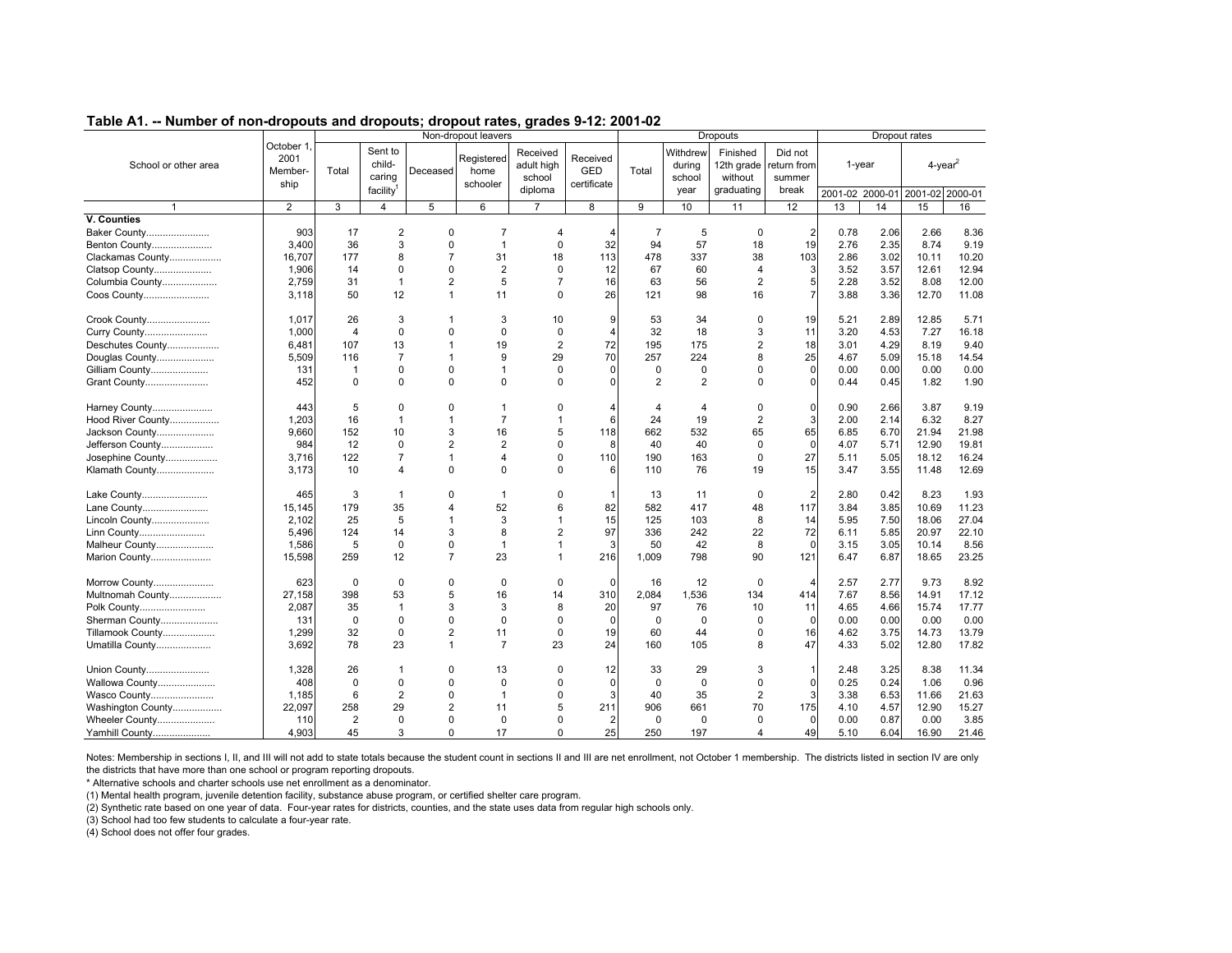|                      |                                   |       |                             |          | Non-dropout leavers            |                                  |                                |       |                              | Dropouts            |                                             |       | Dropout rates |                                 |
|----------------------|-----------------------------------|-------|-----------------------------|----------|--------------------------------|----------------------------------|--------------------------------|-------|------------------------------|---------------------|---------------------------------------------|-------|---------------|---------------------------------|
| School or other area | October<br>2001<br>Member<br>ship | ™otal | Sent to<br>child-<br>caring | Deceased | Registered<br>home<br>schooler | Received<br>adult high<br>school | Received<br>GED<br>certificate | Total | Withdrew<br>during<br>school | Finished<br>without | Did not<br>12th grade return from<br>summer | -year |               | 4-year <sup>-</sup>             |
|                      |                                   |       | facility                    |          |                                | diploma                          |                                |       | year                         | graduating          | break                                       |       |               | 2001-02 2000-01 2001-02 2000-01 |
|                      |                                   |       |                             |          |                                |                                  |                                |       | 10                           |                     | $\overline{a}$                              | 14    | ◡             |                                 |

(5) School is not designed for four years of attendance.

(6) School did not operate in 2000-01.

SOURCE: Oregon Department of Education, Office of Student Services, Individual Early Leaver Report; School Finance and Data Analysis, Student Membership Report and Quarterly ADM Report.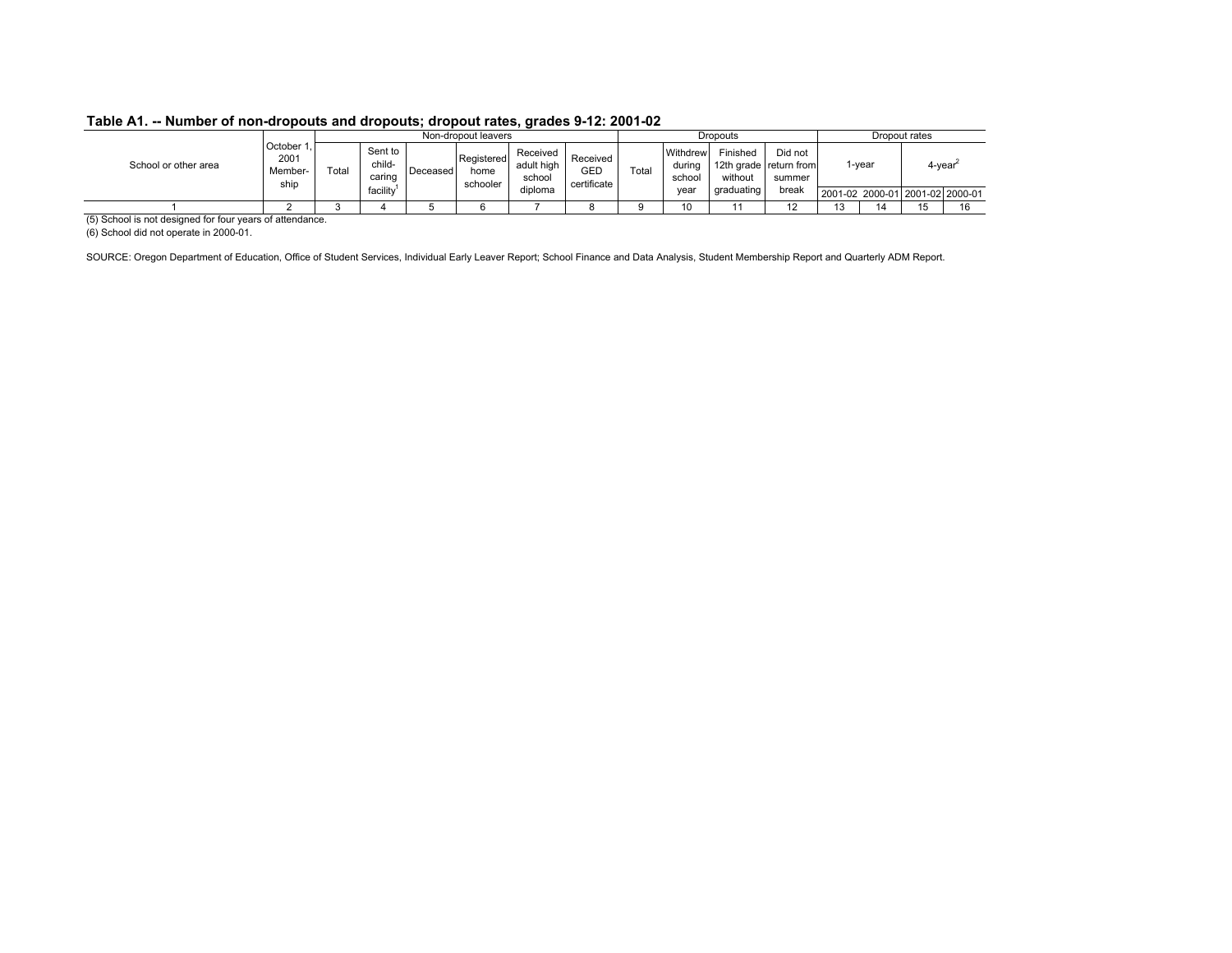| Table 2. -- Dropouts by sex, race/ethnicity, and grade: 2001-02 |
|-----------------------------------------------------------------|
|-----------------------------------------------------------------|

|                                                   |                                  |                          | Sex                 |                        |                                  | Race/ethnicity       |                                |                                           |                         |                            |                 | Grade            |                      |                |                      |
|---------------------------------------------------|----------------------------------|--------------------------|---------------------|------------------------|----------------------------------|----------------------|--------------------------------|-------------------------------------------|-------------------------|----------------------------|-----------------|------------------|----------------------|----------------|----------------------|
| School or other area                              | Dropouts                         | Male                     | Female              | White <sup>1</sup>     | African <sup>1</sup><br>American | Hispanic             | Asian /<br>Pacific<br>Islander | American<br>Indian /<br>Alaskan<br>Native | No<br>response          | 9                          | 10              | 11               | 12                   | 13             | No<br>Response       |
| $\mathbf{1}$                                      | $\mathbf{2}$                     | 3                        | 4                   | 5                      | 6                                | $\overline{7}$       | 8                              | 9                                         | 10                      | 11                         | 12              | 13               | 14                   | 15             | 16                   |
| Oregon Statewide Totals                           | 8,160                            | 4,482                    | 3,678               | 5,499                  | 409                              | 1,539                | 250                            | 236                                       | 227                     | 1,277                      | 1,640           | 2,156            | 2,256                | 773            | 58                   |
| I. Schools<br>Adrian High School                  | $\mathbf{1}$                     | $\star$                  |                     |                        |                                  | $\star$              |                                |                                           |                         | $\star$                    | $\star$         | $\star$          |                      |                |                      |
| Aloha High School<br>Alsea High School            | 85<br>$\mathbf{1}$               | 53<br>$\star$            | 32                  | 38                     | 6                                | 29<br>$\star$        | 9<br>$\bullet$                 | $\mathbf 0$                               | 3                       | 14<br>$\ddot{}$            | 15<br>$\bullet$ | 20<br>$\star$    | 28<br>$\mathbf{r}$   | 8              | 0                    |
| Amity High School<br>Arlington High School        | 3<br>$\mathbf{0}$                | $\mathbf 0$              | $\mathbf 0$         | $\Omega$               | $\Omega$                         | $\mathbf 0$          | $\mathbf 0$                    | $\mathbf 0$                               | $\Omega$                | $\Omega$                   | $\Omega$        | $\mathbf 0$      | $\mathbf 0$          | 0              | 0                    |
| Ashland High School                               | 39                               | 24                       | 15                  | 32                     | $\overline{2}$                   | 3                    | $\mathbf{1}$                   | $\mathbf{1}$                              | $\Omega$                | 5                          | 6               | 10               | 12                   | 6              | $\Omega$             |
| Astoria High School                               | 20<br>$\overline{4}$             |                          |                     |                        |                                  |                      |                                |                                           |                         |                            |                 |                  |                      |                |                      |
| Baker High School                                 |                                  |                          |                     |                        |                                  |                      |                                |                                           |                         |                            |                 |                  |                      |                |                      |
| Bandon High School<br>Banks High School           | $\overline{7}$<br>15             | 5<br>10                  | $\overline{2}$<br>5 | 5<br>15                | 0<br>$\Omega$                    | -1<br>$\mathbf 0$    | $\mathbf 0$<br>0               | $\overline{1}$<br>$\mathbf 0$             | $\Omega$<br>$\mathbf 0$ | $\mathbf{1}$               | 4               | 3<br>5           | 1<br>$\overline{2}$  | 0<br>3         | $\Omega$             |
| Beaverton High School                             | 79                               | 47                       | 32                  | 38                     | $\mathbf{1}$                     | 33                   | 5                              | $\overline{2}$                            | $\Omega$                | 15                         | 13              | 24               | 14                   | 13             | 0                    |
| Bend High School                                  | 64                               | 32                       | 32                  | 48                     | $\mathbf 0$                      | 14                   | $\mathbf 0$                    | 2                                         | $\Omega$                | 9                          | 10              | 32               | 11                   | $\overline{2}$ | $\Omega$             |
| Benson High School                                | 36                               | 20                       | 16                  | 20                     | 8                                | 2<br>$\star$         | 3                              | 3                                         | $\mathbf 0$             | 15                         | 5               | 3                | 6                    | 7              | 0                    |
| Bonanza School                                    | 3<br>20                          | 10                       | 10                  | 13                     | $\Omega$                         | $\overline{2}$       | $\overline{1}$                 | 3                                         | 1                       | 6                          | 1               | 6                | 4                    | 3              | 0                    |
| Brookings Harbor High School<br>Burns High School | 4                                |                          |                     |                        |                                  |                      |                                |                                           |                         |                            |                 |                  |                      |                |                      |
| Burnt River School                                | $\Omega$                         | $\Omega$                 | $\Omega$            | $\Omega$               | $\Omega$                         | $\mathbf 0$          | $\mathbf 0$                    | $\Omega$                                  | $\Omega$                | $\Omega$                   | $\Omega$        | 0                | $\Omega$             | 0              | 0                    |
| Butte Falls High School                           |                                  |                          |                     |                        |                                  | $\bullet$            |                                |                                           |                         |                            | $\bullet$       |                  |                      |                |                      |
| Camas Valley School                               | $\overline{2}$                   |                          |                     |                        |                                  |                      |                                |                                           |                         |                            |                 |                  |                      |                |                      |
| Canby High School                                 | 56                               | 32                       | 24                  | 37                     | 1                                | 17                   | $\mathbf{1}$                   | $\mathbf 0$                               | $\Omega$                | 5                          | 12              | 14               | 18                   | $\overline{7}$ | 0                    |
| Cascade High School                               | 23<br>$\Omega$                   | $\overline{7}$           | 16                  | 21                     | $\Omega$                         | $\overline{1}$       | $\mathbf 0$                    | $\mathbf 0$                               | 1<br>$\Omega$           | $\overline{2}$             | 9               | 6                | 5                    | $\mathbf{1}$   |                      |
| Cascade Locks School                              |                                  | $\Omega$                 | $\Omega$            | $\Omega$               | $\Omega$                         | $\Omega$             | $\Omega$                       | $\Omega$                                  |                         | $\Omega$                   | $\Omega$        | $\Omega$         | $\Omega$             | $\Omega$       | $\Omega$<br>$\Omega$ |
| Centennial High School                            | 44                               | 27                       | 17                  | 30                     | 3                                | 5                    | 5                              | $\mathbf{1}$                              | $\Omega$                | $\mathbf{1}$               | 16              | 16               | 11                   | 0              |                      |
| Central High School                               | 47                               | 26                       | 21                  | 25                     | $\mathbf 0$                      | 18                   | $\mathbf 0$                    | $\mathbf{1}$                              | 3                       | 13                         | 8               | 5                | 19                   | 2              | 0                    |
| Central Linn High School                          | $\overline{4}$                   |                          |                     |                        |                                  |                      |                                |                                           |                         |                            |                 |                  |                      |                |                      |
| Century High School                               | 90                               | 54                       | 36                  | 27                     | $\overline{2}$                   | 55                   | $\overline{4}$                 | $\overline{2}$                            | $\Omega$                | 15                         | 13              | 29               | 21                   | 12             | 0                    |
| Chiloquin High School                             | 6                                | $\overline{4}$           | $\overline{c}$      | $\overline{4}$         | $\mathbf 0$                      | $\mathbf 0$          | $\mathbf 0$                    | $\overline{2}$                            | $\Omega$                | $\overline{2}$             | $\mathbf 1$     | $\overline{2}$   | $\mathbf{1}$         | 0              | $\Omega$             |
| Clackamas High School                             | 44                               | 21                       | 23                  | 34                     | $\Omega$                         | $\overline{2}$       | $\overline{2}$                 | $\mathbf 0$                               | 6                       | 10                         | 8               | 16               | 9                    | $\mathbf{1}$   | $\Omega$             |
| Clatskanie High School                            | 5                                | $\star$                  |                     | $\star$                | ٠                                | $\star$              | $\star$                        | $\star$                                   |                         | $\star$                    | $\star$         | $\star$          | $\star$              |                |                      |
| Cleveland High School                             | 70                               | 38                       | 32                  | 48                     | 9                                | 4                    | $\overline{7}$                 | 2                                         | $\Omega$                | 24                         | 12              | 16               | 14                   | 4              | 0                    |
| Colton High School                                | 10<br>$\Omega$                   | 7                        | 3<br>$\overline{0}$ | 10                     | $\Omega$<br>$\Omega$             | $\Omega$<br>$\Omega$ | $\mathbf 0$                    | $\mathbf 0$<br>$\mathbf 0$                | $\Omega$<br>$\Omega$    | $\overline{2}$<br>$\Omega$ | 5<br>0          | 3<br>$\mathbf 0$ | $\Omega$<br>$\Omega$ | 0<br>$\Omega$  | 0<br>$\Omega$        |
| Condon High School                                |                                  | $\mathbf 0$<br>$\bullet$ |                     | $\mathbf 0$<br>$\star$ |                                  | $\bullet$            | $\mathbf 0$<br>$\bullet$       | $\star$                                   |                         |                            | $\star$         | $\star$          |                      | $\bullet$      |                      |
| Coquille High School                              | $\overline{4}$<br>$\overline{2}$ | $\star$                  |                     |                        |                                  |                      |                                |                                           |                         |                            | $\star$         | $\star$          |                      |                |                      |
| Corbett High School<br>Corvallis High School      | 38                               | 26                       | 12                  | 29                     | $\mathbf{1}$                     | 6                    | $\mathbf{1}$                   | $\mathbf 0$                               | 1                       | $\mathbf{1}$               | 11              | 11               | 9                    | 6              | 0                    |
| Cottage Grove High School                         | 16                               | 11                       | 5 <sup>1</sup>      | 14                     | $\Omega$                         | $\overline{1}$       | $\mathbf{1}$                   | $\mathbf{0}$                              | $\Omega$                | 3                          | $\Omega$        | 5                | 4                    | 4              | $\Omega$             |
|                                                   |                                  |                          |                     |                        |                                  |                      |                                |                                           |                         |                            |                 |                  |                      |                |                      |
| Cove School                                       | $\mathbf{0}$                     | $\Omega$                 | $\overline{0}$      | $\Omega$               | $\Omega$                         | $\Omega$             | $\Omega$                       | $\Omega$                                  | $\mathbf{0}$            | $\Omega$                   | $\Omega$        | $\Omega$         | $\Omega$             | $\Omega$       | $\Omega$             |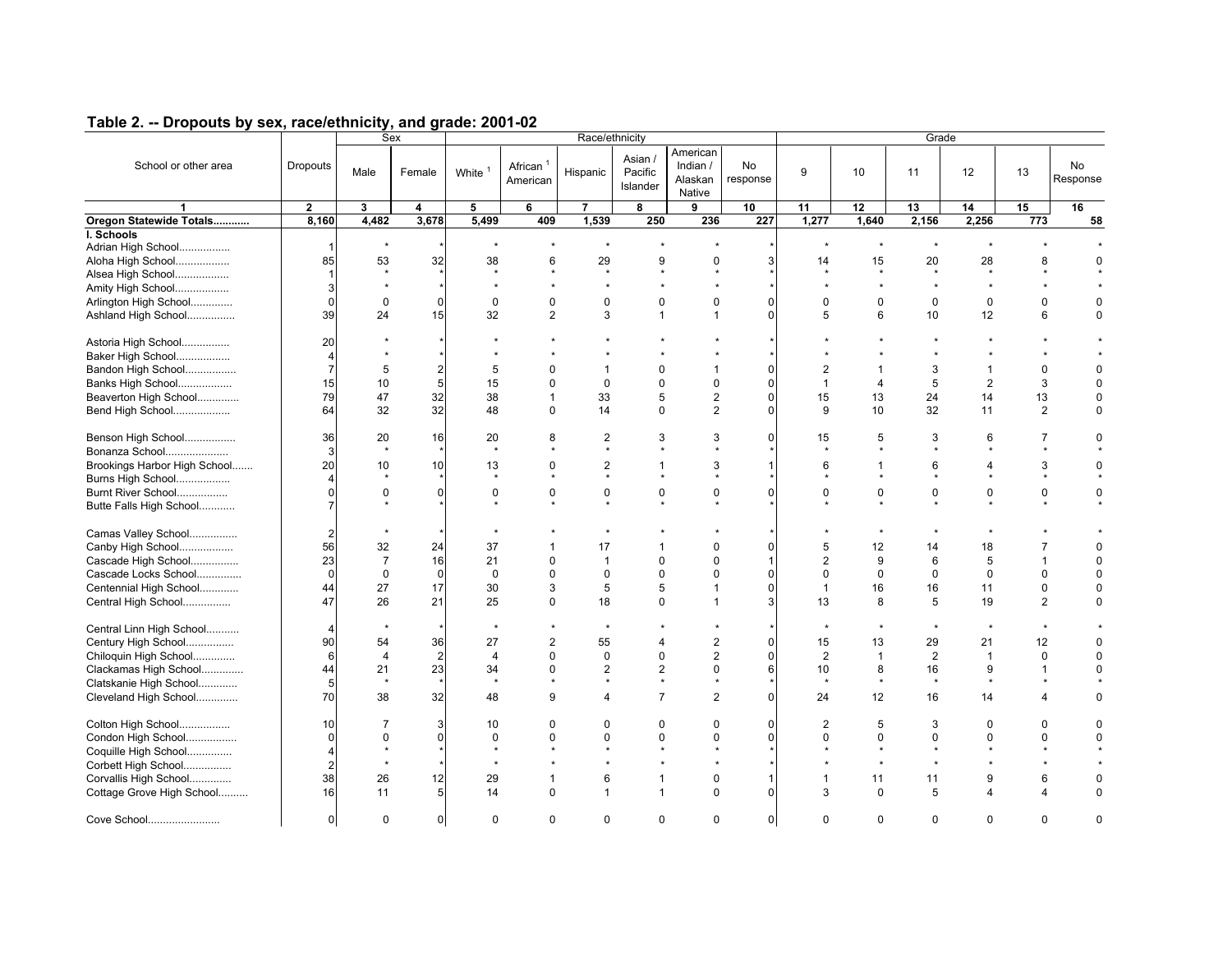|                               |                |                | Sex            |             |                                  | Race/ethnicity |                                |                                           |                |                |                | Grade          |              |                |                       |
|-------------------------------|----------------|----------------|----------------|-------------|----------------------------------|----------------|--------------------------------|-------------------------------------------|----------------|----------------|----------------|----------------|--------------|----------------|-----------------------|
| School or other area          | Dropouts       | Male           | Female         | White $1$   | African <sup>1</sup><br>American | Hispanic       | Asian /<br>Pacific<br>Islander | American<br>Indian /<br>Alaskan<br>Native | No<br>response | 9              | 10             | 11             | 12           | 13             | <b>No</b><br>Response |
|                               | $\overline{2}$ | 3              | 4              | 5           | 6                                | $\overline{7}$ | 8                              | 9                                         | 10             | 11             | 12             | 13             | 14           | 15             | 16                    |
| Crane Union High School       | $\mathbf 0$    | $\mathbf 0$    | $\mathbf 0$    | $\mathbf 0$ | $\mathbf 0$                      | $\mathbf 0$    | $\mathbf 0$                    | $\mathbf 0$                               | $\mathbf 0$    | $\mathbf 0$    | $\mathbf 0$    | $\mathbf 0$    | $\mathbf 0$  | $\mathbf 0$    | $\Omega$              |
| Crater High School            | 100            | 59             | 41             | 75          | $\mathbf 0$                      | 5              | $\mathbf{1}$                   | $\overline{4}$                            | 15             | 12             | 14             | 25             | 42           | $\overline{7}$ |                       |
| Crescent Valley High School   | 30             | 21             | 9              | 14          | $\mathbf{1}$                     | 3              | $\overline{1}$                 | $\Omega$                                  | 11             | $\mathbf 0$    | 3              | 5              | 11           | 11             | $\Omega$              |
| Creswell High School          | 18             | $\star$        |                | $\star$     | $\star$                          | $\star$        |                                | $\star$                                   |                | $\star$        | $\star$        | $\star$        | $\star$      | $\star$        |                       |
| Crook County High School      | 53             | 26             | 27             | 50          | $\Omega$                         | $\overline{2}$ | $\Omega$                       | $\Omega$                                  |                | 6              | $\overline{7}$ | 13             | 23           | $\overline{4}$ | $\Omega$              |
|                               | $\overline{1}$ |                |                |             |                                  |                |                                |                                           |                |                |                |                | $\star$      |                |                       |
| Crow High School              |                |                |                |             |                                  |                |                                |                                           |                |                |                |                |              |                |                       |
| Culver High School            | 9              | $\overline{7}$ | $\overline{c}$ | 3           | $\Omega$                         | 6              | $\Omega$                       | $\Omega$                                  | $\Omega$       | $\overline{2}$ | 3              | $\overline{4}$ | $\mathbf 0$  | $\mathbf 0$    | $\Omega$              |
| Dallas High School            | 43             | 22             | 21             | 37          | $\mathbf{1}$                     | 3              | $\overline{1}$                 | $\overline{1}$                            | $\Omega$       | $\Delta$       | $\overline{7}$ | 11             | 13           | 8              | $\Omega$              |
| David Douglas High School     | 95             | 45             | 50             | 75          | 4                                | 13             | 3                              | $\Omega$                                  | $\Omega$       | 14             | 18             | 23             | 24           | 16             | $\Omega$              |
| Days Creek School             | 5              | $\star$        |                | $\star$     |                                  |                |                                |                                           |                | $\star$        | $\star$        | $\star$        | $\star$      | $\star$        |                       |
| Dayton High School            | 10             | $\star$        |                | $\star$     |                                  | $\star$        |                                | $\star$                                   |                |                | $\star$        | $\star$        | $\star$      | $\star$        |                       |
| Dayville School               | $\mathbf 0$    | $\mathbf 0$    | 0              | $\mathbf 0$ | $\mathbf 0$                      | 0              | 0                              | 0                                         | $\Omega$       | $\Omega$       | 0              | 0              | $\mathbf 0$  | $\mathbf 0$    | $\Omega$              |
| Douglas High School           | 28             | 19             | 9              | 28          | $\Omega$                         | 0              | $\Omega$                       | 0                                         | $\mathbf 0$    | 8              | $\overline{7}$ | $\overline{4}$ | 9            | $\pmb{0}$      | $\Omega$              |
| Dufur School                  | $\overline{2}$ | $\star$        |                | $\star$     | $\star$                          | $\star$        |                                | $\star$                                   |                |                | $\star$        | $\star$        | $\star$      | $\star$        |                       |
| Eagle Point High School       | 90             | 52             | 38             | 51          | $\Omega$                         | 10             | 0                              | $\mathbf{1}$                              | 28             | $\overline{4}$ | 14             | 22             | 41           | 9              | $\Omega$              |
| Echo School                   | З              | $\star$        |                | $\star$     | $\star$                          | $\star$        | $\star$                        | $\star$                                   |                |                | $\star$        | $\star$        | $\star$      | $\star$        |                       |
| Eddyville School              | 2              | $\star$        |                |             |                                  |                |                                |                                           |                |                |                | $\star$        |              |                |                       |
|                               |                |                |                |             |                                  |                |                                |                                           |                |                |                |                |              |                |                       |
| Elgin High School             |                |                |                |             |                                  |                |                                |                                           |                |                |                |                |              |                |                       |
| Elkton High School            | 6              | 3              | 3              | 6           | $\Omega$                         | $\Omega$       | $\Omega$                       | $\Omega$                                  | $\Omega$       | $\Omega$       | $\overline{2}$ | $\mathbf{1}$   | 3            | $\Omega$       |                       |
| Elmira High School            | 23             | 13             | 10             | 22          | $\Omega$                         | $\Omega$       | $\Omega$                       | $\overline{1}$                            | $\Omega$       | 5              | 8              | 5              | 5            | $\Omega$       | $\Omega$              |
| Enterprise High School        | $\Omega$       | $\mathbf 0$    | $\Omega$       | $\mathbf 0$ | $\Omega$                         | $\Omega$       | $\Omega$                       | $\Omega$                                  | $\Omega$       | $\Omega$       | $\mathbf 0$    | $\Omega$       | $\Omega$     | $\mathbf{0}$   |                       |
| Estacada High School          | 36             | 19             | 17             | 32          | $\mathbf 0$                      | $\overline{2}$ | $\overline{2}$                 | 0                                         | $\Omega$       | 8              | 9              | 11             | 8            | $\mathbf 0$    | $\Omega$              |
| Falls City High School        | Ā              |                |                |             | $\star$                          |                |                                | $\star$                                   |                |                |                |                |              | $\star$        |                       |
|                               |                |                |                |             |                                  |                |                                |                                           |                |                |                |                |              |                |                       |
| Forest Grove High School      | 125            | 68             | 57             | 67          | 2                                | 54             | $\overline{2}$                 | $\Omega$                                  | $\Omega$       | 48             | 31             | 23             | 22           | $\mathbf{1}$   |                       |
| Franklin High School          | 78             | 48             | 30             | 55          | $\overline{7}$                   | 8              | 6                              | $\overline{c}$                            | $\Omega$       | 13             | 12             | 25             | 17           | 11             | $\Omega$              |
| Gaston High School            | 5              | $\star$        |                | $\star$     | $\star$                          | $\star$        | $\star$                        | $\star$                                   |                | $\star$        | $\star$        | $\star$        | $\star$      | $\star$        |                       |
| Gervais High School           | 27             | 9              | 18             | 10          | $\mathbf 0$                      | 17             | 0                              | 0                                         | $\Omega$       | 8              | 6              | $\overline{7}$ | 6            | $\mathbf 0$    | $\Omega$              |
| Gilchrist School              | 5              |                |                |             |                                  | $\star$        |                                | $\star$                                   |                |                |                |                | $\star$      | $\star$        |                       |
| Gladstone High School         | $\overline{7}$ | $\overline{4}$ | 3              | 6           | $\Omega$                         | $\mathbf 0$    | $\mathbf{1}$                   | $\mathbf 0$                               | $\Omega$       | $\overline{2}$ | $\Omega$       | 3              | $\mathbf{1}$ | $\mathbf{1}$   | $\Omega$              |
| Glencoe High School           | 19             | 11             | 8              | 15          | $\mathbf 0$                      | 4              | $\Omega$                       | 0                                         | $\Omega$       | 3              | 6              | 5              | 3            | $\mathbf{1}$   |                       |
| Glendale High School          | 6              | $\overline{2}$ | $\overline{4}$ | 5           | $\mathbf 0$                      | $\mathbf 1$    | $\Omega$                       | 0                                         | $\Omega$       | $\mathbf 0$    | $\mathbf 0$    | 3              | $\mathbf 0$  | $\mathbf 0$    | 3                     |
| Glide High School             | 15             | 12             | 3              | 12          | $\mathbf 0$                      | 3              | $\Omega$                       | 0                                         | $\Omega$       | $\overline{2}$ | 3              | $\overline{4}$ | $\mathbf{1}$ | 5              | $\mathbf 0$           |
| Gold Beach High School        | 8              | $\star$        |                | $\star$     | $\star$                          |                |                                | $\star$                                   |                |                |                | $\star$        | $\star$      | $\star$        |                       |
| Grant High School (Grant)     | $\overline{2}$ | $\star$        |                | $\star$     | $\star$                          |                |                                |                                           |                |                | $\star$        | $\star$        | $\star$      | $\star$        |                       |
|                               | 71             | 47             | 24             | 37          | 19                               | 10             | $\overline{2}$                 | 3                                         | $\Omega$       | 22             | 12             | 15             | 16           | 6              | $\Omega$              |
| Grant High School (Multnomah) |                |                |                |             |                                  |                |                                |                                           |                |                |                |                |              |                |                       |
| Grants Pass High School       | 97             | 51             | 46             | 88          | 3                                | 3              | $\Omega$                       | 3                                         | $\Omega$       | 16             | 28             | 25             | 25           | 3              |                       |
| Gresham High School           | 88             | 52             | 36             | 69          | 3                                | 12             | $\mathbf{1}$                   | $\Omega$                                  | 3              | 11             | 17             | 18             | 26           | 16             | $\Omega$              |
| Harper School                 | $\Omega$       | $\Omega$       | $\mathbf{0}$   | $\Omega$    | $\Omega$                         | $\mathbf 0$    | $\mathbf 0$                    | $\Omega$                                  | $\Omega$       | $\Omega$       | $\mathbf 0$    | $\Omega$       | $\Omega$     | $\mathbf 0$    | $\Omega$              |
| Harrisburg High School        | $\overline{4}$ |                |                |             |                                  |                |                                |                                           |                |                |                |                |              | $\bullet$      |                       |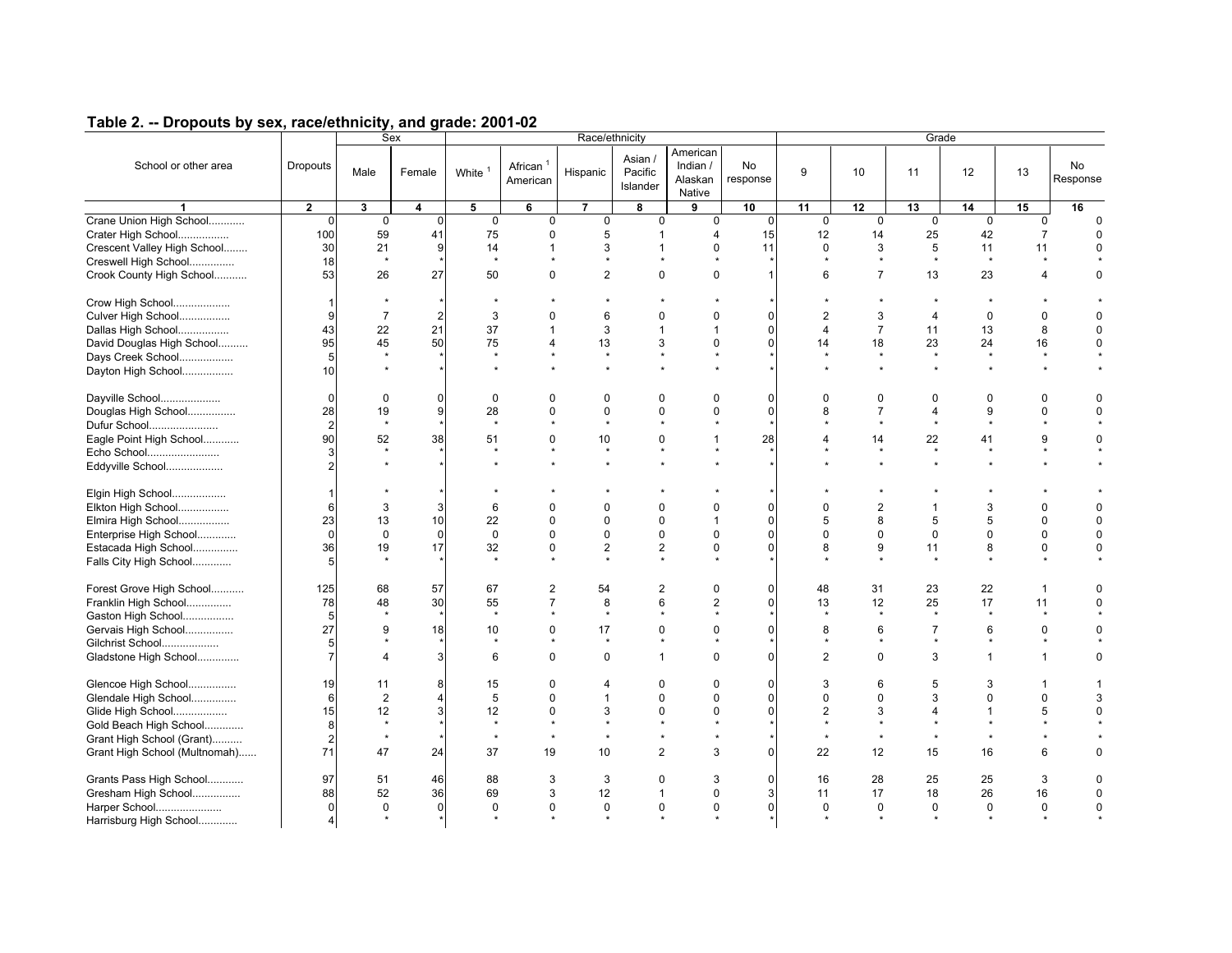|                                   |                 |                | Sex         |                      |                                  | Race/ethnicity |                                |                                           |                       |                       |                             | Grade                       |                |                |                       |
|-----------------------------------|-----------------|----------------|-------------|----------------------|----------------------------------|----------------|--------------------------------|-------------------------------------------|-----------------------|-----------------------|-----------------------------|-----------------------------|----------------|----------------|-----------------------|
| School or other area              | <b>Dropouts</b> | Male           | Female      | White $1$            | African <sup>1</sup><br>American | Hispanic       | Asian /<br>Pacific<br>Islander | American<br>Indian /<br>Alaskan<br>Native | <b>No</b><br>response | 9                     | 10                          | 11                          | 12             | 13             | <b>No</b><br>Response |
| 1                                 | $\mathbf 2$     | 3              | 4           | 5                    | 6                                | $\overline{7}$ | 8                              | 9                                         | 10                    | 11                    | 12                          | 13                          | 14             | 15             | 16                    |
| Helix School                      | 3               |                |             |                      |                                  |                |                                | $\star$                                   |                       |                       |                             |                             |                |                |                       |
| Henley High School                | $\overline{7}$  | 3              | $\Delta$    | 6                    | 0                                | $\mathbf{1}$   | $\mathbf 0$                    | 0                                         | $\mathbf 0$           | $\overline{2}$        | $\mathbf{1}$                | $\overline{2}$              | $\overline{2}$ | 0              | 0                     |
| Henry D Sheldon High School       | 29              | 15             | 14          | 19                   | $\overline{2}$                   | $\overline{4}$ | $\mathbf 0$                    | $\overline{2}$                            | $\overline{2}$        | $\overline{2}$        | $\mathbf 0$                 | 6                           | 16             | 5              | $\Omega$              |
| Heppner High School               | $\Omega$        | $\mathbf 0$    | $\Omega$    | $\mathbf 0$          | $\Omega$                         | $\Omega$       | $\Omega$                       | $\Omega$                                  | $\Omega$              | $\Omega$              | $\mathbf 0$                 | $\mathbf 0$                 | $\Omega$       | $\Omega$       | $\Omega$              |
| Hermiston High School             | 51              | 17             | 34          | 17                   | $\mathbf{1}$                     | 27             | $\mathbf 0$                    | $\mathbf 0$                               | $6\phantom{1}6$       | 14                    | 6                           | 15                          | 15             | $\mathbf{1}$   | $\mathbf 0$           |
| Hidden Valley High School         | 33              | 17             | 16          | 28                   | $\Omega$                         | $\overline{4}$ | $\mathbf{1}$                   | $\Omega$                                  | $\Omega$              | $\overline{4}$        | $\overline{7}$              | 12                          | 9              | $\mathbf 1$    | $\mathbf 0$           |
| Hillsboro High School             | 52              | 33             | 19          | 17                   | $\Omega$                         | 32             | 2                              | $\mathbf{1}$                              | $\mathbf 0$           | 8                     | 19                          | $\overline{7}$              | 14             | $\overline{4}$ | $\mathbf 0$           |
| Hood River Valley High School     | 24              | 12             | 12          | 12                   | $\Omega$                         | 12             | $\Omega$                       | $\Omega$                                  | $\Omega$              | 2                     | 5                           | $\overline{4}$              | 8              | $\overline{4}$ | 1                     |
|                                   |                 |                |             |                      |                                  |                |                                |                                           |                       |                       |                             |                             |                |                |                       |
| Huntington School                 | $\mathbf 0$     | 0              | $\mathbf 0$ | 0                    | 0                                | 0              | 0                              | $\Omega$                                  | $\mathbf 0$           | $\mathbf 0$           | 0                           | 0                           | 0              | $\Omega$       | 0                     |
| Illinois Valley High School       | 28              | 19             | 9           | 26                   | $\mathbf{1}$                     | $\Omega$       | $\mathbf{1}$                   | $\Omega$                                  | $\Omega$              | $\mathbf{1}$          | 6                           | 9                           | 12             | $\mathbf 0$    | $\mathbf 0$           |
| Imbler High School                | $\overline{2}$  | $\star$        |             | $\star$              |                                  | $\star$        | $\star$                        | $\star$                                   |                       |                       | $\star$                     | $\star$                     | $\star$        | $\star$        |                       |
| Ione School                       | $\mathbf 0$     | $\mathbf 0$    | $\mathbf 0$ | $\mathbf 0$          | $\mathbf 0$                      | $\mathbf 0$    | $\mathbf 0$                    | $\mathbf 0$                               | $\mathbf 0$           | $\mathbf 0$           | $\mathbf 0$                 | $\mathbf 0$                 | $\mathbf 0$    | $\mathbf 0$    | $\mathbf 0$           |
| Jefferson High School (Marion)    | 17              | 8              | 9           | 17                   | $\mathbf 0$                      | $\mathbf 0$    | $\mathbf 0$                    | $\pmb{0}$                                 | $\mathbf 0$           | $\overline{2}$        | 5                           | 6                           | 3              | $\mathbf{1}$   | $\mathbf 0$           |
| Jefferson High School (Multnomah) | 51              | 31             | 20          | 11                   | 25                               | 13             | 2                              | $\Omega$                                  | $\Omega$              | 8                     | 15                          | 12                          | 11             | 5              | $\Omega$              |
| Jewell School                     | 3               |                |             |                      |                                  |                |                                |                                           |                       |                       |                             |                             |                |                |                       |
| John C. Fremont Jr High School    | 3               |                |             | $\star$              |                                  |                | $\star$                        | $\star$                                   |                       |                       | $\star$                     | $\star$                     | $\star$        | $\star$        |                       |
|                                   | 6               | 3              | 3           | $\overline{2}$       | $\Omega$                         | 4              |                                | $\Omega$                                  | $\Omega$              | $\mathbf{1}$          |                             |                             |                | $\mathbf 0$    | $\mathbf 0$           |
| John F Kennedy High School        | $\Omega$        | $\Omega$       | $\Omega$    | $\Omega$             | $\Omega$                         | $\Omega$       | 0<br>$\Omega$                  | $\Omega$                                  | $\Omega$              | $\Omega$              | $\mathbf{1}$<br>$\mathbf 0$ | $\mathbf{1}$<br>$\mathbf 0$ | 3<br>$\Omega$  | $\mathbf 0$    | $\mathbf 0$           |
| Jordan Valley High School         |                 |                |             |                      |                                  |                |                                |                                           |                       |                       |                             |                             |                |                |                       |
| Joseph High School                | $\Omega$        | $\mathbf 0$    | $\mathbf 0$ | $\mathbf 0$          | 0                                | $\mathbf 0$    | $\mathbf 0$<br>$\star$         | $\mathbf 0$                               | $\mathbf 0$           | $\mathbf 0$           | $\mathbf 0$                 | $\pmb{0}$                   | $\pmb{0}$      | $\pmb{0}$      | $\pmb{0}$             |
| Joseph Lane Jr High School        |                 |                |             |                      |                                  |                |                                |                                           |                       |                       |                             |                             |                |                |                       |
| Junction City High School         | 24              | 11             | 13          | 19                   | $\mathbf{1}$                     | $\overline{c}$ | $\overline{1}$                 | $\mathbf 1$                               | $\Omega$              | $\boldsymbol{\Delta}$ | $\overline{4}$              | $\overline{7}$              | 9              | $\mathbf 0$    | $\mathbf 0$           |
| Klamath High School               | 41              | 21             | 20          | 25                   | $\mathbf{1}$                     | $\overline{7}$ | $\mathbf 0$                    | 8                                         | $\mathbf 0$           | 3                     | $\overline{7}$              | 15                          | 16             | $\mathbf 0$    | $\mathbf 0$           |
| Knappa High School                | $\mathbf 0$     | $\mathbf 0$    | $\Omega$    | $\mathbf 0$          | $\Omega$                         | $\mathbf 0$    | $\Omega$                       | $\mathbf 0$                               | $\mathbf 0$           | $\Omega$              | $\mathbf 0$                 | $\mathbf 0$                 | $\mathbf 0$    | $\mathbf 0$    | $\mathbf 0$           |
| La Grande High School             | 29              | 16             | 13          | 24                   | $\Omega$                         | 3              | $\overline{1}$                 | $\mathbf{1}$                              | $\mathbf 0$           | $\Omega$              | 3                           | 11                          | 12             | 3              | $\mathbf 0$           |
| Lake Oswego High School           | 12              | $\overline{7}$ | 5           | 10                   | $\mathbf{1}$                     | $\Omega$       | $\mathbf{1}$                   | $\mathbf 0$                               | $\Omega$              | $\mathbf{1}$          | $\Omega$                    | $\overline{2}$              | 5              | 4              | $\mathbf 0$           |
| Lakeridge High School             | 28              | 19             | 9           | 26                   | $\mathbf{1}$                     | $\mathbf 0$    | $\overline{1}$                 | $\mathbf 0$                               | $\mathbf 0$           | $\overline{4}$        | $\overline{4}$              | 9                           | 8              | 3              | $\mathbf 0$           |
| Lakeview High School              | 11              |                |             |                      |                                  |                |                                |                                           |                       |                       |                             |                             |                |                |                       |
| Lapine High School                | 9               | $\overline{4}$ | 5           | $\overline{7}$       | $\mathbf{1}$                     | $\overline{1}$ | $\Omega$                       | $\Omega$                                  | $\mathbf 0$           | $\overline{2}$        | $\mathbf{1}$                | $\overline{4}$              | $\overline{2}$ | $\mathbf 0$    | $\Omega$              |
| Lebanon High School               | 130             | 80             | 50          | 122                  | $\mathbf{1}$                     | $\mathbf 0$    | $\mathbf{2}$                   | 3                                         | $\overline{c}$        | 24                    | 23                          | 30                          | 46             | $\overline{7}$ | $\mathbf 0$           |
| Lincoln High School               | 56              | 38             | 18          | 48                   | $\Omega$                         | $\overline{2}$ | $\overline{4}$                 | $\overline{2}$                            | $\mathbf 0$           | 11                    | 10                          | 13                          | 12             | 10             | $\mathbf 0$           |
| Long Creek School                 | $\Omega$        | $\mathbf 0$    | $\Omega$    | $\Omega$             | $\Omega$                         | $\mathbf 0$    | $\mathbf 0$                    | $\mathbf 0$                               | $\Omega$              | $\mathbf 0$           | $\mathbf 0$                 | $\mathbf 0$                 | $\mathbf 0$    | $\mathbf 0$    | $\mathbf 0$           |
|                                   | 9               |                | 3           | $\overline{4}$       | $\Omega$                         | 5              | $\Omega$                       | $\Omega$                                  | $\Omega$              | $\mathbf{1}$          |                             | $\overline{4}$              | $\mathbf{1}$   | $\mathbf 0$    | $\mathbf 0$           |
| Lost River High School            |                 | 6              |             |                      |                                  |                |                                |                                           |                       |                       | 3                           |                             |                |                |                       |
| Lowell High School                | 3               |                |             |                      |                                  | $\star$        | $\star$                        |                                           |                       | $\star$               | $\star$                     |                             |                |                |                       |
| Madison High School               | 58              | 39             | 19          | 24                   | 10                               | 17             | 6                              | $\mathbf{1}$                              | $\mathbf 0$           | 18                    | 16                          | 13                          | 8              | 3              | $\Omega$              |
| Madras High School                | 31              | 15             | 16          | 3                    | 0                                | 14             | $\mathbf 0$                    | 14                                        | $\Omega$              | 12                    | 5                           | 6                           | 5              | 3              | $\Omega$              |
| Mapleton High School              | $\overline{1}$  | $\star$        |             | $\ddot{\phantom{1}}$ | $\bullet$                        | $\star$        | $\star$                        | $\star$                                   |                       | $\star$               | $\star$                     | $\star$                     | $\star$        | $\star$        |                       |
| Marshall High School (Multnomah)  | 94              | 55             | 39          | 52                   | 3                                | 21             | 13                             | 5                                         | $\mathbf 0$           | 10                    | 23                          | 47                          | 14             | $\mathbf 0$    | $\mathbf 0$           |
| Marshfield High School            | 51              | 29             | 22          | 39                   | 0                                | 4              | $\mathbf{1}$                   | $\overline{7}$                            | $\Omega$              | $\overline{2}$        | 10                          | 10                          | 19             | 10             | $\mathbf 0$           |
|                                   |                 |                |             |                      |                                  |                |                                |                                           |                       |                       |                             |                             |                |                |                       |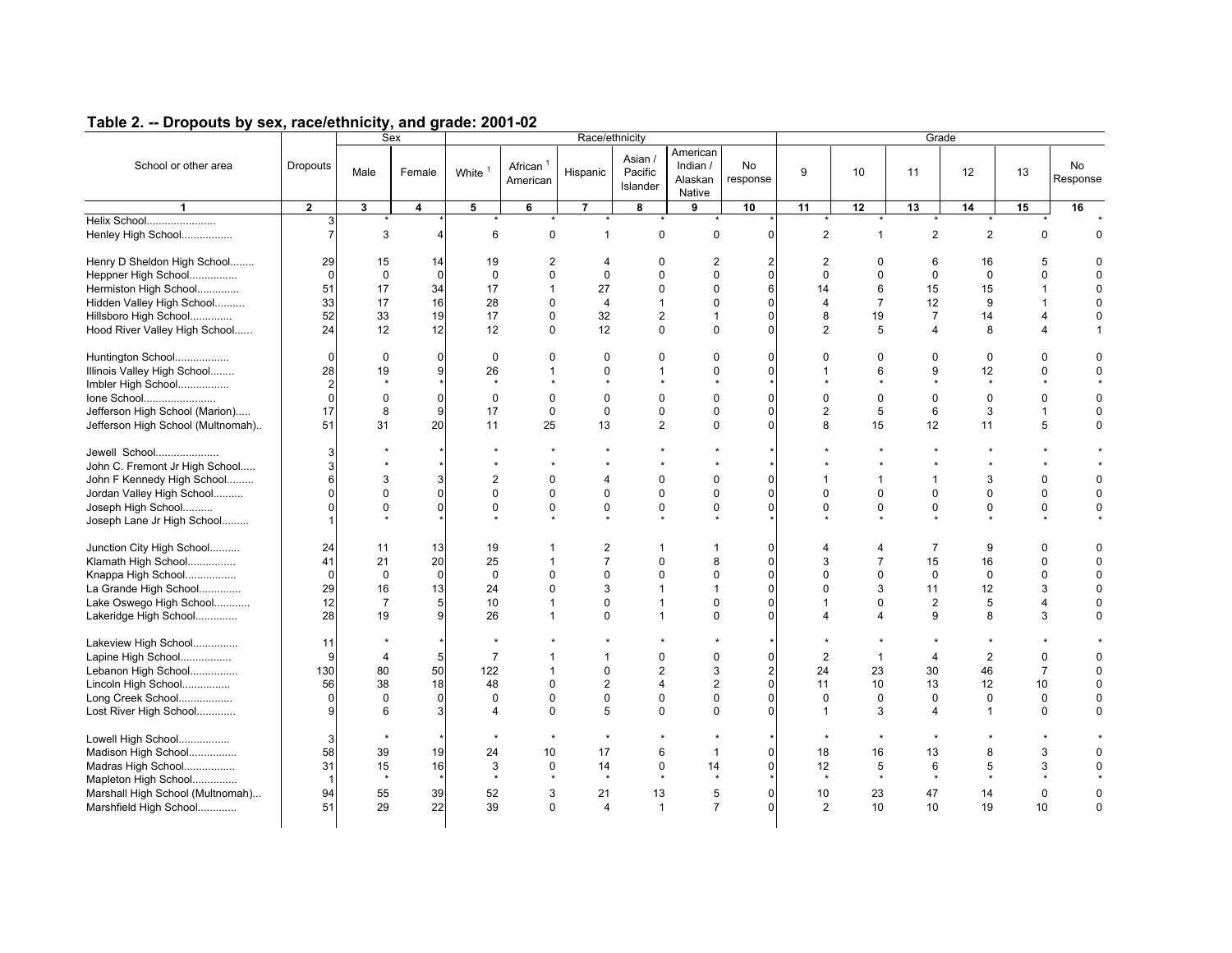| Table 2. -- Dropouts by sex, race/ethnicity, and grade: 2001-02 |
|-----------------------------------------------------------------|
|-----------------------------------------------------------------|

|                                |                |                | Sex            | Race/ethnicity           |                         |                |                                |                                           |                |                |                | Grade                    |                          |                |                |  |  |  |
|--------------------------------|----------------|----------------|----------------|--------------------------|-------------------------|----------------|--------------------------------|-------------------------------------------|----------------|----------------|----------------|--------------------------|--------------------------|----------------|----------------|--|--|--|
| School or other area           | Dropouts       | Male           | Female         | White <sup>1</sup>       | African $1$<br>American | Hispanic       | Asian /<br>Pacific<br>Islander | American<br>Indian /<br>Alaskan<br>Native | No<br>response | 9              | 10             | 11                       | 12                       | 13             | No<br>Response |  |  |  |
| $\blacktriangleleft$           | $\mathbf{2}$   | 3              | 4              | 5                        | 6                       | $\overline{7}$ | 8                              | 9                                         | 10             | 11             | 12             | 13                       | 14                       | 15             | 16             |  |  |  |
| Mazama High School             | 39             | 20             | 19             | 32                       | $\mathbf 0$             | 6              | $\mathbf{1}$                   | $\mathbf 0$                               | $\mathbf 0$    | 2              | 5              | 9                        | $\overline{4}$           | 19             | $\Omega$       |  |  |  |
| Mc Kay High School             | 169            | 103            | 66             | 87                       | $\mathbf{1}$            | 65             | 6                              | 5                                         | 5              | 21             | 31             | 38                       | 57                       | 22             | $\Omega$       |  |  |  |
| Mc Nary High School            | 73             | 39             | 34             | 44                       | 0                       | 15             | $\mathbf 0$                    | 3                                         | 11             | 9              | 24             | 19                       | 10                       | 11             | $\mathbf 0$    |  |  |  |
| McKenzie River High School     | $\overline{4}$ | $\star$        |                | $\star$                  |                         | $\star$        |                                |                                           |                |                | $\star$        | $\star$                  | $\star$                  |                |                |  |  |  |
| McLoughlin High School         | 34             | 23             | 11             | 13                       | 0                       | 20             | $\mathbf 0$                    | $\mathbf 0$                               | $\overline{1}$ | 6              | 11             | 12                       | $\mathbf{1}$             | 3              | 1              |  |  |  |
| McMinnville High School        | 106            | 56             | 50             | 84                       | $\mathbf{1}$            | 18             | 3                              | $\Omega$                                  | $\Omega$       | 8              | 20             | 24                       | 51                       | 3              | $\Omega$       |  |  |  |
| Metropolitan Learning Center   | 8              |                |                |                          |                         |                |                                |                                           |                |                |                | $\overline{\phantom{a}}$ | $\overline{\phantom{a}}$ |                |                |  |  |  |
| Milwaukie High School          | 68             | 32             | 36             | 55                       | $\overline{2}$          | 9              | $\overline{1}$                 | $\Omega$                                  | $\overline{1}$ | 14             | 16             | 20                       | 15                       | 3              | $\Omega$       |  |  |  |
| Mitchell School                | $\Omega$       | $\mathbf 0$    | $\mathbf 0$    | $\mathbf 0$              | $\Omega$                | $\Omega$       | $\Omega$                       | $\Omega$                                  | $\Omega$       | $\Omega$       | $\mathbf 0$    | $\mathbf 0$              | $\mathbf 0$              | $\mathbf 0$    | $\Omega$       |  |  |  |
| Mohawk High School             | 3              |                |                | $\star$                  |                         |                |                                |                                           |                |                | $\star$        | $\star$                  | $\star$                  | $\star$        |                |  |  |  |
| Molalla High School            | 29             | 16             | 13             | 25                       | 0                       | 4              | $\mathbf 0$                    | $\mathbf 0$                               | $\mathbf 0$    | $\mathbf{1}$   | 8              | 11                       | 6                        | 3              | 0              |  |  |  |
| Monroe High School             |                |                |                | $\overline{\phantom{a}}$ |                         |                | $\bullet$                      | $\star$                                   |                |                | ٠              | $\star$                  | $\overline{\phantom{a}}$ | $\bullet$      |                |  |  |  |
| Monument School                | $\mathbf 0$    | 0              | $\mathbf 0$    | 0                        | 0                       | 0              | 0                              | $\Omega$                                  | $\Omega$       | O              | 0              | 0                        | $\Omega$                 | $\Omega$       | 0              |  |  |  |
| Mt View High School            | 22             | 14             | 8              | 18                       | $\Omega$                | $\overline{4}$ | $\mathbf 0$                    | $\Omega$                                  | $\Omega$       | $\overline{1}$ | 5              | 8                        | 8                        | $\mathbf 0$    | $\mathbf 0$    |  |  |  |
| Myrtle Point High School       | 14             | $\star$        |                | $\star$                  |                         |                |                                |                                           |                |                |                | $\star$                  | $\star$                  | $\star$        |                |  |  |  |
| Neah-Kah-Nie Jr-Sr High School | 17             | 11             | 6              | 15                       | $\Omega$                | $\Omega$       | $\Omega$                       | $\Omega$                                  | $\overline{2}$ | $\Omega$       | 6              | 5                        | $\overline{4}$           | $\overline{2}$ | $\Omega$       |  |  |  |
| Nestucca High School           | 8              | 6              | $\overline{2}$ | 6                        | 0                       | $\overline{2}$ | $\mathbf 0$                    | $\mathbf 0$                               | $\mathbf 0$    | $\mathbf{1}$   | 3              | $\overline{2}$           | $\overline{2}$           | $\mathbf 0$    | $\mathbf 0$    |  |  |  |
| Newberg High School            | 68             | 35             | 33             | 53                       | $\Omega$                | 15             | $\Omega$                       | $\Omega$                                  | $\Omega$       | 16             | 21             | 17                       | 11                       | 3              | $\mathbf 0$    |  |  |  |
| Newport High School            | 51             | 33             | 18             | 38                       | 0                       | 11             | $\mathbf 0$                    | $\overline{2}$                            | $\Omega$       | 8              | 15             | 21                       | $\overline{7}$           | $\mathbf 0$    | $\mathbf 0$    |  |  |  |
| North Bend High School         | 26             | 14             | 12             | 20                       | $\overline{2}$          | $\overline{1}$ | $\Omega$                       | 3                                         | $\Omega$       | 3              | 10             | 6                        | $\overline{4}$           | 3              | $\Omega$       |  |  |  |
| North Douglas High School      | $\overline{7}$ | $\overline{7}$ | $\Omega$       | $\overline{7}$           | $\Omega$                | $\Omega$       | $\Omega$                       | $\Omega$                                  | $\Omega$       | $\Omega$       | $\Omega$       | $\Omega$                 | 3                        | $\overline{4}$ | $\Omega$       |  |  |  |
| North Eugene High School       | 19             | 12             |                | 11                       | $\Omega$                | 6              | $\Omega$                       | $\mathbf{1}$                              | $\overline{1}$ | 5              | 8              | 6                        | $\Omega$                 | $\Omega$       | $\Omega$       |  |  |  |
| North Lake School              | $\overline{c}$ | $\star$        |                | $\overline{\phantom{a}}$ |                         | $\Phi$         | $\bullet$                      | $\Phi$                                    |                |                | $\bullet$      | $\ddot{\phantom{1}}$     | $\ddot{\phantom{1}}$     | $\bullet$      |                |  |  |  |
| North Marion High School       | 13             | 8              | 5              | $\overline{7}$           | $\Omega$                | 6              | $\Omega$                       | $\Omega$                                  | $\Omega$       | 2              | $\overline{2}$ | 6                        | 3                        | $\Omega$       | $\Omega$       |  |  |  |
| North Medford High School      | 150            | 86             | 64             | 114                      | 4                       | 26             | 6                              | $\mathbf 0$                               | $\mathbf 0$    | 10             | 14             | 40                       | 48                       | 38             | 0              |  |  |  |
| North Powder School            | $\Omega$       | $\mathbf 0$    | $\mathbf 0$    | $\mathbf 0$              | 0                       | $\mathbf 0$    | $\mathbf 0$                    | $\mathbf 0$                               | $\mathbf 0$    | $\mathbf 0$    | $\mathbf 0$    | $\mathbf 0$              | $\mathbf 0$              | $\mathbf 0$    | $\mathbf 0$    |  |  |  |
| North Salem High School        | 182            | 93             | 89             | 101                      | 3                       | 52             | 5                              | 8                                         | 13             | 23             | 43             | 40                       | 53                       | 23             | $\mathbf 0$    |  |  |  |
| North Valley High School       | 32             | 17             | 15             | 28                       | $\mathbf{1}$            | $\overline{2}$ | $\mathbf 0$                    | $\mathbf 1$                               | $\mathbf 0$    | 6              | $\overline{4}$ | 4                        | 9                        | 8              | 1              |  |  |  |
| Nyssa High School              | 6              | $\overline{2}$ |                | 3                        | 0                       | 3              | $\mathbf 0$                    | $\mathbf 0$                               | $\Omega$       | $\mathbf{1}$   | $\mathbf{1}$   | 1                        | $\overline{2}$           | $\mathbf{1}$   | $\mathbf 0$    |  |  |  |
| Oakland High School            | 5              |                |                |                          |                         |                |                                |                                           |                |                |                |                          |                          |                |                |  |  |  |
| Oakridge High School           | 13             |                |                |                          |                         | $\star$        |                                |                                           |                |                |                | $\star$                  |                          |                |                |  |  |  |
| Ontario High School            | 33             | 23             | 10             | 9                        | 1                       | 23             | 0                              | $\Omega$                                  | $\mathbf 0$    | 3              | 6              | 12                       | 5                        | $\overline{7}$ | $\Omega$       |  |  |  |
| Oregon City High School        | 25             | 10             | 15             | 24                       | 1                       | $\mathbf 0$    | $\Omega$                       | $\Omega$                                  | $\mathbf 0$    | 5              | 11             | 6                        | 3                        | $\mathbf 0$    | $\Omega$       |  |  |  |
| Pacific High School            | 4              | $\star$        |                | $\star$                  |                         | $\star$        |                                |                                           |                |                | $\star$        | $\star$                  | $\star$                  |                |                |  |  |  |
| Paisley School                 | $\Omega$       | $\mathbf 0$    | $\Omega$       | $\Omega$                 | $\Omega$                | $\mathbf 0$    | $\mathbf 0$                    | $\mathbf 0$                               | $\Omega$       | $\Omega$       | $\mathbf 0$    | $\mathbf 0$              | $\mathbf 0$              | $\mathbf 0$    | $\mathbf 0$    |  |  |  |
| Parkrose High School           | 87             | 53             | 34             | 51                       | 8                       | 17             | 8                              | 3                                         | $\Omega$       | $\overline{7}$ | 10             | 17                       | 34                       | 19             | $\Omega$       |  |  |  |
| Pendleton High School          | 44             | 25             | 19             | 32                       | $\Omega$                | $\overline{2}$ | $\Omega$                       | 10                                        | $\Omega$       |                | 14             | 11                       | 12                       | $\Omega$       |                |  |  |  |
| Perrydale School               | $\overline{2}$ |                |                | $\ddot{\phantom{1}}$     |                         | $\bullet$      |                                |                                           |                |                |                |                          | $\star$                  |                |                |  |  |  |
| Philomath High School          | 22             | 14             | 8              | 17                       | $\Omega$                | 4              | $\Omega$                       | $\Omega$                                  | $\overline{1}$ | $\mathbf{1}$   | 6              | 9                        | 5                        | $\mathbf{1}$   | $\Omega$       |  |  |  |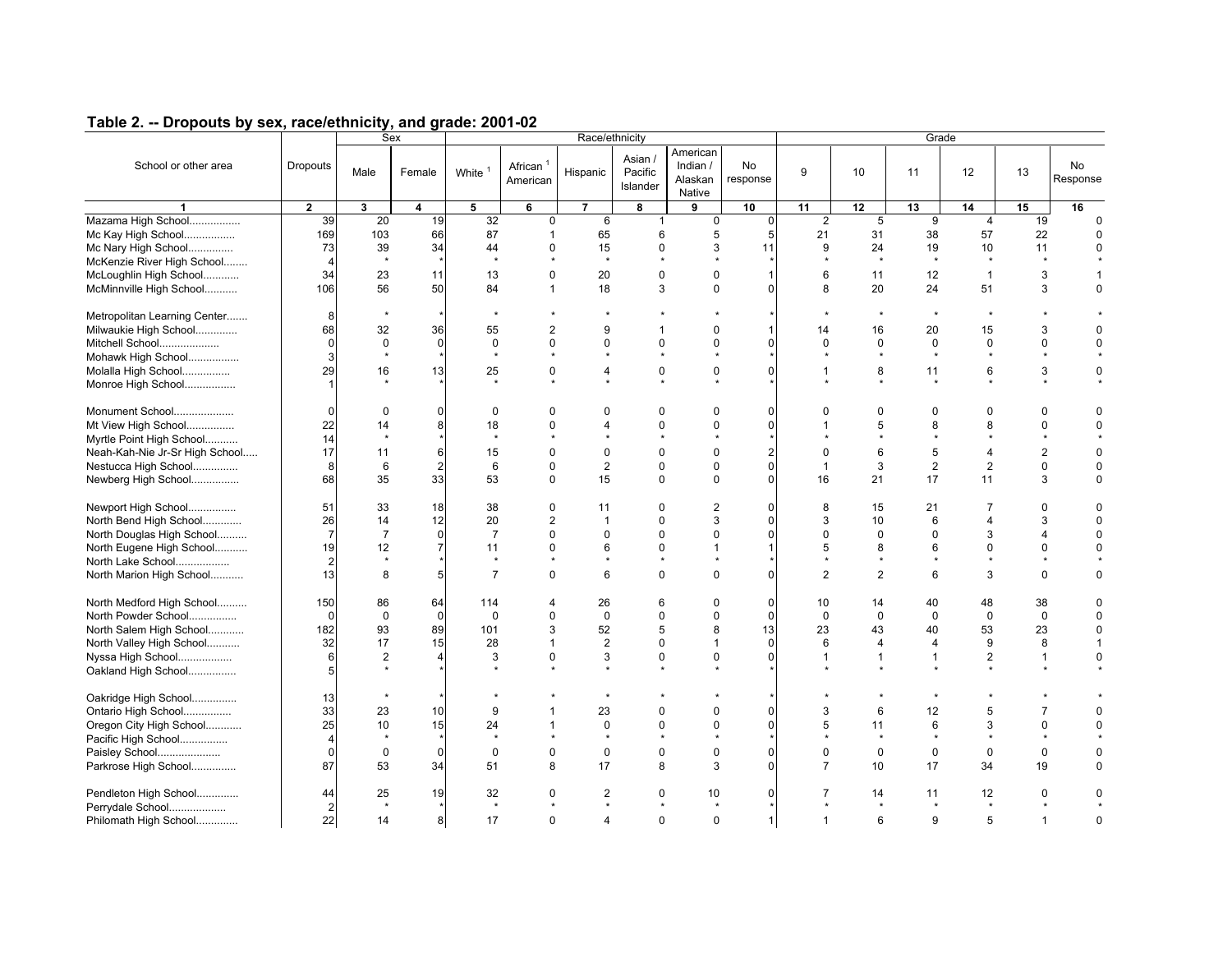|                                |              |                | Race/ethnicity<br>Sex |                    |                         |                |                                |                                           | Grade          |                       |                |                          |                          |                |                |
|--------------------------------|--------------|----------------|-----------------------|--------------------|-------------------------|----------------|--------------------------------|-------------------------------------------|----------------|-----------------------|----------------|--------------------------|--------------------------|----------------|----------------|
| School or other area           | Dropouts     | Male           | Female                | White <sup>1</sup> | African $1$<br>American | Hispanic       | Asian /<br>Pacific<br>Islander | American<br>Indian /<br>Alaskan<br>Native | No<br>response | 9                     | 10             | 11                       | 12                       | 13             | No<br>Response |
| $\blacktriangleleft$           | $\mathbf{2}$ | 3              | 4                     | 5                  | 6                       | $\overline{7}$ | 8                              | 9                                         | 10             | 11                    | 12             | 13                       | 14                       | 15             | 16             |
| Phoenix High School            | 55           | 30             | 25                    | 44                 | $\mathbf 0$             | 10             | $\mathbf 0$                    | $\mathbf{1}$                              | $\mathbf 0$    | 5                     | 10             | 11                       | 13                       | 8              | 8              |
| Pilot Rock High School         | $\mathbf 0$  | $\mathbf 0$    | $\Omega$              | $\Omega$           | 0                       | 0              | 0                              | 0                                         | $\Omega$       | $\mathbf 0$           | 0              | $\mathbf 0$              | $\mathbf 0$              | $\mathbf 0$    | $\mathbf 0$    |
| Pine Eagle High School         | 3            |                |                       |                    |                         | $\star$        |                                | $\star$                                   |                |                       |                |                          |                          |                |                |
|                                |              |                |                       |                    |                         |                |                                |                                           |                |                       |                |                          |                          |                |                |
| Pleasant Hill High School      | $\Omega$     | $\Omega$       | $\Omega$              | $\Omega$           | $\Omega$                | $\Omega$       | $\Omega$                       | $\Omega$                                  | $\Omega$       | $\Omega$              | $\Omega$       | $\Omega$                 | $\Omega$                 | $\Omega$       | $\Omega$       |
| Powers High School             | 7            |                |                       |                    |                         | $\bullet$      | $\bullet$                      | $\star$                                   |                |                       | $\star$        | $\overline{\phantom{a}}$ | $\overline{\phantom{a}}$ |                |                |
| Prairie City School            | $\Omega$     | $\mathbf 0$    | $\Omega$              | $\Omega$           | 0                       | 0              | $\mathbf 0$                    | 0                                         | $\Omega$       | $\mathbf 0$           | $\mathbf 0$    | $\mathbf 0$              | 0                        | $\mathbf 0$    | $\Omega$       |
| Prospect High School           | 3            |                |                       |                    |                         |                |                                | $\star$                                   |                |                       |                | $\overline{\phantom{a}}$ | $\star$                  | $\star$        |                |
| Rainier High School            | 12           | 9              | 3                     | 9                  | $\Omega$                | $\mathbf 0$    | $\mathbf 0$                    | $\mathbf 0$                               | 3              | $\Omega$              | $\overline{2}$ | 3                        | $\overline{7}$           | $\mathbf 0$    | $\mathbf 0$    |
|                                |              | 12             | 12                    | 22                 | $\Omega$                | $\overline{2}$ | $\Omega$                       | $\Omega$                                  | $\Omega$       | $\overline{2}$        | 3              | 9                        | 10                       | $\Omega$       | $\Omega$       |
| Redmond High School            | 24           |                |                       |                    |                         |                |                                |                                           |                |                       |                |                          |                          |                |                |
| Reedsport High School          | 10           | $\overline{4}$ | 6                     | 10                 | $\Omega$                | 0              | $\Omega$                       | $\Omega$                                  | $\Omega$       | $\mathbf 0$           | $\mathbf{1}$   | 5                        | $\overline{4}$           | $\Omega$       | $\Omega$       |
| Rex Putnam High School         | 60           | 37             | 23                    | 47                 | $\overline{2}$          | $\overline{7}$ | $\Omega$                       | $\Omega$                                  | $\overline{4}$ | 6                     | 6              | 23                       | 19                       | 6              | $\Omega$       |
| Reynolds High School           | 113          | 64             | 49                    | 74                 | 3                       | 32             | $\overline{4}$                 | $\Omega$                                  | $\Omega$       | 52                    | 29             | 23                       | $\overline{4}$           | $\overline{4}$ | 1              |
|                                |              | $\overline{2}$ | $\overline{4}$        | 6                  | $\Omega$                | $\mathbf 0$    | $\Omega$                       | $\Omega$                                  | $\Omega$       | $\Omega$              | $\overline{2}$ | $\mathbf{1}$             | 3                        | $\Omega$       | $\Omega$       |
| Riddle High School             | 6            |                |                       |                    |                         | $\star$        | $\star$                        |                                           |                |                       | $\star$        | $\star$                  | $\star$                  | $\star$        |                |
| Riverdale High School          |              |                |                       |                    |                         |                |                                |                                           |                |                       |                |                          |                          |                |                |
| Riverside High School          | 16           | $\overline{4}$ | 12                    | 6                  | $\Omega$                | 10             | $\Omega$                       | $\Omega$                                  | $\Omega$       | $\mathbf{1}$          | $\overline{4}$ | 9                        | $\overline{2}$           | $\Omega$       | $\Omega$       |
| Rogue River High School        | 18           | 16             | $\overline{2}$        | 17                 | $\Omega$                | $\mathbf 0$    | $\overline{1}$                 | $\Omega$                                  | $\mathbf 0$    | 8                     | $\Omega$       | $\overline{2}$           | $\overline{2}$           | 6              | $\Omega$       |
| Roosevelt High School          | 118          | 71             | 47                    | 51                 | 23                      | 27             | 10                             | $\overline{7}$                            | $\mathbf 0$    | 48                    | 31             | 19                       | 11                       | 9              | $\mathbf 0$    |
| Roseburg High School           | 66           | 39             | 27                    | 63                 | $\Omega$                | $\overline{2}$ | $\mathbf 0$                    | $\mathbf{1}$                              | $\mathbf 0$    | $\mathbf 0$           | 20             | 20                       | 19                       | $\overline{7}$ | $\mathbf 0$    |
|                                |              |                |                       |                    |                         |                |                                |                                           |                |                       |                |                          |                          |                |                |
| Sam Barlow High School         | 63           | 33             | 30                    | 54                 | $\mathbf{1}$            | 5              | $\overline{2}$                 | $\mathbf{1}$                              | $\mathbf 0$    | 8                     | 18             | 13                       | 21                       | 3              | $\mathbf 0$    |
| Sandy High School              | 43           | 29             | 14                    | 36                 | 0                       | 5              | $\mathbf 0$                    | $\overline{2}$                            | $\mathbf 0$    | 3                     | 13             | 11                       | 13                       | 3              | 0              |
| Santiam High School            | g            | 8              |                       | 5                  | $\Omega$                | $\mathbf{1}$   | $\mathbf 0$                    | $\mathbf 0$                               | 3              | $\mathbf{1}$          | 3              | $\mathbf 0$              | 3                        | $\overline{2}$ | $\Omega$       |
| Scappoose High School          | 10           | 5              | 5                     | 9                  | 1                       | 0              | 0                              | 0                                         | $\mathbf 0$    | 3                     | 0              | 4                        | 3                        | 0              | 0              |
| School Of Arts & Communication | 3            |                |                       |                    |                         |                |                                |                                           |                |                       |                | $\star$                  | $\star$                  |                |                |
| School Of Science & Technology | $\mathbf 0$  | $\mathbf 0$    | $\mathbf 0$           | $\mathbf 0$        | $\Omega$                | $\Omega$       | $\mathbf 0$                    | 0                                         | $\mathbf 0$    | $\mathbf 0$           | $\mathbf 0$    | $\pmb{0}$                | 0                        | $\mathbf 0$    | $\Omega$       |
| Scio High School               | 3            |                |                       | $\star$            |                         | $\star$        | $\star$                        | $\star$                                   |                |                       | $\star$        | $\star$                  | $\star$                  | $\star$        |                |
| Seaside High School            | 36           | 16             | 20                    | 32                 | 0                       | $\overline{4}$ | 0                              | $\mathbf 0$                               | $\mathbf 0$    | 6                     | 8              | 10                       | 8                        | 4              | 0              |
| Sheridan High School           | 5            |                |                       |                    |                         |                |                                |                                           |                |                       |                |                          |                          |                |                |
|                                |              |                |                       |                    |                         |                |                                |                                           |                |                       |                |                          |                          |                |                |
| Sherman High School            | $\Omega$     | $\mathbf 0$    | $\mathbf 0$           | $\mathbf 0$        | $\Omega$                | 0              | $\mathbf 0$                    | $\mathbf 0$                               | $\Omega$       | $\Omega$              | $\mathbf 0$    | $\mathbf 0$              | 0                        | $\Omega$       | $\mathbf 0$    |
| Sherwood High School           | 15           | 10             | 5                     | 11                 | $\Omega$                | $\overline{2}$ | $\overline{2}$                 | $\mathbf 0$                               | $\Omega$       | $\Omega$              | $\mathbf 0$    | 6                        | $\overline{7}$           | $\overline{2}$ | $\Omega$       |
| Silverton High School          | 47           | 31             | 16                    | 37                 | 1                       | $\overline{7}$ | $\Omega$                       | $\overline{2}$                            | $\Omega$       | $\overline{4}$        | 14             | 11                       | 10                       | 8              | $\Omega$       |
| Sisters High School            | 3            | $\star$        |                       | $\star$            |                         |                | $\bullet$                      | $\Phi$                                    |                |                       | $\star$        | $\star$                  | $\star$                  | $\bullet$      |                |
| Siuslaw High School            | 27           | 15             | 12                    | 23                 | 0                       | $\mathbf 0$    | $\mathbf{1}$                   | 3                                         | $\mathbf 0$    | 6                     | 5              | $\overline{7}$           | 6                        | 3              | $\mathbf 0$    |
|                                |              |                |                       |                    |                         |                |                                |                                           |                | $\boldsymbol{\Delta}$ |                |                          |                          | $\overline{7}$ |                |
| South Albany High School       | 78           | 39             | 39                    | 65                 | $\overline{2}$          | 10             | $\Omega$                       | $\mathbf{1}$                              | $\Omega$       |                       | 14             | 22                       | 31                       |                | $\mathbf 0$    |
| South Eugene High School       | 30           | 17             | 13                    | 21                 | $\Omega$                | $\overline{1}$ | 3                              | $\Omega$                                  | 5              | $\overline{7}$        | 5              | 9                        | 9                        | $\mathbf 0$    | $\Omega$       |
| South Medford High School      | 174          | 86             | 88                    | 140                | $\Omega$                | 28             | $\overline{2}$                 | 4                                         | $\Omega$       | $\overline{7}$        | 14             | 40                       | 109                      | $\overline{4}$ | $\Omega$       |
| South Salem High School        | 108          | 66             | 42                    | 67                 | 3                       | 24             | 3                              | $\Delta$                                  | $\overline{7}$ | 16                    | 24             | 16                       | 38                       | 14             | $\mathbf 0$    |
| South Umpqua High School       | 22           | 13             | 9                     | 19                 | $\Omega$                | $\overline{1}$ | $\Omega$                       | $\overline{2}$                            | $\Omega$       | 5                     | 3              | $\overline{4}$           | 10                       | $\Omega$       | $\Omega$       |
| Southridge High School         | 32           | 20             | 12                    | 23                 | $\mathbf 1$             | 5              | $\mathbf 1$                    |                                           | $\overline{1}$ | $\overline{1}$        | $\overline{7}$ | 6                        | 12                       | 6              | $\mathbf 0$    |
| Sprague High School            | 67           | 41             | 26                    | 51                 | $\mathbf{1}$            | 6              | $\overline{2}$                 | $\overline{1}$                            | 6              | 8                     | 10             | 22                       | 20                       | $\overline{7}$ | $\mathbf{0}$   |
|                                |              |                |                       |                    |                         |                |                                |                                           |                |                       |                |                          |                          |                |                |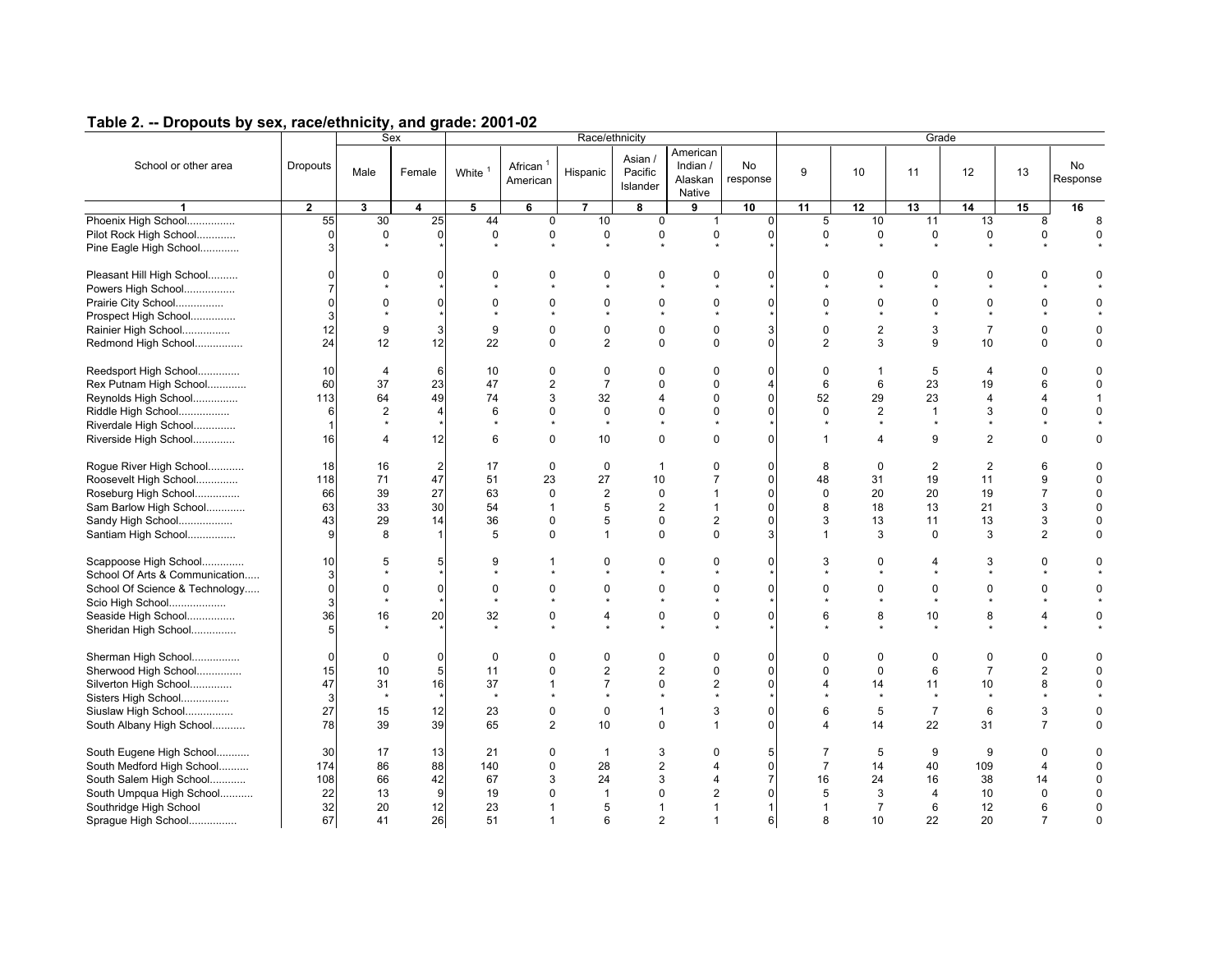|                                                      |                     |                      | Sex                  |                         |                                  | Race/ethnicity                |                                | Grade                                     |                               |                                |                           |                                  |                           |                              |                |
|------------------------------------------------------|---------------------|----------------------|----------------------|-------------------------|----------------------------------|-------------------------------|--------------------------------|-------------------------------------------|-------------------------------|--------------------------------|---------------------------|----------------------------------|---------------------------|------------------------------|----------------|
| School or other area                                 | Dropouts            | Male                 | Female               | White <sup>1</sup>      | African <sup>1</sup><br>American | Hispanic                      | Asian /<br>Pacific<br>Islander | American<br>Indian /<br>Alaskan<br>Native | No<br>response                | 9                              | 10                        | 11                               | 12                        | 13                           | No<br>Response |
| $\overline{1}$                                       | $\overline{2}$      | 3                    | $\overline{4}$       | $\overline{\mathbf{5}}$ | $6\overline{6}$                  | $\overline{7}$                | $\overline{\mathbf{8}}$        | $\overline{9}$                            | 10                            | $\overline{11}$                | 12                        | 13                               | 14                        | 15                           | 16             |
| Spray School<br>Springfield High School              | $\Omega$<br>89      | $\mathbf 0$<br>42    | $\overline{0}$<br>47 | $\mathbf 0$<br>68       | $\mathbf 0$<br>3                 | $\mathbf 0$<br>16             | $\mathbf 0$<br>$\Omega$        | $\mathbf 0$<br>$\overline{2}$             | $\Omega$<br>$\Omega$          | $\mathbf 0$<br>11              | $\Omega$<br>11            | $\mathbf 0$<br>26                | $\mathbf 0$<br>28         | 0<br>13                      | $\Omega$       |
| St Helens High School<br>St Paul High School         | 30<br>$\mathbf{1}$  | 15<br>$\star$        | 15                   | $\mathbf 0$             | $\Omega$                         | 3<br>$\star$                  | $\mathbf 0$                    | $\mathbf 0$                               | 27                            | $\overline{4}$                 | $\overline{2}$<br>$\star$ | 9                                | 11                        | 4<br>$\star$                 | $\Omega$       |
| Stanfield Secondary School<br>Stayton High School    | 6<br>33             | 4<br>17              | $\overline{a}$<br>16 | 4<br>23                 | $\mathbf 0$<br>$\Omega$          | $\sqrt{2}$<br>$\overline{7}$  | $\pmb{0}$<br>$\mathbf{1}$      | $\pmb{0}$<br>$\mathbf 0$                  | $\mathbf 0$<br>$\overline{2}$ | $\mathbf{1}$<br>$\overline{2}$ | 0<br>3                    | $\pmb{0}$<br>21                  | 0<br>$\overline{7}$       | 5<br>0                       | 0              |
| Summit High School<br>Sunset High School             | 17<br>51            | $\star$<br>29        | 22                   | 26                      |                                  | $\star$<br>20                 | $\overline{2}$                 | $\mathbf 0$                               | $\overline{2}$                |                                | 5                         | 21                               | 13                        | 8                            | 0              |
| Sutherlin High School                                | 21<br>40            | 12<br>$\star$        | 9                    | 18                      | $\Omega$                         | 3                             | $\mathbf 0$                    | $\mathbf 0$                               | $\Omega$                      | 3                              | 4                         | 8                                | 6                         | $\Omega$                     | $\Omega$       |
| Sweet Home High School<br>Taft High School           | 27                  | 14                   | 13                   | 20                      | $\Omega$                         | $\mathbf{1}$                  | $\Omega$                       | 3                                         | 3                             | $\mathbf{1}$                   | 11                        | 9                                | 6                         | $\Omega$                     | $\Omega$       |
| The Dalles High School<br>Thurston High School       | 19<br>49            | 10<br>21             | $\overline{9}$<br>28 | 18<br>46                | $\Omega$<br>$\mathbf 0$          | $\overline{1}$<br>3           | $\mathbf 0$<br>$\mathbf 0$     | $\mathbf 0$<br>$\mathbf 0$                | $\Omega$<br>$\mathbf{0}$      | $\overline{2}$<br>12           | 6<br>18                   | 5<br>11                          | 5<br>$\overline{7}$       | $\mathbf{1}$<br>$\mathbf{1}$ | $\Omega$<br>0  |
| Tigard High School<br>Tillamook High School          | 85<br>35            | 53<br>23             | 32<br>12             | 48<br>28                | 3<br>$\mathbf 0$                 | 27<br>$\overline{7}$          | 6<br>$\mathbf 0$               | $\mathbf{1}$<br>$\mathbf 0$               | $\mathbf 0$<br>$\Omega$       | 13<br>3                        | 20<br>$\overline{7}$      | 25<br>8                          | 13<br>12                  | 14<br>5                      | 0<br>0         |
| Toledo High School<br>Triangle Lake School           | 27<br>$\Omega$      | 9<br>$\mathbf 0$     | 18<br>$\mathbf 0$    | 17<br>$\mathbf 0$       | $\mathbf{1}$<br>$\Omega$         | $\mathbf 0$<br>$\mathbf 0$    | $\mathbf{1}$<br>$\mathbf 0$    | $\overline{7}$<br>$\mathbf 0$             | 1<br>$\Omega$                 | $\mathbf{1}$<br>$\mathbf 0$    | 4<br>$\mathbf 0$          | 3<br>$\mathbf 0$                 | 5<br>$\mathbf 0$          | 14<br>0                      | 0<br>0         |
| Tualatin High School<br>Ukiah High School            | 80                  | 39                   | 41                   | 58                      | $\mathbf{1}$                     | 19                            | $\mathbf{1}$                   | $\mathbf{1}$                              | $\Omega$                      | 5                              | 15                        | 27                               | 32                        | $\mathbf{1}$                 | $\Omega$       |
| Umatilla High School<br>Union High School            | 6                   | $\overline{2}$       | 4                    | 5                       | $\Omega$                         | -1                            | $\mathbf 0$                    | $\mathbf 0$<br>$\boldsymbol{\Phi}$        | $\Omega$                      | $\Omega$<br>$\bullet$          | $\Omega$<br>$\bullet$     | 4<br>$\bullet$                   | $\overline{2}$<br>$\star$ | $\Omega$<br>$\bullet$        | U              |
| Vale High School<br>Vernonia High School             | 10<br>6             | 3<br>$\mathbf{1}$    | $\overline{7}$<br>5  | 6<br>6                  | $\Omega$<br>$\Omega$             | $\overline{4}$<br>$\mathbf 0$ | 0<br>$\mathbf 0$               | 0<br>$\mathbf 0$                          | $\mathbf 0$<br>$\Omega$       | $\overline{2}$<br>$\mathbf{1}$ | 4<br>3                    | $\overline{c}$<br>$\overline{c}$ | $\overline{2}$<br>0       | 0<br>0                       | 0<br>$\Omega$  |
| Wahtonka High School<br>Waldport High School         | 15<br>8             | 5                    | 3                    | 6                       | $\Omega$                         | $\mathbf 0$                   | $\mathbf 0$                    | $\star$<br>$\overline{2}$                 | $\Omega$                      | $\mathbf{1}$                   | 3                         | $\mathbf{1}$                     | $\mathbf{1}$              | $\overline{2}$               | 0              |
| Wallowa High School                                  | $\Omega$            | $\Omega$             | $\overline{0}$       | $\mathbf 0$             | 0                                | $\mathbf 0$                   | $\mathbf 0$                    | $\mathbf 0$                               | $\Omega$                      | 0                              | 0                         | 0                                | 0                         | 0                            | 0              |
| Warrenton High School                                | 8<br>$\overline{4}$ | 6<br>$\star$         | $\overline{a}$       | 6                       | $\Omega$                         | $\mathbf 1$                   | $\Omega$                       | $\mathbf{1}$                              | $\Omega$                      | $\overline{2}$                 | $\overline{4}$<br>$\star$ | $\overline{c}$<br>$\star$        | 0<br>$\star$              | $\mathbf 0$<br>$\star$       | $\Omega$       |
| Wasco County High School<br>West Albany High School  | 64                  | 31                   | 33                   | 55                      | $\overline{1}$                   | $\Delta$                      | $\mathbf{1}$                   | $\overline{2}$                            | 1                             | $\overline{2}$                 | $\overline{7}$            | 18                               | 26                        | 11                           | $\Omega$       |
| West Linn High School<br>Weston - McEwen High School | 27<br>10            | 19<br>$\overline{7}$ | 8<br>3               | 26<br>8                 | $\Omega$<br>0                    | $\mathbf{1}$<br>$\mathbf 0$   | $\Omega$<br>$\mathbf 0$        | $\Omega$<br>$\overline{2}$                | $\Omega$<br>$\Omega$          | $\overline{2}$<br>3            | $\overline{2}$<br>3       | $\overline{7}$<br>$\overline{2}$ | 8<br>$\mathbf{1}$         | 8<br>$\mathbf{1}$            | $\Omega$<br>0  |
| Westview High School                                 | 93                  | 50                   | 43                   | 57                      | 5                                | 15                            | 3                              | 0                                         | 13                            | 20                             | 12                        | 32                               | 20                        | 9                            | 0              |
| Wheeler High School<br>Willamette High School        | $\Omega$<br>62      | $\mathbf 0$<br>36    | $\mathbf 0$<br>26    | $\mathbf 0$<br>56       | $\mathbf 0$<br>$\mathbf{1}$      | $\mathbf 0$<br>3              | $\mathbf 0$<br>$\overline{2}$  | $\mathbf 0$<br>$\mathbf 0$                | $\Omega$<br>$\Omega$          | $\mathbf 0$<br>16              | $\mathbf 0$<br>11         | $\pmb{0}$<br>17                  | $\mathbf 0$<br>15         | 0<br>3                       | 0<br>0         |
| Willamina High School<br>Wilson High School          | 3<br>70             | $\star$<br>39        | 31                   | $\star$<br>49           | $\overline{4}$                   | $\star$<br>5                  | $\star$<br>10                  | $\star$<br>$\overline{2}$                 | $\Omega$                      | $\star$<br>25                  | $\star$<br>18             | $\star$<br>14                    | $\star$<br>8              | $\star$<br>5                 | 0              |
| Wilsonville High School                              | 33                  |                      |                      |                         |                                  |                               |                                |                                           |                               |                                |                           |                                  |                           |                              |                |
| Winston Churchill High School                        | 22                  | 11                   | 11                   | 12                      | $\Omega$                         | $\overline{4}$                | 3                              | $\overline{2}$                            | $\mathbf{1}$                  | 3                              | 4                         | $\overline{7}$                   | 6                         | $\overline{2}$               | 0              |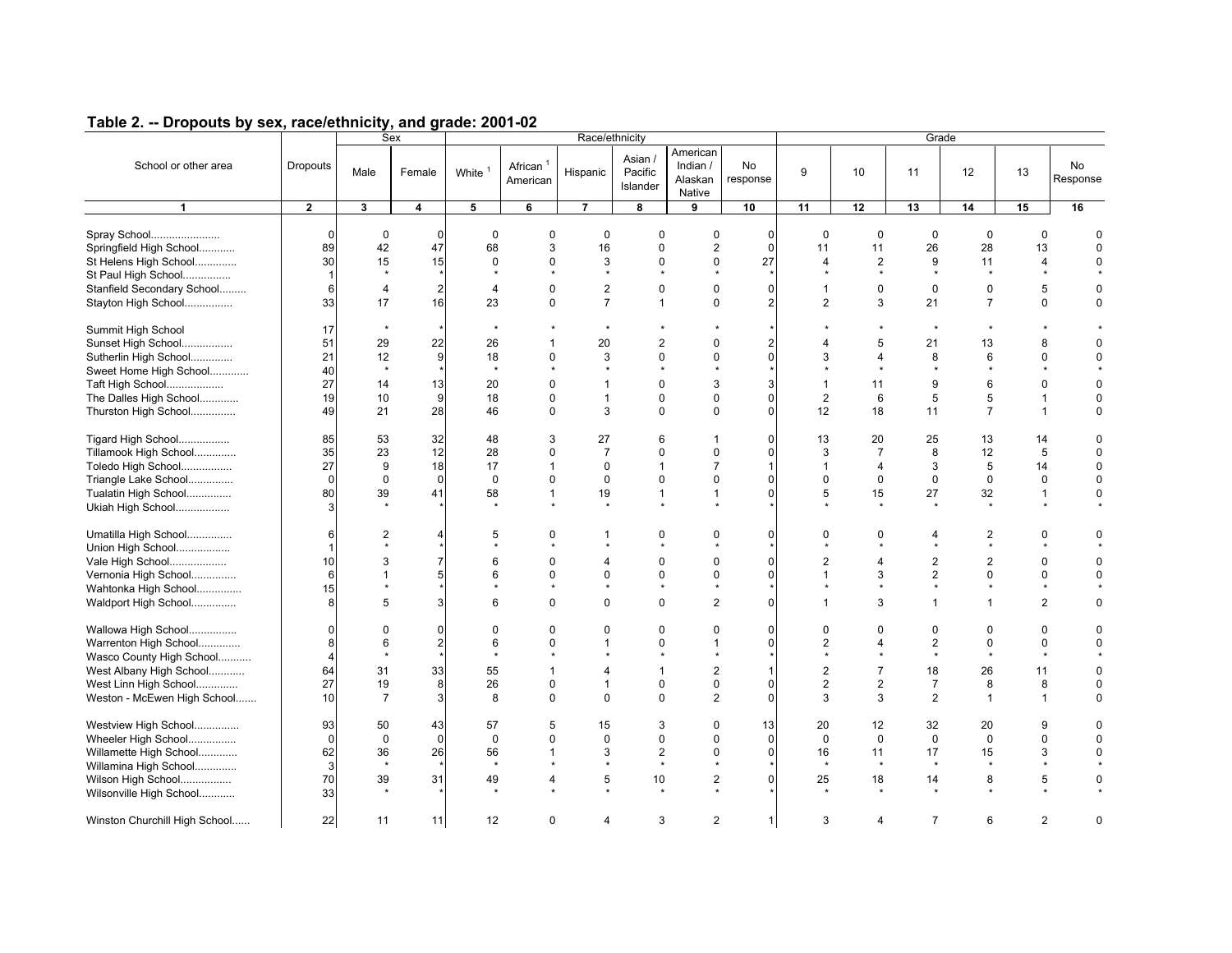|                                                                                        |                |                         | Sex            | Race/ethnicity     |                                  |                |                                |                                           |                |                 |                | Grade          |                 |                |                |  |  |  |
|----------------------------------------------------------------------------------------|----------------|-------------------------|----------------|--------------------|----------------------------------|----------------|--------------------------------|-------------------------------------------|----------------|-----------------|----------------|----------------|-----------------|----------------|----------------|--|--|--|
| School or other area                                                                   | Dropouts       | Male                    | Female         | White <sup>1</sup> | African <sup>1</sup><br>American | Hispanic       | Asian /<br>Pacific<br>Islander | American<br>Indian /<br>Alaskan<br>Native | No<br>response | 9               | 10             | 11             | 12              | 13             | No<br>Response |  |  |  |
| $\blacktriangleleft$                                                                   | $\overline{2}$ | $\overline{\mathbf{3}}$ | 4              | $\overline{5}$     | $6\overline{6}$                  | $\overline{7}$ | 8                              | 9                                         | 10             | $\overline{11}$ | 12             | 13             | 14              | 15             | 16             |  |  |  |
| Woodburn High School                                                                   | 81             | 51                      | 30             | 27                 | $\mathbf{0}$                     | 53             | $\mathbf 0$                    | $\mathbf{1}$                              | $\mathbf 0$    | 9               | 16             | 25             | $\overline{31}$ | $\Omega$       | $\Omega$       |  |  |  |
| Yamhill-Carlton High School                                                            | 23             | 16                      | $\overline{7}$ | 22                 | 0                                | $\overline{1}$ | $\mathbf 0$                    | $\mathbf 0$                               | $\mathbf 0$    | 3               | 6              | $\overline{7}$ | 6               | $\mathbf 0$    | 1              |  |  |  |
| Yoncalla High School                                                                   | 11             | 5                       | 6              | 10                 | $\Omega$                         | $\overline{1}$ | $\Omega$                       | $\Omega$                                  | $\Omega$       | 2               | $\mathbf{0}$   | $\overline{2}$ | 3               | $\mathbf{1}$   | 3              |  |  |  |
| II. Alternative Schools<br><b>Brown Education Center</b><br>Centennial Learning Center | 4<br>36        |                         |                |                    |                                  |                |                                |                                           |                |                 |                |                |                 |                |                |  |  |  |
| <b>Churchill Alternative Education</b>                                                 | 50             |                         |                |                    |                                  |                |                                |                                           |                |                 |                | $\star$        | $\star$         | $\star$        |                |  |  |  |
| Community School                                                                       | 77             | 36                      | 41             | 56                 | $\mathbf{1}$                     | 11             | 3                              | $\overline{1}$                            | 5              | $\overline{4}$  | 14             | 27             | 20              | 12             | $\Omega$       |  |  |  |
| Fariss Street School                                                                   | $\overline{7}$ | 5                       | $\overline{2}$ | $\overline{7}$     | $\Omega$                         | $\Omega$       | $\Omega$                       | $\Omega$                                  | $\Omega$       | $\overline{2}$  | $\mathbf{1}$   | $\overline{2}$ | $\overline{2}$  | $\mathbf 0$    | $\Omega$       |  |  |  |
| <b>Gateways Learning Center</b>                                                        | 11             | $\star$                 |                | $\star$            |                                  | $\star$        | $\star$                        | $\star$                                   |                |                 | $\star$        | $\star$        | $\star$         | $\star$        |                |  |  |  |
| Helensview High School                                                                 | 9              | 2                       | $\overline{7}$ | $\overline{2}$     | $\mathbf{1}$                     | 4              | $\overline{2}$                 | $\Omega$                                  | $\Omega$       | $\overline{4}$  | $\overline{4}$ | $\mathbf{1}$   | $\Omega$        | $\Omega$       | $\Omega$       |  |  |  |
|                                                                                        |                |                         |                |                    |                                  |                |                                |                                           |                |                 |                |                |                 |                |                |  |  |  |
| Japanese Program                                                                       | $\Omega$       | $\Omega$                | $\Omega$       | $\mathbf 0$        | $\Omega$                         | $\Omega$       | $\Omega$                       | 0                                         | $\Omega$       | $\Omega$        | $\mathbf 0$    | $\mathbf 0$    | 0               | $\mathbf 0$    | $\mathbf 0$    |  |  |  |
| Marshall High School (Deschutes)                                                       | 52             |                         |                | $\star$            |                                  |                |                                |                                           |                |                 | $\star$        | $\star$        | $\star$         | $\star$        |                |  |  |  |
| North Eugene Alternative High                                                          | 3              |                         |                | $\star$            |                                  |                |                                |                                           |                |                 |                |                |                 |                |                |  |  |  |
| Opportunity Center                                                                     | 35             | 17                      | 18             | 27                 | 2                                | $\overline{c}$ | $\mathbf{1}$                   | $\overline{2}$                            | $\overline{1}$ | 3               | 12             | 13             | $\overline{7}$  | $\mathbf 0$    | $\mathbf 0$    |  |  |  |
| <b>Opportunity House</b>                                                               | 32             | 12                      | 20             | 24                 | $\mathbf 0$                      | 5              | $\mathbf 0$                    | $\mathbf 0$                               | 3              | $\mathbf 0$     | $\mathbf 0$    | $\mathbf 0$    | $\mathbf 0$     | $\pmb{0}$      | 32             |  |  |  |
| PPS Alternative Programs                                                               | 829            | 428                     | 401            | 362                | 190                              | 196            | 46                             | 35                                        | $\mathbf 0$    | 183             | 212            | 226            | 181             | 27             | $\mathbf 0$    |  |  |  |
|                                                                                        |                |                         |                |                    |                                  |                |                                |                                           |                |                 |                |                |                 |                |                |  |  |  |
| Roberts HSC/TPP                                                                        | 97             | $\star$                 |                | $\star$            |                                  |                | $\star$                        | $\star$                                   |                | $\star$         | $\star$        | $\star$        | $\star$         | $\star$        |                |  |  |  |
| South Lane Academy                                                                     | 47             | 28                      | 19             | 47                 | 0                                | $\mathbf 0$    | $\Omega$                       | $\Omega$                                  | $\Omega$       | 5               | 6              | $\overline{4}$ | 23              | 9              | $\Omega$       |  |  |  |
|                                                                                        |                |                         |                |                    |                                  |                |                                |                                           |                |                 |                |                |                 |                |                |  |  |  |
| III. Charter Schools                                                                   |                |                         |                |                    |                                  |                |                                |                                           |                |                 |                |                |                 |                |                |  |  |  |
| 21st Century Academy                                                                   | $\overline{4}$ |                         |                |                    |                                  |                |                                |                                           |                |                 |                |                |                 |                |                |  |  |  |
| Armadillo Technical Academy                                                            | 26             |                         |                |                    |                                  |                |                                |                                           |                |                 |                |                |                 |                |                |  |  |  |
| <b>Destinations Charter School</b>                                                     | 12             | 6                       | 6              | 10                 | $\Omega$                         | 0              | $\mathbf 0$                    | $\overline{2}$                            | $\Omega$       | 4               | $\overline{4}$ | 3              | $\mathbf{1}$    | $\pmb{0}$      | $\mathbf 0$    |  |  |  |
| Lincoln City Career Technical High                                                     | 10             | $\overline{4}$          | 6              | $\overline{7}$     | $\Omega$                         | $\overline{1}$ | $\mathbf 0$                    | $\mathbf{1}$                              | $\overline{1}$ | $\mathbf 0$     | $\mathbf{1}$   | 5              | $\overline{4}$  | $\mathbf 0$    | $\mathbf 0$    |  |  |  |
| Mc Coy Public Charter School                                                           | $\Omega$       | $\Omega$                | $\Omega$       | $\mathbf 0$        | $\Omega$                         | 0              | $\mathbf 0$                    | $\mathbf 0$                               | $\Omega$       | $\Omega$        | $\mathbf 0$    | $\mathbf 0$    | 0               | $\mathbf 0$    | $\mathbf 0$    |  |  |  |
| Pioneer Youth Corps Academy                                                            | 3              |                         |                |                    |                                  |                | $\star$                        | $\star$                                   |                |                 | $\star$        | $\star$        | $\star$         | $\star$        |                |  |  |  |
| Willamette Valley Community School                                                     | 2              |                         |                |                    |                                  |                |                                |                                           |                |                 |                | $\star$        |                 |                |                |  |  |  |
|                                                                                        |                |                         |                |                    |                                  |                |                                |                                           |                |                 |                |                |                 |                |                |  |  |  |
| <b>IV. School Districts</b>                                                            |                |                         |                |                    |                                  |                |                                |                                           |                |                 |                |                |                 |                |                |  |  |  |
| Beaverton SD 48J                                                                       | 420            | 237                     | 183            | 241                | 15                               | 113            | 23                             | $\overline{4}$                            | 24             | 58              | 67             | 131            | 108             | 56             | $\mathbf 0$    |  |  |  |
|                                                                                        | 164            | 82                      | 82             | 131                | 3                                | 28             | $\Omega$                       | $\overline{2}$                            | $\Omega$       | 18              | 26             | 68             | 46              | 6              | $\mathbf 0$    |  |  |  |
| Centennial SD 28J                                                                      | 28             | 13                      | 15             | 26                 | 0                                | $\overline{2}$ | $\mathbf 0$                    | $\mathbf 0$                               | $\mathbf 0$    | 3               | $\overline{4}$ | 9              | 12              | $\pmb{0}$      | $\pmb{0}$      |  |  |  |
| Coos Bay SD 9                                                                          | 63             | 35                      | 28             | 49                 | 0                                | $\overline{4}$ | $\mathbf{1}$                   | 9                                         | $\mathbf 0$    | 6               | 14             | 13             | 20              | 10             | $\pmb{0}$      |  |  |  |
| Corvallis SD 509J                                                                      | 70             | 48                      | 22             | 45                 | $\overline{2}$                   | 9              | 2                              | $\pmb{0}$                                 | 12             | $\mathbf{1}$    | 14             | 16             | 22              | 17             | $\pmb{0}$      |  |  |  |
| Eugene SD 4J                                                                           | 191            | 109                     | 82             | 138                | $\overline{4}$                   | 23             | 9                              | $\overline{7}$                            | 10             | 26              | 37             | 54             | 43              | 31             | $\mathbf 0$    |  |  |  |
| Greater Albany SD 8J                                                                   | 142            | 70                      | 72             | 120                | 3                                | 14             | $\mathbf{1}$                   | 3                                         | $\overline{1}$ | 6               | 21             | 40             | 57              | 18             | $\mathbf 0$    |  |  |  |
| Gresham-Barlow SD 10J                                                                  | 158            | 90                      | 68             | 130                | 4                                | 17             | 3                              | $\overline{1}$                            | 3              | 21              | 36             | 33             | 49              | 19             | $\mathbf 0$    |  |  |  |
| Hillsboro SD 1J                                                                        | 161            | 98                      | 63             | 59                 | $\overline{2}$                   | 91             | 6                              | 3                                         | $\Omega$       | 26              | 38             | 41             | 38              | 17             | $\mathbf{1}$   |  |  |  |
| Hood River SD 1                                                                        | 24             | 12                      | 12             | 12                 | $\Omega$                         | 12             | $\Omega$                       | $\Omega$                                  | $\Omega$       | $\overline{2}$  | 5              | $\overline{4}$ | 8               | $\overline{4}$ | $\mathbf{1}$   |  |  |  |
| Klamath County SD                                                                      | 30             | 17                      | 13             | 21                 | $\Omega$                         | $\overline{7}$ | $\Omega$                       | 2                                         | $\mathbf{0}$   | $\overline{7}$  | 6              | 9              | $\overline{7}$  | $\mathbf{1}$   | $\mathbf 0$    |  |  |  |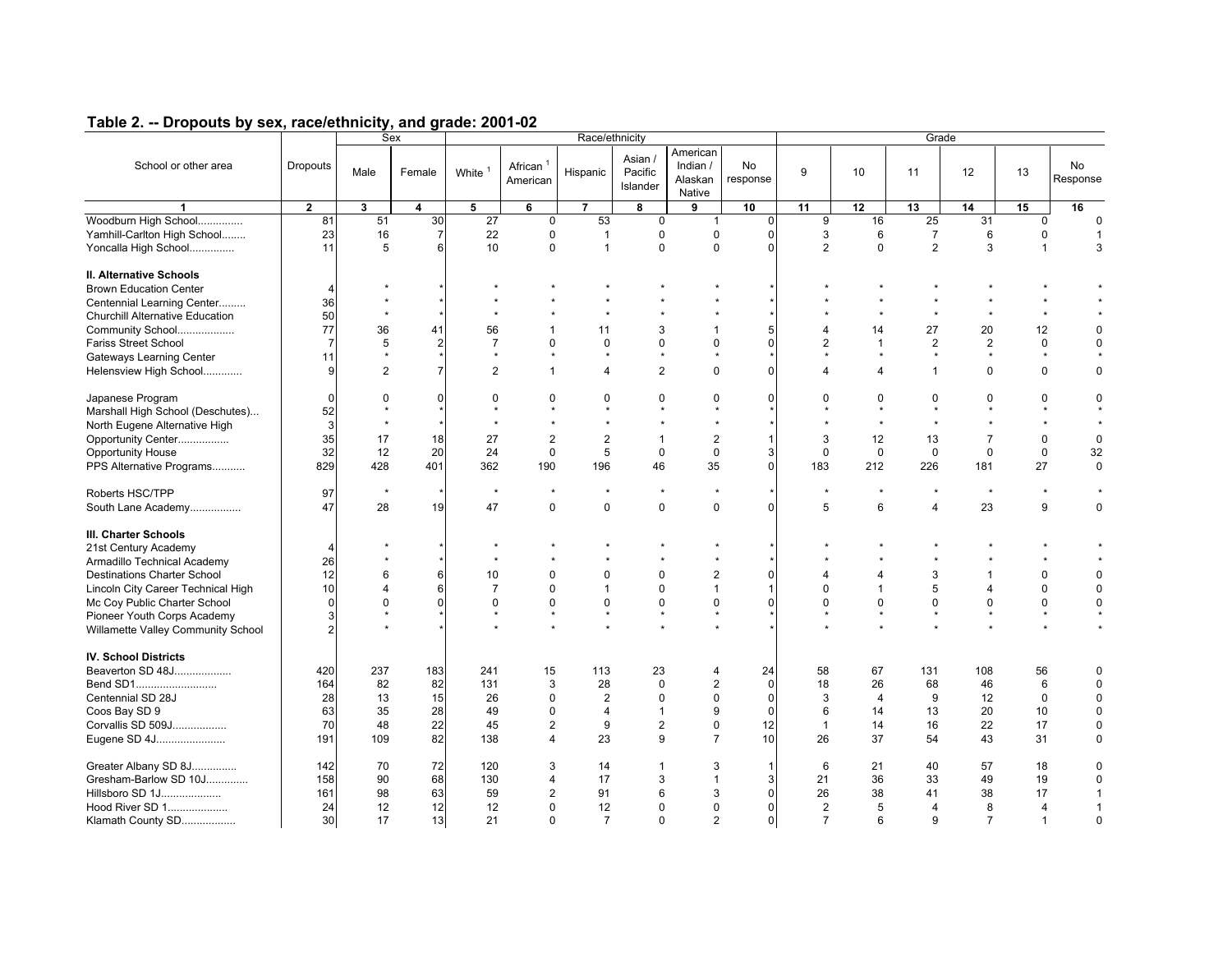|                                                          |                  | <b>Sex</b><br>Race/ethnicity |                 |                    |                                            |                         |                                |                                           |                              |                |                            | Grade           |                 |                            |                           |
|----------------------------------------------------------|------------------|------------------------------|-----------------|--------------------|--------------------------------------------|-------------------------|--------------------------------|-------------------------------------------|------------------------------|----------------|----------------------------|-----------------|-----------------|----------------------------|---------------------------|
| School or other area                                     | <b>Dropouts</b>  | Male                         | Female          | White <sup>1</sup> | African <sup>1</sup><br>American           | Hispanic                | Asian /<br>Pacific<br>Islander | American<br>Indian /<br>Alaskan<br>Native | <b>No</b><br>response        | 9              | 10                         | 11              | 12              | 13                         | <b>No</b><br>Response     |
| 1                                                        | $\overline{2}$   | $\mathbf{3}$                 | 4               | 5                  | 6                                          | 7                       | 8                              | 9                                         | 10                           | 11             | 12                         | 13              | 14              | 15                         | 16                        |
| Klamath Falls City Schools                               | 80               | 41                           | 39              | $\overline{57}$    | $\mathbf{1}$                               | $\overline{13}$         | $\mathbf{1}$                   | 8                                         | $\Omega$                     | 5              | $\overline{12}$            | $\overline{24}$ | $\overline{20}$ | 19                         | $\Omega$                  |
| Lake Oswego SD 7J<br>Lincoln County SD<br>Medford SD 549 | 40<br>125<br>324 | 26<br>66<br>172              | 14<br>59<br>152 | 36<br>89<br>254    | $\overline{2}$<br>$\mathbf{1}$<br>$\Delta$ | $\mathbf 0$<br>13<br>54 | 2<br>$\mathbf{1}$<br>8         | $\mathbf 0$<br>16<br>$\overline{4}$       | $\mathbf 0$<br>5<br>$\Omega$ | 5<br>11<br>17  | $\overline{4}$<br>34<br>28 | 11<br>40<br>80  | 13<br>24<br>157 | $\overline{7}$<br>16<br>42 | 0<br>$\Omega$<br>$\Omega$ |
| Morrow SD 1                                              | 16               | $\overline{4}$               | 12              | 6                  | $\Omega$                                   | 10                      | $\Omega$                       | $\Omega$                                  | $\Omega$                     | $\mathbf{1}$   | $\overline{4}$             | 9               | $\overline{2}$  | $\Omega$                   | $\Omega$                  |
| North Clackamas SD 12                                    | 172              | 90                           | 82              | 136                | $\Delta$                                   | 18                      | 3                              | $\Omega$                                  | 11                           | 30             | 30                         | 59              | 43              | 10                         | $\Omega$                  |
| Phoenix-Talent SD 4                                      | 81               | 42                           | 39              | 66                 | $\Omega$                                   | 13                      | $\Omega$                       | $\mathbf{1}$                              | $\overline{1}$               | 15             | 16                         | 16              | 17              | 9                          | 8                         |
| Portland SD 1J<br>Redmond 2J                             | 1,539<br>28      | 858<br>13                    | 681<br>15       | 762<br>26          | 298<br>$\mathbf 0$                         | 305<br>$\overline{2}$   | 110<br>$\Omega$                | 64<br>$\Omega$                            | $\mathbf{0}$<br>$\mathbf{0}$ | 377<br>3       | 368<br>$\overline{4}$      | 404<br>9        | 301<br>12       | 89<br>$\Omega$             | ŋ<br>$\Omega$             |
| Roseburg SD 4                                            | 113              | 64                           | 49              | 108                | $\mathbf 0$                                | 3                       | $\mathbf 0$                    | $\overline{2}$                            | $\Omega$                     | $\overline{4}$ | 28                         | 23              | 23              | 35                         | $\Omega$                  |
| Salem/Keizer SD 24J                                      | 761              | 397                          | 364             | 457                | 10                                         | 203                     | 17                             | 22                                        | 52                           | 84             | 147                        | 174             | 274             | 82                         | $\Omega$                  |
| Sheridan SD 48J                                          | 37               | 16                           | 21              | 28                 | $\mathbf 0$                                | 6                       | $\mathbf 0$                    | $\mathbf 0$                               | 3                            | $\mathbf{1}$   | $\mathbf 0$                | $\mathbf{1}$    | 3               | $\mathbf 0$                | 32                        |
| South Lane 45J                                           | 63               | 39                           | 24              | 61                 | $\Omega$                                   | $\overline{1}$          | $\mathbf{1}$                   | $\Omega$                                  | $\Omega$                     | 8              | 6                          | 9               | 27              | 13                         | $\mathbf 0$               |
|                                                          |                  |                              |                 |                    |                                            |                         |                                |                                           |                              |                |                            |                 |                 |                            |                           |
| Springfield SD19<br>Three Rivers SD                      | 149<br>93        | 65<br>53                     | 84<br>40        | 124<br>82          | 3<br>2                                     | 19<br>6                 | $\mathbf 0$<br>2               | 3<br>$\mathbf{1}$                         | $\mathbf 0$<br>$\mathbf 0$   | 25<br>11       | 30<br>17                   | 45<br>25        | 35<br>30        | 14<br>9                    | 0<br>$\mathbf 1$          |
| Tigard SD 23J                                            | 165              | 92                           | 73              | 106                | $\overline{4}$                             | 46                      | $\overline{7}$                 | 2                                         | $\mathbf 0$                  | 18             | 35                         | 52              | 45              | 15                         | $\Omega$                  |
| West Linn SD 3J                                          | 60               | 37                           | 23              | 50                 | $\Omega$                                   | 9                       | $\Omega$                       | $\mathbf{1}$                              | $\Omega$                     | 5              | 12                         | 18              | 16              | 9                          | $\Omega$                  |
|                                                          |                  |                              |                 |                    |                                            |                         |                                |                                           |                              |                |                            |                 |                 |                            |                           |
| V. Counties<br>Baker County                              | $\overline{7}$   | 5                            | $\overline{2}$  | $\overline{7}$     | $\mathbf 0$                                | $\mathbf 0$             | $\Omega$                       | $\Omega$                                  | $\Omega$                     | -1             | $\overline{2}$             | $\mathbf{1}$    | $\overline{2}$  | $\mathbf{1}$               |                           |
|                                                          | 94               | 63                           | 31              | 64                 | $\boldsymbol{2}$                           | 13                      | $\overline{2}$                 | $\mathbf 0$                               | 13                           | $\overline{2}$ | 20                         | 26              | 27              | 19                         |                           |
| Benton County                                            | 478              | 270                          | 208             | 392                | 8                                          | 55                      | 9                              | 3                                         | 11                           | 66             | 104                        | 147             | 121             | 40                         | $\Omega$                  |
| Clackamas County                                         | 67               |                              |                 |                    |                                            |                         | $\mathbf 0$                    | $\overline{2}$                            |                              |                |                            |                 |                 |                            |                           |
| Clatsop County                                           |                  | 35                           | 32              | 53                 | $\overline{2}$                             | 10                      |                                |                                           | $\mathbf 0$                  | 13             | 14                         | 17              | 19              | 4                          | 0                         |
| Columbia County                                          | 63               | 32                           | 31              | 29                 | $\mathbf{1}$                               | 3                       | $\mathbf 0$                    | $\mathbf 0$                               | 30                           | 9              | $\overline{7}$             | 18              | 23              | 6                          | 0                         |
| Coos County                                              | 121              | 69                           | 52              | 89                 | 2                                          | 8                       | 2                              | 18                                        | $\overline{2}$               | 14             | 29                         | 27              | 33              | 18                         | $\Omega$                  |
| Crook County                                             | 53               | 26                           | 27              | 50                 | 0                                          | $\overline{2}$          | $\mathbf 0$                    | 0                                         | $\mathbf{1}$                 | 6              | 7                          | 13              | 23              | 4                          | U                         |
| Curry County                                             | 32               | 13                           | 19              | 19                 | $\Omega$                                   | $\overline{2}$          | $\mathbf{1}$                   | 5                                         | 5                            | 8              | 5                          | 8               | 8               | 3                          | 0                         |
| Deschutes County                                         | 195              | 98                           | 97              | 160                | 3                                          | 30                      | $\mathbf 0$                    | $\overline{2}$                            | $\mathbf 0$                  | 21             | 30                         | 78              | 58              | 6                          | $\overline{2}$            |
| Douglas County                                           | 257              | 146                          | 111             | 240                | $\Omega$                                   | 13                      | $\mathbf 0$                    | $\overline{4}$                            | $\Omega$                     | 25             | 50                         | 59              | 71              | 46                         | 6                         |
| Gilliam County                                           | $\mathbf 0$      | 0                            | $\mathbf 0$     | $\mathbf 0$        | $\mathbf 0$                                | $\mathbf 0$             | $\mathbf 0$                    | $\mathbf 0$                               | $\Omega$                     | $\mathbf 0$    | 0                          | $\mathbf 0$     | 0               | 0                          | $\Omega$                  |
| Grant County                                             | $\overline{2}$   |                              |                 |                    |                                            |                         |                                |                                           |                              |                |                            |                 |                 |                            |                           |
| Harney County                                            | $\overline{4}$   |                              |                 |                    |                                            |                         |                                |                                           |                              |                |                            |                 |                 |                            |                           |
| Hood River County                                        | 24               | 12                           | 12              | 12                 | $\mathbf 0$                                | 12                      | $\mathbf 0$                    | $\mathbf 0$                               | $\Omega$                     | $\overline{2}$ | 5                          | $\overline{4}$  | 8               | 4                          |                           |
| Jackson County                                           | 662              | 372                          | 290             | 504                | 6                                          | 86                      | 11                             | 11                                        | 44                           | 65             | 80                         | 157             | 272             | 80                         |                           |
| Jefferson County                                         | 40               | 22                           | 18              | 6                  | 0                                          | 20                      | $\mathbf 0$                    | 14                                        | $\mathbf 0$                  | 14             | 8                          | 10              | 5               | 3                          | 0                         |
| Josephine County                                         | 190              | 104                          | 86              | 170                | 5                                          | 9                       | 2                              | $\overline{4}$                            | $\mathbf 0$                  | 27             | 45                         | 50              | 55              | 12                         |                           |
| Klamath County                                           | 110              | 58                           | 52              | 78                 | $\mathbf{1}$                               | 20                      | $\mathbf{1}$                   | 10                                        | $\Omega$                     | 12             | 18                         | 33              | 27              | 20                         | $\Omega$                  |
|                                                          |                  |                              |                 |                    |                                            |                         |                                |                                           |                              |                |                            |                 |                 |                            |                           |
| Lake County<br>Lane County                               | 13<br>582        | 7<br>308                     | 6<br>274        | 10<br>482          | $\Omega$<br>9                              | $\overline{2}$<br>49    | $\mathbf 0$<br>15              | $\mathbf{1}$<br>17                        | $\Omega$<br>10               | -1<br>98       | $\overline{2}$<br>115      | 4<br>152        | 3<br>148        | 3<br>69                    | 0<br>0                    |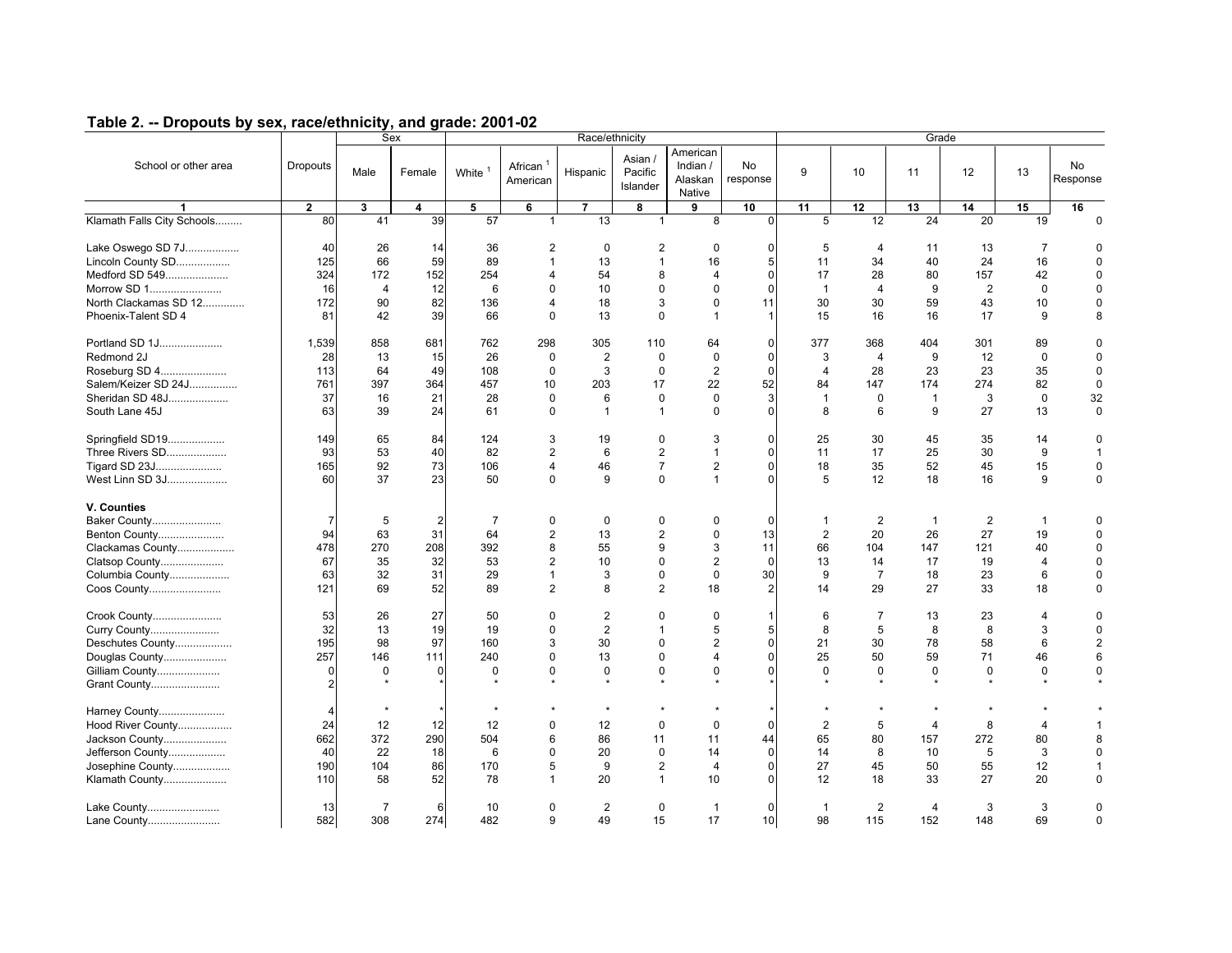|                      |                | <b>Sex</b> |        |              |                     |          | Race/ethnicity                 |                                           |                       |     |     | Grade    |          |     |                 |
|----------------------|----------------|------------|--------|--------------|---------------------|----------|--------------------------------|-------------------------------------------|-----------------------|-----|-----|----------|----------|-----|-----------------|
| School or other area | Dropouts       | Male       | Female | White        | African<br>American | Hispanic | Asian /<br>Pacific<br>Islander | American<br>Indian /<br>Alaskan<br>Native | <b>No</b><br>response | 9   | 10  | 11       | 12       | 13  | No.<br>Response |
|                      | $\overline{2}$ | 3          |        | 5            | 6                   |          | 8                              | 9                                         | 10                    | 11  | 12  | 13       | 14       | 15  | 16              |
| Lincoln County       | 125            | 66         | 59     | 89           |                     | 13       |                                | 16                                        |                       | 11  | 34  | 40       | 24       | 16  |                 |
| Linn County          | 336            | 188        | 148    | 297          |                     | 17       |                                |                                           |                       | 38  | 54  | 86       | 128      | 30  |                 |
| Malheur County       | 50             | 28         | 22     | 19           |                     | 30       |                                |                                           |                       | 6   | 11  | 16       | 9        | 8   |                 |
| Marion County        | 1,009          | 532        | 477    | 602          | 11                  | 298      | 18                             | 25                                        | 55                    | 114 | 203 | 257      | 342      | 93  |                 |
| Morrow County        | 16             |            | 12     | ĥ            |                     | 10       |                                |                                           |                       |     |     |          |          |     |                 |
| Multnomah County     | 2,084          | 1,163      | 921    | 1,151        | 325                 | 397      | 137                            | 70                                        |                       | 478 | 487 | 524      | 437      | 153 |                 |
| Polk County          | 97             | 51         | 46     | 68           |                     | 21       |                                |                                           |                       | 18  | 16  | 17       | 36       | 10  |                 |
| Sherman County       |                | 0          |        | <sup>0</sup> |                     |          |                                |                                           |                       |     | 0   | $\Omega$ | $\Omega$ |     |                 |
| Tillamook County     | 60             | 40         | 20     | 49           |                     |          |                                |                                           |                       |     | 16  | 15       | 18       |     |                 |
| Umatilla County      | 160            | 81         | 79     | 87           |                     | 52       |                                | 13                                        |                       | 34  | 34  | 47       | 34       | 10  |                 |
| Union County         | 33             | 16         | 17     | 28           |                     |          |                                |                                           |                       |     |     |          | 14       |     |                 |
| Wallowa County       |                |            | 0      | 0            |                     |          |                                |                                           |                       |     |     |          |          |     |                 |
| Wasco County         |                |            | 19     | 32           |                     |          |                                |                                           |                       |     | 8   | 13       | 10       |     |                 |
| Washington County    | 906            | 517        | 389    | 502          | 23                  | 307      |                                |                                           | 24                    | 153 | 175 | 261      | 222      | 94  |                 |
| Wheeler County       |                |            |        |              |                     |          |                                |                                           |                       |     |     |          |          |     |                 |
| Yamhill County       | 250            | 133        | 117    | 198          |                     |          |                                |                                           |                       | 31  | 51  | 54       | 75       |     | 33              |

Notes: Detailed data is suppressed in schools with small numbers of dropouts to protect student confidentiality. The districts listed in section IV are only the districts that have more than one school or program reporting dropouts.

<sup>1</sup> Not of Hispanic origin

SOURCE: Oregon Department of Education, Data Information Services, Individual Early Leaver Report.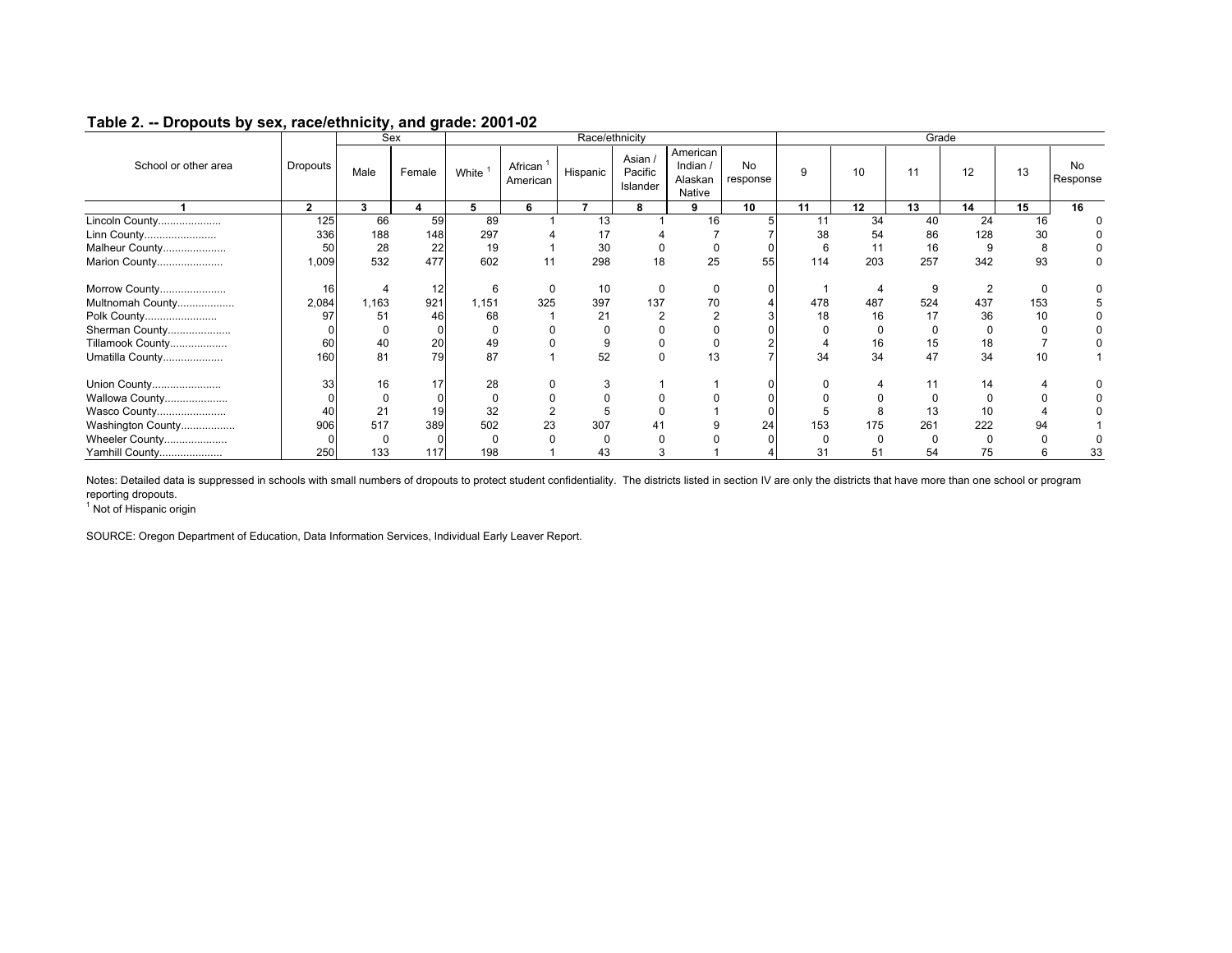|                              |                 |                         |                             | Time enrolled in district |                      |                           |                        | Circumstance upon withdrawal |                                       |                                      |                                                     |                                   |                                                        |                |                                              |
|------------------------------|-----------------|-------------------------|-----------------------------|---------------------------|----------------------|---------------------------|------------------------|------------------------------|---------------------------------------|--------------------------------------|-----------------------------------------------------|-----------------------------------|--------------------------------------------------------|----------------|----------------------------------------------|
| School or other area         | <b>Dropouts</b> | Less<br>than 2<br>weeks | 2 weeks<br>to $2$<br>months | 2 months<br>to 1 year     | 1 year to<br>5 years | More<br>than $5$<br>years | No<br>response without | Left<br>school<br>notice     | Unreq-<br>istered<br>home<br>schooler | Joined<br>the<br>military<br>service | Withdrew<br>from district-<br>sponsored<br>alt. ed. | Moved with<br>a migrant<br>family | Expelled or<br>sus-<br>pended<br>and did not<br>return | No<br>response | Former<br>dropouts<br>returning<br>to school |
|                              | $\overline{2}$  | 3                       | $\overline{4}$              | 5                         | 6                    | 7                         | $\overline{8}$         | 9                            | 10                                    | 11                                   | 12                                                  | 13                                | 14                                                     | 15             | 16                                           |
| Oregon Statewide Totals      | 8,160           | 282                     | 604                         | 1,464                     | 3,042                | 2,768                     | $\mathbf{0}$           | 1,881                        | 110                                   | 11                                   | 1,534                                               | 72                                | 149                                                    | 4,403          | 715                                          |
| I. Schools                   |                 |                         |                             |                           |                      |                           |                        |                              |                                       |                                      |                                                     |                                   |                                                        |                |                                              |
| Adrian High School           | -1              |                         |                             |                           | $\star$              | $\star$                   |                        | $\star$                      |                                       |                                      |                                                     |                                   | $\star$                                                |                |                                              |
| Aloha High School            | 85              |                         | 6                           | 18                        | 31                   | 29                        | $\Omega$               | 48                           | 2                                     | 0                                    | 11                                                  | $\Omega$                          | 0                                                      | 24             | 21                                           |
| Alsea High School            |                 |                         |                             |                           |                      | $\star$                   |                        |                              |                                       |                                      |                                                     |                                   |                                                        |                |                                              |
| Amity High School            | 3               |                         |                             |                           | $\star$              | $\star$                   |                        |                              |                                       |                                      |                                                     |                                   |                                                        |                |                                              |
| Arlington High School        | $\Omega$        | 0                       | $\mathbf 0$                 | 0                         | $\pmb{0}$            | $\pmb{0}$                 | O                      | $\mathbf 0$                  | 0                                     | $\mathbf 0$                          | $\mathbf 0$                                         | $\Omega$                          | 0                                                      |                |                                              |
| Ashland High School          | 39              | $\Omega$                | $\overline{4}$              | 5                         | 10                   | 20                        | $\Omega$               | 5                            | $\mathbf{1}$                          | $\mathbf{0}$                         | 17                                                  | $\Omega$                          | $\mathbf 0$                                            | 16             |                                              |
|                              |                 |                         |                             |                           |                      |                           |                        |                              |                                       |                                      |                                                     |                                   |                                                        |                |                                              |
| Astoria High School          | 20              | 0                       | 1                           | 6                         | 11                   | $\overline{2}$            | O                      | 3                            | $\Omega$                              | 0                                    | $\Omega$                                            | $\Omega$                          | $\Omega$                                               | 17             |                                              |
| Baker High School            | 4               |                         |                             |                           |                      |                           |                        |                              |                                       |                                      |                                                     |                                   |                                                        |                |                                              |
| Bandon High School           | 7               | $\overline{2}$          | $\mathbf{1}$                | 3                         | $\mathbf{1}$         | $\mathbf 0$               | ი                      | 2                            |                                       | 0                                    | 1                                                   | $\Omega$                          | 0                                                      | 3              | $\Omega$                                     |
| Banks High School            | 15              | 0                       | $\overline{2}$              | $\mathbf{1}$              | $\overline{7}$       | 5                         | 0                      | 6                            | $\Omega$                              | 0                                    | $\mathbf 0$                                         | $\mathbf 0$                       | $\overline{\mathbf{c}}$                                |                | $\Omega$                                     |
| Beaverton High School        | 79              | $\overline{2}$          | 5                           | 9                         | 24                   | 39                        | $\Omega$               | 41                           | $\mathbf 1$                           | $\Omega$                             | 30                                                  | $\Omega$                          | 0                                                      | 5              | 11                                           |
| Bend High School             | 64              | 8                       | $\overline{7}$              | 16                        | 33                   | $\mathbf 0$               | $\Omega$               | 24                           | $\mathbf 0$                           | $\mathbf 0$                          | $\mathbf 0$                                         | $\Omega$                          | $\overline{2}$                                         | 38             | $\Omega$                                     |
|                              |                 |                         |                             |                           |                      |                           |                        |                              |                                       |                                      |                                                     |                                   |                                                        |                |                                              |
| Benson High School           | 36              | 0                       | $\Omega$                    | $\overline{2}$            | 11                   | 23                        | O                      | $\Omega$                     | $\Omega$                              | 0                                    | 1                                                   | $\Omega$                          | 1                                                      | 33             |                                              |
| Bonanza School               | 3               | $\boldsymbol{\Phi}$     | $\Phi$                      |                           | $\mathbf{v}$         | $\star$                   |                        |                              |                                       |                                      |                                                     |                                   |                                                        |                |                                              |
| Brookings Harbor High School | 20              | 0                       | $\mathbf 0$                 | 9                         | 5                    | 6                         |                        | $\Omega$                     | $\Omega$                              | 0                                    | $\Omega$                                            | $\Omega$                          | 0                                                      | 20             |                                              |
| Burns High School            |                 | $\star$                 |                             |                           |                      |                           |                        |                              |                                       |                                      |                                                     |                                   | $\star$                                                |                |                                              |
|                              | $\Omega$        | 0                       | $\mathbf 0$                 | 0                         | $\pmb{0}$            | $\pmb{0}$                 | O                      | $\mathbf 0$                  | 0                                     | 0                                    | $\mathbf 0$                                         | $\mathbf 0$                       | 0                                                      | 0              |                                              |
| Burnt River School           |                 |                         |                             |                           |                      |                           | U                      |                              |                                       |                                      |                                                     |                                   |                                                        |                | U                                            |
| Butte Falls High School      | 7               | 1                       | $\mathbf{1}$                | $\overline{2}$            | 2                    | $\mathbf{1}$              |                        | 4                            | 0                                     | $\Omega$                             | $\Omega$                                            | $\Omega$                          | 0                                                      | 3              |                                              |
| Camas Valley School          | $\mathfrak{p}$  |                         |                             |                           | $\star$              |                           |                        | ٠                            |                                       |                                      |                                                     |                                   |                                                        |                |                                              |
| Canby High School            | 56              | 0                       | $\overline{4}$              | 8                         | 44                   | 0                         | 0                      | 16                           | $\Omega$                              | 0                                    | 9                                                   | $\mathbf 0$                       | 0                                                      | 31             |                                              |
| Cascade High School          | 23              | 1                       | $\overline{2}$              | 9                         | 10                   | $\mathbf{1}$              | O                      | $\pmb{0}$                    | 1                                     | $\Omega$                             | $\Omega$                                            | $\Omega$                          | 0                                                      | 22             | $\Omega$                                     |
| Cascade Locks School         | $\Omega$        | $\Omega$                | $\Omega$                    | $\Omega$                  | $\mathbf 0$          | $\Omega$                  | $\Omega$               | $\Omega$                     | $\Omega$                              | $\Omega$                             | $\Omega$                                            | $\Omega$                          | 0                                                      | $\Omega$       |                                              |
| Centennial High School       | 44              | 1                       | $\mathbf{1}$                | 12                        | 16                   | 14                        | 0                      | 32                           | 1                                     | 0                                    | $\Omega$                                            | $\Omega$                          | 0                                                      | 11             | $\Omega$                                     |
| Central High School          | 47              | 9                       | 9                           | 19                        | 5                    | 5                         | 0                      | $\mathbf 0$                  | $\Omega$                              | $\Omega$                             | $\Omega$                                            | $\Omega$                          | 0                                                      | 47             | 3                                            |
|                              |                 |                         |                             |                           |                      |                           |                        |                              |                                       |                                      |                                                     |                                   |                                                        |                |                                              |
| Central Linn High School     | 4               |                         |                             | $\star$                   | $\star$              |                           |                        | $\star$                      |                                       |                                      |                                                     |                                   |                                                        |                |                                              |
| Century High School          | 90              | 0                       | 3                           | 24                        | 33                   | 30                        | $\mathbf{0}$           | 15                           | 0                                     | 0                                    | 3                                                   | $\Omega$                          | 0                                                      | 72             |                                              |
| Chiloquin High School        | 6               |                         |                             |                           | $\star$              | $\star$                   |                        | $\star$                      |                                       |                                      |                                                     |                                   |                                                        |                |                                              |
|                              | 44              | 0                       | 3                           | 5                         | 28                   | 8                         | 0                      | 22                           | 12                                    | 0                                    | 6                                                   | $\mathbf 0$                       | 0                                                      |                | 11                                           |
| Clackamas High School        |                 | $\star$                 |                             | $\star$                   | $\star$              | $\star$                   |                        | $\star$                      |                                       |                                      |                                                     |                                   | $\star$                                                |                |                                              |
| Clatskanie High School       | 5               |                         |                             |                           |                      |                           |                        |                              |                                       |                                      |                                                     |                                   |                                                        |                |                                              |
| Cleveland High School        | 70              | $\Omega$                | $\overline{4}$              | 9                         | 30                   | 27                        | $\Omega$               | 18                           | $\Omega$                              | $\Omega$                             | 5                                                   | $\Omega$                          | 1                                                      | 45             | 5                                            |
| Colton High School           | 10              |                         |                             |                           | $\star$              |                           |                        | $\star$                      |                                       |                                      |                                                     |                                   |                                                        |                |                                              |
| Condon High School           | $\Omega$        | 0                       | $\mathbf 0$                 | $\Omega$                  | $\mathbf 0$          | 0                         | $\Omega$               | $\Omega$                     | $\Omega$                              | 0                                    | $\Omega$                                            | $\Omega$                          | 0                                                      |                |                                              |
| Coquille High School         |                 |                         | $\Phi$                      |                           | $\star$              | $\star$                   |                        |                              |                                       |                                      | $\star$                                             |                                   | $\star$                                                |                |                                              |
|                              | 2               |                         |                             |                           | $\star$              | $\star$                   |                        |                              |                                       | $\star$                              |                                                     |                                   | $\star$                                                |                |                                              |
| Corbett High School          |                 |                         |                             |                           |                      |                           |                        |                              |                                       |                                      |                                                     |                                   |                                                        |                |                                              |
| Corvallis High School        | 38              | 0                       | $\mathbf{3}$                | 5                         | 8                    | 22                        | 0                      | $\mathbf 0$                  | $\mathbf 0$                           | $\mathbf 0$                          | $\mathbf{1}$                                        | $\mathbf 0$                       | 0                                                      | 37             | 3                                            |
| Cottage Grove High School    | 16              | 0                       | $\Omega$                    | $\overline{2}$            | 12                   | $\overline{2}$            | $\Omega$               | $\Omega$                     | $\overline{2}$                        | $\Omega$                             | $\Omega$                                            | $\overline{2}$                    | $\Omega$                                               | 11             | $\Omega$                                     |
|                              |                 |                         |                             |                           |                      |                           |                        |                              |                                       |                                      |                                                     |                                   |                                                        |                |                                              |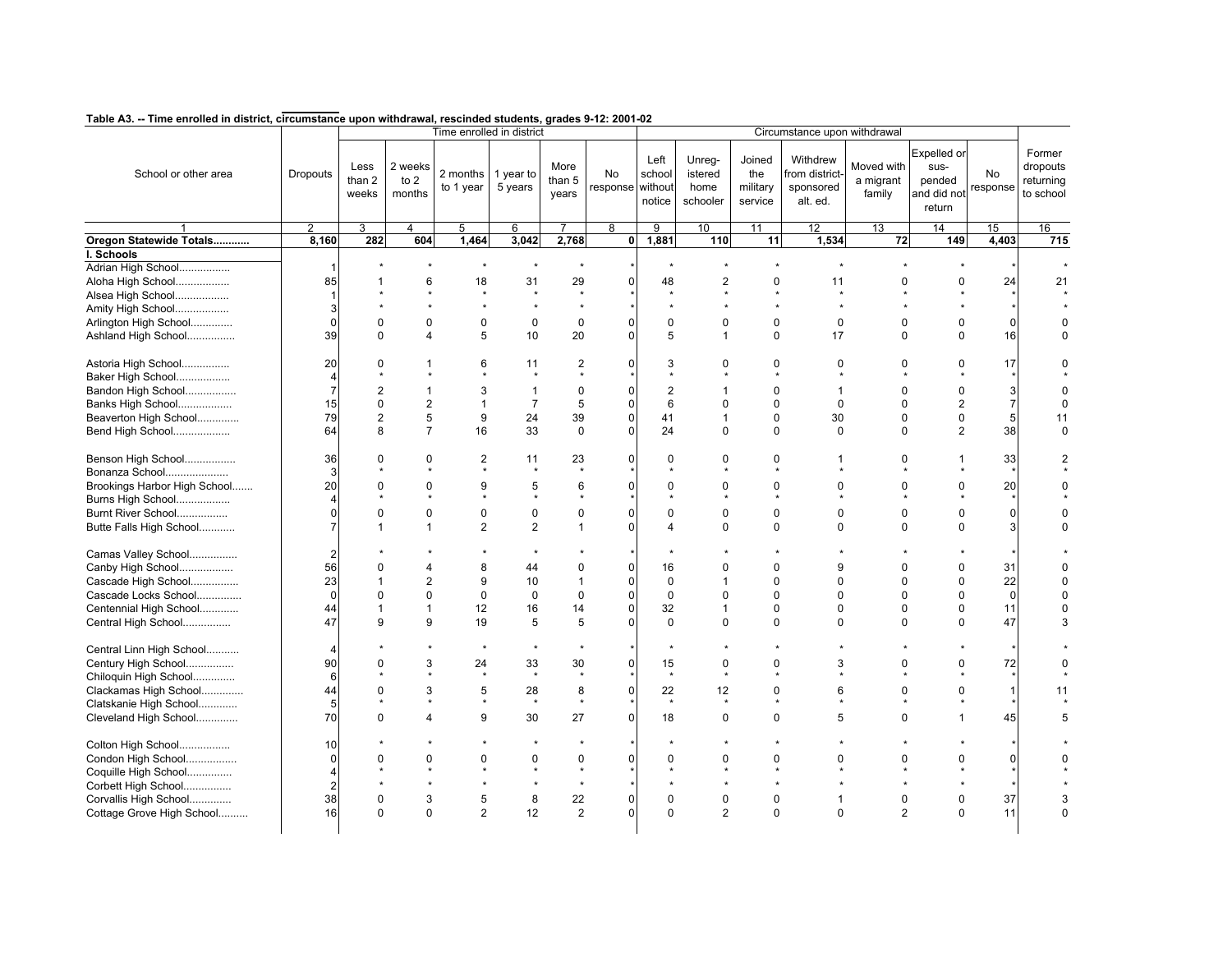|                               |                |                         |                             | Time enrolled in district |                      |                         |                        | Circumstance upon withdrawal |                                       |                                      |                                                    |                                   |                                                        |                |                                              |  |
|-------------------------------|----------------|-------------------------|-----------------------------|---------------------------|----------------------|-------------------------|------------------------|------------------------------|---------------------------------------|--------------------------------------|----------------------------------------------------|-----------------------------------|--------------------------------------------------------|----------------|----------------------------------------------|--|
| School or other area          | Dropouts       | Less<br>than 2<br>weeks | 2 weeks<br>to $2$<br>months | 2 months<br>to 1 year     | 1 year to<br>5 years | More<br>than 5<br>years | No<br>response without | Left<br>school<br>notice     | Unreg-<br>istered<br>home<br>schooler | Joined<br>the<br>military<br>service | Withdrew<br>from district<br>sponsored<br>alt. ed. | Moved with<br>a migrant<br>family | Expelled or<br>sus-<br>pended<br>and did not<br>return | No<br>response | Former<br>dropouts<br>returning<br>to school |  |
|                               | $\overline{2}$ | 3                       | $\overline{4}$              | 5                         | 6                    |                         | $\overline{8}$         | $\overline{9}$               | 10                                    | 11                                   | 12                                                 | 13                                | 14                                                     | 15             | 16                                           |  |
| Cove School                   | $\Omega$       | $\mathbf 0$             | $\mathbf 0$                 | $\mathbf 0$               | $\mathbf 0$          | 0                       | $\mathbf 0$            | $\mathbf 0$                  | $\mathbf 0$                           | $\mathbf 0$                          | $\mathbf 0$                                        | $\mathbf 0$                       | $\mathbf 0$                                            | $\overline{0}$ | $\Omega$                                     |  |
| Crane Union High School       |                | $\pmb{0}$               | $\mathbf 0$                 | 0                         | $\mathbf 0$          | $\mathbf 0$             | 0                      | $\mathbf 0$                  | $\mathbf 0$                           | 0                                    | 0                                                  | $\mathbf 0$                       | $\mathsf 0$                                            | 0              | $\Omega$                                     |  |
| Crater High School            | 100            | 3                       | 14                          | 21                        | 57                   | 5                       | n                      | 4                            | $\mathbf 0$                           | 0                                    | 67                                                 | $\Omega$                          | $\mathbf{2}$                                           | 27             | $\Omega$                                     |  |
| Crescent Valley High School   | 30             |                         | $\Omega$                    | $\overline{4}$            | 5                    | 20                      |                        | $\Omega$                     | $\Omega$                              | $\Omega$                             | $\Omega$                                           | $\Omega$                          | 0                                                      | 30             |                                              |  |
| Creswell High School          | 18             | $\mathbf{1}$            | $\mathbf 0$                 | $\mathbf 0$               | 9                    | 8                       | 0                      | 1                            | $\pmb{0}$                             | $\mathbf 0$                          | 0                                                  | $\mathbf 0$                       | $\mathsf 0$                                            | 17             |                                              |  |
| Crook County High School      | 53             | $\mathbf{1}$            | 6                           | 10                        | 34                   | 2                       |                        | $\mathbf 1$                  | $\overline{7}$                        | $\Omega$                             | $\Omega$                                           | $\mathbf{1}$                      | $\mathbf{1}$                                           | 43             |                                              |  |
| Crow High School              |                |                         |                             |                           |                      |                         |                        |                              |                                       |                                      |                                                    |                                   |                                                        |                |                                              |  |
| Culver High School            | Q              | $\Omega$                | 3                           | $\overline{2}$            | 3                    | $\mathbf{1}$            | $\Omega$               | $\Omega$                     | $\Omega$                              | $\Omega$                             | $\Omega$                                           | $\Omega$                          | 0                                                      | 9              |                                              |  |
| Dallas High School            | 43             | 0                       | 3                           | $\overline{4}$            | 26                   | 10                      | 0                      | 13                           | 3                                     | 0                                    | $\overline{7}$                                     | $\mathbf 0$                       | $\mathbf{1}$                                           | 19             |                                              |  |
| David Douglas High School     | 95             | 8                       | 6                           | 21                        | 60                   | $\mathbf 0$             | n                      | 12                           | 8                                     | $\Omega$                             | $\Omega$                                           | $\Omega$                          | 0                                                      | 73             |                                              |  |
| Days Creek School             | 5              |                         |                             |                           |                      |                         |                        | $\star$                      |                                       |                                      |                                                    |                                   |                                                        |                |                                              |  |
| Dayton High School            | 10             | $\Omega$                | $\mathbf{1}$                | $\Omega$                  | $\overline{4}$       | 5                       | 0                      | $\mathbf 0$                  | $\Omega$                              | $\mathbf{0}$                         | $\Omega$                                           | $\Omega$                          | 1                                                      | 8              | O                                            |  |
| Dayville School               |                | 0                       | $\mathbf 0$                 | 0                         | $\mathbf 0$          | $\mathbf 0$             | 0                      | $\mathbf 0$                  | $\mathbf 0$                           | 0                                    | 0                                                  | $\mathbf 0$                       | 0                                                      | $\Omega$       |                                              |  |
| Douglas High School           | 28             | $\Omega$                | $\overline{4}$              | 3                         | 14                   | $\overline{7}$          | 0                      | 8                            |                                       | $\Omega$                             | $\overline{7}$                                     | $\Omega$                          | 0                                                      | 12             |                                              |  |
| Dufur School                  |                | $\Phi$                  | $\star$                     | $\star$                   | $\star$              |                         |                        | $\star$                      |                                       |                                      |                                                    |                                   | $\bullet$                                              |                |                                              |  |
| Eagle Point High School       | 90             | 2                       | 3                           | 19                        | 66                   | $\mathbf 0$             | n                      | 22                           | $\Omega$                              | 0                                    | 15                                                 | $\overline{2}$                    | 4                                                      | 47             |                                              |  |
| Echo School                   |                |                         | $\star$                     | $\star$                   | $\star$              |                         |                        | $\star$                      |                                       | $\star$                              |                                                    |                                   |                                                        |                |                                              |  |
| Eddyville School              |                |                         |                             |                           | $\star$              |                         |                        |                              |                                       |                                      |                                                    |                                   |                                                        |                |                                              |  |
| Elgin High School             |                |                         |                             |                           |                      |                         |                        |                              |                                       |                                      |                                                    |                                   |                                                        |                |                                              |  |
| Elkton High School            | 6              | $\Omega$                | $\overline{2}$              | $\mathbf 1$               | $\mathbf{1}$         | $\overline{2}$          | U                      | 3                            | $\Omega$                              | $\Omega$                             | $\Omega$                                           | $\Omega$                          | $\Omega$                                               |                |                                              |  |
| Elmira High School            | 23             | $\Omega$                | $\overline{4}$              | $\overline{2}$            | $\overline{7}$       | 10                      | 0                      | 6                            | $\Omega$                              | $\Omega$                             | 1                                                  | $\Omega$                          | 0                                                      | 16             |                                              |  |
| Enterprise High School        | $\Omega$       | 0                       | $\mathbf 0$                 | 0                         | $\mathbf 0$          | $\mathbf 0$             |                        | 0                            | $\mathbf 0$                           | 0                                    | 0                                                  | $\mathbf 0$                       | $\Omega$                                               | $\mathbf 0$    |                                              |  |
| Estacada High School          | 36             | $\mathbf 0$             | $\mathbf{1}$                | $\mathbf{1}$              | 19                   | 15                      | n                      | $\overline{2}$               | $\pmb{0}$                             | $\mathbf 0$                          | 7                                                  | $\mathbf{1}$                      | 1                                                      | 23             |                                              |  |
| Falls City High School        |                |                         |                             |                           | $\star$              |                         |                        |                              |                                       |                                      |                                                    |                                   |                                                        |                |                                              |  |
| Forest Grove High School      | 125            | Δ                       | 6                           | 10                        | 70                   | 35                      | 0                      | 31                           | $\Omega$                              | $\Omega$                             | 66                                                 | $\Omega$                          | 4                                                      | 23             |                                              |  |
| Franklin High School          | 78             |                         | 5                           | 11                        | 16                   | 45                      | $\overline{0}$         | 10                           | $\Omega$                              |                                      | $\overline{2}$                                     | $\Omega$                          | 2                                                      | 63             | ี                                            |  |
| Gaston High School            |                |                         |                             |                           |                      |                         |                        |                              |                                       |                                      |                                                    |                                   |                                                        |                |                                              |  |
| Gervais High School           | 27             | 2                       | $\overline{7}$              | 18                        | $\mathbf 0$          | $\mathbf 0$             | 0                      | 23                           | $\Omega$                              | 0                                    | 0                                                  | $\Omega$                          | 0                                                      |                |                                              |  |
| Gilchrist School              |                |                         | $\star$                     | $\star$                   | $\star$              | $\star$                 |                        | $\star$                      |                                       | $\star$                              |                                                    |                                   |                                                        |                |                                              |  |
| Gladstone High School         |                |                         |                             |                           |                      |                         |                        |                              |                                       |                                      |                                                    |                                   |                                                        |                |                                              |  |
| Glencoe High School           | 19             | $\Omega$                | $\mathbf 0$                 | 4                         | $\overline{4}$       | 11                      | 0                      | $\mathbf 0$                  | $\mathbf 0$                           | $\Omega$                             | $\Omega$                                           | $\Omega$                          | 0                                                      | 19             |                                              |  |
| Glendale High School          | 6              | 0                       | $\mathbf 0$                 | 3                         | 3                    | 0                       | 0                      | 3                            | $\Omega$                              | $\Omega$                             | 3                                                  | $\Omega$                          | 0                                                      | 0              |                                              |  |
| Glide High School             | 15             | $\Omega$                | $\Omega$                    | 3                         | 11                   | $\mathbf{1}$            |                        | $\Delta$                     | $\Omega$                              | $\Omega$                             | 8                                                  | $\Omega$                          | $\Omega$                                               |                |                                              |  |
| Gold Beach High School        |                | $\Omega$                | 3                           | 5                         | $\Omega$             | $\mathbf 0$             | 0                      | $\Omega$                     | $\Omega$                              | $\Omega$                             | 5                                                  | $\Omega$                          | 0                                                      |                |                                              |  |
| Grant High School (Grant)     |                | $\star$                 | $\star$                     |                           | $\star$              | $\star$                 |                        | $\star$                      | $\star$                               | $\star$                              |                                                    |                                   | $\star$                                                |                |                                              |  |
| Grant High School (Multnomah) | 71             | $\Omega$                | $\mathbf{1}$                | 9                         | 15                   | 46                      | $\Omega$               | 22                           | $\Omega$                              | $\Omega$                             | $\overline{2}$                                     | $\Omega$                          | 1                                                      | 44             | 3                                            |  |
| Grants Pass High School       | 97             | $\mathbf 0$             | 3                           | 14                        | 53                   | 27                      | $\overline{0}$         | 18                           | 3                                     | 0                                    | 22                                                 | $\mathbf 0$                       | 3                                                      | 50             | 3                                            |  |
| Gresham High School           | 88             | 5                       | $\mathbf{1}$                | 12                        | 51                   | 19                      | $\mathbf 0$            | $\Omega$                     | $\Omega$                              | $\Omega$                             | $\Omega$                                           | $\Omega$                          | $\Omega$                                               | 88             | 12                                           |  |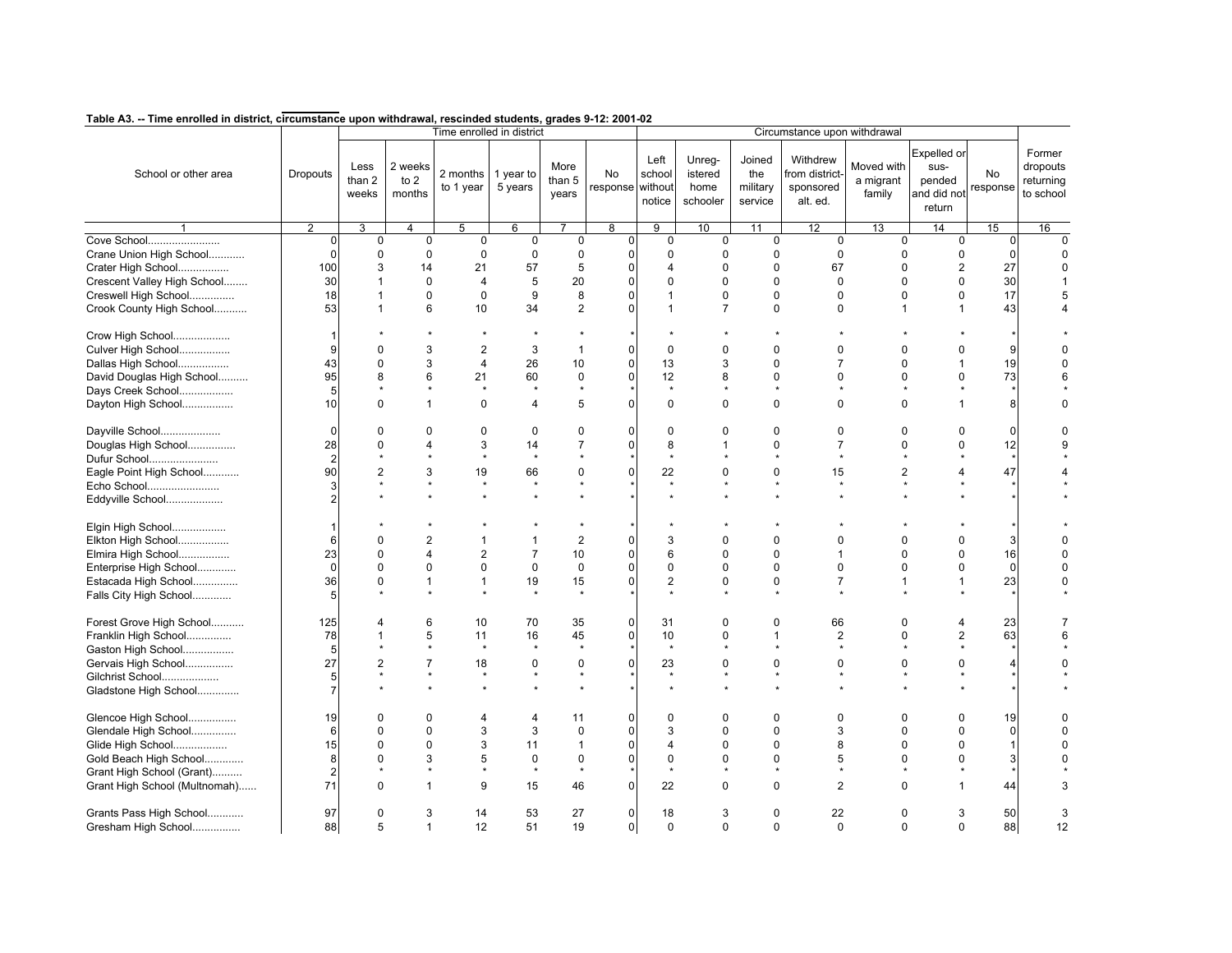|                                   |                 |                         |                             |                       | Time enrolled in district |                         |                        | Circumstance upon withdrawal |                                       |                                      |                                                     |                                   |                                                        |                |                                              |
|-----------------------------------|-----------------|-------------------------|-----------------------------|-----------------------|---------------------------|-------------------------|------------------------|------------------------------|---------------------------------------|--------------------------------------|-----------------------------------------------------|-----------------------------------|--------------------------------------------------------|----------------|----------------------------------------------|
| School or other area              | <b>Dropouts</b> | Less<br>than 2<br>weeks | 2 weeks<br>to $2$<br>months | 2 months<br>to 1 year | 1 year to<br>5 years      | More<br>than 5<br>vears | No<br>response without | Left<br>school<br>notice     | Unreg-<br>istered<br>home<br>schooler | Joined<br>the<br>military<br>service | Withdrew<br>from district-<br>sponsored<br>alt. ed. | Moved with<br>a migrant<br>family | Expelled or<br>sus-<br>pended<br>and did not<br>return | No<br>response | Former<br>dropouts<br>returning<br>to school |
|                                   | $\overline{2}$  | 3                       | 4                           | 5                     | 6                         |                         | 8                      | 9                            | 10                                    | 11                                   | 12                                                  | 13                                | 14                                                     | 15             | 16                                           |
| Harper School                     | $\Omega$        | 0                       | $\mathsf 0$                 | 0                     | $\pmb{0}$                 | $\pmb{0}$               | $\overline{0}$         | $\mathbf 0$                  | $\pmb{0}$                             | 0                                    | 0                                                   | $\mathbf 0$                       | $\mathbf 0$                                            | $\Omega$       | $\Omega$                                     |
| Harrisburg High School            |                 |                         |                             |                       |                           |                         |                        |                              |                                       |                                      |                                                     |                                   |                                                        |                |                                              |
| Helix School                      | 3               |                         |                             |                       |                           |                         |                        |                              |                                       |                                      |                                                     |                                   |                                                        |                |                                              |
| Henley High School                | 7               |                         |                             |                       |                           |                         |                        |                              |                                       |                                      |                                                     |                                   |                                                        |                |                                              |
|                                   |                 |                         |                             |                       |                           |                         |                        |                              |                                       |                                      |                                                     |                                   |                                                        |                |                                              |
| Henry D Sheldon High School       | 29              |                         |                             |                       |                           |                         |                        |                              |                                       |                                      |                                                     |                                   |                                                        |                |                                              |
| Heppner High School               | $\Omega$        | 0                       | $\Omega$                    | 0                     | $\mathbf{0}$              | $\Omega$                |                        | $\Omega$                     | $\Omega$                              | U                                    | $\Omega$                                            |                                   | 0                                                      |                |                                              |
| Hermiston High School             | 51              | 22                      | 5                           | 5                     | 19                        | $\mathbf 0$             | $\Omega$               | 6                            | $\Omega$                              | $\Omega$                             | $\mathbf{1}$                                        | $\Omega$                          | 0                                                      | 43             |                                              |
| Hidden Valley High School         | 33              | $\Omega$                | 8                           | 17                    | 3                         | 5                       | $\Omega$               | 22                           | $\Omega$                              | $\Omega$                             | 11                                                  | $\Omega$                          | $\Omega$                                               | $\Omega$       |                                              |
|                                   |                 |                         |                             |                       |                           |                         |                        |                              |                                       |                                      |                                                     |                                   |                                                        |                |                                              |
| Hillsboro High School             | 52              | 2                       | $\mathbf 0$                 | 12                    | 21                        | 17                      | 0                      | 11                           | 0                                     | $\mathbf 0$                          | $\overline{4}$                                      | $\overline{7}$                    | $\mathbf{1}$                                           | 28             |                                              |
| Hood River Valley High School     | 24              | $\mathbf 0$             | $\Omega$                    | 4                     | 10                        | 10                      | 0                      | 3                            | $\Omega$                              | $\mathbf 0$                          | 5                                                   | 5                                 | 0                                                      | 11             | $\Omega$                                     |
|                                   |                 |                         |                             |                       |                           |                         |                        |                              |                                       |                                      |                                                     |                                   |                                                        |                |                                              |
| Huntington School                 | $\Omega$        | 0                       | $\mathbf 0$                 | 0                     | 0                         | 0                       |                        | 0                            | $\Omega$                              | 0                                    | $\mathbf 0$                                         | $\mathbf 0$                       | 0                                                      | $\Omega$       |                                              |
| Illinois Valley High School       | 28              | 0                       | $\mathbf 0$                 | $\Omega$              | 15                        | 13                      | $\Omega$               | 14                           | 0                                     | $\Omega$                             | $\Omega$                                            | $\Omega$                          | 0                                                      | 14             |                                              |
| Imbler High School                | $\overline{2}$  | $\star$                 |                             |                       | $\star$                   |                         |                        |                              |                                       |                                      |                                                     |                                   |                                                        |                |                                              |
| Ione School                       | $\Omega$        | $\Omega$                | $\Omega$                    | $\Omega$              | $\pmb{0}$                 | $\mathbf 0$             | n                      | $\mathbf 0$                  | $\Omega$                              | $\Omega$                             | $\Omega$                                            | $\Omega$                          | 0                                                      | 0              |                                              |
| Jefferson High School (Marion)    | 17              | $\Omega$                | $\mathbf{1}$                | 2                     | 5                         | 9                       | 0                      | $\overline{2}$               | $\Omega$                              | $\Omega$                             | 1                                                   | $\Omega$                          | 0                                                      | 14             |                                              |
| Jefferson High School (Multnomah) | 51              | $\Omega$                | $\mathbf{1}$                | 9                     | 15                        | 26                      | U                      | 5                            | $\Omega$                              | $\Omega$                             | $\mathbf 1$                                         | $\Omega$                          | $\overline{2}$                                         | 43             |                                              |
|                                   |                 |                         |                             |                       |                           |                         |                        |                              |                                       |                                      |                                                     |                                   |                                                        |                |                                              |
| Jewell School                     | 3               |                         |                             |                       |                           |                         |                        |                              |                                       |                                      |                                                     |                                   |                                                        |                |                                              |
| John C. Fremont Jr High School    | 3               |                         |                             |                       |                           |                         |                        |                              |                                       |                                      |                                                     |                                   |                                                        |                |                                              |
| John F Kennedy High School        | 6               | 1                       | $\mathbf{1}$                | 1                     | $\mathbf 0$               | 3                       | O                      | $\Omega$                     | $\Omega$                              | $\Omega$                             | $\Omega$                                            | $\Omega$                          |                                                        |                |                                              |
| Jordan Valley High School         | $\Omega$        | 0                       | $\Omega$                    | $\Omega$              | $\mathbf 0$               | $\pmb{0}$               | $\Omega$               | $\Omega$                     | $\Omega$                              | $\Omega$                             | $\Omega$                                            | $\Omega$                          | 0                                                      | ŋ              |                                              |
| Joseph High School                | $\Omega$        | 0                       | $\mathbf 0$                 | 0                     | $\mathbf 0$               | $\mathbf 0$             |                        | 0                            | $\Omega$                              | 0                                    | $\mathbf 0$                                         | $\Omega$                          | $\Omega$                                               |                |                                              |
|                                   |                 |                         |                             |                       |                           |                         |                        |                              |                                       |                                      |                                                     |                                   |                                                        |                |                                              |
| Joseph Lane Jr High School        |                 |                         |                             |                       |                           |                         |                        |                              |                                       |                                      |                                                     |                                   |                                                        |                |                                              |
| Junction City High School         | 24              |                         |                             |                       |                           |                         |                        |                              |                                       |                                      |                                                     |                                   |                                                        |                |                                              |
| Klamath High School               | 41              | 0                       | 6                           | 9                     | 26                        | 0                       | O                      | 8                            | $\Omega$                              | 0                                    | 18                                                  | O                                 |                                                        | 14             |                                              |
|                                   | $\Omega$        | $\Omega$                | $\Omega$                    | $\Omega$              | $\mathbf 0$               | $\mathbf 0$             | 0                      | $\Omega$                     | $\Omega$                              | $\Omega$                             | $\Omega$                                            | $\Omega$                          | 0                                                      | $\Omega$       |                                              |
| Knappa High School                |                 |                         |                             |                       |                           |                         |                        |                              |                                       |                                      |                                                     |                                   |                                                        |                |                                              |
| La Grande High School             | 29              | $\mathbf 0$             | 3                           | $\overline{7}$        | 6                         | 13                      | $\overline{0}$         | 25                           | $\overline{2}$                        | $\mathbf 0$                          | 0                                                   | $\mathbf 0$                       | $\mathbf{1}$                                           |                |                                              |
| Lake Oswego High School           | 12              | 0                       | $\overline{2}$              | 2                     | 8                         | 0                       | 0                      | 8                            | 0                                     | 0                                    | 3                                                   | $\mathbf 0$                       | 0                                                      | 0              |                                              |
| Lakeridge High School             | 28              | $\Omega$                | $\mathbf{1}$                | 5                     | 22                        | $\Omega$                | $\Omega$               | 12                           | $\Omega$                              | $\Omega$                             | 2                                                   | $\Omega$                          | $\overline{2}$                                         | 12             |                                              |
|                                   |                 |                         |                             |                       |                           |                         |                        |                              |                                       |                                      |                                                     |                                   |                                                        |                |                                              |
| Lakeview High School              | 11              | 0                       | $\Omega$                    | $\overline{2}$        | 7                         | $\overline{2}$          | O                      | $\mathbf 0$                  | $\Omega$                              | 0                                    | 1                                                   | $\overline{2}$                    | 0                                                      | 8              |                                              |
| Lapine High School                | 9               | 0                       | $\mathbf 0$                 | $\overline{2}$        | 6                         | $\mathbf{1}$            | 0                      | 6                            | 3                                     | $\Omega$                             | $\Omega$                                            | $\Omega$                          | 0                                                      | $\Omega$       |                                              |
| Lebanon High School               | 130             | 5                       | 5                           | 0                     | 54                        | 66                      | 0                      | 5                            | 0                                     | 1                                    | 3                                                   | $\mathbf 0$                       | $\mathbf{1}$                                           | 119            | 12                                           |
| Lincoln High School               | 56              | 2                       | 3                           | 15                    | 12                        | 24                      | 0                      | 8                            | $\mathbf 0$                           | $\Omega$                             | $\Omega$                                            | 5                                 | 15                                                     | 28             |                                              |
| Long Creek School                 | $\Omega$        | 0                       | $\Omega$                    | $\Omega$              | $\mathbf 0$               | $\mathbf 0$             |                        | $\Omega$                     | $\Omega$                              | $\Omega$                             | $\Omega$                                            | $\Omega$                          | $\mathbf 0$                                            | $\Omega$       | $\Omega$                                     |
| Lost River High School            | 9               | 0                       | $\mathbf 0$                 | 3                     | 6                         | 0                       |                        | $\Omega$                     | 0                                     | 0                                    | $\Omega$                                            | 3                                 | $\mathbf{1}$                                           |                |                                              |
|                                   |                 |                         |                             |                       |                           |                         |                        |                              |                                       |                                      |                                                     |                                   |                                                        |                |                                              |
| Lowell High School                | 3               |                         |                             |                       |                           |                         |                        |                              |                                       |                                      |                                                     |                                   |                                                        |                |                                              |
| Madison High School               | 58              | 0                       | 3                           | 15                    | 18                        | 22                      | $\mathbf{0}$           | 24                           | 1                                     | $\mathbf 0$                          | 0                                                   | $\mathbf{1}$                      | 24                                                     |                |                                              |
| Madras High School                | 31              | 0                       | $\mathbf{1}$                | $\mathbf{1}$          | 17                        | 12                      | $\mathbf{0}$           | 19                           | 0                                     | 0                                    | 1                                                   | $\overline{7}$                    | $\mathbf{1}$                                           |                |                                              |
| Mapleton High School              | $\mathbf 1$     |                         |                             |                       | $\boldsymbol{\ast}$       | $\boldsymbol{\ast}$     |                        |                              |                                       |                                      |                                                     |                                   | $\star$                                                |                |                                              |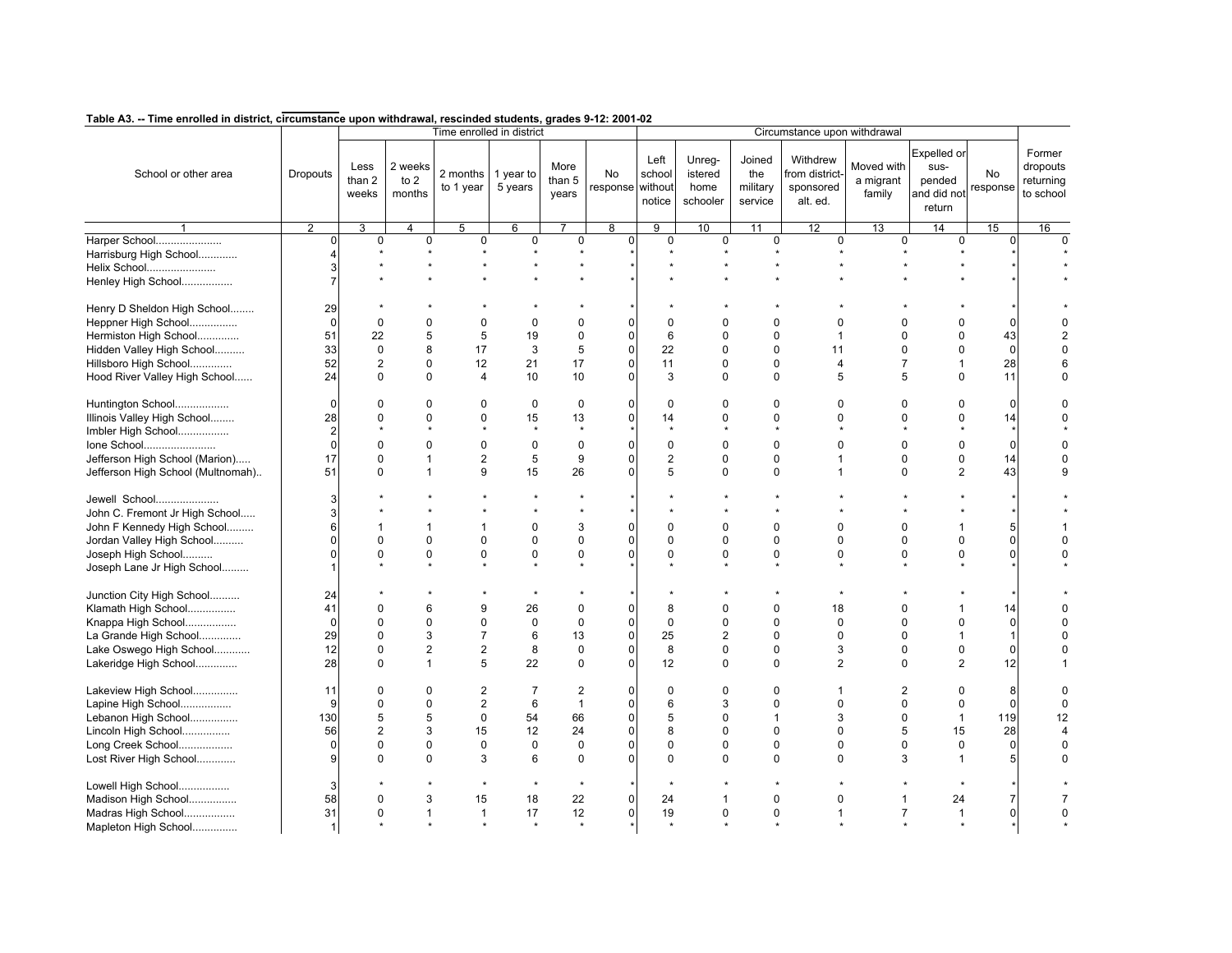|                                  |                 |                         |                             |                       | Time enrolled in district |                         |                        |                          |                                       |                                      | Circumstance upon withdrawal                        |                                   |                                                               |                |                                              |
|----------------------------------|-----------------|-------------------------|-----------------------------|-----------------------|---------------------------|-------------------------|------------------------|--------------------------|---------------------------------------|--------------------------------------|-----------------------------------------------------|-----------------------------------|---------------------------------------------------------------|----------------|----------------------------------------------|
| School or other area             | <b>Dropouts</b> | Less<br>than 2<br>weeks | 2 weeks<br>to $2$<br>months | 2 months<br>to 1 year | 1 year to<br>5 years      | More<br>than 5<br>years | No<br>response without | Left<br>school<br>notice | Unreg-<br>istered<br>home<br>schooler | Joined<br>the<br>military<br>service | Withdrew<br>from district-<br>sponsored<br>alt. ed. | Moved with<br>a migrant<br>family | <b>Expelled or</b><br>sus-<br>pended<br>and did not<br>return | No<br>response | Former<br>dropouts<br>returning<br>to school |
|                                  | $\overline{2}$  | 3                       | $\overline{4}$              | 5                     | 6                         |                         | $\overline{8}$         | $\overline{9}$           | 10                                    | 11                                   | 12                                                  | 13                                | 14                                                            | 15             | 16                                           |
| Marshall High School (Multnomah) | 94              | $\mathbf 0$             | 3                           | 17                    | 29                        | 45                      | $\overline{0}$         | $\mathbf 0$              | 0                                     | $\mathbf 0$                          | 6                                                   | $\mathbf 0$                       | $\mathbf 0$                                                   | 82             | 20                                           |
| Marshfield High School           | 51              | $\mathbf 0$             | $\overline{4}$              | 8                     | 8                         | 31                      | $\Omega$               | $\overline{2}$           | $\overline{4}$                        | $\mathbf 0$                          | 8                                                   | $\Omega$                          | $\mathbf 0$                                                   | 37             | 3                                            |
| Mazama High School               | 39              | $\mathbf 0$             | 3                           | 9                     | 27                        | $\mathbf 0$             | n                      | $\mathbf 0$              | $\mathbf 0$                           | $\mathbf 0$                          | $\mathbf 0$                                         | $\mathbf 0$                       | $\mathbf 0$                                                   | 39             | O                                            |
| Mc Kay High School               | 169             | 1                       | 8                           | 29                    | 50                        | 81                      | 0                      | $\Omega$                 | $\Omega$                              | $\Omega$                             | $\Omega$                                            | $\Omega$                          | 0                                                             | 169            |                                              |
| Mc Nary High School              | 73              | 0                       | 5                           | 12                    | 22                        | 34                      |                        | $\Omega$                 | $\Omega$                              | $\Omega$                             | $\Omega$                                            | $\Omega$                          | 0                                                             | 73             | 15                                           |
| McKenzie River High School       |                 |                         |                             |                       |                           |                         |                        |                          |                                       |                                      |                                                     |                                   |                                                               |                |                                              |
|                                  |                 |                         |                             |                       |                           |                         |                        |                          |                                       |                                      |                                                     |                                   |                                                               |                |                                              |
| McLoughlin High School           | 34              | 2                       | $\overline{4}$              | 8                     | 12                        | 8                       | 0                      | $\mathbf 0$              | $\Omega$                              | 0                                    | 5                                                   | $\mathbf 0$                       | 0                                                             | 26             |                                              |
| McMinnville High School          | 106             | $\mathbf{1}$            | $\mathbf{1}$                | 6                     | 98                        | $\mathbf 0$             | 0                      | 95                       | 5                                     | 0                                    | 1                                                   | $\overline{2}$                    | 1                                                             | 2              | $\Omega$                                     |
| Metropolitan Learning Center     | 8               |                         |                             |                       |                           |                         |                        |                          |                                       |                                      |                                                     |                                   |                                                               |                |                                              |
| Milwaukie High School            | 68              | 0                       | 3                           | 10                    | 41                        | 14                      | $\Omega$               | -1                       | $\Omega$                              | 0                                    | 10                                                  | $\Omega$                          | 0                                                             | 57             | 22                                           |
| Mitchell School                  | $\Omega$        | 0                       | $\mathbf 0$                 | 0                     | $\mathbf 0$               | $\mathbf 0$             | 0                      | $\mathbf 0$              | 0                                     | 0                                    | $\mathbf 0$                                         | $\mathbf 0$                       | 0                                                             | 0              | $\Omega$                                     |
| Mohawk High School               | 3               |                         |                             |                       |                           |                         |                        |                          |                                       |                                      |                                                     |                                   | $\star$                                                       |                |                                              |
|                                  |                 |                         |                             |                       |                           |                         | 0                      |                          | $\mathbf 1$                           |                                      |                                                     | $\mathbf 0$                       |                                                               |                |                                              |
| Molalla High School              | 29              | 2                       | $\mathbf{1}$                | 2                     | 24                        | $\pmb{0}$               |                        | $\sqrt{2}$               |                                       | 0                                    | 14                                                  |                                   | 0                                                             | 12             |                                              |
| Monroe High School               |                 |                         |                             |                       |                           |                         |                        |                          |                                       |                                      |                                                     |                                   |                                                               |                |                                              |
| Monument School                  | $\Omega$        | 0                       | $\Omega$                    | 0                     | $\mathbf 0$               | $\Omega$                | O                      | $\mathbf 0$              | $\Omega$                              | $\Omega$                             | $\Omega$                                            | $\Omega$                          | $\Omega$                                                      |                | U                                            |
| Mt View High School              | 22              | $\Omega$                | 3                           | 11                    | $\overline{7}$            | 1                       | $\Omega$               | 15                       | $\Omega$                              | $\Omega$                             | 4                                                   |                                   | 1                                                             |                |                                              |
| Myrtle Point High School         | 14              |                         |                             |                       |                           |                         |                        | $\star$                  |                                       |                                      |                                                     |                                   |                                                               |                |                                              |
| Neah-Kah-Nie Jr-Sr High School   | 17              | 0                       | $\overline{4}$              | 4                     | 5                         | $\overline{4}$          |                        | $\overline{7}$           | $\Omega$                              | $\Omega$                             | $\overline{1}$                                      | $\Omega$                          | 0                                                             |                |                                              |
|                                  |                 |                         |                             |                       |                           |                         | 0                      | $\mathbf 0$              |                                       |                                      |                                                     | $\Omega$                          |                                                               |                |                                              |
| Nestucca High School             | 8               | 0                       | $\mathbf{1}$                | $\overline{c}$        | $\sqrt{2}$                | 3                       |                        |                          | $\mathbf 1$                           | $\mathbf 0$                          | 3                                                   |                                   | 0                                                             | 4              |                                              |
| Newberg High School              | 68              | $\mathbf{1}$            | $\overline{4}$              | 14                    | 22                        | 27                      | $\Omega$               | 3                        | $\mathbf 1$                           | $\mathbf{1}$                         | 23                                                  | $\Omega$                          | 0                                                             | 40             | 22                                           |
| Newport High School              | 51              | 3                       | 7                           | 8                     | 5                         | 28                      | ი                      | $\Omega$                 | $\Omega$                              | $\Omega$                             | 3                                                   | $\Omega$                          | 0                                                             | 42             |                                              |
| North Bend High School           | 26              |                         | $\Omega$                    | $\overline{2}$        | 23                        | $\mathbf 0$             | U                      |                          | $\Omega$                              | $\Omega$                             | 5                                                   | $\Omega$                          | $\mathbf{1}$                                                  | 16             |                                              |
| North Douglas High School        | 7               |                         |                             |                       | $\star$                   |                         |                        |                          |                                       |                                      |                                                     |                                   |                                                               |                |                                              |
| North Eugene High School         | 19              |                         |                             |                       |                           |                         |                        |                          |                                       |                                      |                                                     |                                   |                                                               |                |                                              |
|                                  | $\overline{2}$  |                         |                             |                       |                           |                         |                        |                          |                                       |                                      |                                                     |                                   |                                                               |                |                                              |
| North Lake School                |                 |                         |                             |                       |                           |                         |                        |                          |                                       |                                      |                                                     |                                   |                                                               |                |                                              |
| North Marion High School         | 13              | $\Omega$                | $\overline{4}$              | $\overline{2}$        | 5                         | $\overline{2}$          | 0                      | 9                        | $\Omega$                              | $\Omega$                             | 1                                                   | 1                                 | 0                                                             |                |                                              |
| North Medford High School        | 150             | 0                       | 11                          | 24                    | 46                        | 69                      | O                      | 55                       | 1                                     | $\Omega$                             | 73                                                  | $\Omega$                          | 0                                                             | 20             |                                              |
| North Powder School              | $\Omega$        | $\Omega$                | 0                           | $\mathbf 0$           | $\pmb{0}$                 | $\mathbf 0$             | $\Omega$               | $\pmb{0}$                | $\Omega$                              | $\Omega$                             | $\Omega$                                            | $\Omega$                          | 0                                                             | $\Omega$       |                                              |
| North Salem High School          | 182             | 1                       | 3                           | 22                    | 57                        | 99                      | 0                      | $\mathbf 0$              | 0                                     | $\Omega$                             | $\Omega$                                            | $\Omega$                          | 0                                                             | 182            |                                              |
| North Valley High School         | 32              | 0                       | 8                           | 6                     | 12                        | 6                       | 0                      | 8                        | $\overline{c}$                        | $\mathbf 0$                          | 11                                                  | $\Omega$                          | $\mathbf{1}$                                                  | 10             |                                              |
|                                  |                 |                         |                             |                       |                           |                         |                        |                          |                                       |                                      |                                                     |                                   |                                                               |                |                                              |
| Nyssa High School                | 6               | 0                       | $\mathbf 0$                 | 3                     | $\mathbf{1}$              | $\overline{2}$          |                        | 3                        | 0                                     | 0                                    | $\mathbf 0$                                         | $\Omega$                          | 0                                                             | 3              |                                              |
| Oakland High School              | 5               |                         |                             |                       |                           |                         |                        |                          |                                       |                                      |                                                     |                                   |                                                               |                |                                              |
| Oakridge High School             | 13              | 2                       | 3                           | 1                     | 5                         | $\overline{2}$          |                        |                          | 4                                     | 0                                    | 4                                                   | $\Omega$                          | 0                                                             |                |                                              |
| Ontario High School              | 33              | 0                       | $\Omega$                    | 9                     | 13                        | 11                      | 0                      |                          | $\Omega$                              | 0                                    | $\Omega$                                            | $\Omega$                          | 0                                                             | 32             |                                              |
| Oregon City High School          | 25              |                         |                             |                       |                           |                         |                        |                          |                                       |                                      |                                                     |                                   |                                                               |                |                                              |
| Pacific High School              |                 |                         |                             |                       |                           |                         |                        |                          |                                       |                                      |                                                     |                                   |                                                               |                |                                              |
|                                  | $\Omega$        | 0                       | $\mathbf 0$                 | $\Omega$              | $\mathbf 0$               | $\mathbf 0$             | 0                      | $\Omega$                 | $\Omega$                              | 0                                    | $\Omega$                                            | O                                 | 0                                                             |                |                                              |
| Paisley School                   |                 |                         |                             |                       |                           |                         |                        |                          |                                       |                                      |                                                     |                                   |                                                               | 0              |                                              |
| Parkrose High School             | 87              | 1                       | 13                          | 14                    | 28                        | 31                      | $\mathbf{0}$           | 55                       | $\Omega$                              | $\Omega$                             | 6                                                   | $\Omega$                          | 0                                                             | 26             | $\Omega$                                     |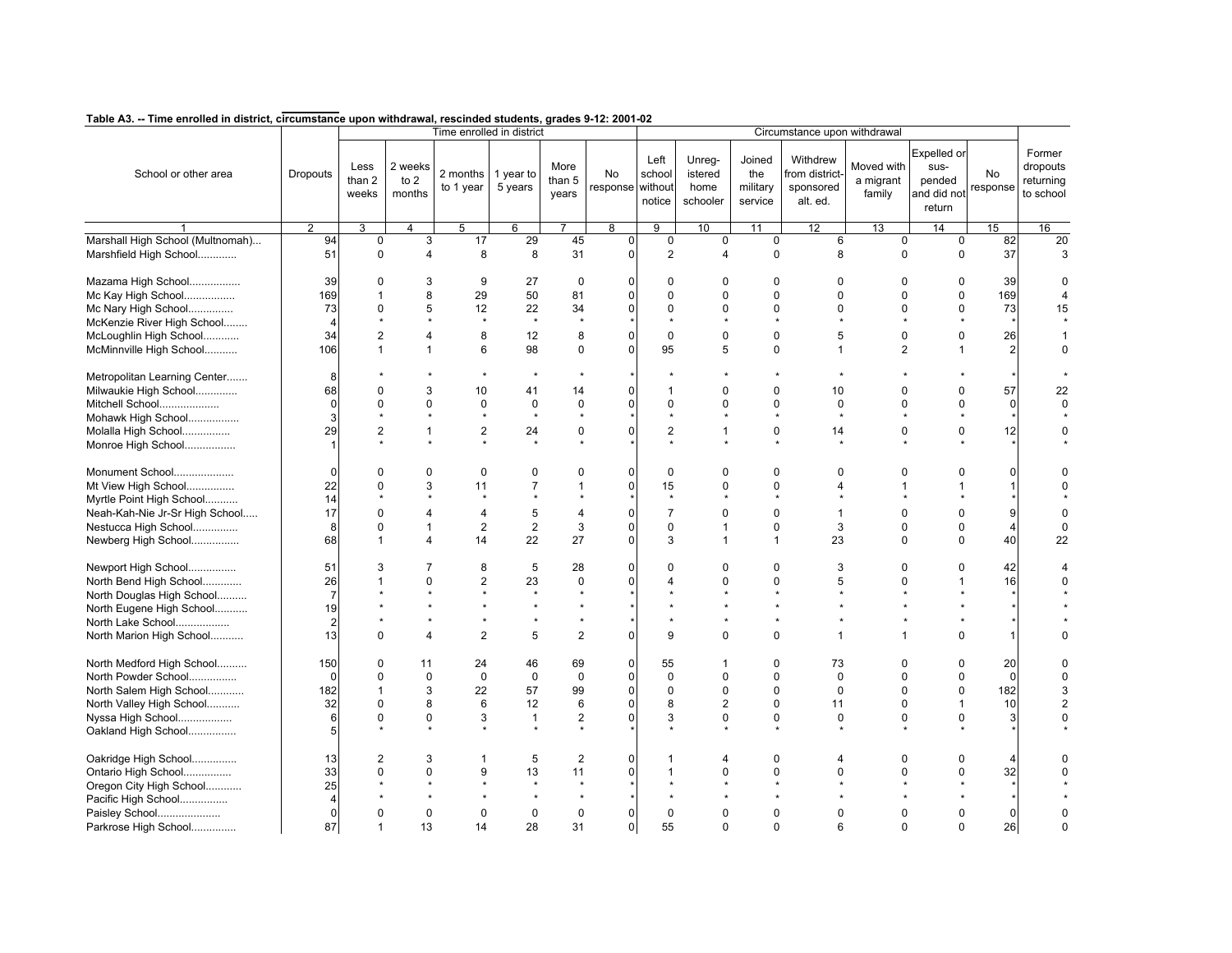|                                                 |                 |                         |                             | Time enrolled in district |                               |                           |                         |                          |                                       |                                      | Circumstance upon withdrawal                        |                                   |                                                        |                |                                              |
|-------------------------------------------------|-----------------|-------------------------|-----------------------------|---------------------------|-------------------------------|---------------------------|-------------------------|--------------------------|---------------------------------------|--------------------------------------|-----------------------------------------------------|-----------------------------------|--------------------------------------------------------|----------------|----------------------------------------------|
| School or other area                            | <b>Dropouts</b> | Less<br>than 2<br>weeks | 2 weeks<br>to $2$<br>months | 2 months<br>to 1 year     | 1 year to<br>5 years          | More<br>than $5$<br>years | No<br>response without  | Left<br>school<br>notice | Unreg-<br>istered<br>home<br>schooler | Joined<br>the<br>military<br>service | Withdrew<br>from district-<br>sponsored<br>alt. ed. | Moved with<br>a migrant<br>family | Expelled or<br>sus-<br>pended<br>and did not<br>return | No<br>response | Former<br>dropouts<br>returning<br>to school |
|                                                 | $\overline{2}$  | 3                       | 4                           | 5                         | 6                             | $\overline{7}$            | $\overline{\mathbf{8}}$ | 9                        | 10                                    | 11                                   | 12                                                  | 13                                | 14                                                     | 15             | 16                                           |
| Pendleton High School<br>Perrydale School       | 44              | 6                       | 12<br>$\star$               | 14                        | 6                             | 6                         | $\mathbf 0$             | 37                       | 0                                     | $\mathbf 0$                          | 3                                                   | $\mathbf 0$                       | $\mathbf 0$                                            |                | $\Omega$                                     |
| Philomath High School                           | 22              | 1                       | $\mathbf{1}$                | 0                         | 3                             | 17                        | n                       | $\overline{4}$           | $\Omega$                              | 0                                    | 0                                                   | $\mathbf 0$                       | 1                                                      | 16             |                                              |
| Phoenix High School                             | 55              | 5                       | 20                          | 30                        | $\mathbf 0$                   | 0                         | ი                       | 1                        | $\mathbf 0$                           | 0                                    | 20                                                  | $\overline{2}$                    | 4                                                      | 28             |                                              |
| Pilot Rock High School                          | U               | $\Omega$                | $\mathbf 0$                 | $\mathbf 0$               | $\mathbf 0$                   | $\mathbf 0$               |                         | $\Omega$                 | $\Omega$                              | $\Omega$                             | $\Omega$                                            | $\Omega$                          | 0                                                      | $\Omega$       |                                              |
| Pine Eagle High School                          |                 |                         | $\star$                     |                           |                               |                           |                         |                          |                                       |                                      |                                                     |                                   |                                                        |                |                                              |
| Pleasant Hill High School<br>Powers High School | U               | 0<br>$\Omega$           | $\Omega$<br>$\mathbf 0$     | 0<br>$\overline{c}$       | $\mathbf 0$<br>$\overline{2}$ | 0<br>3                    | n<br>n                  | $\mathbf 0$<br>$\Omega$  | $\Omega$<br>$\Omega$                  | 0<br>$\Omega$                        | 0<br>$\Omega$                                       | $\Omega$<br>$\Omega$              | 0<br>0                                                 |                |                                              |
|                                                 |                 | $\Omega$                | $\Omega$                    | $\Omega$                  | $\Omega$                      | $\mathbf 0$               |                         | $\Omega$                 | $\Omega$                              | $\Omega$                             | $\Omega$                                            | $\Omega$                          | 0                                                      |                |                                              |
| Prairie City School<br>Prospect High School     |                 |                         |                             |                           |                               |                           |                         |                          |                                       |                                      |                                                     |                                   |                                                        |                |                                              |
| Rainier High School                             | 12              |                         | $\mathbf 0$                 | $\Omega$                  | 9                             | $\overline{2}$            |                         | 3                        | $\Omega$                              | $\Omega$                             | 6                                                   | $\Omega$                          | 0                                                      |                |                                              |
| Redmond High School                             | 24              | $\mathbf 0$             | 8                           | 6                         | 3                             | $\overline{7}$            | 0                       | 1                        | $\Omega$                              | $\Omega$                             | $\Omega$                                            | $\Omega$                          | $\mathbf{1}$                                           | 22             |                                              |
|                                                 |                 |                         |                             |                           |                               |                           |                         |                          |                                       |                                      |                                                     |                                   |                                                        |                |                                              |
| Reedsport High School                           | 10              | $\mathbf 0$             | $\mathbf 0$                 | 2                         | $\mathbf{1}$                  | $\overline{7}$            | 0                       | $\mathbf{1}$             | $\mathbf 0$                           | 0                                    | 5                                                   | $\Omega$                          | 0                                                      | 4              | $\Omega$                                     |
| Rex Putnam High School                          | 60              | $\mathbf 0$             | 3                           | 9                         | 31                            | 17                        | $\Omega$                | $\mathbf 0$              | $\Omega$                              | $\Omega$                             | 6                                                   | $\Omega$                          | 0                                                      | 54             |                                              |
| Reynolds High School                            | 113             | 11                      | $\overline{7}$              | 38                        | 55                            | $\overline{2}$            |                         | 71                       | 1                                     | $\Omega$                             | $\Omega$                                            | $\Omega$                          | 0                                                      | 36             |                                              |
| Riddle High School                              | 6               | $\mathbf 0$             | $\mathbf 0$                 | $\mathbf{1}$              | $\overline{2}$                | 3                         | ი                       | 3                        | $\Omega$                              | 0                                    | $\Omega$                                            | $\Omega$                          | 0                                                      | 3              |                                              |
| Riverdale High School                           |                 |                         |                             |                           |                               |                           |                         |                          |                                       |                                      |                                                     |                                   |                                                        |                |                                              |
| Riverside High School                           | 16              |                         |                             |                           |                               |                           |                         |                          |                                       |                                      |                                                     |                                   |                                                        |                |                                              |
|                                                 |                 |                         |                             |                           |                               |                           |                         |                          |                                       |                                      |                                                     |                                   |                                                        |                |                                              |
| Rogue River High School                         | 18              | $\Omega$                | $\Omega$                    | 4                         | 9                             | 5                         | $\Omega$                | $\mathbf 0$              |                                       | $\Omega$                             | $\Omega$                                            | $\Omega$                          | 0                                                      | 16             | $\Omega$                                     |
| Roosevelt High School                           | 118             | 0                       | 6                           | 18                        | 22                            | 72                        | $\Omega$                | 12                       | 2                                     | 0                                    | $\mathbf{1}$                                        | $\overline{2}$                    | 10                                                     | 88             | 11                                           |
| Roseburg High School                            | 66              | $\Omega$                | 3                           | 3                         | 18                            | 42                        | U                       | 27                       | $\overline{2}$                        | $\Omega$                             | 18                                                  | $\overline{1}$                    | $\overline{2}$                                         | 16             | $\overline{4}$                               |
| Sam Barlow High School                          | 63              | 3                       | 5                           | 12                        | 22                            | 21                        | 0                       | $\mathbf{1}$             | 3                                     | 0                                    | $\mathbf 0$                                         | $\Omega$                          | 0                                                      | 58             | 12                                           |
| Sandy High School                               | 43              | 3                       | 6                           | 9                         | 25                            | 0                         | 0                       | 19                       | $\overline{4}$                        | 0                                    | $\overline{2}$                                      | $\Omega$                          | 0                                                      | 18             | 8                                            |
| Santiam High School                             | 9               | 0                       | $\mathbf 0$                 | 3                         | 5                             | $\mathbf{1}$              | 0                       | $\overline{2}$           | $\mathbf{1}$                          | $\mathbf 0$                          | $\Omega$                                            | $\mathbf{1}$                      | $\mathbf{1}$                                           |                | $\overline{2}$                               |
|                                                 |                 |                         |                             |                           |                               |                           |                         |                          |                                       |                                      |                                                     |                                   |                                                        |                |                                              |
| Scappoose High School                           | 10              | $\Omega$                |                             | 4                         | $\overline{2}$                | 3                         | n                       | 3                        | $\Omega$                              | $\Omega$                             | $\Omega$                                            | $\Omega$                          | 2                                                      |                |                                              |
| School Of Arts & Communication                  |                 |                         |                             |                           | $\star$                       |                           |                         |                          |                                       |                                      |                                                     |                                   | $\star$                                                |                |                                              |
| School Of Science & Technology                  |                 | $\Omega$                | $\mathbf 0$                 | 0                         | $\mathbf 0$                   | $\Omega$                  |                         | $\Omega$                 | $\Omega$                              | $\Omega$                             | $\Omega$                                            | $\Omega$                          | 0                                                      |                |                                              |
| Scio High School                                |                 |                         |                             |                           | $\star$                       |                           |                         |                          |                                       |                                      |                                                     |                                   | $\star$                                                |                |                                              |
| Seaside High School                             | 36              | 3                       | $\overline{2}$              | 4                         | 27                            | 0                         |                         | $\overline{4}$           | 0                                     | $\mathbf 0$                          | 12                                                  | $\mathbf{1}$                      | 0                                                      | 19             |                                              |
| Sheridan High School                            |                 |                         |                             |                           |                               |                           |                         |                          |                                       |                                      |                                                     |                                   |                                                        |                |                                              |
|                                                 |                 |                         |                             |                           |                               |                           |                         |                          |                                       |                                      |                                                     |                                   |                                                        |                |                                              |
| Sherman High School                             |                 | $\Omega$                | $\Omega$                    | $\Omega$                  | $\Omega$                      |                           | n                       | $\Omega$                 | $\Omega$                              | $\Omega$                             | $\Omega$                                            | $\Omega$                          | $\Omega$                                               |                |                                              |
| Sherwood High School                            | 15              | $\mathbf 0$             | $\mathbf 0$                 | 2                         | 9                             | 4                         |                         | 9                        | $\mathbf 0$                           | 0                                    | 0                                                   | $\Omega$                          | 1                                                      |                |                                              |
| Silverton High School                           | 47              | $\overline{2}$          | 11                          | 9                         | 23                            | $\overline{2}$            |                         | 1                        | $\Omega$                              | $\Omega$                             | $\overline{2}$                                      | $\Omega$                          | 0                                                      | 42             |                                              |
| Sisters High School                             |                 |                         |                             |                           | $\star$                       |                           |                         |                          |                                       |                                      |                                                     |                                   |                                                        |                |                                              |
| Siuslaw High School                             | 27              | $\mathbf{1}$            | $\mathbf{1}$                | 9                         | 8                             | 8                         |                         | 6                        | $\Omega$                              | 0                                    | 6                                                   | $\Omega$                          | $\mathbf{1}$                                           | 14             | $\Omega$                                     |
| South Albany High School                        | 78              | $\Omega$                | $\overline{4}$              | 13                        | 17                            | 44                        | U                       | $\Omega$                 | $\Omega$                              | $\mathbf{0}$                         | 39                                                  | $\Omega$                          | $\overline{2}$                                         | 35             | 10                                           |
| South Eugene High School                        | 30              |                         |                             |                           |                               |                           |                         |                          |                                       |                                      |                                                     |                                   |                                                        |                |                                              |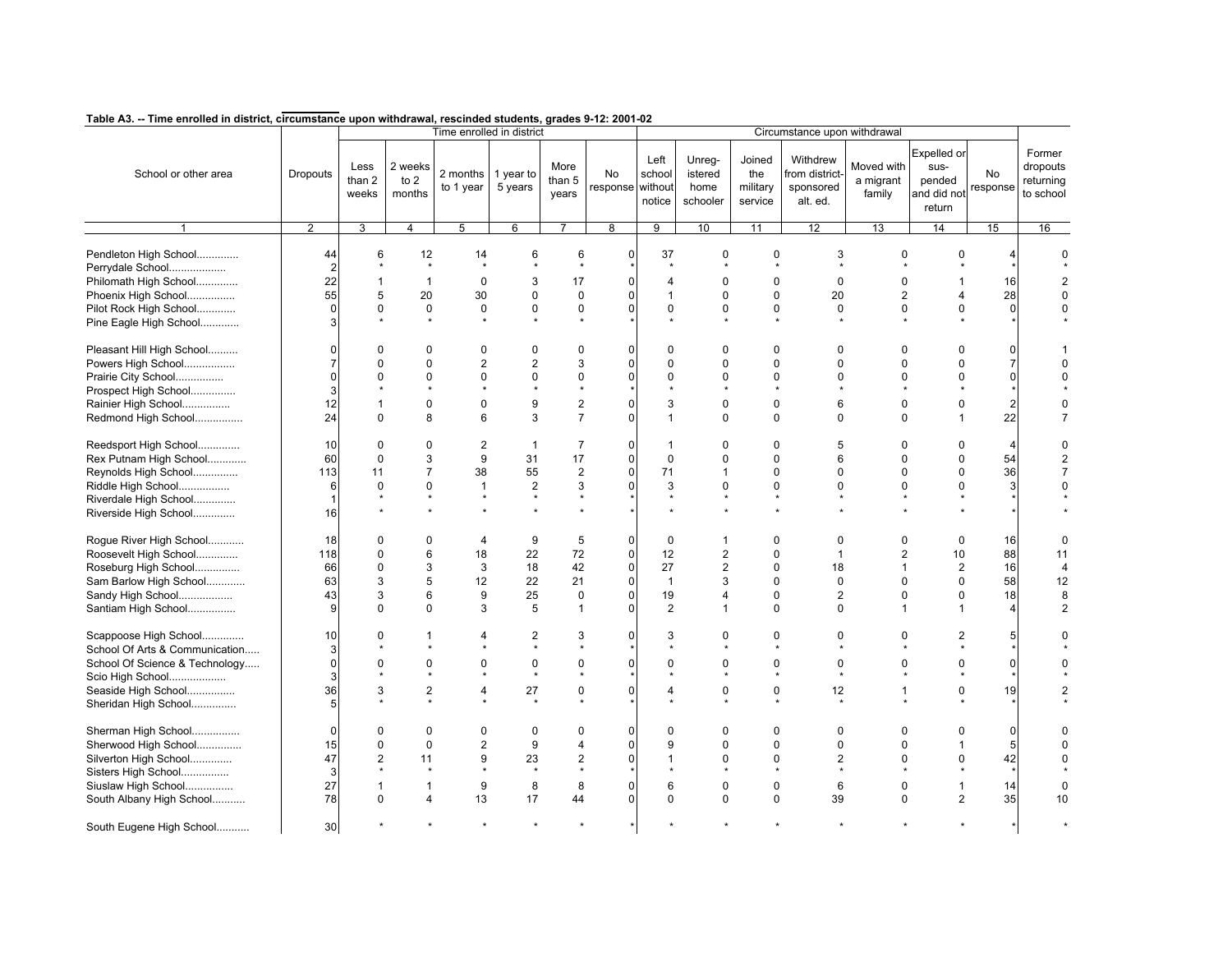|                                              |                 |                         |                             | Time enrolled in district |                            |                         |                        |                          |                                       |                                      | Circumstance upon withdrawal                       |                                   |                                                        |                      |                                              |
|----------------------------------------------|-----------------|-------------------------|-----------------------------|---------------------------|----------------------------|-------------------------|------------------------|--------------------------|---------------------------------------|--------------------------------------|----------------------------------------------------|-----------------------------------|--------------------------------------------------------|----------------------|----------------------------------------------|
| School or other area                         | <b>Dropouts</b> | Less<br>than 2<br>weeks | 2 weeks<br>to $2$<br>months | 2 months<br>to 1 year     | 1 year to<br>5 years       | More<br>than 5<br>years | No<br>response without | Left<br>school<br>notice | Unreg-<br>istered<br>home<br>schooler | Joined<br>the<br>military<br>service | Withdrew<br>from district<br>sponsored<br>alt. ed. | Moved with<br>a migrant<br>family | Expelled or<br>sus-<br>pended<br>and did not<br>return | No<br>response       | Former<br>dropouts<br>returning<br>to school |
|                                              | $\overline{2}$  | 3                       | $\overline{4}$              | 5                         | 6                          |                         | $\overline{8}$         | $\overline{9}$           | 10                                    | 11                                   | 12                                                 | 13                                | 14                                                     | 15                   | 16                                           |
| South Medford High School                    | 174             | $\mathbf 0$             | 10                          | 18                        | 55                         | 91                      | $\mathbf{0}$           | 38                       | $\overline{2}$                        | $\overline{2}$                       | 111                                                | $\mathbf 0$                       | $\mathbf 0$                                            | 19                   | $\Omega$                                     |
| South Salem High School                      | 108             | $\mathbf{1}$            | $\overline{4}$              | 17                        | 28                         | 58                      | $\mathbf 0$            | $\mathbf 0$              | $\mathbf 0$                           | 0                                    | 0                                                  | $\mathbf 0$                       | 0                                                      | 108                  | 10                                           |
| South Umpqua High School                     | 22              | $\mathbf 0$             | $\mathbf 0$                 | 3                         | 16                         | 3                       | $\mathbf 0$            | 12                       | 1                                     | $\mathbf 0$                          | 4                                                  | $\Omega$                          | 4                                                      |                      | $\Omega$                                     |
| Southridge High School                       | 32              | $\Omega$                | $\mathbf 0$                 | 5                         | 13                         | 14                      | 0                      | 14                       | $\mathbf 1$                           | $\mathbf 0$                          | 3                                                  | $\Omega$                          | $\mathbf 0$                                            | 14                   | 16                                           |
| Sprague High School                          | 67              | $\mathbf{1}$            | $\mathbf 0$                 | 6                         | 18                         | 42                      | $\Omega$               | $\mathbf 0$              | $\mathbf 0$                           | $\mathbf 0$                          | $\Omega$                                           | $\Omega$                          | $\mathbf 0$                                            | 67                   | $\overline{2}$                               |
| Spray School                                 | $\Omega$        | 0                       | $\mathbf 0$                 | $\mathbf 0$               | $\mathbf 0$                | $\mathbf 0$             | $\Omega$               | $\mathbf 0$              | $\Omega$                              | $\Omega$                             | 0                                                  | $\Omega$                          | $\Omega$                                               | $\Omega$             |                                              |
| Springfield High School                      | 89              | 9                       | 18                          | 21                        | 33                         | 8                       | 0                      | 3                        | $\Omega$                              | $\Omega$                             | 0                                                  | $\Omega$                          | 0                                                      | 86                   |                                              |
| St Helens High School<br>St Paul High School | 30              | 5<br>$\star$            | 5<br>$\star$                | 14<br>$\star$             | $\overline{2}$<br>$\star$  | $\overline{4}$          | 0                      | 12<br>$\star$            | $\Omega$                              | $\Omega$<br>$\star$                  | 14                                                 | $\Omega$                          | $\mathbf{1}$                                           | $\overline{2}$       |                                              |
| Stanfield Secondary School                   | 6               | 0                       | $\mathbf{1}$                | 0                         | $\overline{2}$             | 3                       | 0                      | $\mathbf 0$              | $\Omega$                              | 0                                    | 0                                                  | $\Omega$                          | 0                                                      | 6                    |                                              |
| Stayton High School                          | 33              | 3                       | $\overline{4}$              | $\overline{7}$            | 9                          | 10                      | $\overline{0}$         | 11                       | $\mathbf 0$                           | $\mathbf 0$                          | $\mathbf{1}$                                       | $\mathbf 0$                       | $\mathbf{1}$                                           | 20                   |                                              |
| Summit High School                           | 17              | $\Omega$                | $\overline{2}$              | $\Omega$                  | $\overline{4}$             | 11                      | $\Omega$               | $\mathbf 0$              | $\Omega$                              | $\Omega$                             | $\Omega$                                           | $\Omega$                          | 2                                                      | 15                   |                                              |
| Sunset High School                           | 51              | $\mathbf{1}$            | $\mathbf{1}$                | 9                         | 19                         | 21                      | $\Omega$               | 11                       | $\Omega$                              | $\Omega$                             | 6                                                  | $\Omega$                          | 0                                                      | 32                   | 9                                            |
| Sutherlin High School                        | 21              | $\Omega$                | $\overline{4}$              | $\overline{4}$            | 3                          | 10                      | 0                      | 11                       | $\Omega$                              | $\Omega$                             | 9                                                  | $\Omega$                          | $\mathbf{1}$                                           | $\Omega$             | 2                                            |
| Sweet Home High School                       | 40              | 23                      | $\overline{2}$              | $\mathbf{1}$              | $\mathbf 0$                | 14                      | 0                      | $\mathbf 0$              | $\mathbf 0$                           | 0                                    | 0                                                  | $\mathbf 0$                       | 0                                                      | 40                   | 4                                            |
| Taft High School                             | 27              | $\mathbf{1}$            | $\mathbf{1}$                | $\overline{7}$            | 15                         | 3                       | U                      | $\mathbf 0$              | $\Omega$                              | 0                                    | $\Omega$                                           | $\mathbf{1}$                      | 0                                                      | 25                   |                                              |
| The Dalles High School                       | 19              | $\mathbf 0$             | $\overline{4}$              | 6                         | 8                          | $\mathbf{1}$            | $\Omega$               | 14                       | $\mathbf 0$                           | $\mathbf 0$                          | $\Omega$                                           | $\Omega$                          | 0                                                      | 5                    | $\Omega$                                     |
| Thurston High School                         | 49              | 18                      | 6                           | 16                        | 9                          | $\mathbf 0$             | 0                      | 8                        | $\mathbf{1}$                          | $\mathbf 0$                          | $\Omega$                                           | $\mathbf{1}$                      | $\mathbf 0$                                            | 39                   | 0                                            |
| Tigard High School                           | 85              | $\pmb{0}$               | 5                           | 14                        | 31                         | 35                      | 0                      | 10                       | 1                                     | $\mathbf 0$                          | 19                                                 | $\mathbf 0$                       | $\overline{2}$                                         | 52                   | 12                                           |
| Tillamook High School                        | 35              | $\mathbf{2}$            | $\Omega$                    | 6                         | 20                         | $\overline{7}$          | $\mathbf 0$            | 13                       | $\Omega$                              | $\Omega$                             | 13                                                 | 3                                 | 0                                                      | $\overline{2}$       | 11                                           |
| Toledo High School                           | 27              | $\mathbf{1}$            | $\mathbf{1}$                | $\Omega$                  | 5                          | 20                      | 0                      | $\mathbf 0$              | $\Omega$                              | $\Omega$                             | $\Omega$                                           | $\Omega$                          | 0                                                      | 26                   | $\mathbf 0$                                  |
| Triangle Lake School                         | $\Omega$        | 0                       | $\mathbf 0$                 | $\mathbf 0$               | $\mathbf 0$                | $\mathbf 0$             | U                      | $\mathbf 0$              | $\pmb{0}$                             | 0                                    | 0                                                  | $\mathbf 0$                       | 0                                                      | $\mathbf 0$          | 0                                            |
| Tualatin High School                         | 80              | $\mathbf 0$             | 5                           | 12                        | 23                         | 40                      | 0                      | 28                       | $\pmb{0}$                             | $\mathbf 0$                          | 16                                                 | $\mathbf 0$                       | 0                                                      | 36                   | 22                                           |
| Ukiah High School                            |                 |                         |                             |                           | $\star$                    |                         |                        |                          |                                       |                                      |                                                    |                                   |                                                        |                      |                                              |
| Umatilla High School                         | 6               | $\mathbf 0$             | $\mathbf 0$                 | 3                         | 3                          | $\mathbf 0$             | U                      | $\mathbf 0$              | $\mathbf 0$                           | $\mathbf 0$                          | 0                                                  | $\mathbf{1}$                      | 0                                                      |                      |                                              |
| Union High School                            |                 |                         |                             |                           |                            |                         |                        |                          | $\Omega$                              |                                      |                                                    |                                   |                                                        |                      |                                              |
| Vale High School                             | 10              | $\Omega$<br>$\Phi$      | $\mathbf{1}$<br>$\star$     | 3                         | 3<br>$\bullet$             | 3<br>$\star$            | n                      | $\Omega$<br>$\bullet$    |                                       | $\Omega$                             | $\Omega$                                           | $\Omega$                          | 0<br>$\bullet$                                         | 10                   |                                              |
| Vernonia High School                         | 6               |                         |                             |                           |                            |                         |                        |                          |                                       |                                      |                                                    |                                   |                                                        |                      |                                              |
| Wahtonka High School<br>Waldport High School | 15<br>8         | $\mathbf 0$<br>$\Omega$ | 3<br>$\mathbf{1}$           | 2<br>4                    | $\overline{4}$<br>$\Omega$ | 6<br>3                  | 0<br>U                 | 3<br>$\Omega$            | $\mathbf 0$<br>$\Omega$               | $\mathbf 0$<br>$\Omega$              | 8<br>3                                             | $\mathbf{1}$<br>$\Omega$          | 1<br>0                                                 |                      |                                              |
|                                              |                 |                         |                             |                           |                            |                         |                        |                          |                                       |                                      |                                                    |                                   |                                                        |                      |                                              |
| Wallowa High School                          |                 | $\Omega$                | $\mathbf 0$                 | $\Omega$                  | $\mathbf 0$                | 0                       | U                      | $\mathbf 0$              | $\mathbf 0$                           | $\Omega$                             | 0                                                  | $\Omega$                          | 0                                                      | $\Omega$             | O                                            |
| Warrenton High School                        | 8               | $\Omega$                | $\mathbf 0$                 | 2                         | $\overline{2}$             | $\overline{4}$          | $\Omega$               | $\overline{2}$           | 0                                     | 0                                    | $\mathbf 0$                                        | $\Omega$                          | 0                                                      | 5 <sup>1</sup>       |                                              |
| Wasco County High School                     |                 |                         | $\star$                     |                           | $\pmb{\ast}$               |                         |                        |                          |                                       |                                      |                                                    |                                   | $\star$                                                |                      |                                              |
| West Albany High School                      | 64              | $\mathbf 1$             | $\overline{2}$              | 4                         | 21                         | 36                      | U                      | $\Delta$                 | $\Omega$                              | $\Omega$                             | 43                                                 | $\Omega$                          | 1                                                      | 16                   |                                              |
| West Linn High School                        | 27              | $\overline{2}$          | $\mathbf 0$                 | 3                         | 22                         | $\mathbf 0$             | 0                      | $\mathbf 0$              | 1                                     | 0                                    | 0                                                  | $\mathbf 0$                       | 0                                                      | 26                   | $\Omega$                                     |
| Weston - McEwen High School                  | 10              | 3                       | 3                           | $\mathbf 1$               | $\mathbf{1}$               | 2                       |                        | $\mathbf 1$              | $\Omega$                              | $\Omega$                             | $\Omega$                                           | $\Omega$                          | 0                                                      | 8                    |                                              |
| Westview High School<br>Wheeler High School  | 93<br>$\Omega$  | 4<br>$\Omega$           | 7<br>$\Omega$               | 17<br>$\Omega$            | 29<br>$\Omega$             | 36<br>$\Omega$          | 0<br>$\mathbf 0$       | 3<br>$\Omega$            | 4<br>$\Omega$                         | 0<br>$\Omega$                        | 10<br>$\Omega$                                     | $\mathbf 0$<br>$\Omega$           | 0<br>$\Omega$                                          | 75<br>$\overline{0}$ | 10<br>$\Omega$                               |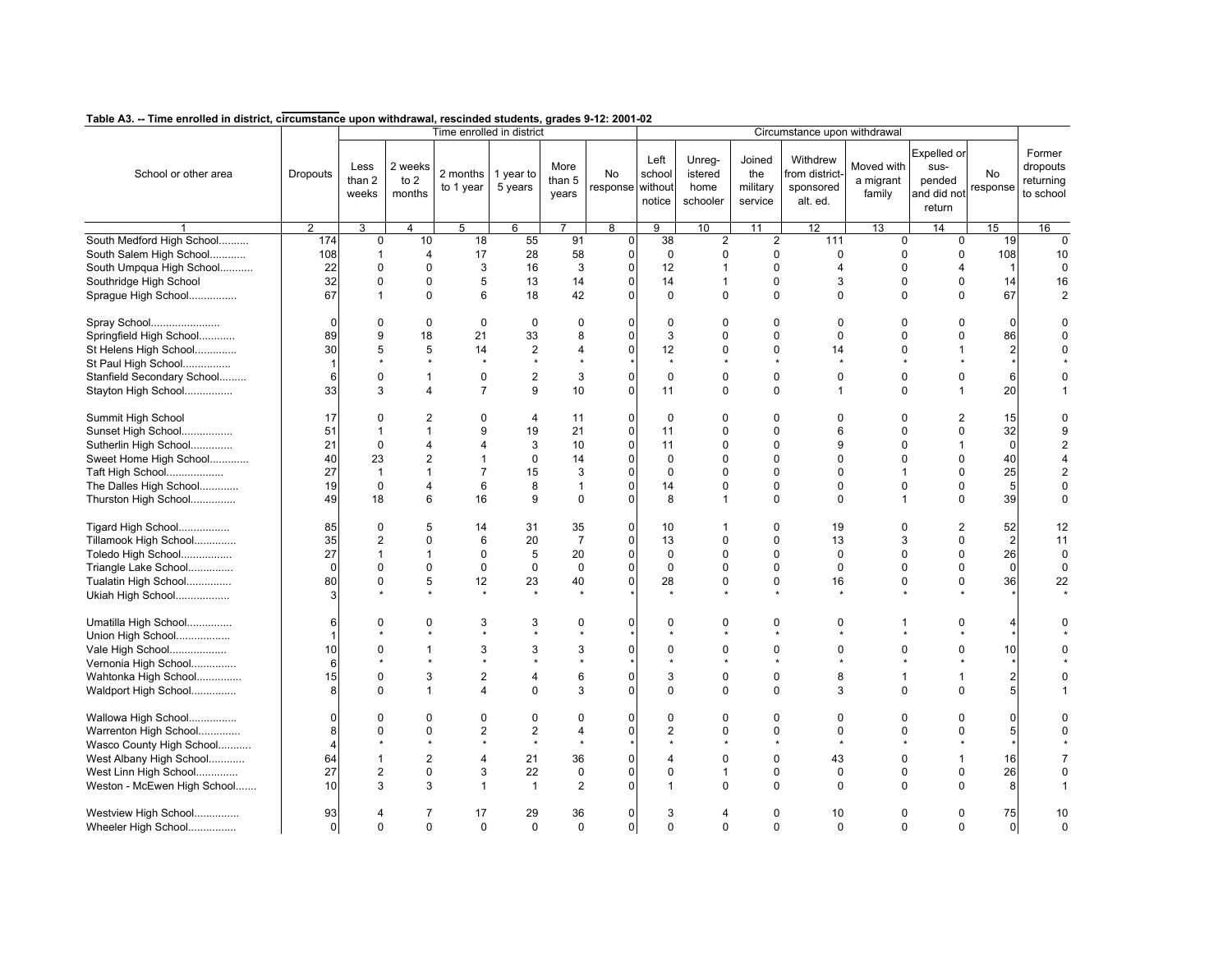|                                    |                 |                         |                             | Time enrolled in district |                      |                           |                               |                          |                                       |                                      | Circumstance upon withdrawal                       |                                   |                                                               |                |                                              |
|------------------------------------|-----------------|-------------------------|-----------------------------|---------------------------|----------------------|---------------------------|-------------------------------|--------------------------|---------------------------------------|--------------------------------------|----------------------------------------------------|-----------------------------------|---------------------------------------------------------------|----------------|----------------------------------------------|
| School or other area               | <b>Dropouts</b> | Less<br>than 2<br>weeks | 2 weeks<br>to $2$<br>months | 2 months<br>to 1 year     | 1 year to<br>5 years | More<br>than $5$<br>years | <b>No</b><br>response without | Left<br>school<br>notice | Unreg-<br>istered<br>home<br>schooler | Joined<br>the<br>military<br>service | Withdrew<br>from district<br>sponsored<br>alt. ed. | Moved with<br>a migrant<br>family | <b>Expelled or</b><br>sus-<br>pended<br>and did not<br>return | No<br>response | Former<br>dropouts<br>returning<br>to school |
|                                    | $\overline{2}$  | 3                       | 4                           | 5                         | 6                    | $\overline{7}$            | $\overline{\mathbf{8}}$       | 9                        | 10                                    | 11                                   | 12                                                 | 13                                | 14                                                            | 15             | 16                                           |
| Willamette High School             | 62              | $\mathbf 0$             | $\overline{2}$              | 9                         | 38                   | 13                        | 0                             | $\overline{7}$           | $\mathbf 0$                           | 0                                    | 8                                                  | $\mathbf 0$                       | $\mathbf 0$                                                   | 45             | 3                                            |
| Willamina High School              | 3               |                         |                             |                           | $\star$              | $\star$                   |                               | $\star$                  |                                       |                                      |                                                    |                                   |                                                               |                |                                              |
| Wilson High School                 | 70              | $\overline{\mathbf{c}}$ | 3                           | 9                         | 16                   | 40                        | O                             | 20                       | 4                                     | 0                                    | $\mathbf 0$                                        | $\mathbf 0$                       | $\mathbf{1}$                                                  | 43             | $\overline{2}$                               |
| Wilsonville High School            | 33              | 0                       | $\overline{4}$              | 4                         | 14                   | 11                        | U                             | 10                       | $\mathbf 0$                           | 0                                    | $\mathbf 0$                                        | $\mathbf{1}$                      | $\mathbf 0$                                                   | 22             | 0                                            |
| Winston Churchill High School      | 22              |                         |                             |                           | $\star$              |                           |                               | $\star$                  |                                       |                                      |                                                    |                                   |                                                               |                |                                              |
| Woodburn High School               | 81              | 0                       | $\mathbf{1}$                | 9                         | 68                   | 3                         |                               | 3                        | $\Omega$                              | 0                                    | 22                                                 | $\mathbf 0$                       | $\overline{1}$                                                | 55             | $\Omega$                                     |
| Yamhill-Carlton High School        | 23              | 0                       | $\overline{2}$              | 3                         | 18                   | $\pmb{0}$                 | ი                             | 2                        | $\overline{2}$                        | 0                                    | 10                                                 | $\mathbf 0$                       | 0                                                             | 9              | $\Omega$                                     |
| Yoncalla High School               | 11              |                         |                             |                           | $\ddot{\phantom{0}}$ |                           |                               |                          |                                       |                                      |                                                    |                                   |                                                               |                |                                              |
| <b>II. Alternative Schools</b>     |                 |                         |                             |                           |                      |                           |                               |                          |                                       |                                      |                                                    |                                   |                                                               |                |                                              |
| <b>Brown Education Center</b>      | 4               |                         |                             |                           |                      |                           |                               |                          |                                       |                                      |                                                    |                                   |                                                               |                |                                              |
| Centennial Learning Center         | 36              | 0                       | $\Delta$                    | 5                         | 8                    | 19                        | ი                             | 2                        | $\Omega$                              |                                      | 0<br>32                                            | $\Omega$                          | 0                                                             |                | O                                            |
| Churchill Alternative Education    | 50              |                         |                             |                           | $\star$              |                           |                               |                          |                                       |                                      |                                                    |                                   |                                                               |                |                                              |
| Community School                   | 77              | 0                       | $\overline{4}$              | $\overline{7}$            | 19                   | 47                        |                               | 51                       | $\Omega$                              | $\Omega$                             | 23                                                 | $\Omega$                          | 0                                                             |                |                                              |
| Fariss Street School               | $\overline{7}$  | 0                       | $\mathbf 0$                 | $\overline{c}$            | $\overline{4}$       | $\mathbf{1}$              | 0                             | $\overline{4}$           | 0                                     | 0                                    | $\mathbf{1}$                                       | $\mathbf 0$                       | $\overline{\mathbf{c}}$                                       |                |                                              |
| Gateways Learning Center           | 11              | $\mathbf 0$             | $\mathbf{1}$                | $\mathbf{1}$              | 8                    | $\mathbf{1}$              | O                             | 8                        | $\Omega$                              | $\mathbf 0$                          | $\Omega$                                           | $\Omega$                          | $\mathbf 0$                                                   |                | $\Omega$                                     |
| Helensview High School             | 9               | 0                       | $\mathbf 0$                 | 4                         | 5                    | 0                         |                               | $\mathbf 0$              | $\mathbf 0$                           | $\mathbf 0$                          | $\mathbf 0$                                        | $\mathbf 0$                       | 0                                                             |                |                                              |
| Japanese Program                   | $\Omega$        | 0                       | $\mathbf 0$                 | $\Omega$                  | $\mathbf 0$          | $\mathbf 0$               | ი                             | $\mathbf 0$              | 0                                     |                                      | 0<br>$\Omega$                                      | $\Omega$                          | 0                                                             | ŋ              | O                                            |
| Marshall High School (Deschutes)   | 52              |                         |                             |                           |                      |                           |                               |                          |                                       |                                      |                                                    |                                   |                                                               |                |                                              |
| North Eugene Alternative High      | 3               |                         |                             |                           | $\star$              |                           |                               |                          |                                       |                                      |                                                    |                                   |                                                               |                |                                              |
| Opportunity Center                 | 35              | 0                       | $\mathbf 0$                 | 8                         | 10                   | 17                        | ი                             | 26                       | 0                                     | 0                                    | 8                                                  | $\mathbf 0$                       | 1                                                             |                | $\Omega$                                     |
| <b>Opportunity House</b>           | 32              | $\star$                 |                             |                           | $\star$              |                           |                               | $\star$                  |                                       | $\star$                              |                                                    |                                   | $\star$                                                       |                |                                              |
| PPS Alternative Programs           | 829             | 20                      | 62                          | 180                       | 179                  | 388                       | 0                             | 220                      | 1                                     | 6                                    | 339                                                | 15                                | 19                                                            | 208            | 214                                          |
| Roberts HSC/TPP                    | 97              | $\mathbf 0$             | 10                          | $\overline{7}$            | 33                   | 47                        | 0                             | $\mathbf 0$              | 0                                     | 0                                    | $\mathbf 0$                                        | $\mathbf 0$                       | $\mathbf 0$                                                   | 97             | $\mathbf 0$                                  |
| South Lane Academy                 | 47              | $\mathbf{1}$            | 5                           | 10                        | 18                   | 13                        | 0                             | $\mathbf 0$              | 0                                     | $\mathbf 0$                          | $\mathbf 0$                                        | $\mathbf 0$                       | $\mathbf 0$                                                   | 46             | $\mathbf 0$                                  |
| III. Charter Schools               |                 |                         |                             |                           |                      |                           |                               |                          |                                       |                                      |                                                    |                                   |                                                               |                |                                              |
| 21st Century Academy               | 4               |                         | $\star$                     |                           |                      |                           |                               |                          |                                       |                                      |                                                    |                                   |                                                               |                |                                              |
| Armadillo Technical Academy        | 26              | 0                       | 12                          | 4                         | 7                    | 3                         |                               |                          | $\Omega$                              | 0                                    | $\Omega$                                           | $\mathbf 0$                       |                                                               | 21             |                                              |
| <b>Destinations Charter School</b> | 12              |                         | $\star$                     |                           |                      |                           |                               |                          |                                       |                                      |                                                    |                                   |                                                               |                |                                              |
| Lincoln City Career Technical High | 10              |                         |                             |                           |                      |                           |                               |                          |                                       |                                      |                                                    |                                   |                                                               |                |                                              |
| Mc Coy Public Charter School       | 0               | $\Omega$                | $\mathbf 0$                 | $\Omega$                  | $\mathbf 0$          | $\pmb{0}$                 |                               | $\Omega$                 | $\Omega$                              | 0                                    | $\mathbf 0$                                        | $\mathbf 0$                       | 0                                                             | 0              |                                              |
| Pioneer Youth Corps Academy        | 3               |                         | $\star$                     | $\star$                   | $\star$              |                           |                               |                          | $\star$                               | $\star$                              |                                                    |                                   | $\star$                                                       |                |                                              |
| Willamette Valley Community School | $\mathfrak{p}$  |                         |                             |                           |                      |                           |                               |                          |                                       |                                      |                                                    |                                   |                                                               |                |                                              |
| <b>IV. School Districts</b>        |                 |                         |                             |                           |                      |                           |                               |                          |                                       |                                      |                                                    |                                   |                                                               |                |                                              |
| Beaverton SD 48J                   | 420             | 8                       | 23                          | 65                        | 137                  | 187                       | 0                             | 168                      | 8                                     | 0                                    | 83                                                 | 0                                 | 0                                                             | 156            | 75                                           |
| Bend SD1                           | 164             | 8                       | 12                          | 29                        | 100                  | 15                        | $\Omega$                      | 88                       | 3                                     | $\Omega$                             | 12                                                 | 1                                 | 6                                                             | 54             | $\mathbf 0$                                  |
| Centennial SD 28J                  | 28              | 0                       | 8                           | 8                         | $\overline{4}$       | 8                         | 0                             | 3                        | 2                                     | 0                                    | $\mathsf 0$                                        | $\Omega$                          | $\mathbf{1}$                                                  | 22             | $\overline{7}$                               |
| Coos Bay SD 9                      | 63              | 0                       | $\overline{4}$              | 8                         | 12                   | 39                        | 0                             | $\overline{2}$           | 4                                     | 0                                    | 20                                                 | $\Omega$                          | 0                                                             | 37             | 3                                            |
| Corvallis SD 509J                  | 70              | $\overline{2}$          | 3                           | 10                        | 13                   | 42                        | $\mathbf 0$                   | $\overline{2}$           | $\Omega$                              |                                      | 0<br>$\mathbf{1}$                                  | $\Omega$                          | $\Omega$                                                      | 67             | $\overline{4}$                               |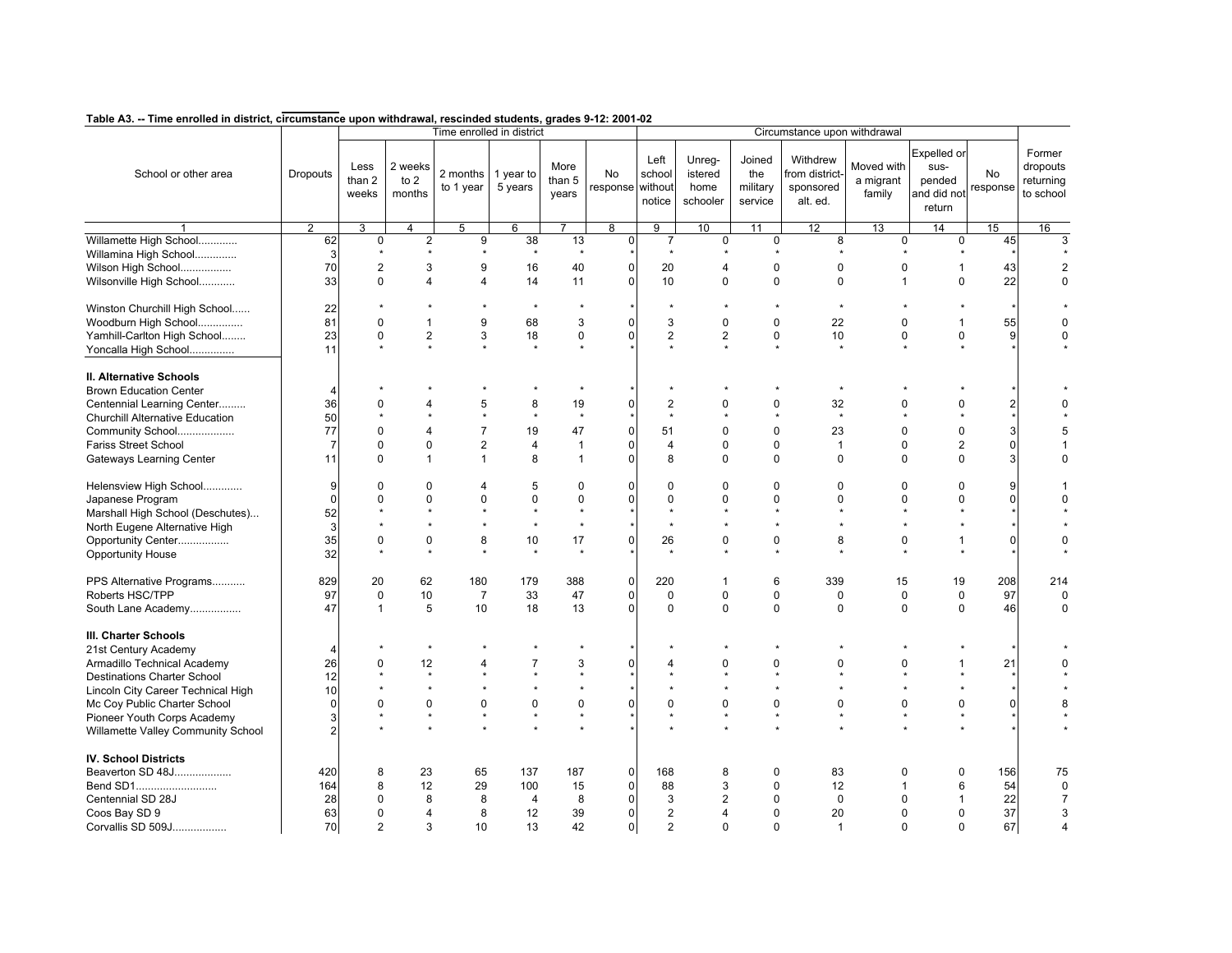|                            |                 |                         |                             | Time enrolled in district |                      |                         |                               |                          |                                       |                                      | Circumstance upon withdrawal                       |                                   |                                                        |                |                                              |
|----------------------------|-----------------|-------------------------|-----------------------------|---------------------------|----------------------|-------------------------|-------------------------------|--------------------------|---------------------------------------|--------------------------------------|----------------------------------------------------|-----------------------------------|--------------------------------------------------------|----------------|----------------------------------------------|
| School or other area       | <b>Dropouts</b> | Less<br>than 2<br>weeks | 2 weeks<br>to $2$<br>months | 2 months<br>to 1 year     | 1 year to<br>5 years | More<br>than 5<br>years | <b>No</b><br>response without | Left<br>school<br>notice | Unreg-<br>istered<br>home<br>schooler | Joined<br>the<br>military<br>service | Withdrew<br>from district<br>sponsored<br>alt. ed. | Moved with<br>a migrant<br>family | Expelled or<br>sus-<br>pended<br>and did not<br>return | No<br>response | Former<br>dropouts<br>returning<br>to school |
|                            | $\overline{2}$  | 3                       | $\overline{4}$              | 5                         | 6                    |                         | 8                             | $\overline{9}$           | 10                                    | 11                                   | 12                                                 | $\overline{13}$                   | 14                                                     | 15             | 16                                           |
| Eugene SD 4J               | 191             | 28                      | 16                          | 55                        | 37                   | 55                      | $\Omega$                      | 129                      | $\mathbf{1}$                          | $\mathbf 0$                          | 56                                                 | $\Omega$                          | 5                                                      | $\Omega$       | $\Omega$                                     |
| Greater Albany SD 8J       | 142             | $\mathbf{1}$            | 6                           | 17                        | 38                   | 80                      | 0                             | 4                        | 0                                     | 0                                    | 82                                                 | $\Omega$                          | 3                                                      | 51             | 17                                           |
| Gresham-Barlow SD 10J      | 158             | 8                       | 6                           | 26                        | 77                   | 41                      | 0                             | 5                        | 3                                     | $\Omega$                             | $\mathbf{1}$                                       | $\Omega$                          | 2                                                      | 146            | 25                                           |
| Hillsboro SD 1J            | 161             | 2                       | 3                           | 40                        | 58                   | 58                      | $\mathbf 0$                   | 26                       | $\mathbf 0$                           | $\mathbf 0$                          | $\overline{7}$                                     | $\overline{7}$                    | $\mathbf{1}$                                           | 119            | 6                                            |
| Hood River SD 1            | 24              | $\mathbf 0$             | $\Omega$                    | 4                         | 10                   | 10                      | 0                             | 3                        | $\Omega$                              | $\Omega$                             | 5                                                  | 5                                 | 0                                                      | 11             | $\Omega$                                     |
| Klamath County SD          | 30              | $\mathbf 0$             | $\mathbf{1}$                | $\overline{7}$            | 18                   | 4                       | 0                             | 12                       | $\mathbf 0$                           | 0                                    | $\overline{4}$                                     | 3                                 | $\overline{c}$                                         | 9              | $\Omega$                                     |
| Klamath Falls City Schools | 80              | $\mathbf 0$             | 9                           | 18                        | 53                   | $\Omega$                | 0                             | 8                        | $\Omega$                              | $\Omega$                             | 18                                                 | $\Omega$                          | $\mathbf{1}$                                           | 53             | $\Omega$                                     |
| Lake Oswego SD 7J          | 40              | 0                       | 3                           | $\overline{7}$            | 30                   | $\mathbf 0$             | $\overline{0}$                | 20                       | $\mathbf 0$                           | 0                                    | 5                                                  | $\mathbf 0$                       | $\mathbf{2}$                                           | 12             |                                              |
| Lincoln County SD          | 125             | 5                       | 10                          | 19                        | 34                   | 57                      | 0                             | $\mathbf 0$              | $\mathbf 1$                           | 0                                    | 6                                                  | $\mathbf{1}$                      | 0                                                      | 109            | $\overline{7}$                               |
| Medford SD 549             | 324             | $\mathbf 0$             | 21                          | 42                        | 101                  | 160                     | $\overline{0}$                | 93                       | 3                                     | $\mathbf{2}$                         | 184                                                | $\mathbf 0$                       | 0                                                      | 39             | 0                                            |
| Morrow SD 1                | 16              | $\star$                 | $\star$                     | $\star$                   | $\pmb{\ast}$         | $\star$                 |                               | $\star$                  | $\star$                               | $\star$                              | $\star$                                            |                                   | $\star$                                                |                |                                              |
| North Clackamas SD 12      | 172             | $\mathbf 0$             | 9                           | 24                        | 100                  | 39                      | 0                             | 23                       | 12                                    | 0                                    | 22                                                 | $\Omega$                          | 0                                                      | 112            | 35                                           |
| Phoenix-Talent SD 4        | 81              | 5                       | 32                          | 34                        | $\overline{7}$       | 3                       | 0                             | 5                        | $\mathbf 0$                           | $\mathbf 0$                          | 20                                                 | $\overline{2}$                    | 5                                                      | 49             | $\mathbf 0$                                  |
| Portland SD 1J             | 1,539           | 25                      | 91                          | 295                       | 364                  | 764                     | $\mathbf 0$                   | 339                      | 8                                     | 7                                    | 357                                                | 23                                | 76                                                     | 692            | 308                                          |
| Redmond 2J                 | 28              | 0                       | 8                           | 8                         | 4                    | 8                       | 0                             | 3                        | $\overline{2}$                        | 0                                    | $\mathbf 0$                                        | $\mathbf 0$                       | $\mathbf{1}$                                           | 22             | 7                                            |
| Roseburg SD 4              | 113             | $\mathbf 0$             | 5                           | 13                        | 28                   | 67                      | $\mathbf 0$                   | 29                       | 3                                     | $\mathbf 0$                          | 60                                                 | $\mathbf{1}$                      | $\mathbf{2}$                                           | 18             | $\overline{4}$                               |
| Salem/Keizer SD 24J        | 761             | 11                      | 32                          | 102                       | 218                  | 398                     | 0                             | $\mathbf 0$              | $\mathbf 0$                           | 0                                    | $\Omega$                                           | $\Omega$                          | 0                                                      | 761            | 40                                           |
| Sheridan SD 48J            | 37              | $\mathbf{1}$            | 3                           | 14                        | 10                   | 9                       | 0                             | $\overline{2}$           | $\mathbf 0$                           | $\mathbf 0$                          | 32                                                 | $\mathbf 0$                       | 0                                                      | 3              | $\overline{2}$                               |
| South Lane 45J             | 63              | $\mathbf{1}$            | 5                           | 12                        | 30                   | 15                      | 0                             | $\mathbf 0$              | $\overline{2}$                        | $\mathbf 0$                          | $\Omega$                                           | $\overline{2}$                    | $\pmb{0}$                                              | 57             | 0                                            |
| Springfield SD19           | 149             | 27                      | 25                          | 38                        | 50                   | 9                       | $\overline{0}$                | 19                       | 1                                     | $\mathbf 0$                          | $\mathbf 0$                                        | $\mathbf{1}$                      | 0                                                      | 128            | $\Omega$                                     |
| Three Rivers SD            | 93              | 0                       | 16                          | 23                        | 30                   | 24                      | $\overline{0}$                | 44                       | $\overline{2}$                        | 0                                    | 22                                                 | $\mathbf 0$                       | $\mathbf{1}$                                           | 24             | $\overline{2}$                               |
| Tigard SD 23J              | 165             | 0                       | 10                          | 26                        | 54                   | 75                      | $\Omega$                      | 38                       | $\mathbf{1}$                          | $\mathbf 0$                          | 35                                                 | $\mathbf 0$                       | $\mathbf{2}$                                           | 88             | 34                                           |
| West Linn SD 3J            | 60              | $\overline{2}$          | $\overline{4}$              | $\overline{7}$            | 36                   | 11                      | 0                             | 10                       | $\mathbf{1}$                          | $\mathbf 0$                          | $\mathbf 0$                                        | $\mathbf{1}$                      | 0                                                      | 48             | $\mathbf 0$                                  |
| V. Counties                |                 |                         |                             |                           |                      |                         |                               |                          |                                       |                                      |                                                    |                                   |                                                        |                |                                              |
| Baker County               | 7               | -1                      | 0                           | $\overline{1}$            | 2                    | 3                       | $\overline{0}$                | $\mathbf{1}$             | 0                                     | 0                                    | 0                                                  | $\Omega$                          | 0                                                      | 6              | O                                            |
| Benton County              | 94              | 3                       | $\overline{4}$              | 10                        | 16                   | 61                      | $\Omega$                      | 6                        | $\Omega$                              | $\Omega$                             | $\mathbf{1}$                                       | $\Omega$                          | $\mathbf{1}$                                           | 85             | 6                                            |
| Clackamas County           | 478             | $\overline{7}$          | 30                          | 62                        | 312                  | 67                      | $\mathbf 0$                   | 117                      | 19                                    | 0                                    | 67                                                 | $\overline{2}$                    | 3                                                      | 264            | 44                                           |
| Clatsop County             | 67              | 3                       | $\overline{4}$              | 14                        | 40                   | 6                       | $\mathbf 0$                   | 11                       | $\mathbf 0$                           | 0                                    | 12                                                 | $\mathbf{1}$                      | 0                                                      | 42             |                                              |
| Columbia County            | 63              | $\overline{7}$          | 8                           | 18                        | 18                   | 12                      | 0                             | 18                       | $\mathbf 0$                           | 0                                    | 20                                                 | $\Omega$                          | 3                                                      | 20             | $\Omega$                                     |
| Coos County                | 121             | 3                       | $\overline{7}$              | 16                        | 39                   | 56                      | $\Omega$                      | 9                        | 5                                     | $\mathbf 0$                          | 31                                                 | $\Omega$                          | $\mathbf{1}$                                           | 73             | 8                                            |
| Crook County               | 53              | $\mathbf{1}$            | 6                           | 10                        | 34                   | 2                       | $\overline{0}$                | $\mathbf{1}$             | $\overline{7}$                        | 0                                    | 0                                                  | $\mathbf{1}$                      | 1                                                      | 43             | 4                                            |
| Curry County               | 32              | $\mathbf 0$             | 3                           | 14                        | 6                    | 9                       | $\Omega$                      | $\Omega$                 | $\Omega$                              | $\Omega$                             | 5                                                  | $\Omega$                          | 0                                                      | 27             | $\Omega$                                     |
| Deschutes County           | 195             | 8                       | 20                          | 37                        | 107                  | 23                      | $\Omega$                      | 92                       | 5                                     | $\mathbf{0}$                         | 14                                                 | $\mathbf{1}$                      | $\overline{7}$                                         | 76             | 13                                           |
| Douglas County             | 257             | $\mathbf 0$             | 17                          | 37                        | 97                   | 106                     | 0                             | 77                       | $\overline{7}$                        | $\mathbf 0$                          | 110                                                | $\mathbf{1}$                      | $\overline{7}$                                         | 53             | 15                                           |
| Gilliam County             | $\Omega$        | 0                       | $\mathbf 0$                 | $\mathbf 0$               | 0                    | $\mathbf 0$             | n                             | $\mathbf 0$              | $\mathbf 0$                           | 0                                    | 0                                                  | $\Omega$                          | 0                                                      | $\Omega$       | $\Omega$                                     |
| Grant County               |                 |                         |                             |                           |                      |                         |                               |                          |                                       |                                      |                                                    |                                   |                                                        |                |                                              |
| Harney County              |                 |                         |                             |                           |                      |                         |                               |                          |                                       |                                      |                                                    |                                   |                                                        |                |                                              |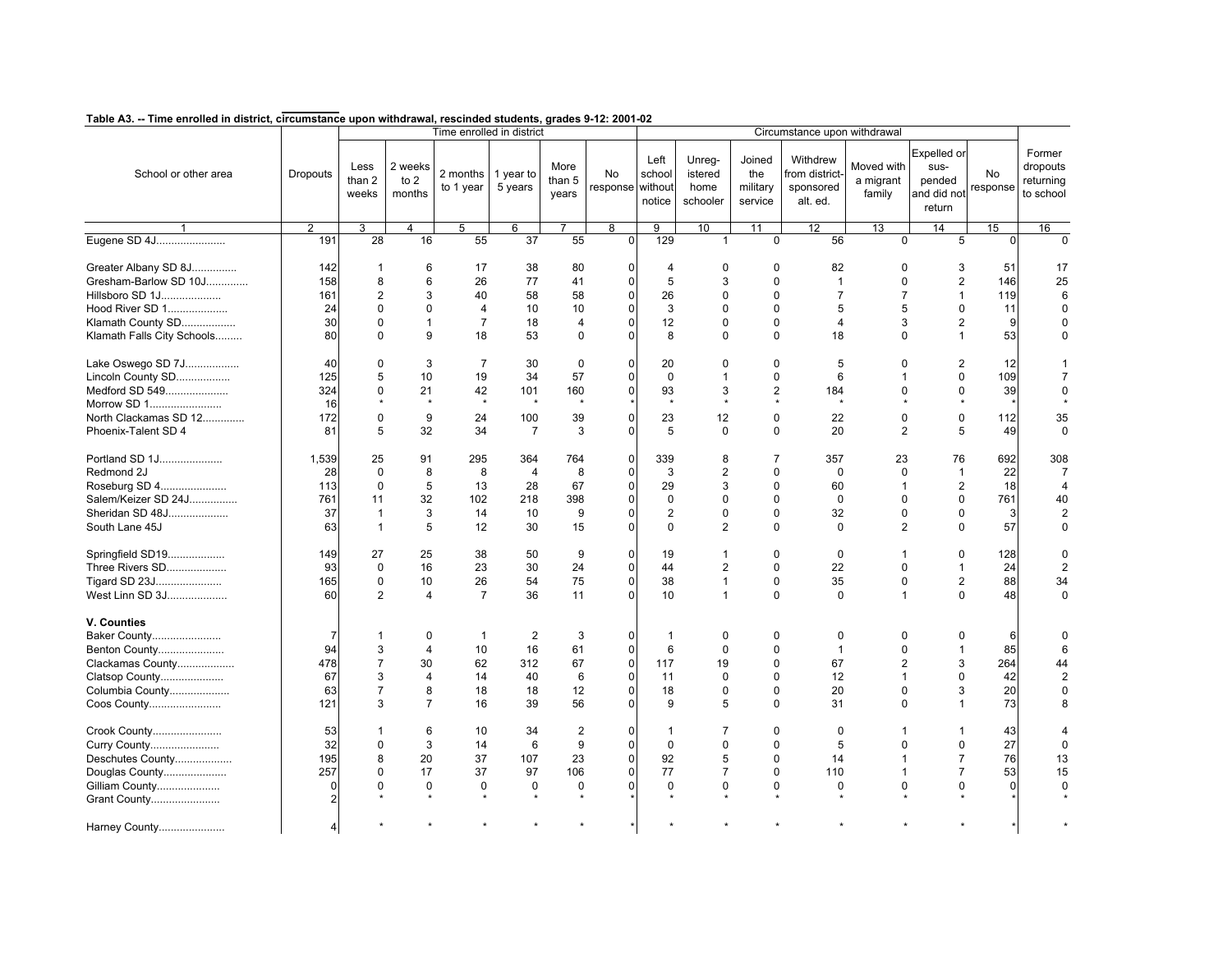|                      |                 |                         |                           | Time enrolled in district       |              |                         |                        |                          |                                       |                                      | Circumstance upon withdrawal                        |                                   |                                                        |                       |                                              |
|----------------------|-----------------|-------------------------|---------------------------|---------------------------------|--------------|-------------------------|------------------------|--------------------------|---------------------------------------|--------------------------------------|-----------------------------------------------------|-----------------------------------|--------------------------------------------------------|-----------------------|----------------------------------------------|
| School or other area | <b>Dropouts</b> | Less<br>than 2<br>weeks | 2 weeks<br>to 2<br>months | 2 months 1 year to<br>to 1 year | 5 years      | More<br>than 5<br>years | No<br>response without | Left<br>school<br>notice | Unreg-<br>istered<br>home<br>schooler | Joined<br>the<br>military<br>service | Withdrew<br>from district-<br>sponsored<br>alt. ed. | Moved with<br>a migrant<br>family | Expelled or<br>sus-<br>pended<br>and did not<br>return | <b>No</b><br>response | Former<br>dropouts<br>returning<br>to school |
|                      | $\overline{2}$  | 3                       | 4                         | 5                               | 6            |                         | 8                      | $\overline{9}$           | 10                                    | 11                                   | 12                                                  | 13                                | 14                                                     | 15                    | 16                                           |
| Hood River County    | $\overline{24}$ | $\mathbf{0}$            | $\mathbf 0$               | 4                               | 10           | 10                      | $\Omega$               | 3                        | $\Omega$                              | $\mathbf 0$                          | 5                                                   |                                   | $\mathbf{0}$                                           | 11                    |                                              |
| Jackson County       | 662             | 11                      | 75                        | 127                             | 254          | 195                     |                        | 133                      |                                       |                                      | 303                                                 |                                   | 11                                                     | 200                   |                                              |
| Jefferson County     | 40              | $\Omega$                | $\overline{4}$            | 3                               | 20           | 13                      |                        | 19                       | $\Omega$                              |                                      |                                                     |                                   |                                                        | 9                     |                                              |
| Josephine County     | 190             | 0                       | 19                        | 37                              | 83           | 51                      |                        | 62                       | 5                                     | $\Omega$                             | 44                                                  |                                   |                                                        | 74                    |                                              |
| Klamath County       | 110             | $\Omega$                | 10                        | 25                              | 71           |                         |                        | 20                       | $\mathbf 0$                           | $\Omega$                             | 22                                                  | 3                                 | 3                                                      | 62                    |                                              |
| Lake County          | 13              | 0                       |                           | $\overline{2}$                  | 8            | 2                       |                        |                          | 0                                     |                                      |                                                     |                                   |                                                        | 9                     |                                              |
| Lane County          | 582             | 63                      | 58                        | 133                             | 197          | 131                     |                        | 197                      | 8                                     |                                      | 76                                                  |                                   | 6                                                      | 288                   |                                              |
| Lincoln County       | 125             | 5                       | 10                        | 19                              | 34           | 57                      |                        | $\Omega$                 |                                       |                                      | 6                                                   |                                   |                                                        | 109                   |                                              |
| Linn County          | 336             | 30                      | 17                        | 22                              | 102          | 165                     |                        | 13                       |                                       |                                      | 89                                                  |                                   |                                                        | 223                   | 39                                           |
| Malheur County       | 50              | 0                       |                           | 16                              | 17           | 16                      |                        |                          | 0                                     | 0                                    | 0                                                   |                                   |                                                        | 46                    |                                              |
| Marion County        | 1,009           | 20                      | 63                        | 159                             | 339          | 428                     |                        | 49                       |                                       | $\Omega$                             | 27                                                  |                                   | 3                                                      | 925                   | 42                                           |
| Morrow County        | 16              |                         | $\star$                   |                                 | $\mathbf{v}$ |                         |                        |                          |                                       |                                      |                                                     |                                   |                                                        |                       |                                              |
| Multnomah County     | 2,084           | 54                      | 128                       | 415                             | 615          | 872                     |                        | 517                      | 21                                    |                                      | 396                                                 | 23                                | 78                                                     | 997                   | 347                                          |
| Polk County          | 97              | 13                      | 12                        | 25                              | 32           | 15                      |                        | 13                       | 3                                     |                                      |                                                     | O                                 |                                                        | 73                    |                                              |
| Sherman County       |                 | 0                       | $\Omega$                  | 0                               | 0            | 0                       |                        | 0                        | 0                                     |                                      | 0                                                   |                                   |                                                        | 0                     |                                              |
| Tillamook County     | 60              | $\overline{2}$          | 5                         | 12                              | 27           | 14                      |                        | 20                       |                                       | $\Omega$                             | 17                                                  | 3                                 | $\mathbf 0$                                            | 15                    | 11                                           |
| Umatilla County      | 160             | 33                      | 26                        | 36                              | 45           | 20                      |                        | 49                       | 1                                     | $\Omega$                             | 10                                                  |                                   | $\Omega$                                               | 93                    |                                              |
| Union County         | 33              |                         |                           |                                 | 8            | 13                      |                        | 26                       | 3                                     | $\Omega$                             |                                                     |                                   |                                                        |                       |                                              |
| Wallowa County       |                 |                         |                           |                                 | $\Omega$     |                         |                        | 0                        |                                       |                                      |                                                     |                                   |                                                        |                       |                                              |
| Wasco County         | 40              | $\Omega$                | 8                         | 9                               | 16           |                         |                        | 20                       |                                       |                                      | 9                                                   |                                   |                                                        |                       |                                              |
| Washington County    | 906             | 14                      | 44                        | 144                             | 337          | 367                     |                        | 278                      |                                       |                                      | 194                                                 |                                   | 10                                                     | 398                   | 122                                          |
| Wheeler County       |                 |                         | $\Omega$                  | 0                               | $\Omega$     |                         |                        | $\Omega$                 |                                       |                                      | ŋ                                                   |                                   |                                                        | $\Omega$              | $\Omega$                                     |
| Yamhill County       | 250             | 3                       | 12                        | 39                              | 154          | 42                      |                        | 107                      |                                       |                                      | 67                                                  |                                   | 2                                                      | 62                    | 24                                           |

SOURCE: Oregon Department of Education, Office of Student Services, Individual Early Leaver Report. NOTE: Data for some schools was suppressed to maintain student confidentiality. The districts listed in section IV are only the districts that have more than one school or program reporting dropouts.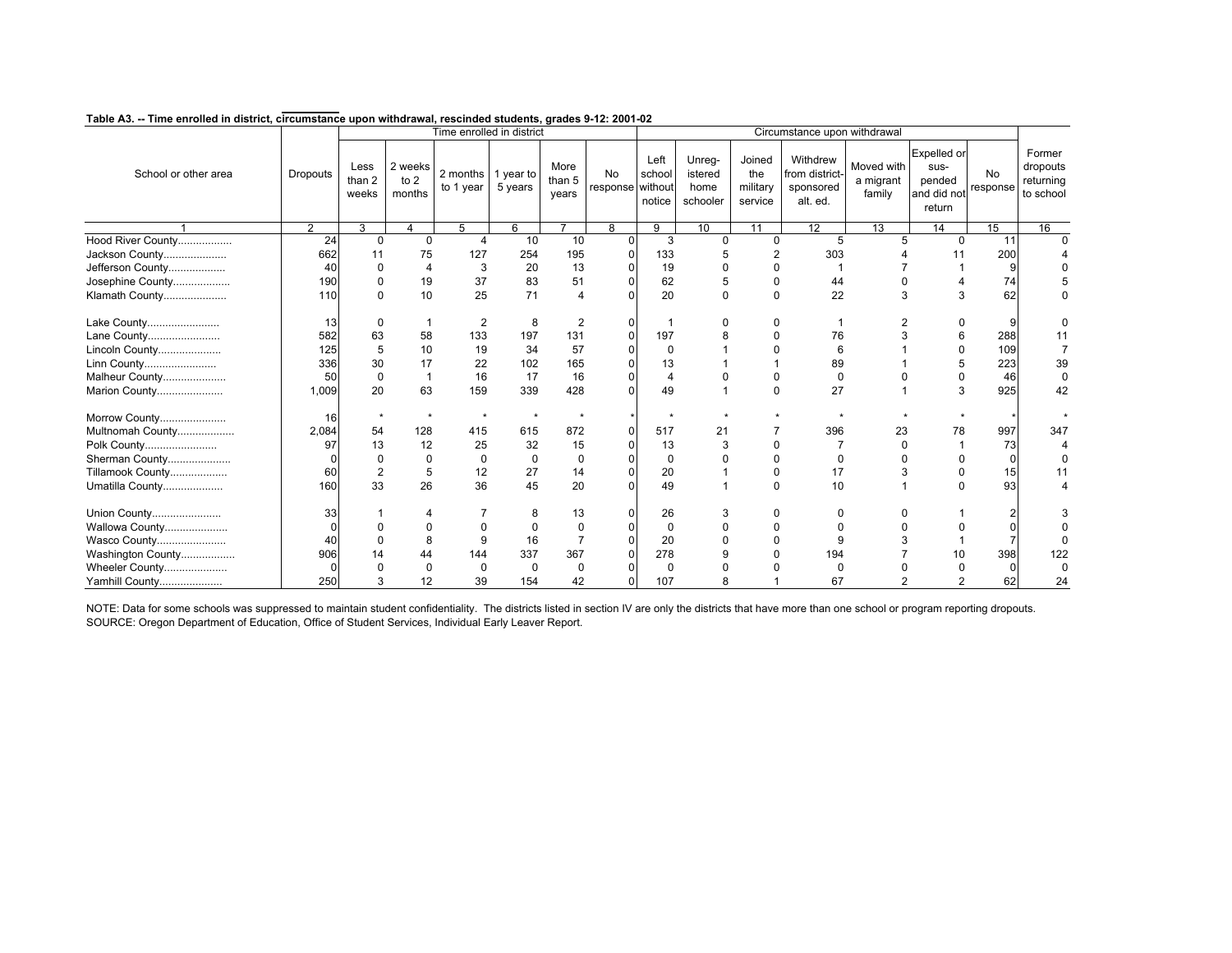| . <del></del> .<br>- Lactors minuchemy are accident to arep out, grades of i.e. Lee Fig. |                |                                |                                                   | Student                    |                                            |                                  |                      | Family                                                |                                                 |                            |                                       |                                     |                                                | School                                  |                                                                     |                             |                                                    | Work                                       |                                     |
|------------------------------------------------------------------------------------------|----------------|--------------------------------|---------------------------------------------------|----------------------------|--------------------------------------------|----------------------------------|----------------------|-------------------------------------------------------|-------------------------------------------------|----------------------------|---------------------------------------|-------------------------------------|------------------------------------------------|-----------------------------------------|---------------------------------------------------------------------|-----------------------------|----------------------------------------------------|--------------------------------------------|-------------------------------------|
| School or other area                                                                     | Dropouts       | Frequent<br>health<br>problems | Does not<br>speak<br>English<br>well or at<br>all | Substance<br>abuse         | Felt peer<br>pressure<br>to not<br>achieve | Pregnant<br>or student<br>parent | Homeless             | Needed at<br>home to<br>care for<br>family<br>members | Lack of<br>parental<br>support for<br>education | Dysfunctional<br>home life | Attended 3<br>or more high<br>schools | Frequent<br>discipline<br>referrals | Too far<br>behind in<br>credits to<br>catch up | Conflicts<br>with<br>school<br>personne | Lack of<br>appropriate<br>alternative<br>education<br>opportunities | Felt<br>unsafe at<br>school | Could not<br>adjust to<br>the<br>school<br>setting | Working<br>more than<br>15 hours a<br>week | Obligations<br>to support<br>family |
|                                                                                          | $\overline{2}$ | 3                              | $\overline{4}$                                    | 5                          | 6                                          | $\overline{7}$                   | 8                    | 9                                                     | 10                                              | 11                         | 12                                    | 13                                  | 14                                             | 15                                      | 16                                                                  | 17                          | 18                                                 | 19                                         |                                     |
| Oregon Statewide Totals                                                                  | 8,160          | 175                            | 202                                               | 436                        | 235                                        | 499                              | 154                  | 72                                                    | 938                                             | 702                        | 244                                   | 456                                 | 1,095                                          | 127                                     | 129                                                                 | 13                          | 435                                                | 785                                        | 229                                 |
| I. Schools                                                                               |                |                                |                                                   |                            |                                            |                                  |                      |                                                       |                                                 |                            |                                       |                                     |                                                |                                         |                                                                     |                             |                                                    |                                            |                                     |
| Adrian High School                                                                       |                |                                |                                                   |                            |                                            |                                  |                      |                                                       |                                                 |                            |                                       |                                     |                                                |                                         |                                                                     |                             |                                                    |                                            |                                     |
| Aloha High School                                                                        | 85             | $\Omega$                       | $\overline{2}$                                    | $\Omega$                   |                                            | $\Omega$                         | $\Omega$             |                                                       | 9                                               |                            | $\Omega$                              |                                     | 27                                             | $\Omega$                                |                                                                     | $\Omega$                    | 11                                                 |                                            | 3                                   |
| Alsea High School                                                                        |                |                                |                                                   |                            |                                            |                                  |                      |                                                       |                                                 |                            |                                       |                                     |                                                |                                         |                                                                     |                             |                                                    |                                            |                                     |
| Amity High School                                                                        |                |                                |                                                   |                            |                                            |                                  |                      |                                                       |                                                 |                            |                                       |                                     |                                                |                                         |                                                                     |                             |                                                    |                                            |                                     |
| Arlington High School                                                                    |                | 0                              | $\Omega$                                          | $\Omega$                   |                                            | $\Omega$                         | $\Omega$             | $\Omega$                                              | $\Omega$                                        | ſ                          | $\Omega$                              | $\Omega$                            | $^{\circ}$                                     | $\Omega$                                | $\Omega$                                                            | $\Omega$                    |                                                    | O                                          | $\Omega$                            |
| Ashland High School                                                                      | 39             |                                | -1                                                | Δ                          |                                            | $\mathbf{a}$                     | $\Omega$             | $\Omega$                                              | 3                                               |                            |                                       | 3                                   | $\overline{2}$                                 | $\Omega$                                | $\Omega$                                                            | $\mathbf 0$                 |                                                    |                                            |                                     |
|                                                                                          |                |                                |                                                   |                            |                                            |                                  |                      |                                                       |                                                 |                            |                                       |                                     |                                                |                                         |                                                                     |                             |                                                    |                                            |                                     |
| Astoria High School                                                                      | 20             |                                |                                                   |                            |                                            |                                  |                      | $\Omega$                                              | $\Omega$                                        |                            |                                       |                                     |                                                | U                                       |                                                                     | $\Omega$                    |                                                    | 17                                         |                                     |
| Baker High School                                                                        |                |                                |                                                   |                            |                                            |                                  |                      |                                                       |                                                 |                            |                                       |                                     |                                                |                                         |                                                                     |                             |                                                    |                                            |                                     |
| Bandon High School                                                                       |                |                                |                                                   |                            |                                            |                                  |                      |                                                       |                                                 |                            |                                       |                                     |                                                |                                         |                                                                     |                             |                                                    |                                            |                                     |
| Banks High School                                                                        | 15             |                                |                                                   |                            |                                            |                                  |                      |                                                       |                                                 |                            |                                       |                                     |                                                |                                         |                                                                     |                             |                                                    |                                            |                                     |
| Beaverton High School                                                                    | 79             |                                |                                                   |                            |                                            | $\Omega$                         | $\Omega$             | $\Omega$                                              | 3                                               | 6                          |                                       |                                     | $\overline{2}$                                 | $\Omega$                                |                                                                     | $\Omega$                    |                                                    | 13                                         |                                     |
| Bend High School                                                                         | 64             | $\Omega$                       | $\Omega$                                          | $\Omega$                   |                                            | 12                               | $\Omega$             | $\overline{1}$                                        | $\Omega$                                        |                            | $\Omega$                              |                                     | $\Omega$                                       | $\Omega$                                | $\Omega$                                                            | $\Omega$                    |                                                    |                                            |                                     |
|                                                                                          |                |                                |                                                   |                            |                                            |                                  |                      |                                                       |                                                 |                            |                                       |                                     |                                                |                                         |                                                                     |                             |                                                    |                                            |                                     |
| Benson High School                                                                       | 36             | $\Omega$                       | $\Omega$                                          |                            |                                            | $\Omega$                         | $\Omega$             | $\Omega$                                              | $\Omega$                                        |                            |                                       | $\Omega$                            | $\Omega$                                       | $\Omega$                                | $\Omega$                                                            | $\Omega$                    |                                                    |                                            |                                     |
| Bonanza School                                                                           |                |                                |                                                   |                            |                                            |                                  |                      |                                                       |                                                 |                            |                                       |                                     |                                                |                                         |                                                                     |                             |                                                    |                                            |                                     |
| Brookings Harbor High School                                                             | 20             |                                | $\Omega$                                          | $\Omega$                   |                                            |                                  | $\Omega$             | $\Omega$                                              | $\Omega$                                        |                            |                                       |                                     | $\Omega$                                       | 0                                       |                                                                     | $\Omega$                    |                                                    |                                            |                                     |
| Burns High School                                                                        |                |                                |                                                   |                            |                                            |                                  |                      |                                                       |                                                 |                            |                                       |                                     |                                                |                                         |                                                                     |                             |                                                    |                                            |                                     |
| Burnt River School                                                                       |                |                                | $\Omega$                                          | $\Omega$                   |                                            | $\Omega$                         | $\Omega$             | $\mathbf 0$                                           | $\Omega$                                        |                            |                                       | $\Omega$                            | $\mathbf 0$                                    | $\Omega$                                | $\Omega$                                                            | $\Omega$                    |                                                    | $\Omega$                                   |                                     |
| Butte Falls High School                                                                  |                |                                | $\Omega$                                          | $\Omega$                   |                                            | $\Omega$                         | $\Omega$             | $\mathbf 0$                                           | $\Omega$                                        |                            |                                       | $\Omega$                            | $\overline{2}$                                 | 0                                       | $\Omega$                                                            | $\Omega$                    |                                                    |                                            |                                     |
|                                                                                          |                |                                |                                                   |                            |                                            |                                  |                      |                                                       |                                                 |                            |                                       |                                     |                                                |                                         |                                                                     |                             |                                                    |                                            |                                     |
| Camas Valley School                                                                      |                |                                |                                                   |                            |                                            |                                  |                      |                                                       |                                                 |                            |                                       |                                     |                                                |                                         |                                                                     |                             |                                                    |                                            |                                     |
| Canby High School                                                                        | 56             |                                | 3                                                 | 18                         |                                            |                                  | $\Omega$             | $\overline{4}$                                        | 26                                              | 13                         |                                       | 3                                   | 11                                             |                                         | n                                                                   | $\mathbf 0$                 |                                                    | 18                                         | 9                                   |
| Cascade High School                                                                      | 23             | $\Omega$                       | $\Omega$                                          | $\overline{1}$             |                                            |                                  | $\Omega$             | $\Omega$                                              | $\Omega$                                        | ſ                          | $\Omega$                              | $\Omega$                            | $\Omega$                                       | <sup>0</sup>                            | $\Omega$                                                            | $\Omega$                    |                                                    | $\Omega$                                   |                                     |
| Cascade Locks School                                                                     | $\sqrt{ }$     |                                | $\Omega$                                          | $\Omega$                   |                                            | $\Omega$                         | $\Omega$             | $\Omega$                                              | $\Omega$                                        | ſ                          | $\Omega$                              |                                     | $\Omega$                                       | $\Omega$                                | $\Omega$                                                            | $\Omega$                    |                                                    | $\Omega$                                   |                                     |
| Centennial High School                                                                   | 44             |                                | 0                                                 | 0                          |                                            | $\Omega$                         | $\Omega$             | $\overline{0}$                                        | $\mathbf 0$                                     |                            | $\Omega$                              | $\Omega$                            | 0                                              | 0                                       | $\Omega$                                                            | $\Omega$                    |                                                    | $\overline{2}$                             |                                     |
| Central High School                                                                      | 47             |                                | $\Omega$                                          | $\Omega$                   |                                            | 5                                | $\Omega$             | $\Omega$                                              | $\Omega$                                        |                            |                                       | n                                   | $\Omega$                                       | $\Omega$                                | $\Omega$                                                            | $\Omega$                    |                                                    |                                            |                                     |
|                                                                                          |                |                                |                                                   |                            |                                            |                                  |                      |                                                       |                                                 |                            |                                       |                                     |                                                |                                         |                                                                     |                             |                                                    |                                            |                                     |
| Central Linn High School                                                                 |                |                                |                                                   |                            |                                            |                                  |                      |                                                       |                                                 |                            |                                       |                                     |                                                |                                         |                                                                     |                             |                                                    |                                            |                                     |
| Century High School                                                                      | 90             |                                | 6                                                 | $\Omega$                   | 39                                         | 3                                |                      |                                                       | $\Omega$                                        | $\mathsf{C}$               |                                       |                                     | 5                                              | O                                       | 43                                                                  | $\Omega$                    | 21                                                 |                                            |                                     |
| Chiloquin High School                                                                    | 6              |                                |                                                   |                            |                                            |                                  |                      |                                                       |                                                 |                            |                                       |                                     |                                                |                                         |                                                                     |                             |                                                    |                                            |                                     |
| Clackamas High School                                                                    | 44             |                                | $\Omega$                                          | $\Omega$                   | 28                                         | $\overline{2}$                   | $\Omega$             |                                                       | $\mathbf 0$                                     | 19                         | $\Omega$                              | $\Omega$                            | $\Omega$                                       | $\Omega$                                | $\Omega$                                                            | $\mathbf 0$                 |                                                    | 3                                          |                                     |
| Clatskanie High School                                                                   | 5              |                                |                                                   |                            |                                            |                                  |                      |                                                       |                                                 |                            |                                       |                                     |                                                |                                         |                                                                     |                             |                                                    |                                            |                                     |
| Cleveland High School                                                                    | 70             |                                | $\Omega$                                          | 1                          |                                            | $\Omega$                         | $\Omega$             | $\mathbf 0$                                           | 6                                               | 2                          |                                       |                                     |                                                | $\Omega$                                | $\Omega$                                                            | $\Omega$                    |                                                    |                                            |                                     |
|                                                                                          |                |                                |                                                   |                            |                                            |                                  |                      |                                                       |                                                 |                            |                                       |                                     |                                                |                                         |                                                                     |                             |                                                    |                                            |                                     |
| Colton High School                                                                       | 10             | n                              | $\Omega$                                          | $\Omega$                   |                                            |                                  | $\Omega$             | $\Omega$                                              | 3                                               | C                          |                                       | $\Omega$                            |                                                | $\Omega$                                | $\Omega$                                                            | $\Omega$                    |                                                    |                                            | $\Omega$                            |
| Condon High School                                                                       |                |                                | $\Omega$                                          | $\Omega$                   |                                            |                                  | $\Omega$             | $\Omega$                                              | $\Omega$                                        |                            |                                       |                                     | $\Omega$                                       | 0                                       |                                                                     | $\Omega$                    |                                                    | $\Omega$                                   |                                     |
| Coquille High School                                                                     |                |                                |                                                   |                            |                                            |                                  |                      |                                                       |                                                 |                            |                                       |                                     |                                                |                                         |                                                                     |                             |                                                    |                                            |                                     |
| Corbett High School                                                                      |                |                                |                                                   |                            |                                            |                                  |                      |                                                       |                                                 |                            |                                       |                                     |                                                |                                         |                                                                     |                             |                                                    |                                            |                                     |
| Corvallis High School                                                                    | 38             | $\Omega$                       | $\Omega$                                          |                            |                                            |                                  |                      | $\mathbf 0$                                           | $\overline{2}$                                  |                            |                                       | $\Omega$                            | 3                                              | $\Omega$                                |                                                                     | $\Omega$                    |                                                    |                                            |                                     |
| Cottage Grove High School                                                                | 16             | $\Omega$                       | 0                                                 | 2                          |                                            | $\Omega$                         | $\Omega$             | $\overline{1}$                                        | 5                                               |                            |                                       |                                     | $\overline{7}$                                 | $\overline{2}$                          | $\Omega$                                                            | 0                           |                                                    | $\Omega$                                   |                                     |
|                                                                                          |                |                                |                                                   |                            |                                            |                                  |                      |                                                       |                                                 |                            |                                       |                                     |                                                |                                         |                                                                     |                             |                                                    |                                            |                                     |
| Cove School                                                                              |                | $\Omega$                       | $\Omega$                                          | $\Omega$                   |                                            | $\Omega$                         | $\Omega$             | $\Omega$                                              | $\Omega$                                        | r                          |                                       | $\Omega$                            | $\Omega$                                       | <sup>0</sup>                            | $\Omega$                                                            | $\mathbf 0$                 |                                                    |                                            |                                     |
| Crane Union High School                                                                  | C              | $\Omega$                       | $\Omega$                                          | $\Omega$                   |                                            | $\Omega$                         | $\Omega$             | $\mathbf 0$                                           | $\mathbf 0$                                     |                            | $\Omega$                              | $\Omega$                            | $\Omega$                                       | $\Omega$                                | $\Omega$                                                            | $\Omega$                    |                                                    | $\Omega$                                   |                                     |
| Crater High School                                                                       | 100            |                                | $\Omega$                                          | 3                          |                                            | 10                               | $\Omega$             | $\overline{1}$                                        | $\overline{7}$                                  |                            | $\overline{2}$                        |                                     | <sub>9</sub>                                   | $\Omega$                                |                                                                     | $\Omega$                    |                                                    | O                                          |                                     |
| Crescent Valley High School                                                              | 30             | $\Omega$<br>$\mathcal{P}$      | $\Omega$                                          | $\Omega$                   |                                            | $\Omega$                         | $\Omega$<br>$\Omega$ | $\mathbf 0$                                           | $\Omega$                                        |                            | $\Omega$                              | $\Omega$<br>3                       | $\mathbf 0$                                    | $\Omega$                                |                                                                     | $\Omega$                    |                                                    | n                                          |                                     |
| Creswell High School                                                                     | 18<br>53       |                                | 0<br>$\Omega$                                     | $\overline{4}$<br>$\Omega$ |                                            |                                  | $\Omega$             | $\mathbf 0$<br>$\mathbf 0$                            | 12<br>9                                         |                            | $\Omega$                              |                                     | 6                                              | $\Omega$                                | $\Omega$                                                            | $\Omega$<br>$\Omega$        |                                                    |                                            |                                     |
| Crook County High School                                                                 |                | 8                              |                                                   |                            |                                            |                                  |                      |                                                       |                                                 |                            |                                       | 4                                   | 24                                             | $\overline{2}$                          | O                                                                   |                             |                                                    |                                            |                                     |
|                                                                                          |                |                                |                                                   |                            |                                            |                                  |                      |                                                       |                                                 |                            |                                       |                                     |                                                |                                         |                                                                     |                             |                                                    |                                            |                                     |
| Crow High School                                                                         |                | O                              | 3                                                 | $\Omega$                   |                                            | $\overline{2}$                   | $\Omega$             |                                                       | 3                                               |                            | $\Omega$                              | $\overline{2}$                      | $\overline{1}$                                 |                                         |                                                                     | $\Omega$                    |                                                    |                                            |                                     |
| Culver High School                                                                       | 43             | $\overline{2}$                 | $\mathbf 0$                                       | $\overline{1}$             |                                            | 9                                | $\mathbf 0$          |                                                       |                                                 |                            | $\Omega$                              |                                     |                                                | 1                                       | $\Omega$                                                            | $\mathbf 0$                 | 18                                                 |                                            | $\mathbf 0$                         |
| Dallas High School                                                                       | 95             | 6                              |                                                   | $\overline{1}$             |                                            | 3                                | $\mathbf 0$          | $\overline{7}$<br>$\mathbf 0$                         | 6<br>26                                         |                            | $\overline{2}$                        | 2                                   | 34                                             | 1                                       | -1                                                                  | -1                          |                                                    | 6                                          |                                     |
| David Douglas High School<br>Days Creek School                                           |                |                                | 19                                                |                            |                                            |                                  |                      |                                                       |                                                 |                            |                                       | 2                                   | 15                                             |                                         |                                                                     |                             |                                                    |                                            |                                     |
|                                                                                          |                |                                |                                                   |                            |                                            |                                  |                      |                                                       |                                                 |                            |                                       |                                     |                                                |                                         |                                                                     |                             |                                                    |                                            |                                     |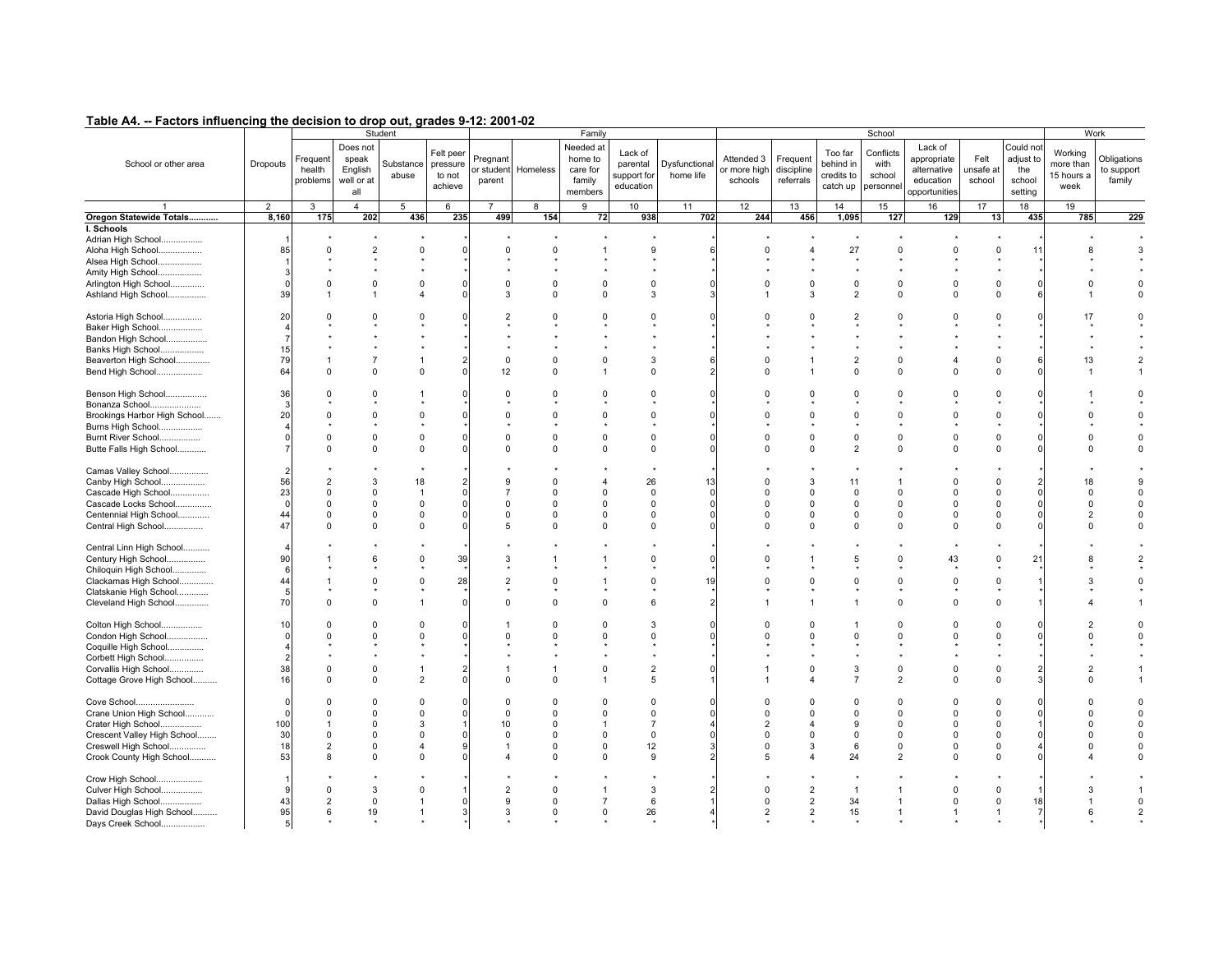| .<br>. actors musculoning and accident to art                                                                                                                      |                                               |                                        |                                                   |                                                                      |                                            | <u>, and Arange and Den Arange</u>           |                                                                      |                                                                                  |                                                                |                            |                                       |                                     |                                                                         |                                                                               |                                                                     |                                                          |                                                    |                                            |                                     |
|--------------------------------------------------------------------------------------------------------------------------------------------------------------------|-----------------------------------------------|----------------------------------------|---------------------------------------------------|----------------------------------------------------------------------|--------------------------------------------|----------------------------------------------|----------------------------------------------------------------------|----------------------------------------------------------------------------------|----------------------------------------------------------------|----------------------------|---------------------------------------|-------------------------------------|-------------------------------------------------------------------------|-------------------------------------------------------------------------------|---------------------------------------------------------------------|----------------------------------------------------------|----------------------------------------------------|--------------------------------------------|-------------------------------------|
|                                                                                                                                                                    |                                               |                                        |                                                   | Student                                                              |                                            |                                              |                                                                      | Family                                                                           |                                                                |                            |                                       |                                     |                                                                         | School                                                                        |                                                                     |                                                          |                                                    |                                            | Work                                |
| School or other area                                                                                                                                               | Dropouts                                      | Frequent<br>health<br>problems         | Does not<br>speak<br>English<br>well or at<br>all | Substance<br>abuse                                                   | Felt peer<br>pressure<br>to not<br>achieve | Pregnant<br>or student<br>parent             | Homeless                                                             | Needed at<br>home to<br>care for<br>family<br>members                            | Lack of<br>parental<br>support for<br>education                | Dysfunctional<br>home life | Attended 3<br>or more high<br>schools | Frequent<br>discipline<br>referrals | Too far<br>behind in<br>credits to<br>catch up                          | Conflicts<br>with<br>school<br>personne                                       | Lack of<br>appropriate<br>alternative<br>education<br>opportunities | Felt<br>unsafe al<br>school                              | Could not<br>adjust to<br>the<br>school<br>setting | Working<br>more than<br>15 hours a<br>week | Obligations<br>to support<br>family |
|                                                                                                                                                                    | $\overline{2}$                                | 3                                      | $\overline{4}$                                    | 5                                                                    | 6                                          | $\overline{7}$                               | 8                                                                    | 9                                                                                | 10                                                             | 11                         | 12                                    | 13                                  | 14                                                                      | 15                                                                            | 16                                                                  | 17                                                       | 18                                                 | 19                                         |                                     |
| Dayton High School                                                                                                                                                 | 10                                            | $\overline{2}$                         | $\mathbf 0$                                       |                                                                      |                                            | $\Omega$                                     |                                                                      | $\mathbf{0}$                                                                     | $\overline{4}$                                                 |                            | 0                                     |                                     |                                                                         | 0                                                                             |                                                                     | 0                                                        |                                                    | $\Omega$                                   |                                     |
|                                                                                                                                                                    |                                               |                                        |                                                   |                                                                      |                                            |                                              |                                                                      |                                                                                  |                                                                |                            |                                       |                                     |                                                                         |                                                                               |                                                                     |                                                          |                                                    |                                            |                                     |
| Dayville School<br>Douglas High School<br>Dufur School<br>Eagle Point High School<br>Echo School                                                                   | - C<br>28<br>90                               | $\Omega$<br>2                          | 0<br>$\Omega$                                     | $\mathbf 0$<br>$\overline{7}$<br>$\mathbf 0$                         | ſ                                          | $\Omega$                                     | $\Omega$<br>$\Omega$                                                 | 0<br>$\Omega$<br>$\Omega$                                                        | 0<br>12<br>$\overline{2}$                                      | ſ                          | $\Omega$                              | $\Omega$<br>$\mathfrak{p}$          | 0<br>$\overline{1}$<br>22<br>$\star$                                    | 0<br>3<br>$\mathbf 0$                                                         | $\Omega$<br>$\Omega$                                                | $\Omega$<br>$\Omega$                                     |                                                    |                                            |                                     |
| Eddyville School                                                                                                                                                   |                                               |                                        |                                                   |                                                                      |                                            |                                              |                                                                      |                                                                                  |                                                                |                            |                                       |                                     |                                                                         |                                                                               |                                                                     |                                                          |                                                    |                                            |                                     |
| Elgin High School<br>Elkton High School<br>Elmira High School<br>Enterprise High School<br>Estacada High School<br>Falls City High School                          | 23<br>$\sqrt{ }$<br>36                        | $\Omega$                               | $\Omega$<br>$\mathbf 0$                           | $\Omega$<br>$\overline{7}$                                           |                                            | $\Omega$<br>3                                | $\Omega$<br>$\Omega$<br>$\Omega$                                     | $\Omega$<br>$\mathbf 0$                                                          | $\overline{\mathbf{4}}$<br>$\Omega$<br>6                       |                            | $\Omega$                              | $\Omega$<br>5                       | 5<br>$\mathbf 0$<br>13                                                  | $\overline{2}$<br>$\mathbf 0$<br>5                                            | $\Omega$                                                            | $\Omega$<br>$\Omega$                                     |                                                    |                                            |                                     |
| Forest Grove High School<br>Franklin High School<br>Gaston High School<br>Gervais High School                                                                      | 125<br>78<br>F<br>27                          |                                        | 3<br>0<br>3                                       | $\Omega$                                                             |                                            | 11                                           | $\Omega$<br>$\Omega$<br>$\Omega$                                     | $\Omega$                                                                         | 8<br>$\Omega$<br>13                                            |                            |                                       |                                     | $\overline{2}$<br>$\Omega$                                              | $\Omega$<br><sup>0</sup><br>$\Omega$                                          | $\Omega$<br><sup>0</sup><br>U                                       | $\Omega$<br>$\Omega$<br>$\Omega$                         |                                                    |                                            |                                     |
| Gilchrist School                                                                                                                                                   |                                               |                                        |                                                   |                                                                      |                                            |                                              |                                                                      |                                                                                  |                                                                |                            |                                       |                                     |                                                                         |                                                                               |                                                                     |                                                          |                                                    |                                            |                                     |
| Gladstone High School                                                                                                                                              |                                               |                                        | $\Omega$                                          | 3                                                                    |                                            | $\Omega$                                     |                                                                      | $\Omega$                                                                         | $\Omega$                                                       |                            |                                       |                                     |                                                                         |                                                                               | $\Omega$                                                            | $\Omega$                                                 |                                                    |                                            |                                     |
| Glencoe High School<br>Glendale High School<br>Glide High School<br>Gold Beach High School<br>Grant High School (Grant)<br>Grant High School (Multnomah)           | 1 <sup>c</sup><br>F<br>15<br>71               | $\Omega$<br>$\Omega$                   | 0<br>$\Omega$<br>$\Omega$<br>$\Omega$             | $\Omega$<br>$\Omega$<br>$\Omega$                                     |                                            | $\mathcal{P}$<br>$\Omega$                    | $\Omega$<br>$\Omega$<br>$\Omega$<br>$\Omega$                         | $\Omega$<br>$\Omega$<br>$\Omega$<br>$\mathbf 0$                                  | $\overline{2}$<br>$\overline{1}$<br>$\Omega$<br>$\mathbf 0$    | ſ                          |                                       | $\Omega$                            | $\Omega$                                                                | 0<br>$\overline{2}$<br>$\Omega$<br>$\Omega$                                   | $\Omega$                                                            | $\Omega$<br>$\Omega$<br>$\Omega$                         |                                                    | O                                          | $\Omega$                            |
| Grants Pass High School<br>Gresham High School<br>Harper School<br>Harrisburg High School<br>Helix School<br>Henley High School                                    | 97<br>88                                      | 3<br>n                                 | $\Omega$                                          | 5<br>$\Omega$<br>$\Omega$                                            |                                            | $\Omega$                                     | $\Omega$<br>$\Omega$                                                 | $\overline{2}$<br>$\mathbf 0$<br>$\Omega$                                        | 42<br>$\Omega$<br>$\Omega$                                     | 21<br>C                    |                                       | 19<br>$\Omega$                      | 34<br>$\mathbf 0$<br><sup>0</sup>                                       | $\mathbf 0$<br><sup>0</sup>                                                   | $\Omega$<br>$\Omega$                                                | $\Omega$<br>O                                            | 16                                                 | n                                          |                                     |
| Henry D Sheldon High School<br>Heppner High School<br>Hermiston High School<br>Hidden Valley High School<br>Hillsboro High School<br>Hood River Valley High School | 29<br>$\Omega$<br>51<br>33<br>52<br>24        | $\overline{c}$<br>$\Omega$<br>$\Omega$ | O<br>$\Omega$<br>$\overline{2}$<br>6              | $\Omega$<br>$\Omega$<br>$\Omega$<br>$\overline{1}$<br>$\overline{2}$ |                                            | $\Omega$<br>$\overline{2}$<br>5<br>3         | $\Omega$<br>$\Omega$<br>$\Omega$<br>$\Omega$<br>$\Omega$<br>$\Omega$ | $\Omega$<br>$\Omega$<br>$\mathbf 0$<br>$\mathbf 0$<br>$\mathbf 0$<br>$\mathbf 0$ | $\Omega$<br>$\Omega$<br>10<br>12<br>$\mathbf{1}$               | ſ<br>11                    | $\Omega$                              | 8                                   | 18<br>$\Omega$<br>$\overline{1}$<br>$\mathbf 0$<br>15<br>$\overline{7}$ | U<br>$\Omega$<br>$\Omega$<br>$\overline{2}$<br>$\overline{1}$<br>$\mathbf{0}$ | $\Omega$<br>$\Omega$<br>$\Omega$<br>$\Omega$                        | O<br>$\Omega$<br>$\Omega$<br>$\Omega$                    | 11                                                 |                                            |                                     |
| Huntington School<br>Illinois Valley High School<br>Imbler High School<br>Ione School<br>Jefferson High School (Marion)<br>Jefferson High School (Multnomah)       | $\mathcal{C}$<br>28<br>$\epsilon$<br>17<br>51 | O<br>$\Omega$<br>$\Omega$              | $\Omega$<br>ŋ<br>$\Omega$<br>0<br>0               | $\Omega$<br>$\Omega$<br>$\Omega$<br>$\Omega$                         |                                            | $\Omega$<br>$\Omega$<br>$\Omega$<br>$\Omega$ | $\Omega$<br>$\mathcal{P}$<br>$\Omega$<br>$\Omega$<br>$\Omega$        | $\Omega$<br>$\Omega$<br>$\Omega$<br>$\mathbf 0$<br>$\Omega$                      | $\Omega$<br>$\overline{7}$<br>$\Omega$<br>$\Omega$<br>$\Omega$ | ſ<br>10<br>C               | $\Omega$<br>$\Omega$                  | n<br>n                              | $\Omega$<br>0<br>$\Omega$<br>$\mathbf 0$<br>5                           | U<br>$\Omega$<br>$\Omega$<br>0<br>0                                           | O<br>$\Omega$<br>$\Omega$<br><sup>0</sup>                           | $\Omega$<br>$\Omega$<br>$\Omega$<br>$\Omega$<br>$\Omega$ |                                                    |                                            |                                     |
| Jewell School<br>John C. Fremont Jr High School<br>John F Kennedy High School<br>Jordan Valley High School<br>Joseph High School                                   |                                               | $\Omega$                               | U<br>$\Omega$                                     | $\Omega$<br>$\Omega$                                                 |                                            | $\Omega$<br>$\Omega$                         | $\Omega$                                                             | $\Omega$<br>$\Omega$                                                             | $\Omega$<br>$\Omega$                                           |                            |                                       | n                                   | $\Omega$<br>O                                                           | O.<br>$\Omega$<br>O.                                                          | $\Omega$<br>$\Omega$                                                | $\Omega$<br>$\Omega$                                     |                                                    |                                            | $\Omega$                            |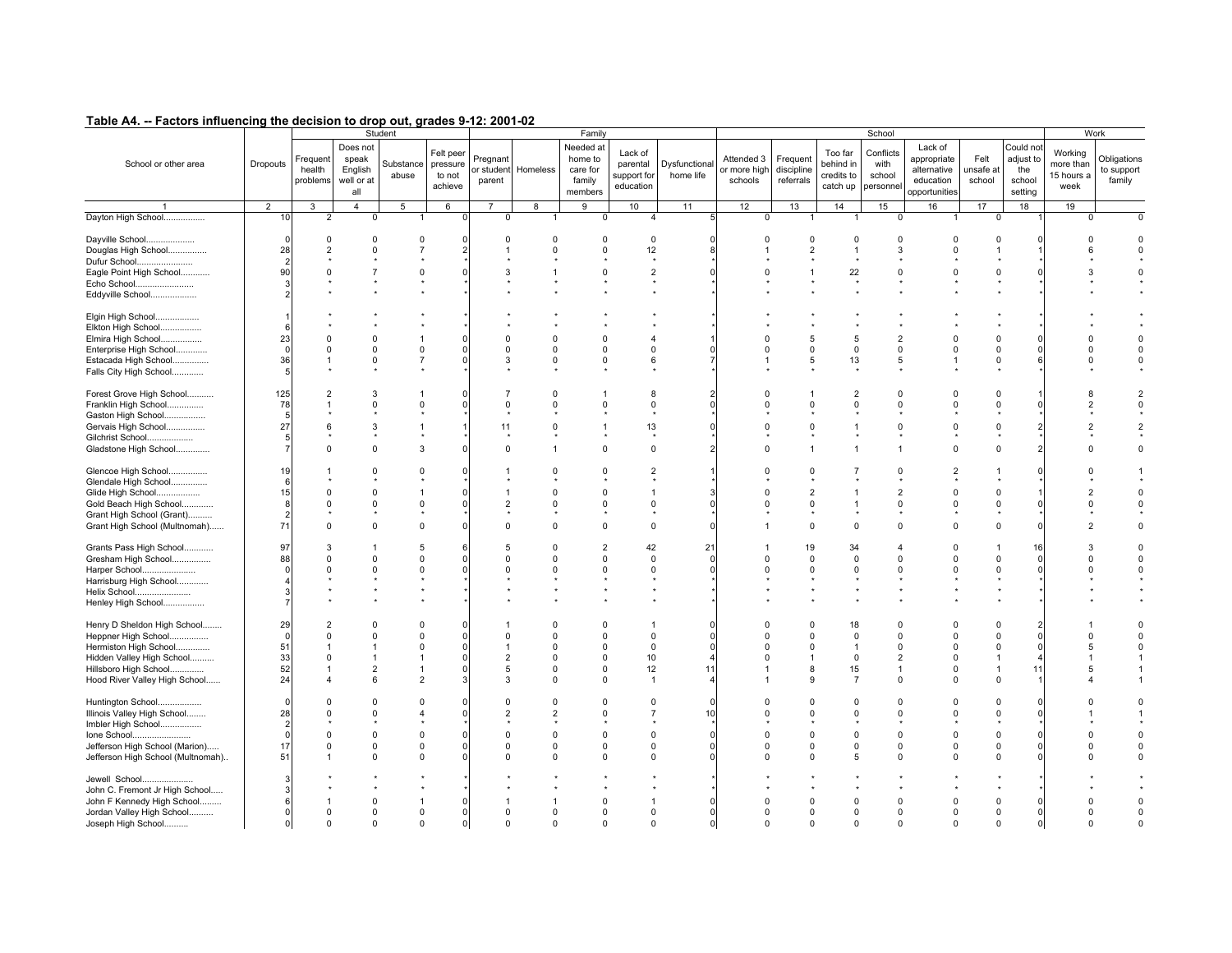| .                                                                                                                                                       |                              | .                                                                         |                                                                   |                                                                            |                                            |                                                                     |                                                                            |                                                                            |                                                                        |                                                         |                                                              |                                                      |                                                                              |                                                                     |                                                                     |                                                                            |                                                    |                                             |                                             |
|---------------------------------------------------------------------------------------------------------------------------------------------------------|------------------------------|---------------------------------------------------------------------------|-------------------------------------------------------------------|----------------------------------------------------------------------------|--------------------------------------------|---------------------------------------------------------------------|----------------------------------------------------------------------------|----------------------------------------------------------------------------|------------------------------------------------------------------------|---------------------------------------------------------|--------------------------------------------------------------|------------------------------------------------------|------------------------------------------------------------------------------|---------------------------------------------------------------------|---------------------------------------------------------------------|----------------------------------------------------------------------------|----------------------------------------------------|---------------------------------------------|---------------------------------------------|
| School or other area                                                                                                                                    | Dropouts                     | Frequent<br>health<br>problems                                            | Does not<br>speak<br>English<br>well or at<br>all                 | Student<br>Substance<br>abuse                                              | Felt peer<br>pressure<br>to not<br>achieve | Pregnant<br>or student<br>parent                                    | Homeless                                                                   | Family<br>Needed at<br>home to<br>care for<br>family<br>members            | Lack of<br>parental<br>support for<br>education                        | Dysfunctional<br>home life                              | Attended 3<br>or more high<br>schools                        | Frequen<br>discipline<br>referrals                   | Too far<br>behind in<br>credits to<br>catch up                               | School<br>Conflicts<br>with<br>school<br>personnel                  | Lack of<br>appropriate<br>alternative<br>education<br>opportunities | Felt<br>unsafe at<br>school                                                | Could not<br>adjust to<br>the<br>school<br>setting | Working<br>more than<br>15 hours a<br>week  | Work<br>Obligations<br>to support<br>family |
|                                                                                                                                                         | $\overline{2}$               | 3                                                                         | $\overline{4}$                                                    | 5 <sub>5</sub>                                                             | 6                                          | $\overline{7}$                                                      | 8                                                                          | 9                                                                          | 10                                                                     | 11                                                      | 12                                                           | 13                                                   | 14                                                                           | 15                                                                  | 16                                                                  | 17                                                                         | 18                                                 | 19                                          |                                             |
| Joseph Lane Jr High School                                                                                                                              |                              |                                                                           |                                                                   |                                                                            |                                            |                                                                     |                                                                            |                                                                            |                                                                        |                                                         |                                                              |                                                      |                                                                              |                                                                     |                                                                     |                                                                            |                                                    |                                             |                                             |
| Junction City High School<br>Klamath High School<br>Knappa High School<br>La Grande High School<br>Lake Oswego High School<br>Lakeridge High School     | 24<br>41<br>29<br>12<br>28   | 0<br>$\mathbf 0$<br>$\Omega$<br>$\overline{2}$<br>$\mathbf 0$<br>$\Omega$ | $\Omega$<br>$\Omega$<br>$\overline{2}$<br>$\mathbf 0$<br>$\Omega$ | $\Omega$<br>$\overline{\mathbf{A}}$                                        |                                            | 2<br>4<br>$\Omega$<br>$\mathbf 0$<br>$\Omega$                       | $\mathbf 0$<br>$\Omega$<br>$\Omega$<br>$\Omega$<br>$\mathbf 0$<br>$\Omega$ | $\Omega$<br>$\Omega$<br>$\Omega$<br>$\Omega$<br>$\Omega$<br>$\Omega$       | $\overline{2}$<br>$\mathbf 0$<br>$\Omega$<br>3<br>$\mathbf 0$<br>3     | -3<br>$\Omega$<br>$\Omega$<br>$\Omega$<br>$\Omega$<br>3 | $\Omega$<br>4<br>$\Omega$<br>$\mathbf 0$                     | $\Omega$<br>3<br>$\Omega$<br>$\Omega$<br>$\mathbf 0$ | $\overline{0}$<br>9<br>$\mathbf 0$<br>8<br>5<br>$\overline{4}$               | $\Omega$<br>$\Omega$<br>$\Omega$<br>0<br>$\Omega$                   | $\Omega$<br>$\Omega$<br>$\Omega$<br>3<br>$\mathbf 0$                | $\mathbf 0$<br>$\Omega$<br>$\Omega$<br>$\Omega$<br>$\mathbf 0$<br>$\Omega$ |                                                    | $\Omega$<br>$\Omega$<br>$\Omega$            |                                             |
| Lakeview High School                                                                                                                                    | 11                           | $\Omega$                                                                  | $\Omega$                                                          | $\Omega$                                                                   |                                            | $\Omega$                                                            | $\Omega$                                                                   | $\overline{2}$                                                             | $\overline{7}$                                                         |                                                         |                                                              | $\Omega$                                             | 3                                                                            | $\Omega$                                                            | 3                                                                   | $\Omega$                                                                   |                                                    |                                             |                                             |
| Lapine High School                                                                                                                                      |                              | $\Omega$                                                                  | $\Omega$                                                          | $\Omega$                                                                   |                                            | $\mathbf 0$                                                         | $\Omega$                                                                   | $\Omega$                                                                   | $\mathbf 0$                                                            | $\Omega$                                                | $\Omega$                                                     | $\Omega$                                             | 3                                                                            | $\Omega$                                                            | $\Omega$                                                            | $\Omega$                                                                   |                                                    | <sup>0</sup>                                |                                             |
| Lebanon High School                                                                                                                                     | 130                          |                                                                           | $\Omega$                                                          |                                                                            |                                            | 10                                                                  | $\Omega$                                                                   | $\Omega$                                                                   | 3                                                                      | $\overline{7}$                                          | $\Omega$                                                     | 3                                                    | $\overline{1}$                                                               | $\Omega$                                                            | $\Omega$                                                            | $\Omega$                                                                   |                                                    | 8                                           |                                             |
|                                                                                                                                                         | 56                           | $\mathbf 0$                                                               | $\Omega$                                                          | 3                                                                          |                                            | $\Omega$                                                            | $\overline{2}$                                                             | $\Omega$                                                                   | 3                                                                      |                                                         | 1                                                            | $\overline{\mathbf{4}}$                              | $\overline{4}$                                                               | $\Omega$                                                            | $\Omega$                                                            | $\Omega$                                                                   |                                                    | $\Omega$                                    |                                             |
| Lincoln High School                                                                                                                                     |                              |                                                                           |                                                                   |                                                                            |                                            |                                                                     |                                                                            |                                                                            |                                                                        | 4                                                       |                                                              |                                                      |                                                                              |                                                                     |                                                                     |                                                                            |                                                    | $\Omega$                                    |                                             |
| Long Creek School                                                                                                                                       |                              | $\Omega$                                                                  | $\Omega$                                                          | $\Omega$                                                                   |                                            | $\mathbf 0$                                                         | $\mathbf 0$                                                                | $\Omega$                                                                   | $\mathbf 0$                                                            | $\Omega$                                                | $\Omega$                                                     | $\Omega$                                             | $\mathbf 0$                                                                  | $\Omega$                                                            | $\Omega$                                                            | $\Omega$                                                                   |                                                    |                                             |                                             |
| Lost River High School                                                                                                                                  |                              | $\Omega$                                                                  | $\overline{2}$                                                    | $\Omega$                                                                   |                                            | $\mathbf 0$                                                         | $\Omega$                                                                   | $\overline{2}$                                                             | $\mathbf{1}$                                                           | 3                                                       | $\Omega$                                                     | $\overline{2}$                                       | $\Omega$                                                                     | $\overline{1}$                                                      | $\Omega$                                                            | $\Omega$                                                                   |                                                    | $\Omega$                                    |                                             |
| Lowell High School<br>Madison High School<br>Madras High School                                                                                         | 58<br>31                     | $\overline{4}$<br>3                                                       | 21<br>9                                                           | 3<br>$\overline{1}$                                                        |                                            | $\overline{2}$<br>5                                                 | $\Omega$<br>$\Omega$                                                       | $\mathbf{1}$<br>$\Omega$                                                   | 11<br>8                                                                | 5<br>$\overline{7}$                                     | $\Omega$<br>$\Omega$                                         | $\overline{2}$<br>6                                  | 5<br>$\overline{7}$                                                          | $\Omega$<br>3                                                       | $\Omega$<br>$\Omega$                                                | $\Omega$<br>$\mathbf 0$                                                    |                                                    | 3                                           |                                             |
| Mapleton High School                                                                                                                                    |                              |                                                                           |                                                                   |                                                                            |                                            |                                                                     |                                                                            |                                                                            |                                                                        |                                                         |                                                              |                                                      |                                                                              |                                                                     |                                                                     |                                                                            |                                                    |                                             |                                             |
| Marshall High School (Multnomah)                                                                                                                        | 94                           | $\mathbf 0$                                                               | $\Omega$                                                          | $\overline{2}$                                                             |                                            |                                                                     | $\Omega$                                                                   | $\Omega$                                                                   | $\mathbf 0$                                                            | $\Omega$                                                | $\overline{2}$                                               |                                                      | $\mathsf 0$                                                                  | $\Omega$                                                            | $\Omega$                                                            | $\mathbf 0$                                                                |                                                    |                                             |                                             |
| Marshfield High School                                                                                                                                  | 51                           | $\Omega$                                                                  | $\Omega$                                                          | 10                                                                         | 11                                         |                                                                     | 1                                                                          | $\Omega$                                                                   | 16                                                                     |                                                         | $\Omega$                                                     | 6                                                    | $\overline{1}$                                                               | $\mathbf{1}$                                                        | $\Omega$                                                            | $\Omega$                                                                   |                                                    | 6                                           |                                             |
|                                                                                                                                                         |                              |                                                                           |                                                                   |                                                                            |                                            |                                                                     |                                                                            |                                                                            |                                                                        |                                                         |                                                              |                                                      |                                                                              |                                                                     |                                                                     |                                                                            |                                                    |                                             |                                             |
| Mazama High School<br>Mc Kay High School<br>Mc Nary High School<br>McKenzie River High School<br>McLoughlin High School<br>McMinnville High School      | 39<br>169<br>73<br>34<br>106 | $\Omega$<br>$\mathbf{1}$<br>$\Omega$<br>$\Omega$<br>3                     | $\Omega$<br>$\Omega$<br>$\overline{7}$                            | $\overline{\mathbf{4}}$<br>$\mathbf 0$<br>$\mathbf 0$<br>$\mathsf 0$<br>38 |                                            | 3                                                                   | -1<br>$\Omega$<br>$\Omega$<br>$\Omega$<br>3                                | $\Omega$<br>$\Omega$<br>$\Omega$<br>$\Omega$<br>$\Omega$                   | 3<br>$\mathbf 0$<br>1<br>$\overline{1}$<br>51                          | $\overline{1}$<br>$\Omega$<br>$\overline{7}$<br>44      | $\overline{2}$<br>13<br>$\mathbf 0$<br>$\overline{2}$        | 10<br>$\Omega$<br>$\Omega$<br>3<br>26                | $\overline{2}$<br>$\overline{2}$<br>$\overline{7}$<br>9<br>72                | $\overline{2}$<br>$\Omega$<br>$\Omega$<br>$\mathbf{1}$<br>13        | $\Omega$<br>10<br>$\Omega$                                          | $\Omega$<br>$\Omega$<br>$\Omega$<br>$\Omega$                               |                                                    | 3<br>5<br>14                                |                                             |
| Metropolitan Learning Center<br>Milwaukie High School<br>Mitchell School<br>Mohawk High School<br>Molalla High School<br>Monroe High School             | 68<br>29                     | $\Omega$<br>$\Omega$<br>$\Omega$                                          | $\Omega$<br>$\Omega$<br>$\Omega$<br>$\overline{2}$                | $\mathbf 0$<br>$\Omega$<br>$\Omega$<br>$\overline{2}$                      |                                            | $\Omega$<br>$\Omega$<br>$\Omega$<br>$\mathfrak{p}$                  | $\Omega$<br>$\Omega$<br>$\Omega$<br>$\Omega$                               | $\Omega$<br>$\Omega$<br>$\Omega$<br>$\Omega$                               | $\Omega$<br>0<br>$\mathbf 0$<br>15                                     | $\Omega$<br>$\Omega$<br>$\Omega$<br>$\mathbf{q}$        | $\Omega$<br>$\Omega$<br><sup>0</sup><br>$\lambda$            | $\Omega$<br>$\Omega$<br>$\Omega$<br>$\overline{4}$   | 3<br>$\mathbf 0$<br>$\Omega$<br>5                                            | $\Omega$<br>$\Omega$<br>$\Omega$<br>$\overline{2}$                  | $\Omega$<br>$\Omega$<br>$\Omega$<br>$\Omega$                        | $\Omega$<br>$\mathbf 0$<br>$\mathbf 0$<br>$\Omega$                         |                                                    | $\mathfrak{p}$<br>$\Omega$<br>$\Omega$<br>5 |                                             |
| Monument School<br>Mt View High School<br>Myrtle Point High School<br>Neah-Kah-Nie Jr-Sr High School<br>Nestucca High School<br>Newberg High School     | 22<br>14<br>17<br>68         | $\Omega$<br>$\Omega$<br>$\Omega$<br>$\overline{2}$                        | $\Omega$<br>$\Omega$<br>$\Omega$<br>$\Omega$<br>$\Omega$          | $\mathbf 0$<br>$\mathbf{1}$<br>$\overline{2}$<br>$\Omega$<br>$\Omega$<br>4 |                                            | $\Omega$<br>$\Omega$<br>$\Omega$<br>$\overline{2}$<br>$\Omega$<br>9 | $\Omega$<br>$\Omega$<br>$\Omega$<br>1<br>5                                 | $\Omega$<br>$\Omega$<br>$\Omega$<br>$\Omega$<br>$\Omega$<br>$\overline{1}$ | $\mathbf 0$<br>$\mathbf 0$<br>3<br>$\mathbf 0$<br>$\overline{1}$<br>16 | $\Omega$<br>$\Omega$<br>3<br>$\Omega$<br>14             | $\Omega$<br>$\Omega$<br>$\Omega$<br>4                        | $\Omega$<br>$\Omega$<br>5<br>3<br>6                  | $\mathbf 0$<br>3<br>$\overline{7}$<br>$\overline{2}$<br>$\overline{2}$<br>14 | $\Omega$<br>$\Omega$<br>$\overline{2}$<br>$\Omega$<br>$\Omega$<br>3 | $\Omega$<br>$\Omega$<br>$\Omega$<br>$\Omega$<br>$\Omega$            | $\Omega$<br>$\mathbf 0$<br>$\Omega$<br>$\Omega$<br>$\Omega$<br>$\mathbf 0$ |                                                    | $\Omega$<br>$\Omega$<br>18                  |                                             |
| Newport High School<br>North Bend High School<br>North Douglas High School<br>North Eugene High School<br>North Lake School<br>North Marion High School | 51<br>26<br>19<br>13         | $\mathcal{P}$<br>$\Omega$<br>$\Omega$                                     | $\mathsf{R}$<br>$\Omega$<br>$\Omega$<br>$\Omega$                  | $\overline{\mathbf{A}}$<br>$\Omega$<br>$\Omega$<br>$\overline{1}$          |                                            | $\Omega$<br>$\Omega$<br>$\overline{2}$                              | 3<br>$\Omega$<br>$\Omega$                                                  | $\mathcal{P}$<br>$\Omega$<br>$\Omega$<br>$\Omega$                          | 15<br>2<br>$\Omega$<br>$\overline{7}$                                  | $\overline{7}$<br>5<br>$\Omega$<br>$\overline{2}$       | $\mathfrak{p}$<br>$\Omega$<br><sup>0</sup><br>$\overline{2}$ | $\Omega$<br>6                                        | $\Omega$<br>$\Omega$<br>$\Omega$<br>3                                        | $\overline{4}$<br>$\Omega$<br>$\Omega$<br>$\overline{1}$            | <sub>9</sub><br>$\Omega$<br>$\Omega$<br>$\Omega$                    | $\Omega$<br>$\mathbf 0$<br>$\Omega$<br>$\Omega$                            | 20                                                 | 12                                          |                                             |
| North Medford High School<br>North Powder School<br>North Salem High School<br>North Valley High School<br>Nyssa High School                            | 150<br>182<br>32<br>6        | $\Omega$<br>$\Omega$<br>$\overline{4}$<br>$\Omega$<br>$\Omega$            | $\Omega$<br>3<br>$\Omega$                                         | $\Omega$<br>$\overline{2}$<br>$\overline{2}$                               | 14                                         | 20<br>$\Omega$<br>5<br>$\overline{\mathbf{A}}$                      | $\Omega$<br>7<br>$\mathbf{1}$<br>$\Omega$                                  | $\Omega$<br>$\Omega$<br>$\overline{1}$<br>$\Omega$                         | 11<br>$\mathbf 0$<br>16<br>$\overline{2}$<br>$\mathbf 0$               | $\Omega$<br>15<br>$\overline{7}$<br>$\overline{2}$      | 11<br>$\mathbf 0$<br>16<br>$\overline{2}$<br>$\mathbf 0$     | 10<br>$\Omega$<br>8<br>$\overline{2}$                | 68<br>$\mathbf 0$<br>18<br>13<br>3                                           | 10<br>$\mathbf 0$<br>2<br>$\mathbf 0$<br>$\Omega$                   | $\Omega$<br>$\Omega$<br>9<br>$\mathbf 0$<br>$\Omega$                | $\mathbf 0$<br>$\mathbf 0$<br>$\Omega$<br>$\Omega$                         | 28                                                 | 6<br>$\Omega$<br>12<br>5<br>$\Omega$        |                                             |
|                                                                                                                                                         |                              |                                                                           |                                                                   |                                                                            |                                            |                                                                     |                                                                            |                                                                            |                                                                        |                                                         |                                                              |                                                      |                                                                              |                                                                     |                                                                     |                                                                            |                                                    |                                             |                                             |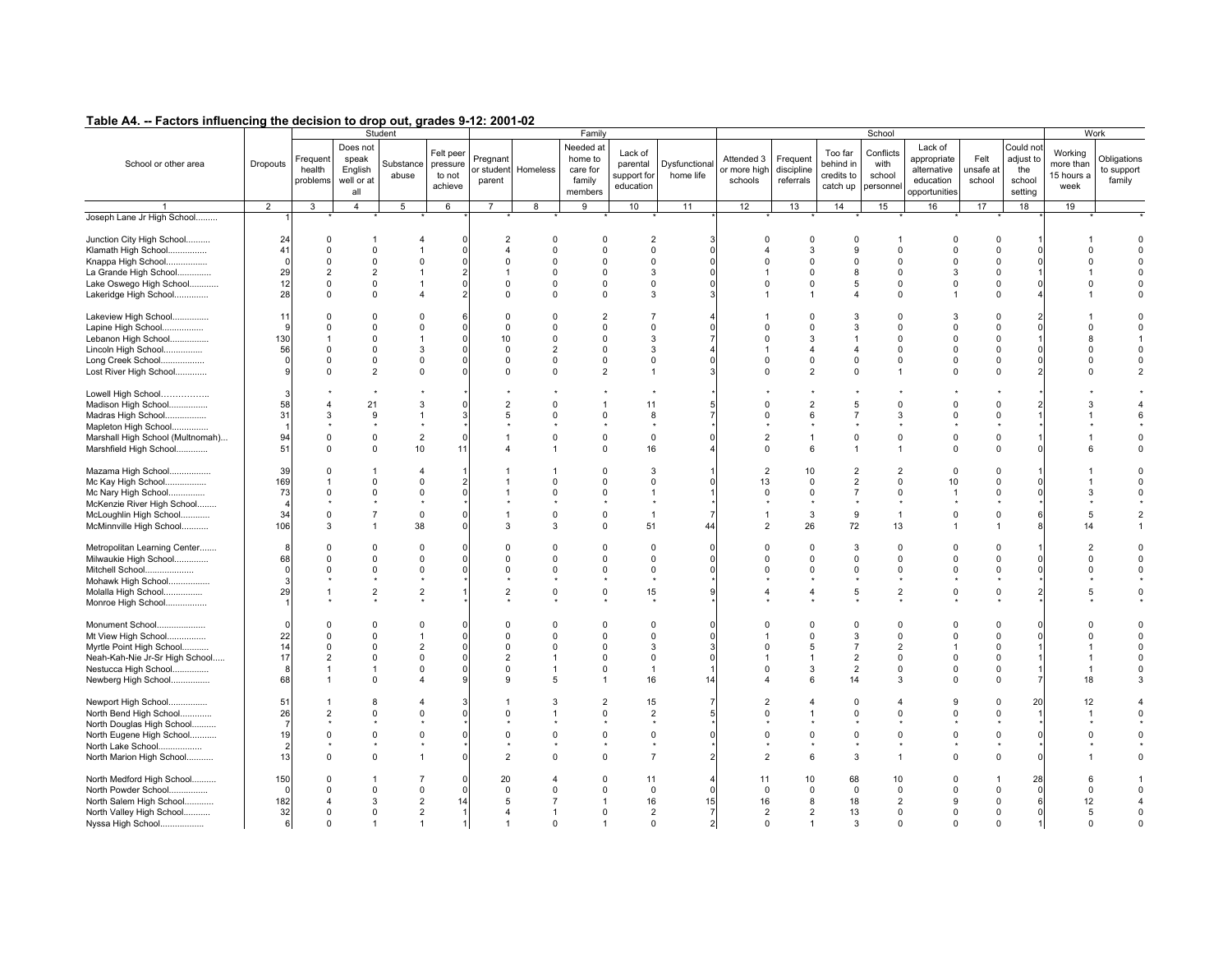| . <b></b>                                                                                     |                |                                  |                                                   | Student                                   |                                            |                                  |                                        | Family                                                |                                                 |                            |                                       |                                     |                                                | School                                  |                                                                     |                             |                                                   | Work                                       |                                     |
|-----------------------------------------------------------------------------------------------|----------------|----------------------------------|---------------------------------------------------|-------------------------------------------|--------------------------------------------|----------------------------------|----------------------------------------|-------------------------------------------------------|-------------------------------------------------|----------------------------|---------------------------------------|-------------------------------------|------------------------------------------------|-----------------------------------------|---------------------------------------------------------------------|-----------------------------|---------------------------------------------------|--------------------------------------------|-------------------------------------|
| School or other area                                                                          | Dropouts       | Frequent<br>health<br>problems   | Does not<br>speak<br>English<br>well or at<br>all | Substance<br>abuse                        | Felt peer<br>pressure<br>to not<br>achieve | Pregnant<br>or student<br>parent | Homeless                               | Needed at<br>home to<br>care for<br>family<br>members | Lack of<br>parental<br>support for<br>education | Dysfunctional<br>home life | Attended 3<br>or more high<br>schools | Frequent<br>discipline<br>referrals | Too far<br>behind in<br>credits to<br>catch up | Conflicts<br>with<br>school<br>personne | Lack of<br>appropriate<br>alternative<br>education<br>opportunities | Felt<br>unsafe at<br>school | Could no<br>adjust to<br>the<br>school<br>setting | Working<br>more than<br>15 hours a<br>week | Obligations<br>to support<br>family |
|                                                                                               | 2              | 3                                | $\overline{4}$                                    | 5                                         | 6                                          | $\overline{7}$                   | 8                                      | 9                                                     | 10                                              | 11                         | 12                                    | 13                                  | 14                                             | 15                                      | 16                                                                  | 17                          | 18                                                | 19                                         |                                     |
| Oakland High School                                                                           |                |                                  |                                                   |                                           |                                            |                                  |                                        |                                                       |                                                 |                            |                                       |                                     |                                                |                                         |                                                                     |                             |                                                   |                                            |                                     |
| Oakridge High School<br>Ontario High School<br>Oregon City High School<br>Pacific High School | 13<br>33<br>25 | $\Omega$<br>$\Omega$<br>$\Omega$ | $\Omega$<br>8<br>$\Omega$                         | $\overline{2}$<br>$\mathbf 0$<br>$\Omega$ |                                            | 3<br>$\overline{2}$              | $\overline{2}$<br>$\Omega$<br>$\Omega$ | $\overline{2}$<br>$\mathbf 0$<br>$\Omega$             | -3<br>6<br>10                                   |                            | $\Omega$<br>$\Omega$                  | 3                                   | $\overline{2}$<br>9<br>$\Omega$                | $\mathbf 0$<br>$\Omega$                 | 0<br>$\Omega$                                                       | $\Omega$<br>O<br>O          |                                                   | 10<br>$\Omega$                             |                                     |
| Paisley School                                                                                | - C            | $\Omega$                         | $\Omega$                                          | $\Omega$                                  |                                            | $\mathbf 0$                      | $\Omega$                               | $\Omega$                                              | $\mathsf 0$                                     |                            | $\Omega$                              | $\Omega$                            | $\Omega$                                       | 0                                       | $\Omega$                                                            | $\Omega$                    |                                                   | $\Omega$                                   | $\Omega$                            |
| Parkrose High School                                                                          | 87             | $\Omega$                         | $\Omega$                                          | $\Delta$                                  |                                            | 3                                | $\Omega$                               | $\Omega$                                              | $\mathbf 0$                                     |                            |                                       | $\mathcal{P}$                       | 6                                              | $\Omega$                                | 2                                                                   | $\Omega$                    |                                                   | $\mathcal{P}$                              |                                     |
| Pendleton High School<br>Perrydale School<br>Philomath High School                            | 44<br>22       | $\Omega$                         |                                                   | 6<br>$\Omega$                             | 20                                         | 5                                | $\Omega$                               | $\Omega$<br>$\Omega$                                  | -1<br>8                                         | 16                         | $\Omega$<br>$\Omega$                  |                                     | 5                                              | $\Omega$                                | $\Omega$                                                            | $\Omega$<br>$\Omega$        |                                                   | $\Omega$                                   | $\Omega$                            |
| Phoenix High School                                                                           | 55             | $\Omega$                         | 0                                                 | $\mathbf 0$                               |                                            | $\overline{2}$                   | $\Omega$                               | $\Omega$                                              | 0                                               |                            | $\Omega$                              |                                     | $\overline{2}$                                 | 0                                       | $\Omega$                                                            | $\Omega$                    |                                                   | $\overline{2}$                             |                                     |
| Pilot Rock High School                                                                        |                | $\Omega$                         | $\Omega$                                          | $\Omega$                                  |                                            | $\Omega$                         | $\Omega$                               | $\Omega$                                              | $\mathbf 0$                                     |                            | $\Omega$                              | $\Omega$                            | $\Omega$                                       | 0                                       | $\Omega$                                                            | $\Omega$                    |                                                   | $\Omega$                                   |                                     |
|                                                                                               |                |                                  |                                                   |                                           |                                            |                                  |                                        |                                                       |                                                 |                            |                                       |                                     |                                                |                                         |                                                                     |                             |                                                   |                                            |                                     |
| Pine Eagle High School<br>Pleasant Hill High School                                           |                | $\Omega$                         | $\Omega$                                          | $\Omega$                                  |                                            | $\Omega$                         | C                                      | $\Omega$                                              | $\Omega$                                        |                            |                                       |                                     | 0                                              | 0                                       | $\Omega$                                                            | $\Omega$                    |                                                   |                                            |                                     |
| Powers High School                                                                            |                |                                  | $\Omega$                                          |                                           |                                            |                                  | $\Omega$                               | $\Omega$                                              | $\Omega$                                        |                            | $\Omega$                              |                                     | $\Omega$                                       | $\Omega$                                | $\Omega$                                                            | $\Omega$                    |                                                   | $\Omega$                                   | $\Omega$                            |
|                                                                                               |                |                                  | $\Omega$                                          | $\Omega$                                  |                                            | $\Omega$                         | <sup>0</sup>                           | $\Omega$                                              | $\mathbf 0$                                     |                            |                                       |                                     | 0                                              | $\Omega$                                | U                                                                   | 0                           |                                                   | $\Omega$                                   |                                     |
| Prairie City School                                                                           |                |                                  |                                                   |                                           |                                            |                                  |                                        |                                                       |                                                 |                            |                                       |                                     |                                                |                                         |                                                                     |                             |                                                   |                                            |                                     |
| Prospect High School                                                                          |                |                                  |                                                   |                                           |                                            |                                  |                                        |                                                       |                                                 |                            |                                       |                                     |                                                |                                         |                                                                     |                             |                                                   |                                            |                                     |
| Rainier High School                                                                           | 12             | $\Omega$                         | $\Omega$                                          | $\Omega$                                  |                                            | $\Omega$                         | $\Omega$                               | $\Omega$                                              | $\Omega$                                        |                            | $\Omega$                              | $\Omega$                            | $\Omega$                                       | $\Omega$                                | $\Omega$                                                            | $\Omega$                    |                                                   | $\Omega$                                   | $\Omega$                            |
| Redmond High School                                                                           | 24             | $\Omega$                         | $\Omega$                                          | $\Omega$                                  |                                            | $\Omega$                         | $\Omega$                               | $\Omega$                                              | 0                                               |                            |                                       |                                     | $\mathbf 0$                                    | 0                                       | $\Omega$                                                            | $\Omega$                    |                                                   | 3                                          |                                     |
| Reedsport High School                                                                         | 10             |                                  |                                                   |                                           |                                            |                                  |                                        |                                                       |                                                 |                            |                                       |                                     |                                                |                                         |                                                                     |                             |                                                   |                                            |                                     |
| Rex Putnam High School                                                                        | 60             |                                  | $\Omega$                                          | $\Omega$                                  |                                            |                                  |                                        | $\Omega$                                              | $\overline{0}$                                  |                            |                                       |                                     | $\overline{2}$                                 | $\Omega$                                |                                                                     | $\Omega$                    |                                                   | 46                                         | $\Omega$                            |
| Reynolds High School                                                                          | 113            | $\Omega$                         | $\Omega$                                          | $\Omega$                                  |                                            | $\Omega$                         | <sup>0</sup>                           | $\Omega$                                              | $\mathbf 0$                                     |                            | $\Omega$                              |                                     | $\Omega$                                       | $\Omega$                                | $\Omega$                                                            | 0                           |                                                   | 4                                          | $\Omega$                            |
| Riddle High School                                                                            |                | $\Omega$                         | $\Omega$                                          | $\overline{2}$                            |                                            | $\Omega$                         | $\Omega$                               | $\Omega$                                              | $\overline{2}$                                  |                            | $\Omega$                              |                                     |                                                | $\mathbf{1}$                            | U                                                                   | $\Omega$                    |                                                   | $\mathfrak{p}$                             |                                     |
| Riverdale High School                                                                         |                |                                  |                                                   |                                           |                                            |                                  |                                        |                                                       |                                                 |                            |                                       |                                     |                                                |                                         |                                                                     |                             |                                                   |                                            |                                     |
| Riverside High School                                                                         | 16             |                                  | $\Omega$                                          | $\Omega$                                  |                                            | 3                                | n                                      |                                                       | $\overline{1}$                                  |                            | $\Omega$                              |                                     | 9                                              | $\mathbf 0$                             | $\Omega$                                                            | $\Omega$                    |                                                   |                                            |                                     |
|                                                                                               |                |                                  |                                                   |                                           |                                            |                                  |                                        |                                                       |                                                 |                            |                                       |                                     |                                                |                                         |                                                                     |                             |                                                   |                                            |                                     |
| Rogue River High School<br>Roosevelt High School                                              | 18<br>118      | $\Omega$                         | $\Omega$                                          | $\overline{2}$<br>-1                      |                                            | 3                                | 0                                      | $\Omega$<br>$\Omega$                                  | 3<br>25                                         |                            | $\Omega$<br>$\Omega$                  | <sup>0</sup>                        | $\mathbf{1}$<br>5                              |                                         | O                                                                   | $\Omega$<br>$\Omega$        |                                                   | 3                                          | $\Omega$                            |
| Roseburg High School                                                                          | 66             |                                  | $\Omega$                                          | 20                                        |                                            |                                  | 8                                      | $\Omega$                                              | 9                                               | 23                         | 13                                    | 8                                   | 17                                             |                                         |                                                                     |                             | 10                                                | 12                                         |                                     |
| Sam Barlow High School                                                                        | 63             | $\mathcal{R}$                    | $\mathbf{1}$                                      | 6                                         |                                            | $\Omega$                         | $\Omega$                               | $\overline{2}$                                        | 5                                               | 10                         | $\overline{2}$                        | ĥ                                   | 12                                             | $\overline{4}$                          | 2                                                                   |                             |                                                   | 3                                          |                                     |
|                                                                                               |                |                                  |                                                   |                                           |                                            |                                  |                                        |                                                       |                                                 |                            |                                       |                                     |                                                |                                         |                                                                     |                             |                                                   |                                            |                                     |
| Sandy High School                                                                             | 43             | 2                                | 0                                                 | $\overline{2}$                            |                                            |                                  | $\overline{2}$                         | $\overline{2}$                                        | 13                                              | 3                          | $\overline{1}$                        | 3                                   | 17                                             | 3                                       | 6                                                                   | 0                           | 14                                                | 10                                         |                                     |
| Santiam High School                                                                           |                |                                  | $\Omega$                                          | $\mathbf 0$                               |                                            | $\Omega$                         | $\Omega$                               | $\Omega$                                              | $\mathbf 0$                                     |                            | $\Omega$                              | 2                                   | $\mathbf{1}$                                   | $\Omega$                                | <sup>0</sup>                                                        | $\Omega$                    |                                                   | $\Omega$                                   |                                     |
| Scappoose High School                                                                         | 10             | $\Omega$                         | <sup>0</sup>                                      | 3                                         |                                            | $\Omega$                         | $\Omega$                               | $\Omega$                                              | 3                                               |                            |                                       |                                     | $\overline{2}$                                 |                                         | $\Omega$                                                            | $\Omega$                    |                                                   |                                            | $\Omega$                            |
| School Of Arts & Communication                                                                |                |                                  |                                                   |                                           |                                            |                                  |                                        |                                                       |                                                 |                            |                                       |                                     |                                                |                                         |                                                                     |                             |                                                   |                                            |                                     |
| School Of Science & Technology                                                                |                |                                  | $\Omega$                                          | $\Omega$                                  |                                            | $\Omega$                         | ŋ                                      | $\Omega$                                              | $\mathbf 0$                                     |                            |                                       |                                     | $\Omega$                                       | $\Omega$                                | $\Omega$                                                            | $\Omega$                    |                                                   |                                            |                                     |
| Scio High School                                                                              |                |                                  |                                                   |                                           |                                            |                                  |                                        |                                                       |                                                 |                            |                                       |                                     |                                                |                                         |                                                                     |                             |                                                   |                                            |                                     |
| Seaside High School                                                                           | 36             |                                  |                                                   |                                           |                                            | 5                                | $\Omega$                               | $\Omega$                                              | 3                                               | 10                         | $\Omega$                              |                                     | 18                                             | $\Omega$                                |                                                                     | $\Omega$                    |                                                   |                                            |                                     |
| Sheridan High School                                                                          |                |                                  |                                                   |                                           |                                            |                                  |                                        |                                                       |                                                 |                            |                                       |                                     |                                                |                                         |                                                                     |                             |                                                   |                                            |                                     |
|                                                                                               |                |                                  |                                                   |                                           |                                            |                                  |                                        |                                                       |                                                 |                            |                                       |                                     |                                                |                                         |                                                                     |                             |                                                   |                                            |                                     |
| Sherman High School                                                                           |                |                                  | $\Omega$                                          | $\Omega$                                  |                                            | $\Omega$                         | $\Omega$                               | $\Omega$                                              | $\Omega$                                        |                            |                                       |                                     | 0                                              | $\Omega$                                | $\Omega$                                                            | $\Omega$                    |                                                   |                                            |                                     |
| Sherwood High School                                                                          | 15             | $\Omega$                         | $\mathbf{1}$                                      | $\Omega$                                  |                                            | $\Omega$                         | $\Omega$                               |                                                       | 5                                               |                            |                                       |                                     | $\mathbf{Q}$                                   | 3                                       | 3                                                                   | $\Omega$                    |                                                   | ٩                                          |                                     |
| Silverton High School                                                                         | 47             |                                  | $\Omega$                                          | $\Omega$                                  |                                            | $\Omega$                         | $\Omega$                               | $\Omega$                                              | $\Omega$                                        |                            | $\Omega$                              |                                     | $\Omega$                                       | $\Omega$                                | $\Omega$                                                            | O                           |                                                   |                                            |                                     |
| Sisters High School                                                                           |                |                                  |                                                   |                                           |                                            |                                  |                                        |                                                       |                                                 |                            |                                       |                                     |                                                |                                         |                                                                     |                             |                                                   |                                            |                                     |
| Siuslaw High School                                                                           | 27             |                                  | $\Omega$                                          |                                           |                                            | $\Omega$                         | $\Omega$                               | $\Omega$                                              | $\overline{2}$                                  |                            | $\Omega$                              |                                     | 3                                              | $\Omega$                                | $\Omega$                                                            | $\Omega$                    |                                                   |                                            | $\Omega$                            |
| South Albany High School                                                                      | 78             |                                  | $\overline{2}$                                    | $\overline{\mathbf{A}}$                   |                                            | Δ                                |                                        |                                                       | 3                                               |                            | $\Omega$                              |                                     | $\overline{7}$                                 | $\Omega$                                | $\Omega$                                                            | $\Omega$                    |                                                   | 5                                          |                                     |
|                                                                                               |                |                                  |                                                   |                                           |                                            |                                  |                                        |                                                       |                                                 |                            |                                       |                                     |                                                |                                         |                                                                     |                             |                                                   |                                            |                                     |
| South Eugene High School<br>South Medford High School                                         | 30<br>174      | $\cap$                           | $\Omega$<br>6                                     | $\Omega$<br>26                            |                                            | $\Omega$<br>29                   | $\Omega$<br>g                          | n                                                     | $\mathbf 0$<br>9                                |                            | $\mathbf 0$<br>23                     | $\Omega$<br>61                      | $\Omega$<br>95                                 | $\Omega$<br>$\Omega$                    | $\Omega$<br>$\Omega$                                                | $\Omega$<br>0               |                                                   | 16                                         |                                     |
|                                                                                               |                |                                  |                                                   |                                           |                                            |                                  |                                        |                                                       |                                                 |                            |                                       |                                     |                                                |                                         |                                                                     |                             |                                                   |                                            |                                     |
| South Salem High School                                                                       | 108            | $\Omega$                         | $\overline{2}$                                    | $\mathsf 0$                               |                                            | $\mathsf 0$                      | $\Omega$                               | $\mathbf{1}$                                          | $\mathsf 0$                                     | $\Omega$                   | 3                                     | $\mathbf 0$                         | $\mathbf 0$                                    | 0                                       | $\overline{7}$                                                      | $\mathsf 0$                 |                                                   | 0                                          |                                     |
| South Umpqua High School                                                                      | 22             | 6                                | $\mathbf 0$                                       | 10                                        |                                            | $\overline{2}$                   | -1                                     | $\overline{2}$                                        | 19                                              | 15                         | $\overline{1}$                        | $\overline{7}$                      | 6                                              | 0                                       | $\Omega$                                                            | -1                          |                                                   | 3                                          |                                     |
| Southridge High School                                                                        | 32             | $\mathcal{P}$                    | $\Omega$                                          | $\overline{2}$                            |                                            |                                  |                                        | $\Omega$                                              | 3                                               | $\Omega$                   |                                       | $\mathcal{P}$                       | 3                                              | $\Omega$                                | 5                                                                   | 0                           |                                                   | 5                                          |                                     |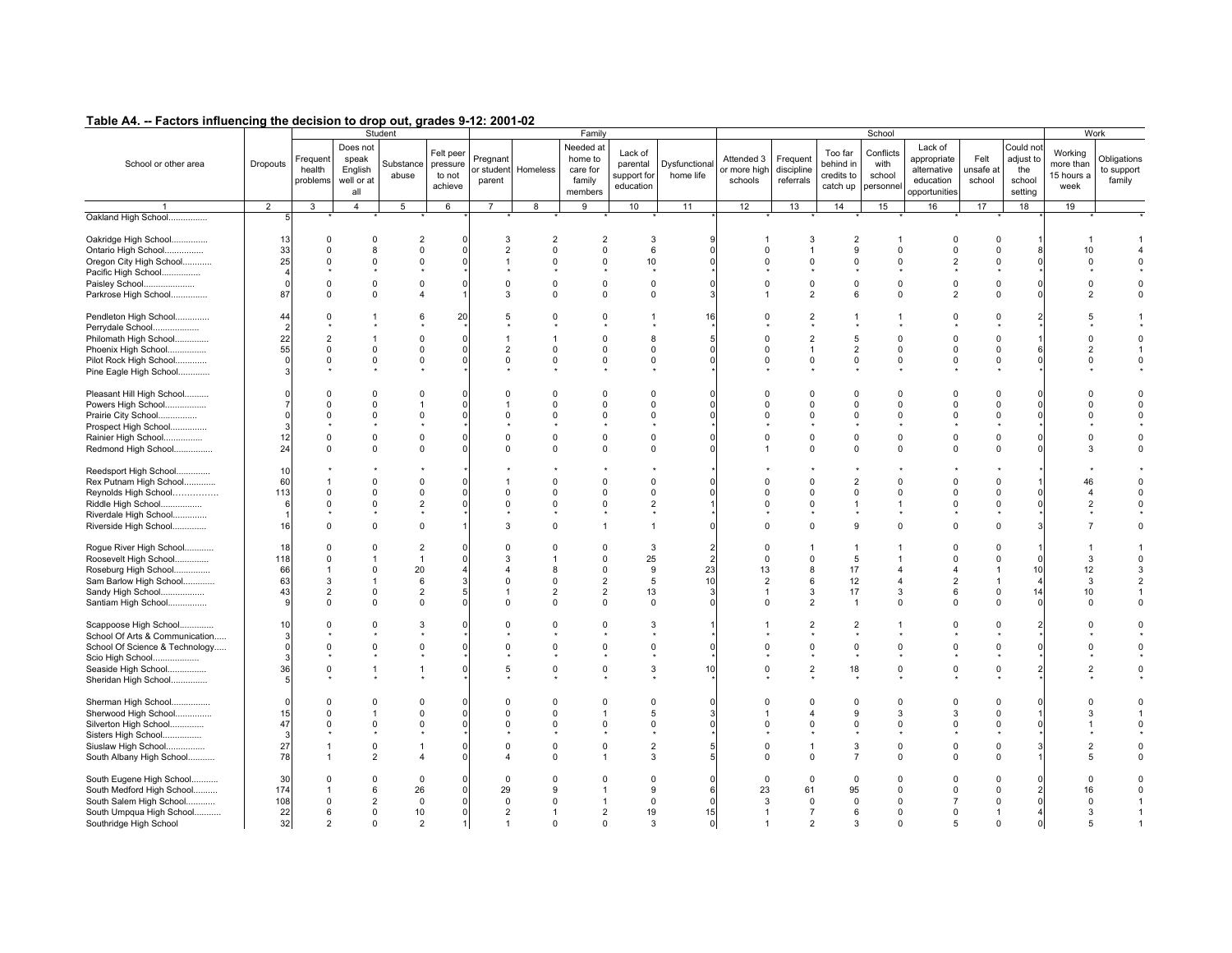| $1$ wwiy $\pi$<br>$\sim$ , actors minucircing the accidion to arch out, grades critic Leo FeL                                                |                                            |                                                                     |                                                   |                                                  |                                            |                                 |                                  |                                                                 |                                                           |                                        |                                                          |                                       |                                                  |                                                   |                                                                     |                                                          |                                                    |                                            |                                             |
|----------------------------------------------------------------------------------------------------------------------------------------------|--------------------------------------------|---------------------------------------------------------------------|---------------------------------------------------|--------------------------------------------------|--------------------------------------------|---------------------------------|----------------------------------|-----------------------------------------------------------------|-----------------------------------------------------------|----------------------------------------|----------------------------------------------------------|---------------------------------------|--------------------------------------------------|---------------------------------------------------|---------------------------------------------------------------------|----------------------------------------------------------|----------------------------------------------------|--------------------------------------------|---------------------------------------------|
| School or other area                                                                                                                         | Dropouts                                   | Frequent<br>health<br>problems                                      | Does not<br>speak<br>English<br>well or at<br>all | Student<br>Substance<br>abuse                    | Felt peer<br>pressure<br>to not<br>achieve | Pregnant<br>or studen<br>parent | Homeless                         | Family<br>Needed at<br>home to<br>care for<br>family<br>members | Lack of<br>parental<br>support for<br>education           | Dysfunctional<br>home life             | Attended 3<br>or more high<br>schools                    | Frequent<br>discipline<br>referrals   | Too far<br>behind in<br>credits to<br>catch up   | School<br>Conflicts<br>with<br>school<br>personne | Lack of<br>appropriate<br>alternative<br>education<br>opportunities | Felt<br>unsafe at<br>school                              | Could not<br>adjust to<br>the<br>school<br>setting | Working<br>more than<br>15 hours a<br>week | Work<br>Obligations<br>to support<br>family |
|                                                                                                                                              | $\overline{2}$                             | 3                                                                   | $\overline{4}$                                    | 5                                                | 6                                          | $\overline{7}$                  | 8                                | 9                                                               | 10                                                        | 11                                     | 12                                                       | 13                                    | 14                                               | 15                                                | 16                                                                  | 17                                                       | 18                                                 | 19                                         |                                             |
| Sprague High School                                                                                                                          | 67                                         | $\mathbf 0$                                                         | $\Omega$                                          | $\Omega$                                         |                                            | $\mathbf 0$                     | $\mathbf 0$                      | $\mathbf 0$                                                     | 0                                                         |                                        | 0                                                        | 0                                     | $^{\circ}$                                       | $\mathbf 0$                                       | $\Omega$                                                            | 0                                                        |                                                    | $\Omega$                                   |                                             |
| Spray School<br>Springfield High School<br>St Helens High School<br>St Paul High School<br>Stanfield Secondary School<br>Stayton High School | $\Omega$<br>89<br>30<br>$\mathbf{1}$<br>33 | $\Omega$<br>$\Omega$<br>$\mathcal{P}$<br>$\Omega$<br>$\overline{2}$ | 0<br>8<br>$\Omega$<br>$\Omega$<br>$\mathbf{1}$    | $\Omega$<br>$\mathbf{Q}$<br>$\Omega$<br>$\Omega$ |                                            | $\mathbf 0$<br>13<br>3          | $\Omega$<br>$\Omega$<br>$\Omega$ | $\mathbf 0$<br>1<br>$\Omega$<br>$\Omega$<br>$\overline{1}$      | $\mathbf 0$<br>16<br>$\overline{7}$<br>$\mathbf{1}$<br>10 | $\Omega$<br>ŗ.<br>12<br>$\Omega$<br>18 | $\Omega$<br>12<br>$\overline{2}$<br>$\Omega$<br>$\Omega$ | $\Omega$<br>6<br>$\Omega$<br>$\Omega$ | $\mathbf 0$<br>12<br>8<br>$^{\circ}$<br><b>q</b> | $\mathbf 0$<br>$\Omega$<br>$\Omega$<br>-1         | $\Omega$<br>$\Omega$                                                | $\Omega$<br>$\Omega$<br>$\Omega$<br>$\Omega$<br>$\Omega$ | $\Omega$                                           | $\Omega$<br>$\Omega$<br>$\mathcal{P}$      | $\Omega$<br>5<br>$\Omega$<br>$\Omega$       |
|                                                                                                                                              | 17                                         | $\Omega$                                                            | $\Omega$                                          |                                                  |                                            | $\Omega$                        | $\Omega$                         | $\Omega$                                                        | $\Omega$                                                  |                                        |                                                          | 4                                     |                                                  | $\Omega$                                          |                                                                     |                                                          |                                                    | $\Omega$                                   | $\Omega$                                    |
| Summit High School<br>Sunset High School                                                                                                     | 51                                         |                                                                     | 9                                                 | $\overline{2}$                                   |                                            |                                 | $\Omega$                         | $\Omega$                                                        | $\overline{4}$                                            |                                        |                                                          | 13                                    | $\overline{2}$                                   | $\Omega$                                          |                                                                     | $\Omega$                                                 |                                                    | 10                                         | -1                                          |
| Sutherlin High School                                                                                                                        | 21                                         | $\mathcal{P}$                                                       | $\Omega$                                          | 5                                                |                                            | $\overline{2}$                  |                                  | $\Omega$                                                        | 5                                                         |                                        | $\Omega$                                                 | $\Omega$                              | 5                                                | $\Omega$                                          |                                                                     | $\Omega$                                                 |                                                    | 3                                          |                                             |
| Sweet Home High School                                                                                                                       | 40                                         | $\Omega$                                                            | $\Omega$                                          | $\Omega$                                         |                                            | $\Omega$                        | $\Omega$                         | $\Omega$                                                        | $\mathbf 0$                                               |                                        | $\Omega$                                                 | $\Omega$                              | $\Omega$                                         | $\Omega$                                          | $\Omega$                                                            | $\Omega$                                                 |                                                    | $\Omega$                                   | $\Omega$                                    |
| Taft High School                                                                                                                             | 27                                         | $\Omega$                                                            | $\mathbf{1}$                                      | $\Omega$                                         |                                            | $\Omega$                        | $\Omega$                         | $\mathsf 0$                                                     | $\mathbf 0$                                               | $\mathsf{C}$                           | $\Omega$                                                 |                                       |                                                  | $\Omega$                                          |                                                                     | $\Omega$                                                 |                                                    | $\Omega$                                   | $\Omega$                                    |
| The Dalles High School                                                                                                                       | 19                                         |                                                                     | $\mathbf{1}$                                      |                                                  |                                            | $\Omega$                        | $\Omega$                         | $\mathbf 0$                                                     | 12                                                        |                                        | $\overline{2}$                                           |                                       | 3                                                |                                                   |                                                                     | $\Omega$                                                 |                                                    |                                            | $\overline{2}$                              |
|                                                                                                                                              |                                            |                                                                     |                                                   |                                                  |                                            |                                 |                                  |                                                                 |                                                           |                                        |                                                          |                                       |                                                  |                                                   |                                                                     |                                                          |                                                    |                                            |                                             |
| Thurston High School                                                                                                                         | 49                                         | $\Omega$                                                            | 3                                                 | $\Omega$                                         |                                            |                                 |                                  | $\Omega$                                                        | 13                                                        |                                        |                                                          | $\overline{1}$                        | $\mathbf{3}$                                     | $\Omega$                                          | $\Omega$                                                            | $\Omega$                                                 |                                                    | 5                                          |                                             |
| Tigard High School                                                                                                                           | 85                                         |                                                                     | $\mathbf{1}$                                      | 5                                                |                                            | 3                               | $\Omega$                         | $\overline{1}$                                                  | 20                                                        |                                        |                                                          | 19                                    | $\Omega$                                         | $\Omega$                                          |                                                                     | $\Omega$                                                 |                                                    | 3                                          | $\Omega$                                    |
| Tillamook High School                                                                                                                        | 35                                         |                                                                     | $\overline{2}$                                    | $\mathbf 0$                                      |                                            | $\mathbf 0$                     |                                  | $\Omega$                                                        | 0                                                         |                                        |                                                          | $\overline{2}$                        | $\Omega$                                         | $\Omega$                                          | $\Omega$                                                            | $\Omega$                                                 |                                                    | $\overline{2}$                             | $\mathbf 0$                                 |
| Toledo High School                                                                                                                           | 27                                         | $\Omega$                                                            | $\Omega$                                          | $\Omega$                                         |                                            | $\overline{2}$                  | $\Omega$                         | $\Omega$                                                        | $\Omega$                                                  | C                                      | $\Omega$                                                 | $\Omega$                              | $\Omega$                                         | $\Omega$                                          |                                                                     | $\Omega$                                                 |                                                    | $\Omega$                                   | $\Omega$                                    |
| Triangle Lake School                                                                                                                         | $\Omega$                                   | $\Omega$                                                            | $\mathbf 0$                                       | $\Omega$                                         |                                            | $\Omega$                        | $\Omega$                         | $\overline{0}$                                                  | $\mathbf 0$                                               | $\epsilon$                             | $\Omega$                                                 | $\Omega$                              | $\mathbf 0$                                      | $\Omega$                                          |                                                                     | $\Omega$                                                 |                                                    | $\Omega$                                   | $\Omega$                                    |
| Tualatin High School                                                                                                                         | 80                                         |                                                                     | 3                                                 | 3                                                |                                            | 4                               | $\Omega$                         | $\Omega$                                                        | 14                                                        | 11                                     | 10                                                       | 11                                    | 20                                               | $\Omega$                                          |                                                                     | $\Omega$                                                 |                                                    | 32                                         |                                             |
|                                                                                                                                              |                                            |                                                                     |                                                   |                                                  |                                            |                                 |                                  |                                                                 |                                                           |                                        |                                                          |                                       |                                                  |                                                   |                                                                     |                                                          |                                                    |                                            |                                             |
| Ukiah High School                                                                                                                            |                                            |                                                                     |                                                   |                                                  |                                            |                                 |                                  |                                                                 |                                                           |                                        |                                                          |                                       |                                                  |                                                   |                                                                     |                                                          |                                                    |                                            |                                             |
| Umatilla High School                                                                                                                         |                                            |                                                                     | $\mathbf 0$                                       | $\mathbf 0$                                      |                                            |                                 | $\Omega$                         | $\mathbf 0$                                                     | $\Omega$                                                  | ſ                                      |                                                          |                                       |                                                  | $\Omega$                                          |                                                                     |                                                          |                                                    | $\Omega$                                   | $\Omega$                                    |
| Union High School                                                                                                                            |                                            |                                                                     |                                                   |                                                  |                                            |                                 |                                  |                                                                 |                                                           |                                        |                                                          |                                       |                                                  |                                                   |                                                                     |                                                          |                                                    |                                            |                                             |
| Vale High School                                                                                                                             | 10                                         |                                                                     | $\Omega$                                          | $\Omega$                                         |                                            | $\Omega$                        | C                                | $\Omega$                                                        | $\overline{7}$                                            |                                        |                                                          | $\Omega$                              | $\Omega$                                         | $\Omega$                                          |                                                                     | $\Omega$                                                 |                                                    | $\Omega$                                   | $\Omega$                                    |
| Vernonia High School                                                                                                                         | 6                                          |                                                                     | $\mathbf 0$                                       | $\mathbf 0$                                      |                                            | $\mathsf 0$                     | $\Omega$                         | $\mathsf 0$                                                     | $\mathsf 0$                                               |                                        | $\Omega$                                                 | $\Omega$                              | 0                                                | $\mathbf 0$                                       |                                                                     | $\Omega$                                                 |                                                    | $\Omega$                                   | $\Omega$                                    |
| Wahtonka High School                                                                                                                         | 15                                         |                                                                     | $\mathbf{1}$                                      | $\overline{\mathbf{A}}$                          |                                            | $\overline{2}$                  | 3                                | $\overline{2}$                                                  | 5                                                         | F                                      |                                                          | $\overline{2}$                        | 10                                               | 1                                                 | $\Omega$                                                            | $\Omega$                                                 |                                                    | 3                                          |                                             |
| Waldport High School<br>Wallowa High School                                                                                                  |                                            |                                                                     | $\Omega$<br>$\Omega$                              | $\Omega$<br>$\Omega$                             |                                            | $\Omega$<br>$\Omega$            | $\Omega$<br>$\Omega$             | $\Omega$<br>$\Omega$                                            | $\mathbf{1}$<br>$\mathbf 0$                               | ſ                                      |                                                          | $\Omega$<br>$\Omega$                  | $\Omega$<br>$\Omega$                             | $\Omega$<br>$\Omega$                              |                                                                     | $\Omega$<br>$\Omega$                                     |                                                    | $\Omega$                                   | $\Omega$<br>$\Omega$                        |
| Warrenton High School                                                                                                                        |                                            |                                                                     |                                                   |                                                  |                                            |                                 |                                  |                                                                 |                                                           |                                        |                                                          |                                       |                                                  |                                                   |                                                                     |                                                          |                                                    |                                            |                                             |
| Wasco County High School                                                                                                                     |                                            |                                                                     |                                                   |                                                  |                                            |                                 |                                  |                                                                 | ٠                                                         |                                        |                                                          |                                       |                                                  |                                                   |                                                                     |                                                          |                                                    |                                            |                                             |
| West Albany High School                                                                                                                      | 64                                         | $\Omega$                                                            | $\Omega$                                          | 6                                                |                                            |                                 | $\overline{2}$                   | $\overline{1}$                                                  | 29                                                        |                                        |                                                          | $\Delta$                              | 24                                               | $\overline{2}$                                    | $\Omega$                                                            | $\Omega$                                                 |                                                    | 17                                         | $\overline{2}$                              |
| West Linn High School                                                                                                                        | 27                                         |                                                                     | $\mathbf{1}$                                      | 0                                                |                                            |                                 | 1                                | $\mathbf 0$                                                     | 0                                                         |                                        |                                                          | $\Omega$                              | 8                                                | $\Omega$                                          |                                                                     | $\Omega$                                                 |                                                    | $\Omega$                                   | $\Omega$                                    |
| Weston - McEwen High School                                                                                                                  | 10                                         | $\Omega$                                                            | $\Omega$                                          | $\Omega$                                         |                                            | $\Omega$                        | $\Omega$                         | $\Omega$                                                        | $\overline{1}$                                            |                                        |                                                          | $\overline{2}$                        | 5                                                | $\Omega$                                          | $\Omega$                                                            | $\Omega$                                                 | $\Omega$                                           | $\Omega$                                   | $\Omega$                                    |
| Westview High School                                                                                                                         | 93                                         |                                                                     | 6                                                 | 11                                               |                                            |                                 | $\overline{2}$                   | $\overline{4}$                                                  | 16                                                        |                                        |                                                          | 5                                     | 22                                               |                                                   |                                                                     | $\Omega$                                                 | 61                                                 | 14                                         | 5                                           |
| Wheeler High School                                                                                                                          | $\Omega$                                   |                                                                     | $\Omega$                                          | $\Omega$                                         |                                            | $\mathbf 0$                     | $\Omega$                         | $\mathbf 0$                                                     | $\Omega$                                                  |                                        |                                                          | O                                     | $\Omega$                                         | $\Omega$                                          |                                                                     | $\Omega$                                                 | $\cap$                                             | $\Omega$                                   | $\Omega$                                    |
| Willamette High School                                                                                                                       | 62                                         | 3                                                                   | $\Omega$                                          | -5                                               |                                            |                                 | $\overline{2}$                   | $\Omega$                                                        | $\overline{4}$                                            |                                        | $\Omega$                                                 | O                                     |                                                  | $\Omega$                                          |                                                                     | $\Omega$                                                 |                                                    | $\overline{2}$                             |                                             |
| Willamina High School                                                                                                                        | -3                                         |                                                                     |                                                   |                                                  |                                            |                                 |                                  |                                                                 |                                                           |                                        |                                                          |                                       |                                                  |                                                   |                                                                     |                                                          |                                                    |                                            |                                             |
| Wilson High School                                                                                                                           | 70                                         | $\Omega$                                                            | $\Omega$                                          | $\Omega$                                         |                                            | $\Omega$                        | $\Omega$                         | $\Omega$                                                        | $\Omega$                                                  |                                        |                                                          | $\Omega$                              | $\Omega$                                         | $\Omega$                                          |                                                                     | $\Omega$                                                 |                                                    |                                            | $\Omega$                                    |
|                                                                                                                                              |                                            |                                                                     |                                                   |                                                  |                                            |                                 |                                  |                                                                 |                                                           |                                        |                                                          |                                       |                                                  |                                                   |                                                                     |                                                          |                                                    |                                            |                                             |
| Wilsonville High School                                                                                                                      | 33                                         | $\Omega$<br>$\Omega$                                                | $\mathbf{1}$                                      | $\Omega$                                         |                                            | $\Omega$                        | $\Omega$                         | $\overline{2}$                                                  | $\overline{4}$<br>$\Omega$                                |                                        |                                                          | $\Omega$<br>$\Omega$                  | $\Omega$                                         | $\Omega$                                          | $\Omega$                                                            | $\Omega$                                                 |                                                    | $\mathcal{R}$                              | $\Omega$                                    |
| Winston Churchill High School                                                                                                                | 22<br>81                                   |                                                                     | $\overline{2}$<br>$\Omega$                        | $\mathbf 0$                                      |                                            | 3                               | $\Omega$                         | $\overline{0}$<br>$\overline{0}$                                | $\Omega$                                                  | ſ                                      | $\Omega$                                                 | $\Omega$                              | $\mathbf 0$<br>$\Omega$                          | $\mathbf 0$<br>$\Omega$                           | $\Omega$<br>$\Omega$                                                | $\mathbf 0$<br>$\Omega$                                  |                                                    | 3                                          | $\Omega$                                    |
| Woodburn High School<br>Yamhill-Carlton High School                                                                                          | 23                                         | 10                                                                  | $\mathbf 0$                                       | $\Omega$                                         |                                            | $\Omega$                        |                                  | $\overline{1}$                                                  | $\overline{2}$                                            |                                        | $\Omega$                                                 | 5                                     | $\Omega$                                         | 1                                                 | $\Omega$                                                            | $\Omega$                                                 |                                                    |                                            | $\Omega$                                    |
| Yoncalla High School                                                                                                                         | 11                                         |                                                                     |                                                   |                                                  |                                            |                                 |                                  |                                                                 |                                                           |                                        |                                                          |                                       |                                                  |                                                   |                                                                     |                                                          |                                                    |                                            |                                             |
| II. Alternative Schools                                                                                                                      |                                            |                                                                     |                                                   |                                                  |                                            |                                 |                                  |                                                                 |                                                           |                                        |                                                          |                                       |                                                  |                                                   |                                                                     |                                                          |                                                    |                                            |                                             |
| <b>Brown Education Center</b>                                                                                                                |                                            |                                                                     |                                                   |                                                  |                                            |                                 |                                  |                                                                 |                                                           |                                        |                                                          |                                       |                                                  |                                                   |                                                                     |                                                          |                                                    |                                            |                                             |
| Centennial Learning Center                                                                                                                   | 36                                         |                                                                     | $\overline{2}$                                    | 25                                               |                                            | $\Delta$                        | 3                                | $\Omega$                                                        | 15                                                        | 18                                     | 3                                                        | $\Omega$                              | $\Omega$                                         | $\Omega$                                          |                                                                     |                                                          |                                                    |                                            | $\mathsf 0$                                 |
| Churchill Alternative Education                                                                                                              | 50                                         | $\Omega$                                                            | $\mathsf 0$                                       | $\Omega$                                         |                                            | $\mathbf 0$                     | $\mathbf 0$                      | $\mathbf 0$                                                     | $\mathbf 0$                                               | ſ                                      | $\Omega$                                                 | $\Omega$                              | $\mathbf 0$                                      | $\Omega$                                          | $\Omega$                                                            | $\Omega$                                                 |                                                    | -1                                         | $\mathsf 0$                                 |
| Community School                                                                                                                             | 77                                         | 14                                                                  | 5                                                 | $\mathbf 0$                                      |                                            | 18                              | $\overline{2}$                   | 5                                                               | $\overline{7}$                                            | 1                                      | 5                                                        | $\Omega$                              | 10                                               | $\mathbf{1}$                                      |                                                                     | $\Omega$                                                 |                                                    | 37                                         | 18                                          |
| Fariss Street School                                                                                                                         | $\overline{7}$                             | 3                                                                   | $\Omega$                                          | $\overline{\mathbf{4}}$                          |                                            |                                 |                                  | $\Omega$                                                        | $\overline{\mathbf{A}}$                                   | 7                                      |                                                          | 3                                     | $\overline{2}$                                   | 3                                                 |                                                                     |                                                          |                                                    | $\Omega$                                   |                                             |
|                                                                                                                                              |                                            |                                                                     |                                                   |                                                  |                                            |                                 |                                  |                                                                 |                                                           |                                        |                                                          |                                       |                                                  |                                                   |                                                                     |                                                          |                                                    |                                            |                                             |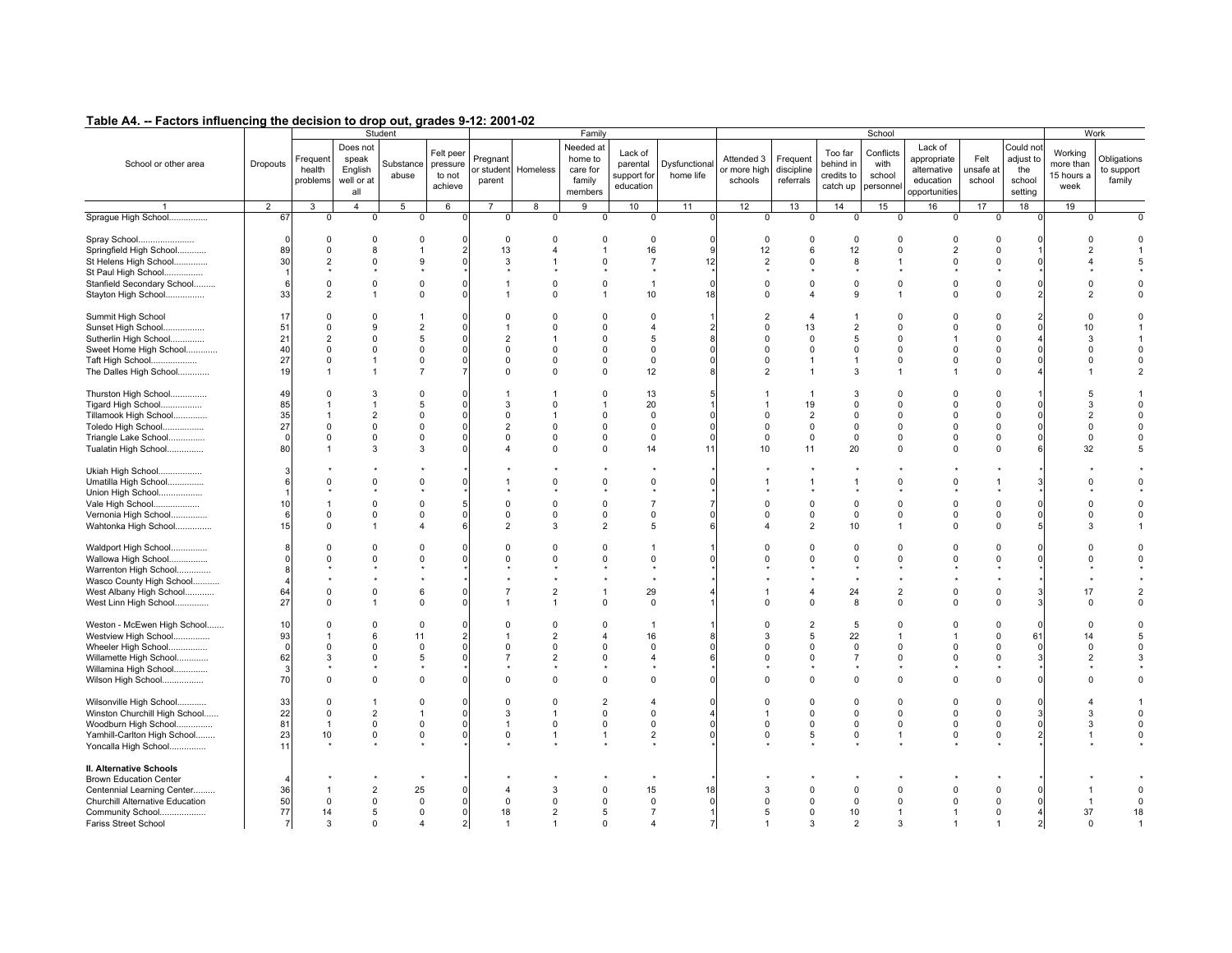| $1$ wwiy $\pi$ $\tau$<br>$\sim$ , actors minucholity are accision to arep out, grades $\sigma$ i.e. 2001-02                                                                                                                                                  |                                       |                                                               |                                                                               | Student                                                                          |                                            |                                                                     |                                                                                                     | Family                                                                                              |                                                                               |                                            |                                                                                     |                                                                  |                                                                     | School                                                                                   |                                                                               |                                                                                        |                                                    | Work                                                               |                                                                         |
|--------------------------------------------------------------------------------------------------------------------------------------------------------------------------------------------------------------------------------------------------------------|---------------------------------------|---------------------------------------------------------------|-------------------------------------------------------------------------------|----------------------------------------------------------------------------------|--------------------------------------------|---------------------------------------------------------------------|-----------------------------------------------------------------------------------------------------|-----------------------------------------------------------------------------------------------------|-------------------------------------------------------------------------------|--------------------------------------------|-------------------------------------------------------------------------------------|------------------------------------------------------------------|---------------------------------------------------------------------|------------------------------------------------------------------------------------------|-------------------------------------------------------------------------------|----------------------------------------------------------------------------------------|----------------------------------------------------|--------------------------------------------------------------------|-------------------------------------------------------------------------|
| School or other area                                                                                                                                                                                                                                         | Dropouts                              | Frequent<br>health<br>problems                                | Does not<br>speak<br>English<br>well or at<br>all                             | Substance<br>abuse                                                               | Felt peer<br>pressure<br>to not<br>achieve | Pregnant<br>or studen<br>parent                                     | Homeless                                                                                            | Needed at<br>home to<br>care for<br>family<br>members                                               | Lack of<br>parental<br>support for<br>education                               | Dysfunctional<br>home life                 | Attended 3<br>or more high<br>schools                                               | Frequent<br>discipline<br>referrals                              | Too far<br>behind in<br>credits to<br>catch up                      | Conflicts<br>with<br>school<br>personnel                                                 | Lack of<br>appropriate<br>alternative<br>education<br>opportunities           | Felt<br>unsafe at<br>school                                                            | Could not<br>adjust to<br>the<br>school<br>setting | Working<br>more than<br>15 hours a<br>week                         | Obligations<br>to support<br>family                                     |
|                                                                                                                                                                                                                                                              | $\overline{2}$                        | 3                                                             | $\overline{4}$                                                                | 5                                                                                | 6                                          | $\overline{7}$                                                      | 8                                                                                                   | 9                                                                                                   | 10                                                                            | 11                                         | 12                                                                                  | 13                                                               | 14                                                                  | 15                                                                                       | 16                                                                            | 17                                                                                     | 18                                                 | 19                                                                 |                                                                         |
| Gateways Learning Center                                                                                                                                                                                                                                     | 11                                    | $\overline{2}$                                                | $\mathbf 0$                                                                   | 0                                                                                |                                            | $\Omega$                                                            | $\mathbf 0$                                                                                         | $^{\circ}$                                                                                          | 0                                                                             |                                            | 0                                                                                   | $^{\circ}$                                                       | $^{\circ}$                                                          | $\mathbf 0$                                                                              | 0                                                                             | $\mathbf{0}$                                                                           | O                                                  |                                                                    |                                                                         |
| Helensview High School<br>Japanese Program<br>Marshall High School (Deschutes)<br>North Eugene Alternative High<br>Opportunity Center<br>Opportunity House                                                                                                   | 9<br>52<br>$\mathcal{R}$<br>35<br>32  | $\Omega$<br>$\Omega$<br>0<br>$\mathcal{P}$                    | $\mathbf{1}$<br>$\mathsf 0$<br>$\Omega$<br>$\mathsf 0$<br>$\overline{2}$      | $\overline{2}$<br>$\mathbf 0$<br>$\overline{2}$<br>$\overline{2}$<br>$\mathbf 0$ |                                            | $\mathbf 0$<br>-1<br>6<br>5                                         | $\Omega$<br>$\Omega$<br>$\Omega$<br>$\mathbf{1}$<br>$\Omega$                                        | $\Omega$<br>$\mathsf 0$<br>$\overline{0}$<br>$\mathbf 0$<br>$\overline{1}$                          | $\overline{2}$<br>$\mathsf 0$<br>11<br>$\star$<br>$\mathbf{1}$<br>5           | $\mathsf{C}$<br>э<br>$\Omega$<br>2         | -1<br>$\Omega$<br>$\Omega$<br>$\overline{2}$<br>$\overline{1}$                      | $\Omega$<br>$\Omega$<br>3<br>$\overline{2}$<br>$\overline{1}$    | $\mathbf 0$<br>$\mathsf 0$<br>21<br>- *<br>$\mathbf 0$<br>23        | -1<br>$\mathsf 0$<br>-1<br>1<br>$\Omega$                                                 | $\Omega$<br>$\Omega$<br>$\Omega$<br>$\Omega$<br>$\Omega$                      | $\Omega$<br>$\Omega$<br>$\Omega$<br>$\mathbf 0$<br>$\mathbf 0$                         | n                                                  | $\Omega$<br>$\Omega$<br>$\Omega$<br>3<br>12                        | $\mathbf 0$<br>$\overline{2}$<br>$\Omega$<br>5                          |
| PPS Alternative Programs<br>Roberts HSC/TPP<br>South Lane Academy                                                                                                                                                                                            | 829<br>97<br>47                       | 15<br>$\mathbf 0$<br>$\Omega$                                 | 3<br>$\mathsf 0$<br>$\mathbf 0$                                               | 38<br>0<br>$\Omega$                                                              |                                            | 91<br>$\mathbf 0$<br>$\overline{1}$                                 | 57<br>$\mathbf 0$<br>$\Omega$                                                                       | $\overline{2}$<br>$\mathbf 0$<br>$\mathbf{0}$                                                       | 31<br>$\mathsf 0$<br>$\Omega$                                                 | 36<br>$\Omega$<br>C                        | 20<br>10<br>$\Omega$                                                                | 16<br>$\mathbf 0$<br>$\mathbf 0$                                 | 25<br>0<br>$\Omega$                                                 | 3<br>0<br>$\mathbf 0$                                                                    | $\Omega$<br>$\Omega$<br>$\Omega$                                              | $\Omega$<br>$\mathbf 0$<br>$\mathbf 0$                                                 |                                                    | 185<br>$\mathbf 0$<br>-1                                           | 92<br>$\mathbf 0$<br>$\Omega$                                           |
| III. Charter Schools<br>21st Century Academy<br>Armadillo Technical Academy<br><b>Destinations Charter School</b><br>Lincoln City Career Technical High<br>Mc Coy Public Charter School<br>Pioneer Youth Corps Academy<br>Willamette Valley Community School | $\Delta$<br>26<br>12<br>10            | $\overline{2}$<br>$\Omega$<br>$\Omega$<br>$\Omega$            | $\Omega$<br>$\Omega$<br>$\Omega$<br>$\Omega$                                  | $\overline{2}$<br>$\mathbf 0$<br>$\Omega$<br>$\Omega$                            |                                            | $\mathbf 0$<br>-1<br>3<br>$\mathbf 0$                               | $\overline{2}$<br>$\Omega$<br>$\Omega$<br>$\Omega$                                                  | $\Omega$<br>$\Omega$<br>$\mathbf 0$<br>$\mathbf 0$                                                  | $\overline{7}$<br>$\Omega$<br>$\Omega$<br>$\mathbf 0$<br>$\bullet$<br>$\star$ | ć<br>ſ                                     | $\Omega$<br>$\Omega$<br>$\Omega$                                                    | 5<br>$\Omega$<br>$\Omega$<br>$\Omega$                            | $\overline{2}$<br>$\Omega$<br>3<br>$\mathbf 0$                      | $\Omega$<br>$\Omega$<br>$\Omega$<br>0                                                    | $\Omega$<br>$\Omega$<br>$\Omega$<br>$\Omega$                                  | $\Omega$<br>$\Omega$<br>$\Omega$<br>$\Omega$                                           |                                                    | $\overline{2}$<br>$\overline{2}$<br>$\Omega$                       | $\Omega$<br>$\Omega$<br>$\Omega$                                        |
| <b>IV. School Districts</b><br>Beaverton SD 48J<br>Bend SD1<br>Centennial SD 28J<br>Coos Bay SD 9<br>Corvallis SD 509J<br>Eugene SD 4J                                                                                                                       | 420<br>164<br>28<br>63<br>70<br>191   | 18<br>$\Omega$<br>$\Omega$<br>0<br>$\Omega$<br>$\overline{2}$ | 29<br>$\mathbf 0$<br>$\Omega$<br>$\mathsf 0$<br>$\mathbf 0$<br>$\overline{2}$ | 16<br>$\overline{4}$<br>$\overline{1}$<br>10<br>$\overline{1}$<br>3              | 11                                         | 21<br>13<br>$\overline{2}$<br>5<br>$\overline{1}$<br>10             | $\overline{4}$<br>$\Omega$<br>$\Omega$<br>$\mathbf{1}$<br>$\mathcal{P}$                             | 10<br>$\overline{1}$<br>$\mathbf 0$<br>$\mathbf 0$<br>$\mathbf{0}$<br>$\mathbf{0}$                  | 42<br>11<br>$\Omega$<br>16<br>$\overline{2}$<br>$\overline{2}$                | 23<br>6<br>4<br>$\mathsf{C}$               | 9<br>3<br>$\mathbf 0$<br>$\overline{1}$<br>3                                        | 26<br>8<br>$\Omega$<br>6<br>$\Omega$<br>$\overline{2}$           | 66<br>28<br>$\mathbf 0$<br>$\mathbf{1}$<br>3<br>18                  | $\overline{2}$<br>$\overline{1}$<br>$\Omega$<br>1<br>$\mathbf 0$<br>$\mathbf{1}$         | 11<br>$\Omega$<br>$\Omega$<br>$\Omega$<br>$\Omega$<br>$\Omega$                | $\Omega$<br>$\Omega$<br>$\Omega$<br>0<br>$\Omega$<br>$\Omega$                          | 83<br>3                                            | 87<br>$\overline{1}$<br>$\overline{4}$<br>8<br>$\overline{2}$<br>8 | 30<br>3<br>$\mathbf{1}$<br>$\mathbf 0$<br>-1<br>$\Omega$                |
| Greater Albany SD 8J<br>Gresham-Barlow SD 10J<br>Hillsboro SD 1J<br>Hood River SD 1<br>Klamath County SD<br>Klamath Falls City Schools                                                                                                                       | 142<br>158<br>161<br>24<br>30<br>80   | 6<br>3<br>$\overline{4}$<br>$\Omega$                          | $\overline{2}$<br>$\mathbf{1}$<br>8<br>6<br>$\overline{2}$<br>$\mathbf{1}$    | 10<br>10<br>$\overline{1}$<br>$\overline{2}$<br>$\overline{\mathbf{4}}$<br>5     | $\Omega$<br>39                             | 11<br>$\overline{1}$<br>9<br>3<br>$\overline{2}$<br>5               | $\overline{2}$<br>$\mathbf{1}$<br>$\overline{1}$<br>$\mathbf 0$<br>$\overline{2}$<br>$\overline{1}$ | $\overline{2}$<br>$\overline{2}$<br>$\overline{1}$<br>$\mathsf 0$<br>$\overline{2}$<br>$\mathbf{0}$ | 32<br>9<br>14<br>$\overline{1}$<br>16<br>3                                    | <b>c</b><br>17<br>12<br>4<br>g             | 3<br>-1<br>$\mathbf{1}$<br>$\Omega$<br>$\epsilon$                                   | $\boldsymbol{\Delta}$<br>9<br>9<br>9<br>$\overline{7}$<br>13     | 31<br>14<br>27<br>$\overline{7}$<br>8<br>11                         | $\overline{2}$<br>$\overline{7}$<br>-1<br>0<br>5<br>$\overline{2}$                       | $\Omega$<br>3<br>45<br>$\Omega$<br>$\Omega$<br>$\Omega$                       | $\Omega$<br>$\overline{2}$<br>$\overline{2}$<br>$\mathbf 0$<br>$\mathbf 0$<br>$\Omega$ | 32<br>2                                            | 22<br>3<br>13<br>$\overline{4}$<br>$\Omega$                        | $\overline{2}$<br>3<br>4<br>$\overline{2}$<br>$\Omega$                  |
| Lake Oswego SD 7J<br>Lincoln County SD<br>Medford SD 549<br>Morrow SD 1<br>North Clackamas SD 12<br>Phoenix-Talent SD 4                                                                                                                                      | 40<br>125<br>324<br>16<br>172<br>81   | $\Omega$<br>$\Omega$<br>$\overline{2}$<br>$\mathcal{P}$       | $\Omega$<br>9<br>$\overline{7}$<br>$\mathbf 0$<br>$\mathsf 0$<br>$\mathbf 0$  | 5<br>$\overline{4}$<br>33<br>$\mathbf 0$<br>$\mathbf 0$<br>$\overline{2}$        | 28                                         | $\Omega$<br>6<br>49<br>3<br>3<br>$\overline{2}$                     | $\Omega$<br>3<br>13<br>$\mathbf 0$<br>$\mathbf 0$<br>$\mathcal{P}$                                  | $\Omega$<br>$\overline{2}$<br>$\overline{1}$<br>$\overline{1}$<br>$\overline{1}$<br>$\mathbf{0}$    | 3<br>16<br>20<br>$\overline{1}$<br>$\mathbf 0$<br>$\overline{7}$              | 3<br>ç<br>10<br>$\Omega$<br>19<br><b>c</b> | $\overline{1}$<br>$\overline{2}$<br>34<br>$\mathbf 0$<br>$\Omega$<br>$\overline{1}$ | $\overline{1}$<br>5<br>71<br>$\mathbf 0$<br>$^{\circ}$<br>6      | 9<br>$\overline{4}$<br>163<br>9<br>$\overline{2}$<br>$\overline{4}$ | $\Omega$<br>$\overline{\mathbf{A}}$<br>10<br>$\mathbf 0$<br>$\mathbf 0$<br>$\Omega$      | <sub>9</sub><br>$\Omega$<br>$\Omega$<br>$\Omega$<br>$\Omega$                  | $\Omega$<br>$\mathbf 0$<br>$\mathbf{1}$<br>$\mathbf 0$<br>$\mathbf 0$<br>$\Omega$      | ۷<br>20<br>30<br>3<br>2                            | -1<br>14<br>22<br>$\overline{7}$<br>49<br>3                        | $\Omega$<br>5<br>$\overline{1}$<br>$\Omega$<br>$\Omega$<br>$\mathbf{1}$ |
| Portland SD 1J<br>Redmond 2J<br>Roseburg SD 4<br>Salem/Keizer SD 24J<br>Sheridan SD 48J<br>South Lane 45J                                                                                                                                                    | 1,539<br>28<br>113<br>761<br>37<br>63 | 21<br>$\mathsf 0$<br>$\overline{2}$<br>5<br>3<br>$\Omega$     | 25<br>$\mathsf 0$<br>$\mathbf 0$<br>5<br>$\overline{2}$<br>$\mathbf 0$        | 49<br>$\overline{1}$<br>23<br>$\overline{2}$<br>$\mathbf{1}$<br>$\overline{2}$   | 16                                         | 97<br>$\overline{2}$<br>14<br>$\overline{7}$<br>5<br>$\overline{1}$ | 60<br>$\mathbf 0$<br>9<br>$\overline{7}$<br>$\Omega$<br>$\Omega$                                    | 3<br>$\mathbf 0$<br>$\overline{1}$<br>$\overline{2}$<br>$\overline{2}$<br>$\overline{1}$            | 76<br>$\mathbf 0$<br>13<br>17<br>5<br>5                                       | 49<br>24<br>16<br>з<br>-1                  | 25<br>$\overline{1}$<br>25<br>44<br>$\mathbf{1}$<br>$\overline{1}$                  | 24<br>$\mathbf 0$<br>11<br>8<br>$\overline{2}$<br>$\overline{4}$ | 48<br>$\mathbf 0$<br>23<br>27<br>25<br>$\overline{7}$               | $\overline{\mathbf{A}}$<br>$\Omega$<br>4<br>$\overline{2}$<br>$\Omega$<br>$\overline{2}$ | $\Omega$<br>$\Omega$<br>$\overline{\mathbf{4}}$<br>27<br>$\Omega$<br>$\Omega$ | $\mathbf 0$<br>$\mathbf 0$<br>$\mathbf 0$<br>0<br>$\Omega$                             | 7<br>ſ<br>10<br>6                                  | 203<br>$\overline{\mathbf{4}}$<br>26<br>16<br>15                   | 97<br>$\overline{1}$<br>3<br>5<br>5                                     |
| Springfield SD19<br>Three Rivers SD<br>Tigard SD 23J<br>West Linn SD 3J                                                                                                                                                                                      | 149<br>93<br>165<br>60                | $\overline{2}$<br>0<br>$\overline{2}$<br>$\mathbf 0$          | 11<br>$\mathbf{1}$<br>$\overline{4}$<br>$\overline{2}$                        | $\overline{1}$<br>$\overline{7}$<br>8<br>$\mathbf 0$                             |                                            | 14<br>8<br>$\overline{7}$<br>$\overline{1}$                         | 5<br>3<br>$\mathbf 0$<br>$\mathbf{1}$                                                               | $\overline{1}$<br>$\mathsf 0$<br>$\overline{1}$<br>$\overline{2}$                                   | 29<br>19<br>34<br>$\overline{4}$                                              | 14<br>21<br>12<br>$\overline{1}$           | 13<br>$\overline{2}$<br>11<br>$\Omega$                                              | $\overline{7}$<br>3<br>30<br>$\mathbf 0$                         | 15<br>13<br>20<br>8                                                 | $\mathbf 0$<br>$\overline{2}$<br>0<br>$\mathbf 0$                                        | $\overline{2}$<br>$\Omega$<br>$\Omega$<br>$\Omega$                            | $\Omega$<br>$\mathbf{1}$<br>$\Omega$<br>$\Omega$                                       |                                                    | 8<br>$\overline{7}$<br>35<br>$\overline{4}$                        | $\overline{2}$<br>$\overline{2}$<br>5                                   |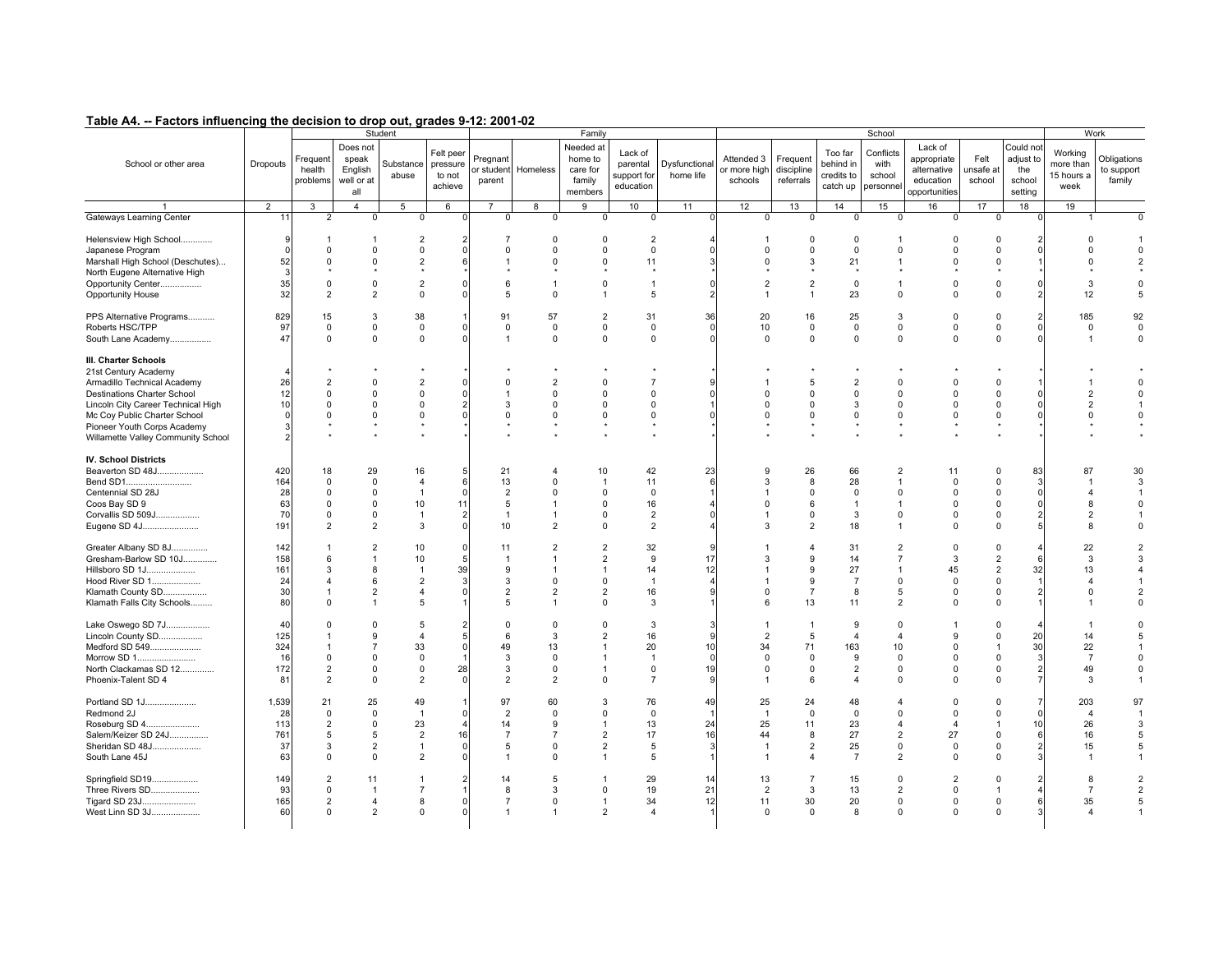|                      |                |                                |                                                   | Student            |                                            |                    |                     | Family                                                |                                                 |                            |                                       |                                     |                                                | School                                   |                                                                     |                             |                                                    |                                            | Work                                |
|----------------------|----------------|--------------------------------|---------------------------------------------------|--------------------|--------------------------------------------|--------------------|---------------------|-------------------------------------------------------|-------------------------------------------------|----------------------------|---------------------------------------|-------------------------------------|------------------------------------------------|------------------------------------------|---------------------------------------------------------------------|-----------------------------|----------------------------------------------------|--------------------------------------------|-------------------------------------|
| School or other area | Dropouts       | Frequent<br>health<br>problems | Does not<br>speak<br>English<br>well or at<br>all | Substance<br>abuse | Felt peer<br>pressure<br>to not<br>achieve | Pregnant<br>parent | or student Homeless | Needed at<br>home to<br>care for<br>family<br>members | Lack of<br>parental<br>support for<br>education | Dysfunctional<br>home life | Attended 3<br>or more high<br>schools | Frequent<br>discipline<br>referrals | Too far<br>behind in<br>credits to<br>catch up | Conflicts<br>with<br>school<br>personnel | Lack of<br>appropriate<br>alternative<br>education<br>opportunities | Felt<br>unsafe at<br>school | Could not<br>adjust to<br>the<br>school<br>setting | Working<br>more than<br>15 hours a<br>week | Obligations<br>to support<br>family |
|                      | $\overline{2}$ | 3                              | $\overline{4}$                                    | 5                  | 6                                          | $\overline{7}$     | 8                   | 9                                                     | 10                                              | 11                         | 12                                    | 13                                  | 14                                             | 15                                       | 16                                                                  | 17                          | 18                                                 | 19                                         |                                     |
| V. Counties          |                |                                |                                                   |                    |                                            |                    |                     |                                                       |                                                 |                            |                                       |                                     |                                                |                                          |                                                                     |                             |                                                    |                                            |                                     |
| Baker County         |                |                                |                                                   | $\Omega$           |                                            |                    |                     |                                                       |                                                 |                            |                                       |                                     |                                                | $\Omega$                                 |                                                                     |                             |                                                    |                                            |                                     |
| Benton County        | 94             |                                |                                                   |                    |                                            | $\mathfrak{p}$     |                     |                                                       | 10                                              |                            |                                       | $\overline{2}$                      | 8                                              | $\Omega$                                 |                                                                     |                             |                                                    |                                            |                                     |
| Clackamas County     | 478            |                                |                                                   | 37                 | 38                                         | 21                 |                     |                                                       | 80                                              | 57                         |                                       | 17                                  | 67                                             | 12                                       | 10                                                                  |                             | 35                                                 | 89                                         | 11                                  |
| Clatsop County       | 67             |                                |                                                   |                    |                                            |                    |                     |                                                       | 10                                              | 16                         |                                       | 3                                   | 24                                             |                                          |                                                                     | $\Omega$                    |                                                    | 20                                         | $\Omega$                            |
| Columbia County      | 63             |                                | ŋ                                                 | 12                 |                                            |                    |                     | $\Omega$                                              | 10                                              | 14                         | 3                                     | $\overline{2}$                      | 10                                             | $\overline{2}$                           |                                                                     | $\Omega$                    |                                                    |                                            | 5                                   |
| Coos County          | 121            |                                | $\Omega$                                          | 13                 | 12                                         |                    | $\mathcal{P}$       |                                                       | 27                                              | 16                         | $\Omega$                              | 12                                  | 8                                              | 3                                        |                                                                     | $\Omega$                    |                                                    | 10                                         | $\Omega$                            |
|                      |                |                                |                                                   |                    |                                            |                    |                     |                                                       |                                                 |                            |                                       |                                     |                                                |                                          |                                                                     |                             |                                                    |                                            |                                     |
| Crook County         | 53             |                                |                                                   |                    |                                            |                    |                     |                                                       | 9                                               |                            |                                       |                                     | 24                                             |                                          |                                                                     |                             |                                                    |                                            |                                     |
| Curry County         | 32             |                                |                                                   | $\Omega$           |                                            |                    |                     |                                                       | $\mathbf{1}$                                    |                            |                                       |                                     | 3                                              |                                          |                                                                     |                             |                                                    |                                            | $\Omega$                            |
| Deschutes County     | 195            |                                |                                                   | 5                  |                                            | 15                 | $\Omega$            |                                                       | 11                                              |                            |                                       | $\mathbf{q}$                        | 28                                             |                                          |                                                                     |                             |                                                    | 5                                          |                                     |
| Douglas County       | 257            | 15                             |                                                   | 61                 | 12                                         | 29                 | 12                  |                                                       | 85                                              | 89                         | 29                                    | 27                                  | 52                                             | 12                                       |                                                                     |                             | 23                                                 | 47                                         |                                     |
| Gilliam County       |                | $\Omega$                       | $\Omega$                                          | $\Omega$           |                                            | $\Omega$           | $\Omega$            | $\Omega$                                              | $\mathbf 0$                                     |                            | $\Omega$                              | $\Omega$                            | $\mathsf 0$                                    | $\mathbf 0$                              |                                                                     | $\Omega$                    |                                                    |                                            | $\Omega$                            |
| Grant County         |                |                                |                                                   |                    |                                            |                    |                     |                                                       |                                                 |                            |                                       |                                     |                                                |                                          |                                                                     |                             |                                                    |                                            |                                     |
|                      |                |                                |                                                   |                    |                                            |                    |                     |                                                       |                                                 |                            |                                       |                                     |                                                |                                          |                                                                     |                             |                                                    |                                            |                                     |
| Harney County        |                |                                |                                                   |                    |                                            |                    |                     |                                                       |                                                 |                            |                                       |                                     |                                                |                                          |                                                                     |                             |                                                    |                                            |                                     |
| Hood River County    | 24             |                                | 6                                                 |                    |                                            |                    |                     |                                                       |                                                 |                            |                                       | 9                                   | $\overline{7}$                                 | $\Omega$                                 |                                                                     |                             |                                                    |                                            |                                     |
| Jackson County       | 662            |                                | 15                                                | 46                 |                                            | 67                 | 16                  |                                                       | 43                                              | 29                         | 38                                    | 86                                  | 204                                            |                                          |                                                                     |                             | 45                                                 | 30                                         |                                     |
| Jefferson County     | 40             |                                | 12                                                | $\overline{1}$     |                                            |                    | $\Omega$            | $\overline{1}$                                        | 11                                              |                            | $\Omega$                              | 8                                   | 8                                              |                                          |                                                                     |                             |                                                    |                                            |                                     |
| Josephine County     | 190            |                                | $\overline{2}$                                    | 12                 |                                            | 13                 | $\mathcal{R}$       | $\overline{2}$                                        | 61                                              | 42                         | 3                                     | 22                                  | 47                                             |                                          |                                                                     |                             | 20                                                 | 10                                         |                                     |
| Klamath County       | 110            |                                | 3                                                 | 9                  |                                            |                    | $\mathcal{R}$       | $\overline{2}$                                        | 19                                              | 10                         | 6                                     | 20                                  | 19                                             |                                          |                                                                     | $\Omega$                    |                                                    |                                            | $\overline{2}$                      |
|                      |                |                                |                                                   |                    |                                            |                    |                     |                                                       |                                                 |                            |                                       |                                     |                                                |                                          |                                                                     |                             |                                                    |                                            |                                     |
| Lake County          | 13             |                                | $\Omega$                                          | $\Omega$           |                                            |                    |                     |                                                       | 7                                               |                            |                                       | $\Omega$                            | 4                                              |                                          |                                                                     |                             |                                                    |                                            |                                     |
| Lane County          | 582            |                                |                                                   | 25                 | 12                                         | 40                 | 12                  | $\overline{4}$                                        | 65                                              | 48                         | 19                                    | 26                                  | 66                                             |                                          |                                                                     |                             | 24                                                 | 24                                         |                                     |
| Lincoln County       | 125            |                                | 9                                                 | $\overline{4}$     |                                            |                    | 3                   | $\overline{2}$                                        | 16                                              | <b>q</b>                   | $\overline{2}$                        | 5                                   | 4                                              |                                          |                                                                     |                             | 20                                                 | 14                                         |                                     |
| Linn County          | 336            |                                |                                                   | 12                 |                                            | 21                 |                     | 3                                                     | 35                                              | 17                         |                                       | 10                                  | 36                                             |                                          |                                                                     |                             |                                                    | 31                                         |                                     |
| Malheur County       | 50             |                                | 9                                                 | $\overline{1}$     |                                            | 3                  |                     |                                                       | 14                                              | -9                         | $\Omega$                              | $\overline{2}$                      | 12                                             |                                          |                                                                     |                             |                                                    | 10                                         |                                     |
| Marion County        | 1,009          | 15                             | 9                                                 | 6                  | 17                                         | 30                 |                     |                                                       | 48                                              | 36                         | 46                                    | 18                                  | 40                                             |                                          | 27                                                                  |                             | 10                                                 | 25                                         | $\overline{7}$                      |
|                      |                |                                |                                                   |                    |                                            |                    |                     |                                                       |                                                 |                            |                                       |                                     |                                                |                                          |                                                                     |                             |                                                    |                                            |                                     |
| Morrow County        | 16             | $\Omega$                       | $\Omega$                                          |                    |                                            | 3                  |                     |                                                       | -1                                              |                            | $\Omega$                              | $\Omega$                            | 9                                              |                                          |                                                                     |                             |                                                    |                                            |                                     |
| Multnomah County     | 2,084          | 35                             | 48                                                | 92                 | 12                                         | 115                | 64                  | 5                                                     | 129                                             | 95                         | 35                                    | 37                                  | 83                                             |                                          |                                                                     |                             | 22                                                 | 221                                        | 103                                 |
| Polk County          | 97             |                                | $\Omega$                                          |                    |                                            | 14                 |                     |                                                       | $\overline{7}$                                  |                            | $\Omega$                              | $\mathcal{P}$                       | 34                                             |                                          |                                                                     |                             | 19                                                 |                                            | $\Omega$                            |
| Sherman County       |                |                                | $\Omega$                                          | $\Omega$           |                                            | $\Omega$           |                     | $\Omega$                                              | $\Omega$                                        |                            |                                       |                                     | $\Omega$                                       |                                          |                                                                     |                             |                                                    | $\Omega$                                   | $\Omega$                            |
| Tillamook County     | 60             |                                | 3                                                 | $\Omega$           |                                            | $\overline{2}$     | 3                   | $\Omega$                                              | $\mathbf{1}$                                    |                            |                                       | 6                                   | 4                                              | 0                                        |                                                                     |                             |                                                    |                                            | $\Omega$                            |
| Umatilla County      | 160            |                                | 9                                                 | $\overline{7}$     | 20                                         | 11                 |                     | $\Omega$                                              | $\overline{7}$                                  | 29                         | 3                                     | 10                                  | 20                                             |                                          |                                                                     |                             | 15                                                 | 15                                         | 3                                   |
|                      |                |                                |                                                   |                    |                                            |                    |                     |                                                       |                                                 |                            |                                       |                                     |                                                |                                          |                                                                     |                             |                                                    |                                            |                                     |
| Union County         | 33             |                                |                                                   |                    |                                            |                    |                     |                                                       | 3                                               |                            |                                       |                                     |                                                |                                          |                                                                     |                             |                                                    |                                            |                                     |
| Wallowa County       |                |                                |                                                   |                    |                                            |                    |                     |                                                       | $\Omega$                                        |                            |                                       |                                     | $\Omega$                                       |                                          |                                                                     |                             |                                                    |                                            |                                     |
| Wasco County         | 40             |                                | $\overline{2}$                                    | 11                 | 13                                         |                    |                     | $\overline{2}$                                        | 20                                              | 17                         |                                       | 3                                   | 14                                             |                                          |                                                                     |                             | 10                                                 |                                            |                                     |
| Washington County    | 906            | 25                             | 45                                                | 31                 | 44                                         | 44                 |                     | 14                                                    | 122                                             | 58                         | 23                                    | 73                                  | 133                                            |                                          | 59                                                                  |                             | 123                                                | 147                                        | 42                                  |
| Wheeler County       | $\Omega$       | $\Omega$                       | $\mathbf 0$                                       | $\Omega$           |                                            | $\Omega$           |                     | $\Omega$                                              | $\mathbf 0$                                     | $\Omega$                   | $\Omega$                              | $\Omega$                            | $\mathbf 0$                                    | $\Omega$                                 | $\Omega$                                                            |                             | $\Omega$                                           | $\Omega$                                   | $\Omega$                            |
| Yamhill County       | 250            | 19                             | 3                                                 | 44                 |                                            | 17                 | 10                  |                                                       | 81                                              | 67                         |                                       | 40                                  | 115                                            | 17                                       |                                                                     |                             | 20                                                 | 48                                         |                                     |
|                      |                |                                |                                                   |                    |                                            |                    |                     |                                                       |                                                 |                            |                                       |                                     |                                                |                                          |                                                                     |                             |                                                    |                                            |                                     |

Notes: Not every dropout had factors reported, and more than factor could be reported for any dropout. Detailed data is suppressed in schools with small numbers of dropouts to protect student confidentiality. The districts

more than one school or program reporting dropouts.<br>SOURCE: Oregon Department of Education, Office of Student Services, Individual Early Leaver Report.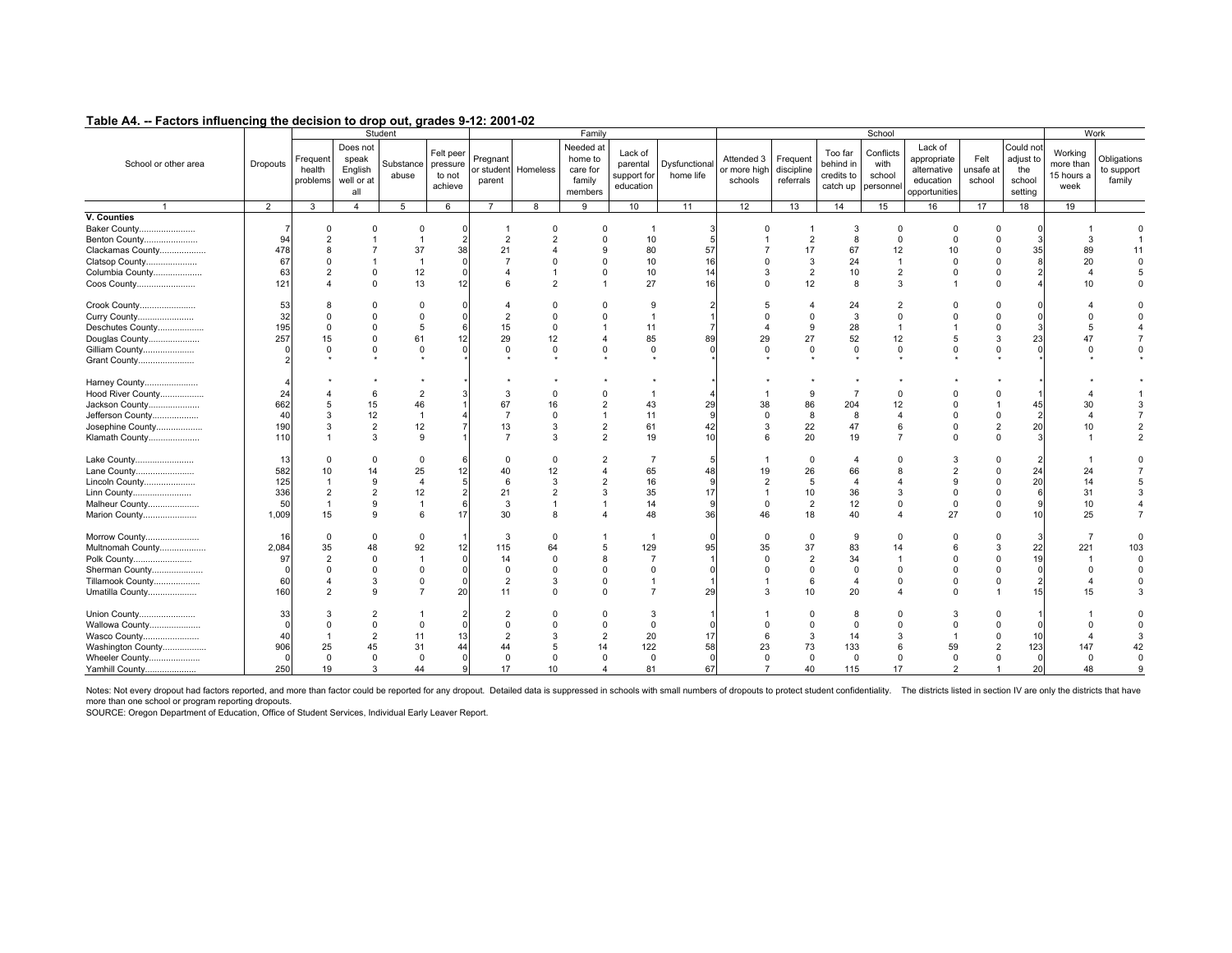| Table AJ. -- Lactors importantly the decision to drop out, by sex, race/ethnicity, and grade, grades 3-12. 2001-02 |                 |                                |                                                   |                    |                                                             |                    |          |                                                    |                                                 |                            |                                                           |            |                                                |                                       |                                                                     |                          |                                                 |                                            |                                     |
|--------------------------------------------------------------------------------------------------------------------|-----------------|--------------------------------|---------------------------------------------------|--------------------|-------------------------------------------------------------|--------------------|----------|----------------------------------------------------|-------------------------------------------------|----------------------------|-----------------------------------------------------------|------------|------------------------------------------------|---------------------------------------|---------------------------------------------------------------------|--------------------------|-------------------------------------------------|--------------------------------------------|-------------------------------------|
|                                                                                                                    |                 |                                |                                                   | Student            |                                                             |                    |          | Family                                             |                                                 |                            |                                                           |            |                                                | School                                |                                                                     |                          |                                                 | Work                                       |                                     |
| School or other area                                                                                               | <b>Dropouts</b> | Frequent<br>health<br>problems | Does not<br>speak<br>English<br>well or at<br>all | Substance<br>abuse | Felt peer<br>pressure to or student Homeless<br>not achieve | Pregnant<br>parent |          | Needed at<br>home<br>care for<br>family<br>members | Lack of<br>parental<br>support for<br>education | Dysfunctional<br>home life | Attended 3 Frequent<br>or more high discipline<br>schools | referrals  | Too far<br>behind in<br>credits to<br>catch up | Conflicts<br>with school<br>personnel | Lack of<br>appropriate<br>alternative<br>education<br>opportunities | Felt unsafe<br>at school | Could not<br>adjust to<br>the school<br>setting | Working<br>more than<br>15 hours a<br>week | Obligations<br>to support<br>family |
|                                                                                                                    | $\overline{2}$  |                                |                                                   |                    |                                                             |                    |          |                                                    | 10 <sup>10</sup>                                | 11                         | 12                                                        | 13         | 14                                             | 15                                    | 16                                                                  | 17                       | 18                                              | 19                                         | 20                                  |
| Oregon Statewide Totals                                                                                            | 8,160           | 175                            | 202                                               | 436                | 235                                                         | 499                | 154      | 72                                                 | 938                                             | 702                        | 244                                                       | 456        | 1,095                                          | 127                                   | 129                                                                 | 13                       | 435                                             | 785                                        | 229                                 |
| Male<br>Female                                                                                                     | 4,482<br>3,678  | 61<br>114                      | 124<br>78                                         | 294<br>142         | 125<br>110                                                  | 86<br>413          | 79<br>75 | 28<br>44                                           | 496<br>442                                      | 373<br>329                 | 120<br>124                                                | 350<br>106 | 651<br>444                                     | 99<br>28                              | 84<br>45                                                            |                          | 250<br>185                                      | 465<br>320                                 | 125<br>104                          |
| White<br>Black                                                                                                     | 5,499<br>409    | 134                            | 22                                                | 332<br>12          | 156                                                         | 307<br>31          | 123      | 44                                                 | 681<br>27                                       | 546<br>20                  | 174<br>10                                                 | 346<br>13  | 806<br>34                                      | 98                                    | 85                                                                  | 10                       | 330<br>13                                       | 482<br>23                                  | 97<br>6                             |
| Hispanic                                                                                                           | 1,539           | 26                             | 168                                               | 52                 | 51                                                          | 125                | 14       |                                                    | 175                                             |                            |                                                           | 67         | 171                                            | 13                                    | 34                                                                  |                          | 59                                              | 230                                        | 107                                 |
| Asian/Pacific islander                                                                                             | 250             |                                |                                                   |                    |                                                             |                    |          |                                                    | 12                                              |                            |                                                           |            | 22                                             |                                       |                                                                     |                          |                                                 | 17                                         | 9                                   |
| American Indian/Alaska Native                                                                                      | 236             |                                |                                                   | 19                 | 13                                                          | 21                 |          |                                                    | 30                                              |                            |                                                           |            | 31                                             |                                       |                                                                     |                          |                                                 | 13                                         |                                     |
| Race unknown                                                                                                       | 227             |                                |                                                   | 12                 |                                                             |                    |          |                                                    | 13                                              |                            |                                                           |            | 31                                             |                                       |                                                                     |                          |                                                 | 20                                         | 8                                   |
| Grade 9<br>Grade 10                                                                                                | 1,277<br>1,640  | 25<br>49                       | 50<br>50                                          | 65<br>89           | 35<br>50                                                    | 54<br>91           | 26<br>20 | 10<br>14                                           | 167<br>211                                      | 122<br>156                 | 33                                                        | 57<br>105  | 53<br>169                                      | 22<br>36                              | 20<br>30                                                            |                          | 82<br>99                                        | 81<br>105                                  | 52<br>46                            |
| Grade 11                                                                                                           | 2,156           | 45                             | 61                                                | 106                | 75                                                          | 137                | 37       | 27                                                 | 279                                             | 216                        | 62                                                        | 135        | 310                                            | 30                                    | 40                                                                  |                          | 137                                             | 222                                        | 62                                  |
| Grade 12                                                                                                           | 2,256           | 40                             | 35                                                | 148                | 701                                                         | 170                | 68       |                                                    | 220                                             | 167                        | 112                                                       | 135        | 421                                            | 31                                    | 30                                                                  |                          | 84                                              | 275                                        | 54                                  |
| Grade 13                                                                                                           | 773             |                                |                                                   | 23                 |                                                             |                    |          |                                                    | 49                                              |                            | 28                                                        | 21         | 116                                            |                                       |                                                                     |                          |                                                 | 87                                         |                                     |
| Unclassified                                                                                                       | 58              |                                |                                                   |                    |                                                             |                    |          |                                                    | 12                                              |                            |                                                           |            | 26                                             |                                       |                                                                     |                          |                                                 | 15                                         |                                     |

#### **Table A5. -- Factors influencing the decision to drop out, by sex, race/ethnicity, and grade, grades 9-12: 2001-02**

Note: Not every dropout had factors reported, and more than factor could be reported for any dropout.

SOURCE: Oregon Department of Education, Office of Student Services, Individual Early Leaver Report.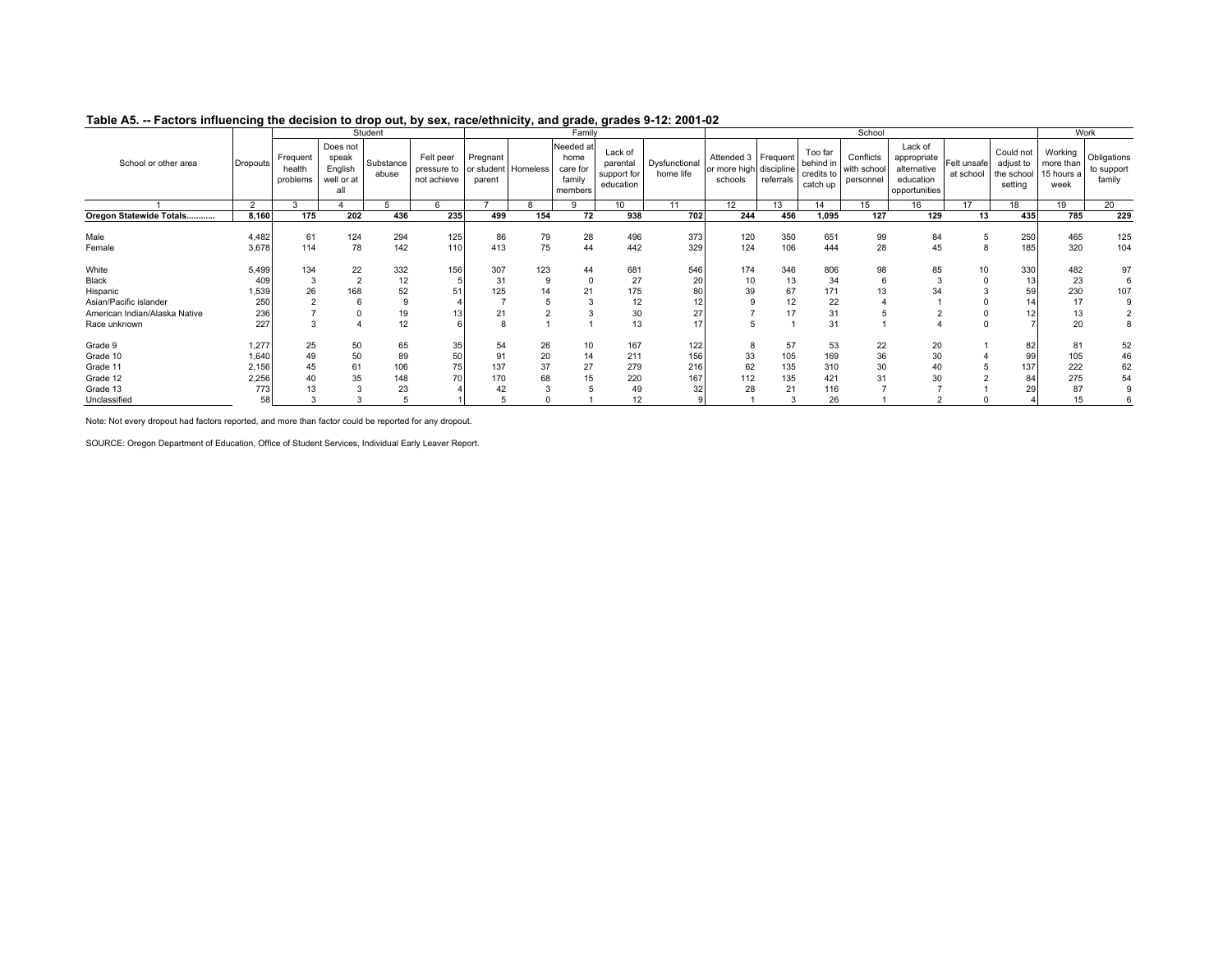| Former<br>October 1,<br>Did not<br>Sent to child-<br>Registered<br>Withdrew<br>Dropout rate<br>dropouts<br>School or other area<br>2001<br>return from<br>caring<br>Total<br>Deceased<br>home<br>Total<br>during school<br>(% )<br>returning to<br>Membership<br>summer<br>facility<br>school<br>schooler<br>year<br>break<br>$\overline{2}$<br>3<br>$\overline{4}$<br>5<br>$\overline{7}$<br>8<br>9<br>10<br>6<br>11<br>Oregon Statewide Totals<br>86,897<br>597<br>146<br>28<br>10<br>106<br>402<br>195<br>$\overline{25}$<br>0.69<br>33<br>$\Omega$<br>3.03<br>Adrian Elem. School<br>0<br>$\mathbf{0}$<br>0<br>$\Omega$<br>1<br>468<br>0.21<br>Agnes Stewart Middle School<br>$\Omega$<br>0<br>$\Omega$<br>1<br>666<br>$\overline{2}$<br>0.30<br>Alice Ott Middle School<br>$\Omega$<br>$\mathbf{0}$<br>0<br>51<br>Applegate Elem School<br>$\Omega$<br>0<br>0<br>0.00<br>ŋ<br>0<br>Arlington Elem School<br>26<br>$\Omega$<br>0<br>0<br>0.00<br>$\Omega$<br>0<br>$26*$<br>$\Omega$<br>0<br>6<br>Armadillo Technical Academy<br>$\Omega$<br>6<br>0<br>23.08<br>ŋ<br>Armand Larive Middle School<br>277<br>$\Omega$<br>0<br>3<br>1.08<br>0<br>0<br>3<br>O<br>$\Omega$<br>0<br>2<br>0.56<br>Astoria Middle School<br>360<br>O<br>2<br>$\Omega$<br>0.87<br>Athena-Weston Middle School<br>115<br>$\Omega$<br>0<br>$\Omega$<br>1<br>0<br>1<br>298<br>$\Omega$<br>0<br>Azalea Middle School<br>0<br>$\Omega$<br>0.34<br>ŋ<br>1<br>7<br>Baker Middle School<br>355<br>$\Omega$<br>$\Omega$<br>0<br>3<br>1.97<br>ŋ<br>Δ<br>Beaumont Middle School<br>444<br>$\Omega$<br>0<br>6<br>2<br>1.35<br>$\Omega$<br>$\Omega$<br>$\boldsymbol{\Lambda}$<br>Bethany Elem School<br>16<br>$\Omega$<br>$\Omega$<br>0<br>$\Omega$<br>6.25<br>0<br>489<br>3<br>$\Omega$<br>0<br>9<br>Binnsmead Middle School<br>5<br>1.84<br>Blue Mountain Jr High School<br>133<br>$\Omega$<br>$\Omega$<br>0<br>0<br>0.75<br>ŋ<br>1<br>66<br>$\Omega$<br>0<br>1.52<br>Bonanza School<br>$\Omega$<br>$\Omega$<br>n<br>248<br>0.40<br>Boring Middle School<br>$\Omega$<br>0<br>$\Omega$<br>1<br>5<br>1.02<br>Brixner Jr High School<br>490<br>$\Omega$<br>$\Omega$<br>0<br>$\Omega$<br>1<br>Broadway Middle School<br>285<br>3<br>0<br>0<br>3<br>0<br>0.00<br>0<br>0<br>Calapooia Middle School<br>487<br>$\Omega$<br>$\Omega$<br>0.00<br>$\Omega$<br>0<br>O<br>$\Omega$<br>0<br>0.29<br>Cascade Jr High School<br>339<br>$\Omega$<br>0<br>$\Omega$<br>452<br>3<br>3<br>Cascade Middle School<br>$\Omega$<br>0<br>2<br>0.66<br>Cascade Middle School<br>318<br>0<br>$\mathbf 0$<br>0<br>$\overline{2}$<br>$\overline{2}$<br>0.63<br>O<br>$\Omega$<br>$\overline{2}$<br>$\overline{2}$<br>$\Omega$<br>Cedar Park Middle School<br>662<br>0<br>$\Omega$<br>0.00<br>ŋ<br>0<br>Centennial Learning Center<br>$\Omega$<br>$\Omega$<br>0<br>6.67<br>0<br>$\Omega$<br>15<br>1<br>Centennial Middle School<br>1,006<br>0<br>$\Omega$<br>0<br>3<br>0.40<br>0<br>4<br>1<br>Central Howell Elem School<br>0<br>2.38<br>42<br>$\Omega$<br>$\Omega$<br>$\Omega$<br>1<br>$\Omega$<br>307<br>$\overline{2}$<br>Central Middle School<br>1<br>0<br>0.65<br>0<br>3<br>Chehalem Valley Middle School<br>414<br>$\Omega$<br>0<br>0<br>2<br>0.72<br>ŋ<br>Cheldelin Middle<br>442<br>$\Omega$<br>$\Omega$<br>$\Omega$<br>0.00<br>O<br>$\Omega$<br>Chenowith Middle School<br>168<br>$\mathbf{0}$<br>$\Omega$<br>$\mathbf{0}$<br>$\Omega$<br>2<br>2<br>$\Omega$<br>1.19<br>537<br>$\overline{c}$<br>12<br>12<br>2.23<br>Claggett Creek Middle School<br>0<br>0<br>2<br>0<br>0<br>3<br>1.72<br>Clara Brownell Middle School<br>174<br>1<br>$\Omega$<br>3<br>0<br>1 |  |  | Non-dropout leavers |  | <b>Dropouts</b> |  |  |
|----------------------------------------------------------------------------------------------------------------------------------------------------------------------------------------------------------------------------------------------------------------------------------------------------------------------------------------------------------------------------------------------------------------------------------------------------------------------------------------------------------------------------------------------------------------------------------------------------------------------------------------------------------------------------------------------------------------------------------------------------------------------------------------------------------------------------------------------------------------------------------------------------------------------------------------------------------------------------------------------------------------------------------------------------------------------------------------------------------------------------------------------------------------------------------------------------------------------------------------------------------------------------------------------------------------------------------------------------------------------------------------------------------------------------------------------------------------------------------------------------------------------------------------------------------------------------------------------------------------------------------------------------------------------------------------------------------------------------------------------------------------------------------------------------------------------------------------------------------------------------------------------------------------------------------------------------------------------------------------------------------------------------------------------------------------------------------------------------------------------------------------------------------------------------------------------------------------------------------------------------------------------------------------------------------------------------------------------------------------------------------------------------------------------------------------------------------------------------------------------------------------------------------------------------------------------------------------------------------------------------------------------------------------------------------------------------------------------------------------------------------------------------------------------------------------------------------------------------------------------------------------------------------------------------------------------------------------------------------------------------------------------------------------------------------------------------------------------------------------------------------------------------------------------------------------------------------------------------------------------------------------------------------------------------------------------------------------------------------------------------------------------------------------------------------------------------------------------------------------------------------------------------------------------------------------------------------------------------------|--|--|---------------------|--|-----------------|--|--|
|                                                                                                                                                                                                                                                                                                                                                                                                                                                                                                                                                                                                                                                                                                                                                                                                                                                                                                                                                                                                                                                                                                                                                                                                                                                                                                                                                                                                                                                                                                                                                                                                                                                                                                                                                                                                                                                                                                                                                                                                                                                                                                                                                                                                                                                                                                                                                                                                                                                                                                                                                                                                                                                                                                                                                                                                                                                                                                                                                                                                                                                                                                                                                                                                                                                                                                                                                                                                                                                                                                                                                                                                          |  |  |                     |  |                 |  |  |
|                                                                                                                                                                                                                                                                                                                                                                                                                                                                                                                                                                                                                                                                                                                                                                                                                                                                                                                                                                                                                                                                                                                                                                                                                                                                                                                                                                                                                                                                                                                                                                                                                                                                                                                                                                                                                                                                                                                                                                                                                                                                                                                                                                                                                                                                                                                                                                                                                                                                                                                                                                                                                                                                                                                                                                                                                                                                                                                                                                                                                                                                                                                                                                                                                                                                                                                                                                                                                                                                                                                                                                                                          |  |  |                     |  |                 |  |  |
|                                                                                                                                                                                                                                                                                                                                                                                                                                                                                                                                                                                                                                                                                                                                                                                                                                                                                                                                                                                                                                                                                                                                                                                                                                                                                                                                                                                                                                                                                                                                                                                                                                                                                                                                                                                                                                                                                                                                                                                                                                                                                                                                                                                                                                                                                                                                                                                                                                                                                                                                                                                                                                                                                                                                                                                                                                                                                                                                                                                                                                                                                                                                                                                                                                                                                                                                                                                                                                                                                                                                                                                                          |  |  |                     |  |                 |  |  |
|                                                                                                                                                                                                                                                                                                                                                                                                                                                                                                                                                                                                                                                                                                                                                                                                                                                                                                                                                                                                                                                                                                                                                                                                                                                                                                                                                                                                                                                                                                                                                                                                                                                                                                                                                                                                                                                                                                                                                                                                                                                                                                                                                                                                                                                                                                                                                                                                                                                                                                                                                                                                                                                                                                                                                                                                                                                                                                                                                                                                                                                                                                                                                                                                                                                                                                                                                                                                                                                                                                                                                                                                          |  |  |                     |  |                 |  |  |
|                                                                                                                                                                                                                                                                                                                                                                                                                                                                                                                                                                                                                                                                                                                                                                                                                                                                                                                                                                                                                                                                                                                                                                                                                                                                                                                                                                                                                                                                                                                                                                                                                                                                                                                                                                                                                                                                                                                                                                                                                                                                                                                                                                                                                                                                                                                                                                                                                                                                                                                                                                                                                                                                                                                                                                                                                                                                                                                                                                                                                                                                                                                                                                                                                                                                                                                                                                                                                                                                                                                                                                                                          |  |  |                     |  |                 |  |  |
|                                                                                                                                                                                                                                                                                                                                                                                                                                                                                                                                                                                                                                                                                                                                                                                                                                                                                                                                                                                                                                                                                                                                                                                                                                                                                                                                                                                                                                                                                                                                                                                                                                                                                                                                                                                                                                                                                                                                                                                                                                                                                                                                                                                                                                                                                                                                                                                                                                                                                                                                                                                                                                                                                                                                                                                                                                                                                                                                                                                                                                                                                                                                                                                                                                                                                                                                                                                                                                                                                                                                                                                                          |  |  |                     |  |                 |  |  |
|                                                                                                                                                                                                                                                                                                                                                                                                                                                                                                                                                                                                                                                                                                                                                                                                                                                                                                                                                                                                                                                                                                                                                                                                                                                                                                                                                                                                                                                                                                                                                                                                                                                                                                                                                                                                                                                                                                                                                                                                                                                                                                                                                                                                                                                                                                                                                                                                                                                                                                                                                                                                                                                                                                                                                                                                                                                                                                                                                                                                                                                                                                                                                                                                                                                                                                                                                                                                                                                                                                                                                                                                          |  |  |                     |  |                 |  |  |
|                                                                                                                                                                                                                                                                                                                                                                                                                                                                                                                                                                                                                                                                                                                                                                                                                                                                                                                                                                                                                                                                                                                                                                                                                                                                                                                                                                                                                                                                                                                                                                                                                                                                                                                                                                                                                                                                                                                                                                                                                                                                                                                                                                                                                                                                                                                                                                                                                                                                                                                                                                                                                                                                                                                                                                                                                                                                                                                                                                                                                                                                                                                                                                                                                                                                                                                                                                                                                                                                                                                                                                                                          |  |  |                     |  |                 |  |  |
|                                                                                                                                                                                                                                                                                                                                                                                                                                                                                                                                                                                                                                                                                                                                                                                                                                                                                                                                                                                                                                                                                                                                                                                                                                                                                                                                                                                                                                                                                                                                                                                                                                                                                                                                                                                                                                                                                                                                                                                                                                                                                                                                                                                                                                                                                                                                                                                                                                                                                                                                                                                                                                                                                                                                                                                                                                                                                                                                                                                                                                                                                                                                                                                                                                                                                                                                                                                                                                                                                                                                                                                                          |  |  |                     |  |                 |  |  |
|                                                                                                                                                                                                                                                                                                                                                                                                                                                                                                                                                                                                                                                                                                                                                                                                                                                                                                                                                                                                                                                                                                                                                                                                                                                                                                                                                                                                                                                                                                                                                                                                                                                                                                                                                                                                                                                                                                                                                                                                                                                                                                                                                                                                                                                                                                                                                                                                                                                                                                                                                                                                                                                                                                                                                                                                                                                                                                                                                                                                                                                                                                                                                                                                                                                                                                                                                                                                                                                                                                                                                                                                          |  |  |                     |  |                 |  |  |
|                                                                                                                                                                                                                                                                                                                                                                                                                                                                                                                                                                                                                                                                                                                                                                                                                                                                                                                                                                                                                                                                                                                                                                                                                                                                                                                                                                                                                                                                                                                                                                                                                                                                                                                                                                                                                                                                                                                                                                                                                                                                                                                                                                                                                                                                                                                                                                                                                                                                                                                                                                                                                                                                                                                                                                                                                                                                                                                                                                                                                                                                                                                                                                                                                                                                                                                                                                                                                                                                                                                                                                                                          |  |  |                     |  |                 |  |  |
|                                                                                                                                                                                                                                                                                                                                                                                                                                                                                                                                                                                                                                                                                                                                                                                                                                                                                                                                                                                                                                                                                                                                                                                                                                                                                                                                                                                                                                                                                                                                                                                                                                                                                                                                                                                                                                                                                                                                                                                                                                                                                                                                                                                                                                                                                                                                                                                                                                                                                                                                                                                                                                                                                                                                                                                                                                                                                                                                                                                                                                                                                                                                                                                                                                                                                                                                                                                                                                                                                                                                                                                                          |  |  |                     |  |                 |  |  |
|                                                                                                                                                                                                                                                                                                                                                                                                                                                                                                                                                                                                                                                                                                                                                                                                                                                                                                                                                                                                                                                                                                                                                                                                                                                                                                                                                                                                                                                                                                                                                                                                                                                                                                                                                                                                                                                                                                                                                                                                                                                                                                                                                                                                                                                                                                                                                                                                                                                                                                                                                                                                                                                                                                                                                                                                                                                                                                                                                                                                                                                                                                                                                                                                                                                                                                                                                                                                                                                                                                                                                                                                          |  |  |                     |  |                 |  |  |
|                                                                                                                                                                                                                                                                                                                                                                                                                                                                                                                                                                                                                                                                                                                                                                                                                                                                                                                                                                                                                                                                                                                                                                                                                                                                                                                                                                                                                                                                                                                                                                                                                                                                                                                                                                                                                                                                                                                                                                                                                                                                                                                                                                                                                                                                                                                                                                                                                                                                                                                                                                                                                                                                                                                                                                                                                                                                                                                                                                                                                                                                                                                                                                                                                                                                                                                                                                                                                                                                                                                                                                                                          |  |  |                     |  |                 |  |  |
|                                                                                                                                                                                                                                                                                                                                                                                                                                                                                                                                                                                                                                                                                                                                                                                                                                                                                                                                                                                                                                                                                                                                                                                                                                                                                                                                                                                                                                                                                                                                                                                                                                                                                                                                                                                                                                                                                                                                                                                                                                                                                                                                                                                                                                                                                                                                                                                                                                                                                                                                                                                                                                                                                                                                                                                                                                                                                                                                                                                                                                                                                                                                                                                                                                                                                                                                                                                                                                                                                                                                                                                                          |  |  |                     |  |                 |  |  |
|                                                                                                                                                                                                                                                                                                                                                                                                                                                                                                                                                                                                                                                                                                                                                                                                                                                                                                                                                                                                                                                                                                                                                                                                                                                                                                                                                                                                                                                                                                                                                                                                                                                                                                                                                                                                                                                                                                                                                                                                                                                                                                                                                                                                                                                                                                                                                                                                                                                                                                                                                                                                                                                                                                                                                                                                                                                                                                                                                                                                                                                                                                                                                                                                                                                                                                                                                                                                                                                                                                                                                                                                          |  |  |                     |  |                 |  |  |
|                                                                                                                                                                                                                                                                                                                                                                                                                                                                                                                                                                                                                                                                                                                                                                                                                                                                                                                                                                                                                                                                                                                                                                                                                                                                                                                                                                                                                                                                                                                                                                                                                                                                                                                                                                                                                                                                                                                                                                                                                                                                                                                                                                                                                                                                                                                                                                                                                                                                                                                                                                                                                                                                                                                                                                                                                                                                                                                                                                                                                                                                                                                                                                                                                                                                                                                                                                                                                                                                                                                                                                                                          |  |  |                     |  |                 |  |  |
|                                                                                                                                                                                                                                                                                                                                                                                                                                                                                                                                                                                                                                                                                                                                                                                                                                                                                                                                                                                                                                                                                                                                                                                                                                                                                                                                                                                                                                                                                                                                                                                                                                                                                                                                                                                                                                                                                                                                                                                                                                                                                                                                                                                                                                                                                                                                                                                                                                                                                                                                                                                                                                                                                                                                                                                                                                                                                                                                                                                                                                                                                                                                                                                                                                                                                                                                                                                                                                                                                                                                                                                                          |  |  |                     |  |                 |  |  |
|                                                                                                                                                                                                                                                                                                                                                                                                                                                                                                                                                                                                                                                                                                                                                                                                                                                                                                                                                                                                                                                                                                                                                                                                                                                                                                                                                                                                                                                                                                                                                                                                                                                                                                                                                                                                                                                                                                                                                                                                                                                                                                                                                                                                                                                                                                                                                                                                                                                                                                                                                                                                                                                                                                                                                                                                                                                                                                                                                                                                                                                                                                                                                                                                                                                                                                                                                                                                                                                                                                                                                                                                          |  |  |                     |  |                 |  |  |
|                                                                                                                                                                                                                                                                                                                                                                                                                                                                                                                                                                                                                                                                                                                                                                                                                                                                                                                                                                                                                                                                                                                                                                                                                                                                                                                                                                                                                                                                                                                                                                                                                                                                                                                                                                                                                                                                                                                                                                                                                                                                                                                                                                                                                                                                                                                                                                                                                                                                                                                                                                                                                                                                                                                                                                                                                                                                                                                                                                                                                                                                                                                                                                                                                                                                                                                                                                                                                                                                                                                                                                                                          |  |  |                     |  |                 |  |  |
|                                                                                                                                                                                                                                                                                                                                                                                                                                                                                                                                                                                                                                                                                                                                                                                                                                                                                                                                                                                                                                                                                                                                                                                                                                                                                                                                                                                                                                                                                                                                                                                                                                                                                                                                                                                                                                                                                                                                                                                                                                                                                                                                                                                                                                                                                                                                                                                                                                                                                                                                                                                                                                                                                                                                                                                                                                                                                                                                                                                                                                                                                                                                                                                                                                                                                                                                                                                                                                                                                                                                                                                                          |  |  |                     |  |                 |  |  |
|                                                                                                                                                                                                                                                                                                                                                                                                                                                                                                                                                                                                                                                                                                                                                                                                                                                                                                                                                                                                                                                                                                                                                                                                                                                                                                                                                                                                                                                                                                                                                                                                                                                                                                                                                                                                                                                                                                                                                                                                                                                                                                                                                                                                                                                                                                                                                                                                                                                                                                                                                                                                                                                                                                                                                                                                                                                                                                                                                                                                                                                                                                                                                                                                                                                                                                                                                                                                                                                                                                                                                                                                          |  |  |                     |  |                 |  |  |
|                                                                                                                                                                                                                                                                                                                                                                                                                                                                                                                                                                                                                                                                                                                                                                                                                                                                                                                                                                                                                                                                                                                                                                                                                                                                                                                                                                                                                                                                                                                                                                                                                                                                                                                                                                                                                                                                                                                                                                                                                                                                                                                                                                                                                                                                                                                                                                                                                                                                                                                                                                                                                                                                                                                                                                                                                                                                                                                                                                                                                                                                                                                                                                                                                                                                                                                                                                                                                                                                                                                                                                                                          |  |  |                     |  |                 |  |  |
|                                                                                                                                                                                                                                                                                                                                                                                                                                                                                                                                                                                                                                                                                                                                                                                                                                                                                                                                                                                                                                                                                                                                                                                                                                                                                                                                                                                                                                                                                                                                                                                                                                                                                                                                                                                                                                                                                                                                                                                                                                                                                                                                                                                                                                                                                                                                                                                                                                                                                                                                                                                                                                                                                                                                                                                                                                                                                                                                                                                                                                                                                                                                                                                                                                                                                                                                                                                                                                                                                                                                                                                                          |  |  |                     |  |                 |  |  |
|                                                                                                                                                                                                                                                                                                                                                                                                                                                                                                                                                                                                                                                                                                                                                                                                                                                                                                                                                                                                                                                                                                                                                                                                                                                                                                                                                                                                                                                                                                                                                                                                                                                                                                                                                                                                                                                                                                                                                                                                                                                                                                                                                                                                                                                                                                                                                                                                                                                                                                                                                                                                                                                                                                                                                                                                                                                                                                                                                                                                                                                                                                                                                                                                                                                                                                                                                                                                                                                                                                                                                                                                          |  |  |                     |  |                 |  |  |
|                                                                                                                                                                                                                                                                                                                                                                                                                                                                                                                                                                                                                                                                                                                                                                                                                                                                                                                                                                                                                                                                                                                                                                                                                                                                                                                                                                                                                                                                                                                                                                                                                                                                                                                                                                                                                                                                                                                                                                                                                                                                                                                                                                                                                                                                                                                                                                                                                                                                                                                                                                                                                                                                                                                                                                                                                                                                                                                                                                                                                                                                                                                                                                                                                                                                                                                                                                                                                                                                                                                                                                                                          |  |  |                     |  |                 |  |  |
|                                                                                                                                                                                                                                                                                                                                                                                                                                                                                                                                                                                                                                                                                                                                                                                                                                                                                                                                                                                                                                                                                                                                                                                                                                                                                                                                                                                                                                                                                                                                                                                                                                                                                                                                                                                                                                                                                                                                                                                                                                                                                                                                                                                                                                                                                                                                                                                                                                                                                                                                                                                                                                                                                                                                                                                                                                                                                                                                                                                                                                                                                                                                                                                                                                                                                                                                                                                                                                                                                                                                                                                                          |  |  |                     |  |                 |  |  |
|                                                                                                                                                                                                                                                                                                                                                                                                                                                                                                                                                                                                                                                                                                                                                                                                                                                                                                                                                                                                                                                                                                                                                                                                                                                                                                                                                                                                                                                                                                                                                                                                                                                                                                                                                                                                                                                                                                                                                                                                                                                                                                                                                                                                                                                                                                                                                                                                                                                                                                                                                                                                                                                                                                                                                                                                                                                                                                                                                                                                                                                                                                                                                                                                                                                                                                                                                                                                                                                                                                                                                                                                          |  |  |                     |  |                 |  |  |
|                                                                                                                                                                                                                                                                                                                                                                                                                                                                                                                                                                                                                                                                                                                                                                                                                                                                                                                                                                                                                                                                                                                                                                                                                                                                                                                                                                                                                                                                                                                                                                                                                                                                                                                                                                                                                                                                                                                                                                                                                                                                                                                                                                                                                                                                                                                                                                                                                                                                                                                                                                                                                                                                                                                                                                                                                                                                                                                                                                                                                                                                                                                                                                                                                                                                                                                                                                                                                                                                                                                                                                                                          |  |  |                     |  |                 |  |  |
|                                                                                                                                                                                                                                                                                                                                                                                                                                                                                                                                                                                                                                                                                                                                                                                                                                                                                                                                                                                                                                                                                                                                                                                                                                                                                                                                                                                                                                                                                                                                                                                                                                                                                                                                                                                                                                                                                                                                                                                                                                                                                                                                                                                                                                                                                                                                                                                                                                                                                                                                                                                                                                                                                                                                                                                                                                                                                                                                                                                                                                                                                                                                                                                                                                                                                                                                                                                                                                                                                                                                                                                                          |  |  |                     |  |                 |  |  |
|                                                                                                                                                                                                                                                                                                                                                                                                                                                                                                                                                                                                                                                                                                                                                                                                                                                                                                                                                                                                                                                                                                                                                                                                                                                                                                                                                                                                                                                                                                                                                                                                                                                                                                                                                                                                                                                                                                                                                                                                                                                                                                                                                                                                                                                                                                                                                                                                                                                                                                                                                                                                                                                                                                                                                                                                                                                                                                                                                                                                                                                                                                                                                                                                                                                                                                                                                                                                                                                                                                                                                                                                          |  |  |                     |  |                 |  |  |
|                                                                                                                                                                                                                                                                                                                                                                                                                                                                                                                                                                                                                                                                                                                                                                                                                                                                                                                                                                                                                                                                                                                                                                                                                                                                                                                                                                                                                                                                                                                                                                                                                                                                                                                                                                                                                                                                                                                                                                                                                                                                                                                                                                                                                                                                                                                                                                                                                                                                                                                                                                                                                                                                                                                                                                                                                                                                                                                                                                                                                                                                                                                                                                                                                                                                                                                                                                                                                                                                                                                                                                                                          |  |  |                     |  |                 |  |  |
|                                                                                                                                                                                                                                                                                                                                                                                                                                                                                                                                                                                                                                                                                                                                                                                                                                                                                                                                                                                                                                                                                                                                                                                                                                                                                                                                                                                                                                                                                                                                                                                                                                                                                                                                                                                                                                                                                                                                                                                                                                                                                                                                                                                                                                                                                                                                                                                                                                                                                                                                                                                                                                                                                                                                                                                                                                                                                                                                                                                                                                                                                                                                                                                                                                                                                                                                                                                                                                                                                                                                                                                                          |  |  |                     |  |                 |  |  |
|                                                                                                                                                                                                                                                                                                                                                                                                                                                                                                                                                                                                                                                                                                                                                                                                                                                                                                                                                                                                                                                                                                                                                                                                                                                                                                                                                                                                                                                                                                                                                                                                                                                                                                                                                                                                                                                                                                                                                                                                                                                                                                                                                                                                                                                                                                                                                                                                                                                                                                                                                                                                                                                                                                                                                                                                                                                                                                                                                                                                                                                                                                                                                                                                                                                                                                                                                                                                                                                                                                                                                                                                          |  |  |                     |  |                 |  |  |
|                                                                                                                                                                                                                                                                                                                                                                                                                                                                                                                                                                                                                                                                                                                                                                                                                                                                                                                                                                                                                                                                                                                                                                                                                                                                                                                                                                                                                                                                                                                                                                                                                                                                                                                                                                                                                                                                                                                                                                                                                                                                                                                                                                                                                                                                                                                                                                                                                                                                                                                                                                                                                                                                                                                                                                                                                                                                                                                                                                                                                                                                                                                                                                                                                                                                                                                                                                                                                                                                                                                                                                                                          |  |  |                     |  |                 |  |  |
|                                                                                                                                                                                                                                                                                                                                                                                                                                                                                                                                                                                                                                                                                                                                                                                                                                                                                                                                                                                                                                                                                                                                                                                                                                                                                                                                                                                                                                                                                                                                                                                                                                                                                                                                                                                                                                                                                                                                                                                                                                                                                                                                                                                                                                                                                                                                                                                                                                                                                                                                                                                                                                                                                                                                                                                                                                                                                                                                                                                                                                                                                                                                                                                                                                                                                                                                                                                                                                                                                                                                                                                                          |  |  |                     |  |                 |  |  |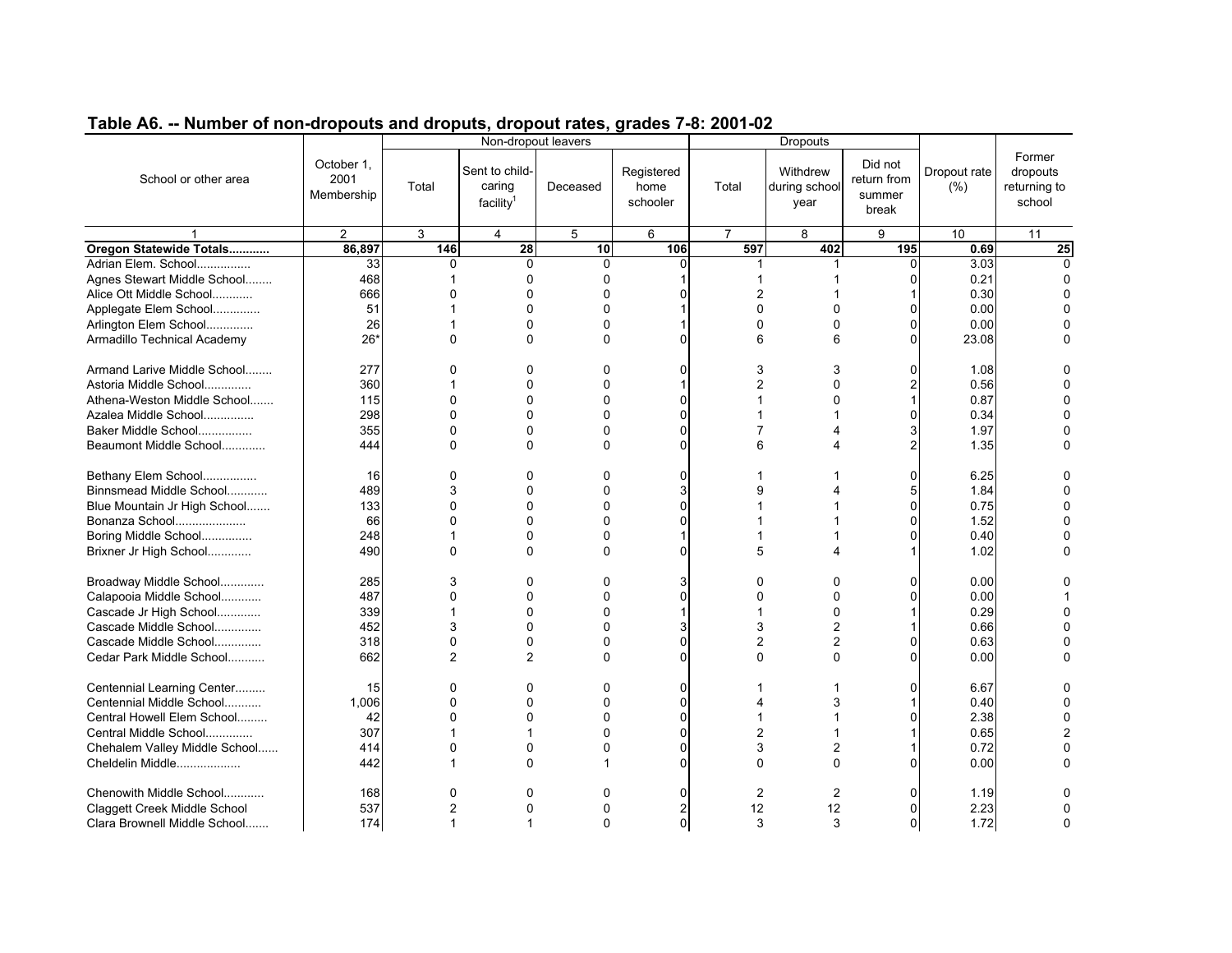|                                |                                  |                        |                                      | Non-dropout leavers |                                |                | Dropouts                          |                                           |                      |                                              |
|--------------------------------|----------------------------------|------------------------|--------------------------------------|---------------------|--------------------------------|----------------|-----------------------------------|-------------------------------------------|----------------------|----------------------------------------------|
| School or other area           | October 1,<br>2001<br>Membership | Total                  | Sent to child-<br>caring<br>facility | Deceased            | Registered<br>home<br>schooler | Total          | Withdrew<br>during school<br>year | Did not<br>return from<br>summer<br>break | Dropout rate<br>(% ) | Former<br>dropouts<br>returning to<br>school |
|                                | $\overline{2}$                   | 3                      | $\overline{4}$                       | 5                   | 6                              | 7              | 8                                 | 9                                         | 10                   | 11                                           |
| Clatskanie High School         | 170                              | $\Omega$               | $\mathbf{0}$                         | $\mathbf 0$         | $\Omega$                       | 4              | 3                                 | 1                                         | 2.35                 | $\Omega$                                     |
| Clear Creek Middle School      | 523                              | 0                      | $\Omega$                             | 0                   |                                | 4              | 2                                 | 2                                         | 0.76                 |                                              |
| Coffenberry Middle School      | 257                              | $\Omega$               | $\Omega$                             | $\Omega$            | <sup>0</sup>                   | 3              | $\overline{2}$                    | 1                                         | 1.17                 | n                                            |
| Columbia Middle School         | 245                              | 0                      | 0                                    | 0                   | ŋ                              | 3              | 3                                 | ŋ                                         | 1.22                 |                                              |
| Conestoga Middle School        | 717                              | $\overline{2}$         | $\Omega$                             | 0                   |                                | 7              |                                   | 6                                         | 0.98                 |                                              |
| Crook County Middle School     | 501                              |                        | $\Omega$                             | 0                   |                                | 3              | 2                                 |                                           | 0.60                 |                                              |
| Crossler Middle School         | 494                              | $\Omega$               | $\Omega$                             | 0                   | $\Omega$                       | 3              | 3                                 | $\Omega$                                  | 0.61                 |                                              |
| Culver Middle School           | 101                              | 0                      | $\mathbf 0$                          | 0                   | $\Omega$                       | 1              |                                   | 0                                         | 0.99                 |                                              |
| Daly Middle School             | 148                              | 0                      | $\Omega$                             | 0                   | <sup>0</sup>                   | 1              |                                   | 0                                         | 0.68                 |                                              |
| Damascus Middle School         | 187                              |                        | $\mathbf{0}$                         | 0                   | 1                              | 0              | 0                                 | 0                                         | 0.00                 |                                              |
| Dexter D McCarty Middle School | 397                              | $\Omega$               | $\Omega$                             | 0                   | $\Omega$                       | 4              | 2                                 | 2                                         | 1.01                 |                                              |
| Duniway Middle School          | 409                              | 2                      | $\mathbf 0$                          | 0                   | $\overline{2}$                 | 0              | $\Omega$                          | 0                                         | 0.00                 |                                              |
| Eagle Point Jr High School     | 576                              | 0                      | $\mathbf 0$                          | 0                   | 0                              | 10             | 4                                 | 6                                         | 1.74                 |                                              |
| Elkton Elem School             | 46                               | $\Omega$               | $\Omega$                             | 0                   | $\Omega$                       | 1              |                                   | $\Omega$                                  | 2.17                 |                                              |
| Estacada Jr High School        | 420                              | $\Omega$               | $\Omega$                             | 0                   | $\Omega$                       | 6              | 3                                 | 3                                         | 1.43                 |                                              |
| Evergreen Jr High School       | 769                              | 0                      | $\mathbf 0$                          | 0                   | 0                              | 2              | 0                                 | 2                                         | 0.26                 |                                              |
| F Patton Middle School         | 465                              | 2                      | 0                                    | 0                   |                                | 0              | 0                                 | 0                                         | 0.00                 |                                              |
| Falls City Elem School         | 13                               |                        | $\Omega$                             | 0                   |                                | $\Omega$       | O                                 | $\Omega$                                  | 0.00                 |                                              |
| Falls City High School         | 18                               | $\Omega$               | $\Omega$                             | 0                   | 0                              | 1              |                                   | 0                                         | 5.56                 |                                              |
| Fernwood Middle School         | 378                              |                        | 1                                    | 0                   | $\Omega$                       | $\overline{2}$ | $\overline{2}$                    | $\Omega$                                  | 0.53                 |                                              |
| Five Oaks Middle School        | 735                              | $\boldsymbol{\Lambda}$ | $\Omega$                             |                     | 3                              | $\overline{2}$ | $\overline{2}$                    | $\Omega$                                  | 0.27                 |                                              |
| Fleming Middle School          | 361                              | 0                      | $\Omega$                             | 0                   | 0                              | 1              |                                   | 0                                         | 0.28                 |                                              |
| Floyd Light Middle School      | 722                              |                        | 1                                    | 0                   | 0                              | 14             | 8                                 | 6                                         | 1.94                 |                                              |
| French Prairie Middle School   | 319                              | 0                      | $\Omega$                             | 0                   | O                              | 1              | $\Omega$                          | 1                                         | 0.31                 |                                              |
| George Middle School           | 377                              | $\Omega$               | $\Omega$                             | 0                   | $\Omega$                       | 8              | 7                                 |                                           | 2.12                 |                                              |
| Glendale High School           | 72                               | 0                      | 0                                    | 0                   | 0                              | 1              |                                   | 0                                         | 1.39                 |                                              |
| Gordon Russell Middle School   | 522                              |                        | 1                                    | 0                   | 0                              | 9              | 9                                 | $\Omega$                                  | 1.72                 |                                              |
|                                |                                  |                        |                                      |                     |                                |                |                                   |                                           |                      |                                              |
| Gray Middle School             | 344                              | 0                      | $\Omega$                             | 0                   | $\Omega$                       | $\overline{2}$ | 2                                 | O                                         | 0.58                 |                                              |
| Gregory Heights Middle School  | 544                              |                        | $\Omega$                             | 0                   |                                | 4              | 3                                 |                                           | 0.74                 |                                              |
| Hamlin Middle School           | 344                              | 0                      | $\mathbf 0$                          | 0                   | 0                              | 1              |                                   | $\Omega$                                  | 0.29                 |                                              |
| Harriet Tubman Middle School   | 365                              | 0                      | $\Omega$                             | 0                   | 0                              | 19             | 15                                |                                           | 5.21                 |                                              |
| Hauton B Lee Middle School     | 520                              | $\Omega$               | $\mathbf 0$                          | 0                   | 0                              | 1              | $\Omega$                          |                                           | 0.19                 |                                              |
| Hazelbrook Middle School       | 535                              | 0                      | $\Omega$                             | 0                   | ŋ                              | 3              | 0                                 | 3                                         | 0.56                 | $\sqrt{ }$                                   |
|                                |                                  |                        |                                      |                     |                                |                |                                   |                                           |                      |                                              |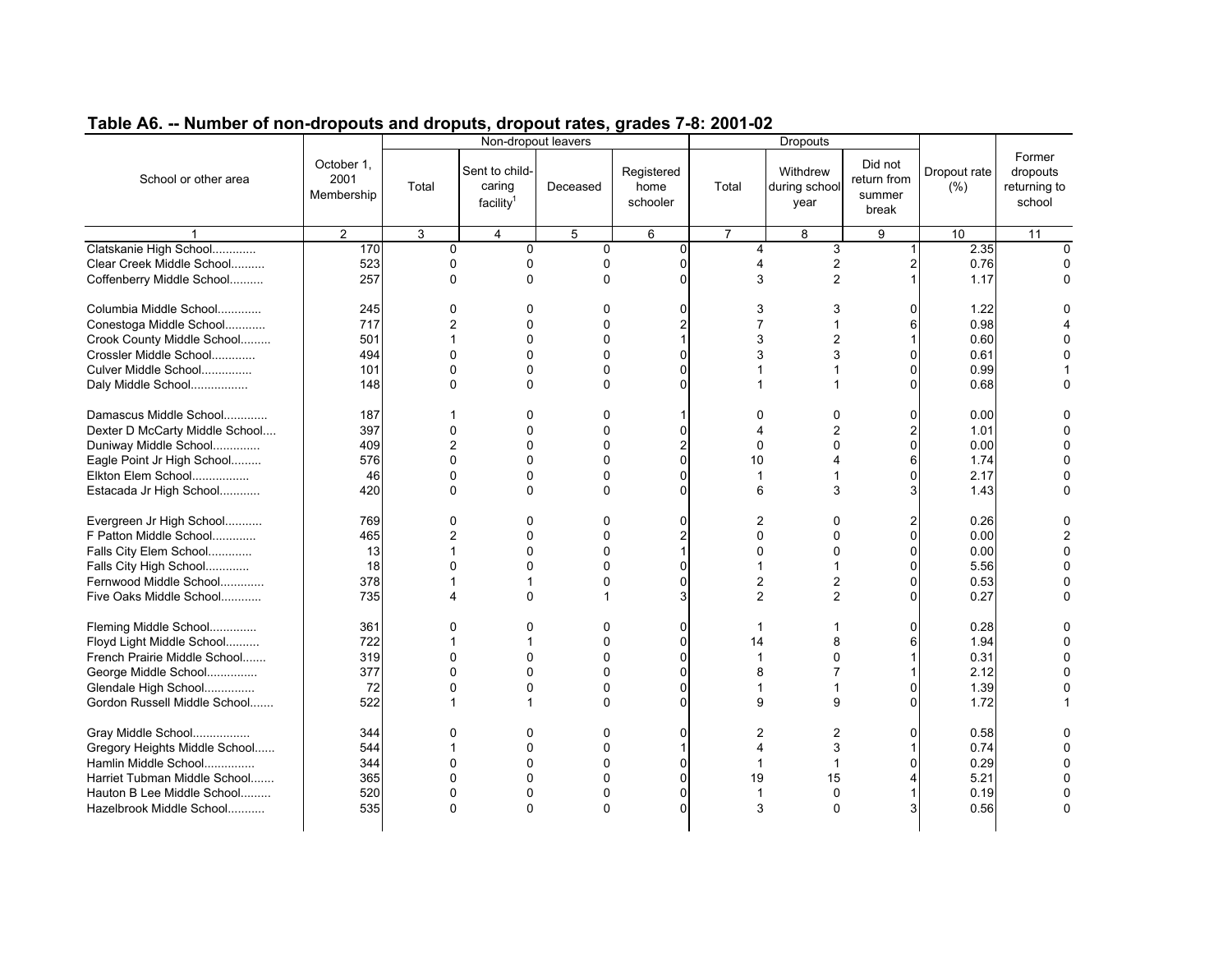| Table A6. -- Number of non-dropouts and droputs, dropout rates, grades 7-8: 2001-02 |  |  |
|-------------------------------------------------------------------------------------|--|--|
|                                                                                     |  |  |

|                                |                                  |          | Non-dropout leavers                               |                |                                |                | <b>Dropouts</b>                   |                                           |                      |                                              |
|--------------------------------|----------------------------------|----------|---------------------------------------------------|----------------|--------------------------------|----------------|-----------------------------------|-------------------------------------------|----------------------|----------------------------------------------|
| School or other area           | October 1.<br>2001<br>Membership | Total    | Sent to child-<br>caring<br>facility <sup>1</sup> | Deceased       | Registered<br>home<br>schooler | Total          | Withdrew<br>during school<br>year | Did not<br>return from<br>summer<br>break | Dropout rate<br>(% ) | Former<br>dropouts<br>returning to<br>school |
|                                | $\overline{2}$                   | 3        | $\overline{4}$                                    | $\overline{5}$ | 6                              | $\overline{7}$ | 8                                 | 9                                         | 10                   | $\overline{11}$                              |
| Hedrick Middle School          | 1,000                            | 5        | $\overline{1}$                                    | $\Omega$       | 4                              | 1              | 1                                 | 0                                         | 0.10                 | $\Omega$                                     |
| Henley Middle School           | 425                              | 0        | $\Omega$                                          | 0              | 0                              | 4              | 3                                 |                                           | 0.94                 |                                              |
| High Desert Middle School      | 553                              | $\Omega$ | $\Omega$                                          | 0              | <sup>0</sup>                   | 1              | $\Omega$                          |                                           | 0.18                 | $\Omega$                                     |
| Hood River Middle School       | 296                              | $\Omega$ | $\Omega$                                          | 0              |                                | 5              | 5                                 | 0                                         | 1.69                 |                                              |
| Hosford Middle School          | 252                              | 0        | $\Omega$                                          | 0              | O                              | $\overline{7}$ | 4                                 | 3                                         | 2.78                 |                                              |
|                                |                                  |          |                                                   |                |                                |                |                                   |                                           |                      |                                              |
| Houck Middle School            | 646                              | 5        | $\Omega$                                          | $\Omega$       |                                | 3              | $\overline{2}$                    |                                           | 0.46                 | 0                                            |
| Inavale Elem. School           | 39                               | 0        | 0                                                 | 0              | $\Omega$                       | 1              | 0                                 |                                           | 2.56                 |                                              |
| Inza R. Wood Middle School     | 425                              | 0        | $\Omega$                                          | 0              | $\Omega$                       | $\overline{c}$ | $\overline{2}$                    | O                                         | 0.47                 |                                              |
| J B Thomas Jr High School      | 497                              | 0        | $\mathbf{0}$                                      | 0              | $\Omega$                       | $\overline{2}$ | $\overline{2}$                    | 0                                         | 0.40                 |                                              |
| J W Poynter Jr High School     | 640                              | 0        | $\Omega$                                          | 0              | O                              | 4              | 1                                 | 3                                         | 0.63                 |                                              |
| Jackson Middle School          | 549                              | 3        | $\Omega$                                          | $\Omega$       | 3                              | 10             | 10                                | 0                                         | 1.82                 |                                              |
| James Monroe Middle School     | 421                              |          | $\Omega$                                          | 0              |                                | 0              | 0                                 | O                                         | 0.00                 |                                              |
|                                |                                  |          |                                                   |                |                                |                |                                   |                                           |                      |                                              |
| Jefferson County Middle School | 510                              | 0        | 0                                                 | 0              | 0                              | 5              | 5                                 | 0                                         | 0.98                 |                                              |
| Jefferson Middle School        | 148                              | 0        | $\Omega$                                          | 0              |                                | 1              | 1                                 | 0                                         | 0.68                 |                                              |
| Jewell School                  | 36                               |          | $\Omega$                                          | 0              |                                | 0              | $\Omega$                          | O                                         | 0.00                 |                                              |
| John C. Fremont Jr High School | 581                              |          | $\Omega$                                          | 0              |                                | 3              | $\overline{2}$                    |                                           | 0.52                 |                                              |
| John F Kennedy Middle School   | 387                              |          | $\Omega$                                          | 0              |                                | 1              |                                   | 0                                         | 0.26                 |                                              |
| Joseph Lane Jr High School     | 543                              | $\Omega$ | $\Omega$                                          | $\Omega$       | ŋ                              | 1              | 1                                 | 0                                         | 0.18                 |                                              |
|                                |                                  |          |                                                   |                |                                |                |                                   |                                           |                      |                                              |
| Judson Middle School           | 650                              | 0        | $\Omega$                                          | 0              | 0                              | 3              | 3                                 | 0                                         | 0.46                 |                                              |
| Kellogg Middle School          | 440                              |          | 0                                                 | 0              |                                | 5              | 4                                 |                                           | 1.14                 |                                              |
| La Grande Middle School        | 391                              | 4        | $\Omega$                                          | 0              |                                | 9              | 1                                 | 8                                         | 2.30                 |                                              |
| La Pine Middle School          | 265                              | 0        | $\Omega$                                          | 0              | O                              | 3              | $\overline{2}$                    |                                           | 1.13                 |                                              |
| Lake Oswego Jr High School     | 594                              | 0        | 0                                                 | 0              |                                | 6              | $\mathbf{0}$                      | 6                                         | 1.01                 |                                              |
| Lane Middle School             | 442                              |          | $\Omega$                                          | 0              |                                | 9              | Δ                                 | 5                                         | 2.04                 | 0                                            |
|                                |                                  |          |                                                   |                |                                |                |                                   |                                           |                      |                                              |
| Lebanon Middle School          | 345                              |          | 0                                                 |                | 0                              | 1              |                                   | 0                                         | 0.29                 |                                              |
| Leslie Middle School           | 570                              | 0        | $\Omega$                                          | 0              | O                              | 5              |                                   |                                           | 0.88                 |                                              |
| Lincoln Jr High School         | 191                              | 0        | 0                                                 | 0              | 0                              | 1              |                                   | 0                                         | 0.52                 |                                              |
| Lincoln Middle School          | 389                              |          | $\Omega$                                          | 0              |                                |                | $\Omega$                          |                                           | 0.26                 |                                              |
| Lincoln Savage Middle School   | 355                              | 0        | $\Omega$                                          | 0              | 0                              | 4              | 4                                 | 0                                         | 1.13                 |                                              |
| Lorna Byrne Middle School      | 272                              | 2        | $\Omega$                                          | 0              |                                | 0              | $\Omega$                          | U                                         | 0.00                 |                                              |
|                                |                                  |          |                                                   |                |                                |                |                                   |                                           |                      |                                              |
| Lowell High School             | 64                               |          | 0                                                 | 0              |                                | 0              | 0                                 | 0                                         | 0.00                 |                                              |
| McKenzie River High School     | 47                               | 0        | $\Omega$                                          | 0              |                                | 1              | 0                                 |                                           | 2.13                 |                                              |
| McLoughlin Jr High School      | 961                              | 2        | 0                                                 | 0              |                                | 23             | 14                                | 9                                         | 2.39                 |                                              |
| McLoughlin Jr High School      | 537                              | 1        | $\Omega$                                          | 0              |                                | $\overline{2}$ | -1                                | 1                                         | 0.37                 |                                              |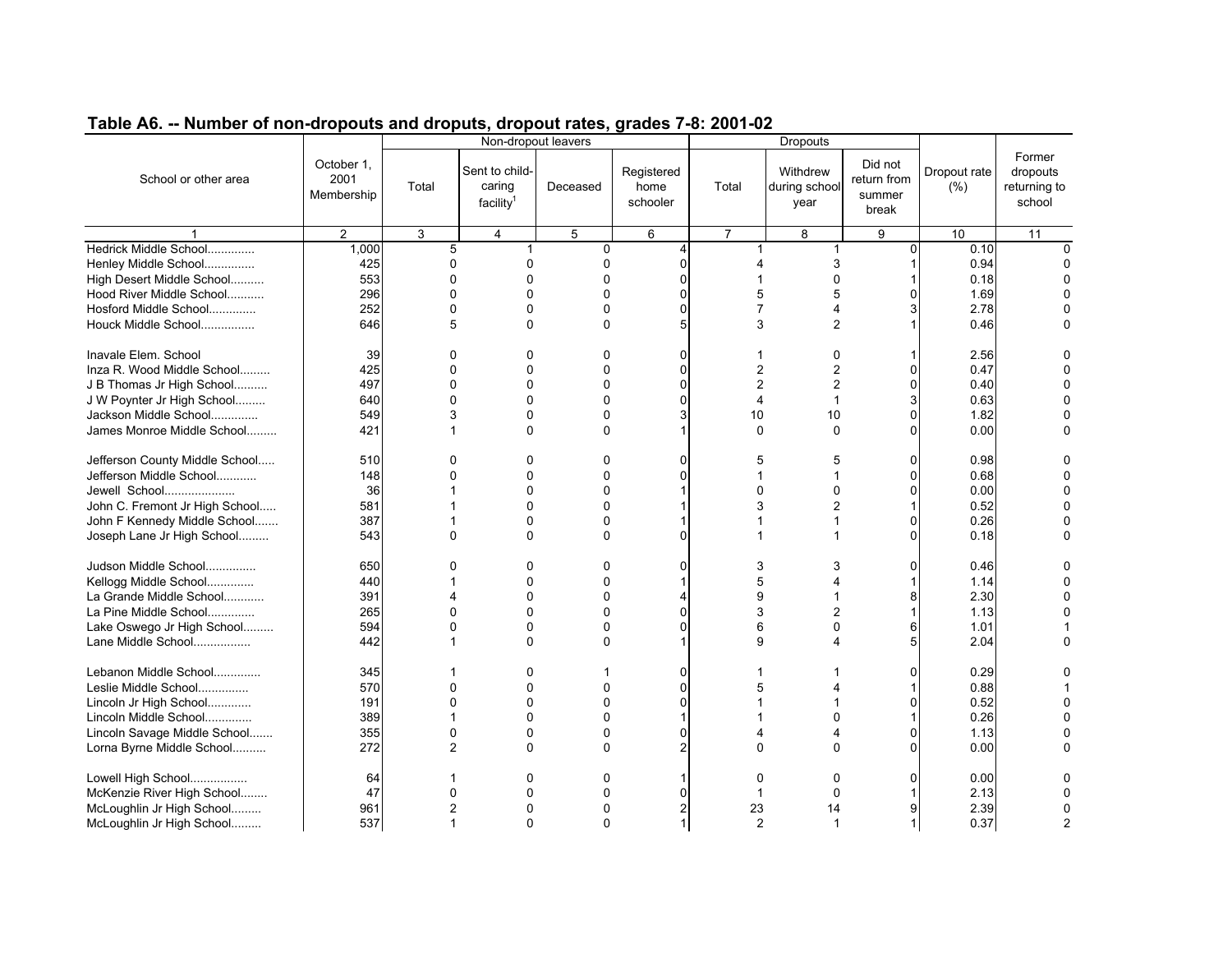|                                |                                  |                |                                      | Non-dropout leavers |                                |                          | <b>Dropouts</b>                   |                                           |                      |                                              |
|--------------------------------|----------------------------------|----------------|--------------------------------------|---------------------|--------------------------------|--------------------------|-----------------------------------|-------------------------------------------|----------------------|----------------------------------------------|
| School or other area           | October 1,<br>2001<br>Membership | Total          | Sent to child-<br>caring<br>facility | Deceased            | Registered<br>home<br>schooler | Total                    | Withdrew<br>during school<br>year | Did not<br>return from<br>summer<br>break | Dropout rate<br>(% ) | Former<br>dropouts<br>returning to<br>school |
|                                | $\overline{2}$                   | 3              | $\overline{4}$                       | 5                   | 6                              | $\overline{7}$           | 8                                 | 9                                         | $\overline{10}$      | 11                                           |
| Memorial Middle School         | 376                              | 0              | 0                                    | 0                   | $\mathbf 0$                    | 1                        |                                   | 0                                         | 0.27                 | $\Omega$                                     |
| Metropolitan Learning Center   | 97                               | 4              | $\Omega$                             |                     | 3                              | 0                        | $\Omega$                          | 0                                         | 0.00                 | O                                            |
| Millicoma Middle School        | 315                              | 0              | $\mathbf 0$                          | 0                   | $\Omega$                       | 3                        |                                   |                                           | 0.95                 |                                              |
| Milwaukie Jr High School       | 464                              | $\Omega$       | $\Omega$                             | 0                   | $\Omega$                       | 5                        |                                   |                                           | 1.08                 |                                              |
| Mohawk High School             | 55                               | $\Omega$       | $\mathbf{0}$                         | $\Omega$            | $\Omega$                       | 1                        |                                   | $\Omega$                                  | 1.82                 |                                              |
| Molalla Grade School           | 462                              | 0              | $\Omega$                             | 0                   | $\Omega$                       | 3                        | 3                                 | $\Omega$                                  | 0.65                 |                                              |
| Mountain View Intermediate     | 670                              | $\overline{2}$ | $\Omega$                             | 0                   | 2                              | $\overline{2}$           | 2                                 | $\Omega$                                  | 0.30                 |                                              |
| Mt Angel Middle School         | 115                              | 0              | $\mathbf{0}$                         | $\Omega$            | $\Omega$                       | $\mathbf{1}$             |                                   | $\Omega$                                  | 0.87                 |                                              |
| Mt Tabor Middle School         | 452                              | 3              | $\Omega$                             | 0                   | 3                              | 3                        |                                   | 2                                         | 0.66                 |                                              |
| Myrtle Crest Elem School       | 78                               |                | 0                                    |                     | $\Omega$                       | 1                        | $\Omega$                          |                                           | 1.28                 |                                              |
| Neah-Kah-Nie Jr-Sr High School | 127                              |                | 1                                    | 0                   | $\Omega$                       | $\overline{2}$           |                                   |                                           | 1.57                 |                                              |
| Neil Armstrong Middle School   | 841                              | $\overline{2}$ | $\mathbf 0$                          | 0                   |                                | 6                        | 2                                 |                                           | 0.71                 |                                              |
| Ninety-one Elem School         | 135                              | $\Omega$       | $\Omega$                             | $\Omega$            | $\Omega$                       | 1                        |                                   | $\Omega$                                  | 0.74                 |                                              |
| North Albany Middle School     | 358                              | $\Omega$       | $\Omega$                             | $\Omega$            | $\Omega$                       | $\Omega$                 | $\Omega$                          | $\Omega$                                  | 0.00                 |                                              |
| North Bend Jr High School      | 431                              | 2              | $\Omega$                             | 0                   |                                | 0                        | ŋ                                 | 0                                         | 0.00                 |                                              |
| North Middle School            | 473                              | $\Omega$       | $\Omega$                             | 0                   | $\Omega$                       | 4                        | Δ                                 | $\Omega$                                  | 0.85                 |                                              |
| Nyssa Middle School            | 201                              | $\Omega$       | $\Omega$                             | 0                   | $\Omega$                       | $\overline{c}$           |                                   |                                           | 1.00                 |                                              |
| Oaklea Middle School           | 353                              | 0              | $\Omega$                             | 0                   | $\Omega$                       | $\overline{2}$           | 2                                 | 0                                         | 0.57                 |                                              |
| Ockley Green Middle School     | 319                              | 2              | $\mathbf 0$                          | 0                   | $\overline{c}$                 | 13                       | 9                                 | 4                                         | 4.08                 |                                              |
| Ogden Middle School            | 626                              | $\overline{2}$ | $\Omega$                             | $\Omega$            | 2                              | $\overline{2}$           | $\Omega$                          | 2                                         | 0.32                 |                                              |
| Ontario Middle School          | 422                              | 0              | $\mathbf 0$                          | 0                   | $\Omega$                       | 2                        | 2                                 | $\Omega$                                  | 0.47                 |                                              |
| Parkrose Middle School         | 604                              | 0              | $\Omega$                             | 0                   | $\Omega$                       | $\overline{7}$           | $\overline{7}$                    | $\Omega$                                  | 1.16                 |                                              |
| Parrish Middle School          | 428                              | 3              | $\mathbf 0$                          | 0                   |                                | 8                        | 3                                 | 5                                         | 1.87                 |                                              |
| Paul R Ackerman Middle School  | 717                              | 0              | $\mathbf{0}$                         | 0                   | n                              | 4                        | 3                                 |                                           | 0.56                 |                                              |
| Pilot Butte Middle School      | 340                              | 2              | 1                                    | 0                   |                                | $\overline{\mathcal{A}}$ | 4                                 | O                                         | 1.18                 |                                              |
| Pioneer Youth Corps Academy    | 37                               | $\overline{2}$ | $\Omega$                             | $\Omega$            |                                | $\Omega$                 | $\Omega$                          | $\Omega$                                  | 0.00                 |                                              |
| Ponderosa Middle School        | 473                              |                | $\Omega$                             |                     | $\Omega$                       | 3                        | $\Omega$                          | 3                                         | 0.63                 |                                              |
| Portsmouth Middle School       | 286                              | 0              | $\mathbf 0$                          | 0                   | $\Omega$                       | $\overline{7}$           | 6                                 |                                           | 2.45                 |                                              |
| PPS Alternative Programs       | $123*$                           | 4              | $\overline{2}$                       | 0                   | O                              | 36                       | 34                                | 2                                         | 29.27                |                                              |
| Prospect High School           | 40                               | 0              | $\Omega$                             | $\Omega$            | $\Omega$                       | 1                        |                                   | $\Omega$                                  | 2.50                 |                                              |
| Rainier Middle                 | 212                              | $\overline{2}$ | 0                                    | 0                   | 2                              | 3                        |                                   | 2                                         | 1.42                 |                                              |
| Raymond A Brown Jr High        | 791                              | 2              | $\Omega$                             | $\Omega$            |                                | 6                        | $\overline{2}$                    | $\overline{\mathcal{A}}$                  | 0.76                 |                                              |
| Renne Middle School            | 372                              | 0              | $\Omega$                             | $\mathbf{0}$        | $\overline{0}$                 | 4                        | 3                                 | 1                                         | 1.08                 | 2                                            |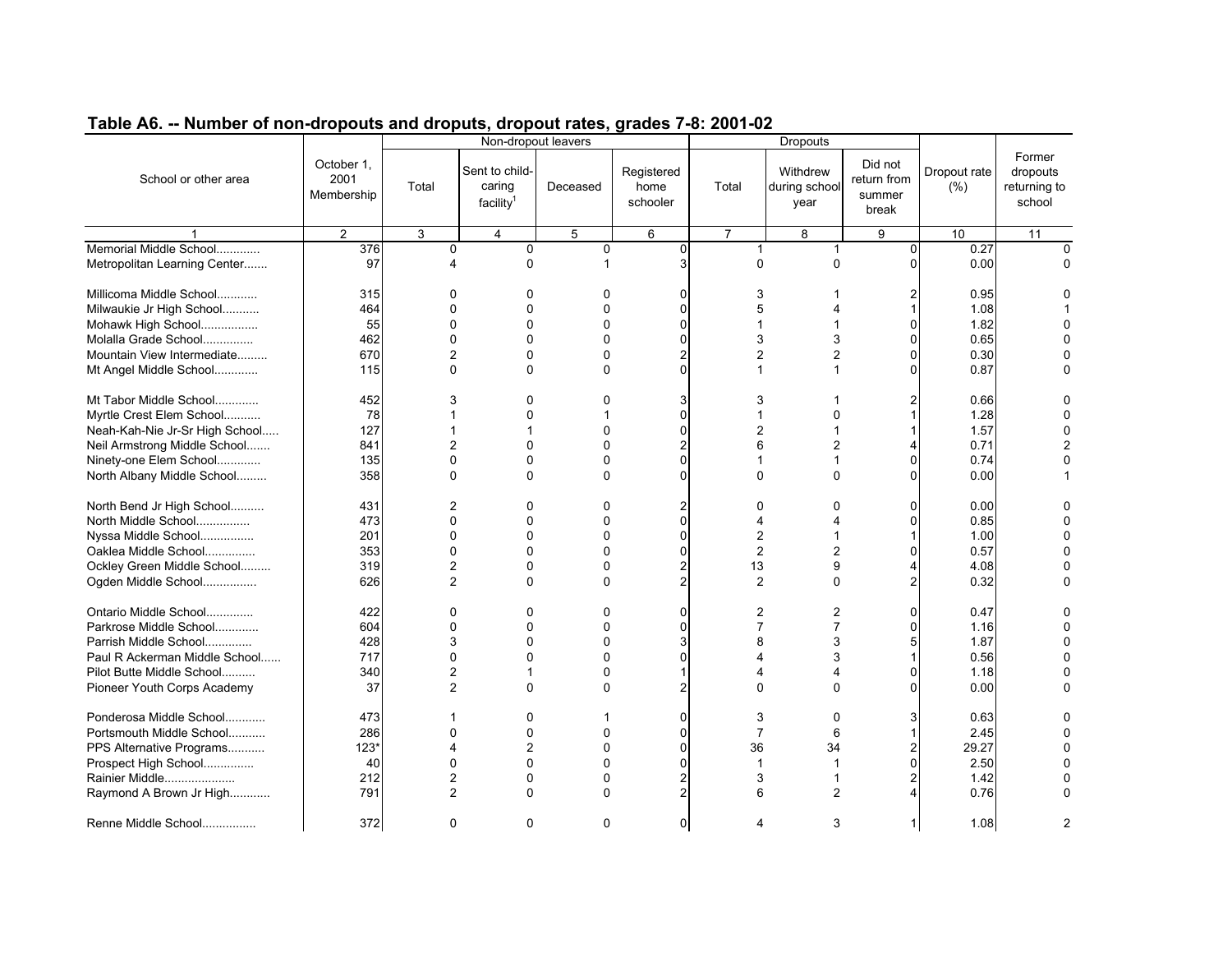| Former<br>October 1,<br>Did not<br>Sent to child-<br>Withdrew<br>Registered<br>Dropout rate<br>dropouts<br>School or other area<br>2001<br>return from<br>caring<br>Total<br>Total<br>(% )<br>Deceased<br>home<br>during school<br>returning to<br>Membership<br>summer<br>school<br>facility<br>schooler<br>year<br>break<br>2<br>10<br>3<br>$\overline{4}$<br>5<br>6<br>$\overline{7}$<br>8<br>9<br>11<br>Reynolds Middle School<br>543<br>9<br>1.66<br>0<br>0<br>9<br>0<br>$\Omega$<br>1<br>448<br>0.22<br>Rosemont Ridge Middle School<br>$\mathbf 0$<br>0<br>0<br>∩<br>0<br>$20*$<br>5.00<br>Salem-Keizer Alternative Programs<br>$\Omega$<br>0<br>0<br>O<br>U<br>O<br>$\mathbf 0$<br>Sandstone Middle School<br>371<br>0<br>0.27<br>O<br>0<br>Scenic Middle School<br>492<br>$\Omega$<br>0<br>2<br>0<br>0.41<br>Sellwood Middle School<br>402<br>2<br>0.50<br>0<br>0<br>$\mathbf 0$<br>0<br>3<br>3<br>0.86<br>Shasta Middle School<br>349<br>$\Omega$<br>C<br>0<br>Sherwood Intermediate<br>414<br>0<br>$\Omega$<br>0<br>0.24<br>C<br>0<br>468<br>$\overline{2}$<br>0.00<br>Sky View Middle School<br>0<br>0<br>O<br>0<br>South Lane Academy<br>19<br>0<br>0<br>5.26<br>0<br>C<br>0<br>0<br>436<br>$\mathbf 0$<br>South Middle School<br>$\mathbf{0}$<br>$\Omega$<br>0<br>0.92<br>n<br>Δ.<br>Spencer Butte Middle School<br>290<br>0<br>0.00<br>2<br>0<br>0<br>0<br>0<br>Stanfield Secondary School<br>83<br>0<br>0<br>0<br>$\Omega$<br>1.20<br>1<br>0<br>615<br>3<br>0.49<br>Stephens Middle School<br>0<br>3<br>1<br>U<br>5<br>Stoller Middle School<br>613<br>$\Omega$<br>0<br>0.82<br>4<br>579<br>15<br>2<br>0.35<br>Sunridge Middle Schol<br>0<br>2<br>14<br>0<br>3<br>Sunrise Jr High School<br>899<br>$\Omega$<br>$\Omega$<br>0<br>0<br>3<br>0.33<br>Sunset Middle School<br>5<br>339<br>0<br>0<br>0<br>O<br>5<br>1.47<br>O<br>0<br>2<br>Sweet Home Jr High School<br>413<br>0<br>0<br>0<br>0.48<br>O<br>0<br>2<br>336<br>0<br>0.60<br>Taft Middle School<br>0<br>0<br>0<br>1<br>3<br>0.72<br>Talent Middle School<br>415<br>0<br>0<br>0<br>3<br>O<br>0<br>O<br>$\mathbf 0$<br>Theodore Roosevelt Middle<br>492<br>0<br>0<br>0.20<br>O<br>0<br>Thomas Fowler Middle School<br>664<br>$\Omega$<br>$\Omega$<br>0<br>0.15<br>O<br>U<br>Thora B. Gardiner Middle School<br>585<br>0<br>0<br>0.85<br>0<br>0<br>5<br>0<br>5<br>335<br>$\mathbf 0$<br>0.30<br>Thurston Middle School<br>0<br>0<br>O<br>1<br>352<br>0.00<br>Tillamook Jr High School<br>$\Omega$<br>0<br>0<br>0<br>0<br>5<br>$\overline{2}$<br>Toledo Middle School<br>166<br>0<br>3.01<br>3<br>n<br>275<br>Valor Middle School<br>0<br>0<br>5<br>5<br>1.82<br>0<br>C<br>0<br>0<br>3.33<br>Victor Point Elem School<br>30<br>$\Omega$<br>$\Omega$<br>$\mathbf{0}$<br>n<br>0<br>W L Kraxberger Middle School<br>0<br>1.23<br>406<br>0<br>0<br>O<br>5<br>507<br>1.58<br>Waldo Middle School<br>0<br>0<br>0<br>8<br>O<br>6<br>Waldport Middle School<br>156<br>0<br>0<br>0<br>O<br>0.64<br>Walker Middle School<br>587<br>2<br>$\Omega$<br>0<br>0.17<br>0<br>$\overline{2}$<br>$\Omega$<br>$\overline{2}$<br>$\Omega$<br>0<br>0<br>0<br>O |                     |    | Non-dropout leavers |  | <b>Dropouts</b> |      |  |
|-------------------------------------------------------------------------------------------------------------------------------------------------------------------------------------------------------------------------------------------------------------------------------------------------------------------------------------------------------------------------------------------------------------------------------------------------------------------------------------------------------------------------------------------------------------------------------------------------------------------------------------------------------------------------------------------------------------------------------------------------------------------------------------------------------------------------------------------------------------------------------------------------------------------------------------------------------------------------------------------------------------------------------------------------------------------------------------------------------------------------------------------------------------------------------------------------------------------------------------------------------------------------------------------------------------------------------------------------------------------------------------------------------------------------------------------------------------------------------------------------------------------------------------------------------------------------------------------------------------------------------------------------------------------------------------------------------------------------------------------------------------------------------------------------------------------------------------------------------------------------------------------------------------------------------------------------------------------------------------------------------------------------------------------------------------------------------------------------------------------------------------------------------------------------------------------------------------------------------------------------------------------------------------------------------------------------------------------------------------------------------------------------------------------------------------------------------------------------------------------------------------------------------------------------------------------------------------------------------------------------------------------------------------------------------------------------------------------------------------------------------------------------------------------------------------------------------------------------------------------------------------------------------------------------------------------------------------------------------------------------------------------------------------------------------------------------------------------------------------|---------------------|----|---------------------|--|-----------------|------|--|
|                                                                                                                                                                                                                                                                                                                                                                                                                                                                                                                                                                                                                                                                                                                                                                                                                                                                                                                                                                                                                                                                                                                                                                                                                                                                                                                                                                                                                                                                                                                                                                                                                                                                                                                                                                                                                                                                                                                                                                                                                                                                                                                                                                                                                                                                                                                                                                                                                                                                                                                                                                                                                                                                                                                                                                                                                                                                                                                                                                                                                                                                                                             |                     |    |                     |  |                 |      |  |
|                                                                                                                                                                                                                                                                                                                                                                                                                                                                                                                                                                                                                                                                                                                                                                                                                                                                                                                                                                                                                                                                                                                                                                                                                                                                                                                                                                                                                                                                                                                                                                                                                                                                                                                                                                                                                                                                                                                                                                                                                                                                                                                                                                                                                                                                                                                                                                                                                                                                                                                                                                                                                                                                                                                                                                                                                                                                                                                                                                                                                                                                                                             |                     |    |                     |  |                 |      |  |
|                                                                                                                                                                                                                                                                                                                                                                                                                                                                                                                                                                                                                                                                                                                                                                                                                                                                                                                                                                                                                                                                                                                                                                                                                                                                                                                                                                                                                                                                                                                                                                                                                                                                                                                                                                                                                                                                                                                                                                                                                                                                                                                                                                                                                                                                                                                                                                                                                                                                                                                                                                                                                                                                                                                                                                                                                                                                                                                                                                                                                                                                                                             |                     |    |                     |  |                 |      |  |
|                                                                                                                                                                                                                                                                                                                                                                                                                                                                                                                                                                                                                                                                                                                                                                                                                                                                                                                                                                                                                                                                                                                                                                                                                                                                                                                                                                                                                                                                                                                                                                                                                                                                                                                                                                                                                                                                                                                                                                                                                                                                                                                                                                                                                                                                                                                                                                                                                                                                                                                                                                                                                                                                                                                                                                                                                                                                                                                                                                                                                                                                                                             |                     |    |                     |  |                 |      |  |
|                                                                                                                                                                                                                                                                                                                                                                                                                                                                                                                                                                                                                                                                                                                                                                                                                                                                                                                                                                                                                                                                                                                                                                                                                                                                                                                                                                                                                                                                                                                                                                                                                                                                                                                                                                                                                                                                                                                                                                                                                                                                                                                                                                                                                                                                                                                                                                                                                                                                                                                                                                                                                                                                                                                                                                                                                                                                                                                                                                                                                                                                                                             |                     |    |                     |  |                 |      |  |
|                                                                                                                                                                                                                                                                                                                                                                                                                                                                                                                                                                                                                                                                                                                                                                                                                                                                                                                                                                                                                                                                                                                                                                                                                                                                                                                                                                                                                                                                                                                                                                                                                                                                                                                                                                                                                                                                                                                                                                                                                                                                                                                                                                                                                                                                                                                                                                                                                                                                                                                                                                                                                                                                                                                                                                                                                                                                                                                                                                                                                                                                                                             |                     |    |                     |  |                 |      |  |
|                                                                                                                                                                                                                                                                                                                                                                                                                                                                                                                                                                                                                                                                                                                                                                                                                                                                                                                                                                                                                                                                                                                                                                                                                                                                                                                                                                                                                                                                                                                                                                                                                                                                                                                                                                                                                                                                                                                                                                                                                                                                                                                                                                                                                                                                                                                                                                                                                                                                                                                                                                                                                                                                                                                                                                                                                                                                                                                                                                                                                                                                                                             |                     |    |                     |  |                 |      |  |
|                                                                                                                                                                                                                                                                                                                                                                                                                                                                                                                                                                                                                                                                                                                                                                                                                                                                                                                                                                                                                                                                                                                                                                                                                                                                                                                                                                                                                                                                                                                                                                                                                                                                                                                                                                                                                                                                                                                                                                                                                                                                                                                                                                                                                                                                                                                                                                                                                                                                                                                                                                                                                                                                                                                                                                                                                                                                                                                                                                                                                                                                                                             |                     |    |                     |  |                 |      |  |
|                                                                                                                                                                                                                                                                                                                                                                                                                                                                                                                                                                                                                                                                                                                                                                                                                                                                                                                                                                                                                                                                                                                                                                                                                                                                                                                                                                                                                                                                                                                                                                                                                                                                                                                                                                                                                                                                                                                                                                                                                                                                                                                                                                                                                                                                                                                                                                                                                                                                                                                                                                                                                                                                                                                                                                                                                                                                                                                                                                                                                                                                                                             |                     |    |                     |  |                 |      |  |
|                                                                                                                                                                                                                                                                                                                                                                                                                                                                                                                                                                                                                                                                                                                                                                                                                                                                                                                                                                                                                                                                                                                                                                                                                                                                                                                                                                                                                                                                                                                                                                                                                                                                                                                                                                                                                                                                                                                                                                                                                                                                                                                                                                                                                                                                                                                                                                                                                                                                                                                                                                                                                                                                                                                                                                                                                                                                                                                                                                                                                                                                                                             |                     |    |                     |  |                 |      |  |
|                                                                                                                                                                                                                                                                                                                                                                                                                                                                                                                                                                                                                                                                                                                                                                                                                                                                                                                                                                                                                                                                                                                                                                                                                                                                                                                                                                                                                                                                                                                                                                                                                                                                                                                                                                                                                                                                                                                                                                                                                                                                                                                                                                                                                                                                                                                                                                                                                                                                                                                                                                                                                                                                                                                                                                                                                                                                                                                                                                                                                                                                                                             |                     |    |                     |  |                 |      |  |
|                                                                                                                                                                                                                                                                                                                                                                                                                                                                                                                                                                                                                                                                                                                                                                                                                                                                                                                                                                                                                                                                                                                                                                                                                                                                                                                                                                                                                                                                                                                                                                                                                                                                                                                                                                                                                                                                                                                                                                                                                                                                                                                                                                                                                                                                                                                                                                                                                                                                                                                                                                                                                                                                                                                                                                                                                                                                                                                                                                                                                                                                                                             |                     |    |                     |  |                 |      |  |
|                                                                                                                                                                                                                                                                                                                                                                                                                                                                                                                                                                                                                                                                                                                                                                                                                                                                                                                                                                                                                                                                                                                                                                                                                                                                                                                                                                                                                                                                                                                                                                                                                                                                                                                                                                                                                                                                                                                                                                                                                                                                                                                                                                                                                                                                                                                                                                                                                                                                                                                                                                                                                                                                                                                                                                                                                                                                                                                                                                                                                                                                                                             |                     |    |                     |  |                 |      |  |
|                                                                                                                                                                                                                                                                                                                                                                                                                                                                                                                                                                                                                                                                                                                                                                                                                                                                                                                                                                                                                                                                                                                                                                                                                                                                                                                                                                                                                                                                                                                                                                                                                                                                                                                                                                                                                                                                                                                                                                                                                                                                                                                                                                                                                                                                                                                                                                                                                                                                                                                                                                                                                                                                                                                                                                                                                                                                                                                                                                                                                                                                                                             |                     |    |                     |  |                 |      |  |
|                                                                                                                                                                                                                                                                                                                                                                                                                                                                                                                                                                                                                                                                                                                                                                                                                                                                                                                                                                                                                                                                                                                                                                                                                                                                                                                                                                                                                                                                                                                                                                                                                                                                                                                                                                                                                                                                                                                                                                                                                                                                                                                                                                                                                                                                                                                                                                                                                                                                                                                                                                                                                                                                                                                                                                                                                                                                                                                                                                                                                                                                                                             |                     |    |                     |  |                 |      |  |
|                                                                                                                                                                                                                                                                                                                                                                                                                                                                                                                                                                                                                                                                                                                                                                                                                                                                                                                                                                                                                                                                                                                                                                                                                                                                                                                                                                                                                                                                                                                                                                                                                                                                                                                                                                                                                                                                                                                                                                                                                                                                                                                                                                                                                                                                                                                                                                                                                                                                                                                                                                                                                                                                                                                                                                                                                                                                                                                                                                                                                                                                                                             |                     |    |                     |  |                 |      |  |
|                                                                                                                                                                                                                                                                                                                                                                                                                                                                                                                                                                                                                                                                                                                                                                                                                                                                                                                                                                                                                                                                                                                                                                                                                                                                                                                                                                                                                                                                                                                                                                                                                                                                                                                                                                                                                                                                                                                                                                                                                                                                                                                                                                                                                                                                                                                                                                                                                                                                                                                                                                                                                                                                                                                                                                                                                                                                                                                                                                                                                                                                                                             |                     |    |                     |  |                 |      |  |
|                                                                                                                                                                                                                                                                                                                                                                                                                                                                                                                                                                                                                                                                                                                                                                                                                                                                                                                                                                                                                                                                                                                                                                                                                                                                                                                                                                                                                                                                                                                                                                                                                                                                                                                                                                                                                                                                                                                                                                                                                                                                                                                                                                                                                                                                                                                                                                                                                                                                                                                                                                                                                                                                                                                                                                                                                                                                                                                                                                                                                                                                                                             |                     |    |                     |  |                 |      |  |
|                                                                                                                                                                                                                                                                                                                                                                                                                                                                                                                                                                                                                                                                                                                                                                                                                                                                                                                                                                                                                                                                                                                                                                                                                                                                                                                                                                                                                                                                                                                                                                                                                                                                                                                                                                                                                                                                                                                                                                                                                                                                                                                                                                                                                                                                                                                                                                                                                                                                                                                                                                                                                                                                                                                                                                                                                                                                                                                                                                                                                                                                                                             |                     |    |                     |  |                 |      |  |
|                                                                                                                                                                                                                                                                                                                                                                                                                                                                                                                                                                                                                                                                                                                                                                                                                                                                                                                                                                                                                                                                                                                                                                                                                                                                                                                                                                                                                                                                                                                                                                                                                                                                                                                                                                                                                                                                                                                                                                                                                                                                                                                                                                                                                                                                                                                                                                                                                                                                                                                                                                                                                                                                                                                                                                                                                                                                                                                                                                                                                                                                                                             |                     |    |                     |  |                 |      |  |
|                                                                                                                                                                                                                                                                                                                                                                                                                                                                                                                                                                                                                                                                                                                                                                                                                                                                                                                                                                                                                                                                                                                                                                                                                                                                                                                                                                                                                                                                                                                                                                                                                                                                                                                                                                                                                                                                                                                                                                                                                                                                                                                                                                                                                                                                                                                                                                                                                                                                                                                                                                                                                                                                                                                                                                                                                                                                                                                                                                                                                                                                                                             |                     |    |                     |  |                 |      |  |
|                                                                                                                                                                                                                                                                                                                                                                                                                                                                                                                                                                                                                                                                                                                                                                                                                                                                                                                                                                                                                                                                                                                                                                                                                                                                                                                                                                                                                                                                                                                                                                                                                                                                                                                                                                                                                                                                                                                                                                                                                                                                                                                                                                                                                                                                                                                                                                                                                                                                                                                                                                                                                                                                                                                                                                                                                                                                                                                                                                                                                                                                                                             |                     |    |                     |  |                 |      |  |
|                                                                                                                                                                                                                                                                                                                                                                                                                                                                                                                                                                                                                                                                                                                                                                                                                                                                                                                                                                                                                                                                                                                                                                                                                                                                                                                                                                                                                                                                                                                                                                                                                                                                                                                                                                                                                                                                                                                                                                                                                                                                                                                                                                                                                                                                                                                                                                                                                                                                                                                                                                                                                                                                                                                                                                                                                                                                                                                                                                                                                                                                                                             |                     |    |                     |  |                 |      |  |
|                                                                                                                                                                                                                                                                                                                                                                                                                                                                                                                                                                                                                                                                                                                                                                                                                                                                                                                                                                                                                                                                                                                                                                                                                                                                                                                                                                                                                                                                                                                                                                                                                                                                                                                                                                                                                                                                                                                                                                                                                                                                                                                                                                                                                                                                                                                                                                                                                                                                                                                                                                                                                                                                                                                                                                                                                                                                                                                                                                                                                                                                                                             |                     |    |                     |  |                 |      |  |
|                                                                                                                                                                                                                                                                                                                                                                                                                                                                                                                                                                                                                                                                                                                                                                                                                                                                                                                                                                                                                                                                                                                                                                                                                                                                                                                                                                                                                                                                                                                                                                                                                                                                                                                                                                                                                                                                                                                                                                                                                                                                                                                                                                                                                                                                                                                                                                                                                                                                                                                                                                                                                                                                                                                                                                                                                                                                                                                                                                                                                                                                                                             |                     |    |                     |  |                 |      |  |
|                                                                                                                                                                                                                                                                                                                                                                                                                                                                                                                                                                                                                                                                                                                                                                                                                                                                                                                                                                                                                                                                                                                                                                                                                                                                                                                                                                                                                                                                                                                                                                                                                                                                                                                                                                                                                                                                                                                                                                                                                                                                                                                                                                                                                                                                                                                                                                                                                                                                                                                                                                                                                                                                                                                                                                                                                                                                                                                                                                                                                                                                                                             |                     |    |                     |  |                 |      |  |
|                                                                                                                                                                                                                                                                                                                                                                                                                                                                                                                                                                                                                                                                                                                                                                                                                                                                                                                                                                                                                                                                                                                                                                                                                                                                                                                                                                                                                                                                                                                                                                                                                                                                                                                                                                                                                                                                                                                                                                                                                                                                                                                                                                                                                                                                                                                                                                                                                                                                                                                                                                                                                                                                                                                                                                                                                                                                                                                                                                                                                                                                                                             |                     |    |                     |  |                 |      |  |
|                                                                                                                                                                                                                                                                                                                                                                                                                                                                                                                                                                                                                                                                                                                                                                                                                                                                                                                                                                                                                                                                                                                                                                                                                                                                                                                                                                                                                                                                                                                                                                                                                                                                                                                                                                                                                                                                                                                                                                                                                                                                                                                                                                                                                                                                                                                                                                                                                                                                                                                                                                                                                                                                                                                                                                                                                                                                                                                                                                                                                                                                                                             |                     |    |                     |  |                 |      |  |
|                                                                                                                                                                                                                                                                                                                                                                                                                                                                                                                                                                                                                                                                                                                                                                                                                                                                                                                                                                                                                                                                                                                                                                                                                                                                                                                                                                                                                                                                                                                                                                                                                                                                                                                                                                                                                                                                                                                                                                                                                                                                                                                                                                                                                                                                                                                                                                                                                                                                                                                                                                                                                                                                                                                                                                                                                                                                                                                                                                                                                                                                                                             |                     |    |                     |  |                 |      |  |
|                                                                                                                                                                                                                                                                                                                                                                                                                                                                                                                                                                                                                                                                                                                                                                                                                                                                                                                                                                                                                                                                                                                                                                                                                                                                                                                                                                                                                                                                                                                                                                                                                                                                                                                                                                                                                                                                                                                                                                                                                                                                                                                                                                                                                                                                                                                                                                                                                                                                                                                                                                                                                                                                                                                                                                                                                                                                                                                                                                                                                                                                                                             |                     |    |                     |  |                 |      |  |
|                                                                                                                                                                                                                                                                                                                                                                                                                                                                                                                                                                                                                                                                                                                                                                                                                                                                                                                                                                                                                                                                                                                                                                                                                                                                                                                                                                                                                                                                                                                                                                                                                                                                                                                                                                                                                                                                                                                                                                                                                                                                                                                                                                                                                                                                                                                                                                                                                                                                                                                                                                                                                                                                                                                                                                                                                                                                                                                                                                                                                                                                                                             |                     |    |                     |  |                 |      |  |
|                                                                                                                                                                                                                                                                                                                                                                                                                                                                                                                                                                                                                                                                                                                                                                                                                                                                                                                                                                                                                                                                                                                                                                                                                                                                                                                                                                                                                                                                                                                                                                                                                                                                                                                                                                                                                                                                                                                                                                                                                                                                                                                                                                                                                                                                                                                                                                                                                                                                                                                                                                                                                                                                                                                                                                                                                                                                                                                                                                                                                                                                                                             |                     |    |                     |  |                 |      |  |
|                                                                                                                                                                                                                                                                                                                                                                                                                                                                                                                                                                                                                                                                                                                                                                                                                                                                                                                                                                                                                                                                                                                                                                                                                                                                                                                                                                                                                                                                                                                                                                                                                                                                                                                                                                                                                                                                                                                                                                                                                                                                                                                                                                                                                                                                                                                                                                                                                                                                                                                                                                                                                                                                                                                                                                                                                                                                                                                                                                                                                                                                                                             |                     |    |                     |  |                 |      |  |
|                                                                                                                                                                                                                                                                                                                                                                                                                                                                                                                                                                                                                                                                                                                                                                                                                                                                                                                                                                                                                                                                                                                                                                                                                                                                                                                                                                                                                                                                                                                                                                                                                                                                                                                                                                                                                                                                                                                                                                                                                                                                                                                                                                                                                                                                                                                                                                                                                                                                                                                                                                                                                                                                                                                                                                                                                                                                                                                                                                                                                                                                                                             |                     |    |                     |  |                 |      |  |
|                                                                                                                                                                                                                                                                                                                                                                                                                                                                                                                                                                                                                                                                                                                                                                                                                                                                                                                                                                                                                                                                                                                                                                                                                                                                                                                                                                                                                                                                                                                                                                                                                                                                                                                                                                                                                                                                                                                                                                                                                                                                                                                                                                                                                                                                                                                                                                                                                                                                                                                                                                                                                                                                                                                                                                                                                                                                                                                                                                                                                                                                                                             |                     |    |                     |  |                 |      |  |
|                                                                                                                                                                                                                                                                                                                                                                                                                                                                                                                                                                                                                                                                                                                                                                                                                                                                                                                                                                                                                                                                                                                                                                                                                                                                                                                                                                                                                                                                                                                                                                                                                                                                                                                                                                                                                                                                                                                                                                                                                                                                                                                                                                                                                                                                                                                                                                                                                                                                                                                                                                                                                                                                                                                                                                                                                                                                                                                                                                                                                                                                                                             |                     |    |                     |  |                 |      |  |
|                                                                                                                                                                                                                                                                                                                                                                                                                                                                                                                                                                                                                                                                                                                                                                                                                                                                                                                                                                                                                                                                                                                                                                                                                                                                                                                                                                                                                                                                                                                                                                                                                                                                                                                                                                                                                                                                                                                                                                                                                                                                                                                                                                                                                                                                                                                                                                                                                                                                                                                                                                                                                                                                                                                                                                                                                                                                                                                                                                                                                                                                                                             |                     |    |                     |  |                 |      |  |
|                                                                                                                                                                                                                                                                                                                                                                                                                                                                                                                                                                                                                                                                                                                                                                                                                                                                                                                                                                                                                                                                                                                                                                                                                                                                                                                                                                                                                                                                                                                                                                                                                                                                                                                                                                                                                                                                                                                                                                                                                                                                                                                                                                                                                                                                                                                                                                                                                                                                                                                                                                                                                                                                                                                                                                                                                                                                                                                                                                                                                                                                                                             |                     |    |                     |  |                 |      |  |
|                                                                                                                                                                                                                                                                                                                                                                                                                                                                                                                                                                                                                                                                                                                                                                                                                                                                                                                                                                                                                                                                                                                                                                                                                                                                                                                                                                                                                                                                                                                                                                                                                                                                                                                                                                                                                                                                                                                                                                                                                                                                                                                                                                                                                                                                                                                                                                                                                                                                                                                                                                                                                                                                                                                                                                                                                                                                                                                                                                                                                                                                                                             |                     |    |                     |  |                 |      |  |
|                                                                                                                                                                                                                                                                                                                                                                                                                                                                                                                                                                                                                                                                                                                                                                                                                                                                                                                                                                                                                                                                                                                                                                                                                                                                                                                                                                                                                                                                                                                                                                                                                                                                                                                                                                                                                                                                                                                                                                                                                                                                                                                                                                                                                                                                                                                                                                                                                                                                                                                                                                                                                                                                                                                                                                                                                                                                                                                                                                                                                                                                                                             |                     |    |                     |  |                 |      |  |
|                                                                                                                                                                                                                                                                                                                                                                                                                                                                                                                                                                                                                                                                                                                                                                                                                                                                                                                                                                                                                                                                                                                                                                                                                                                                                                                                                                                                                                                                                                                                                                                                                                                                                                                                                                                                                                                                                                                                                                                                                                                                                                                                                                                                                                                                                                                                                                                                                                                                                                                                                                                                                                                                                                                                                                                                                                                                                                                                                                                                                                                                                                             | Wallowa High School | 57 |                     |  |                 | 0.00 |  |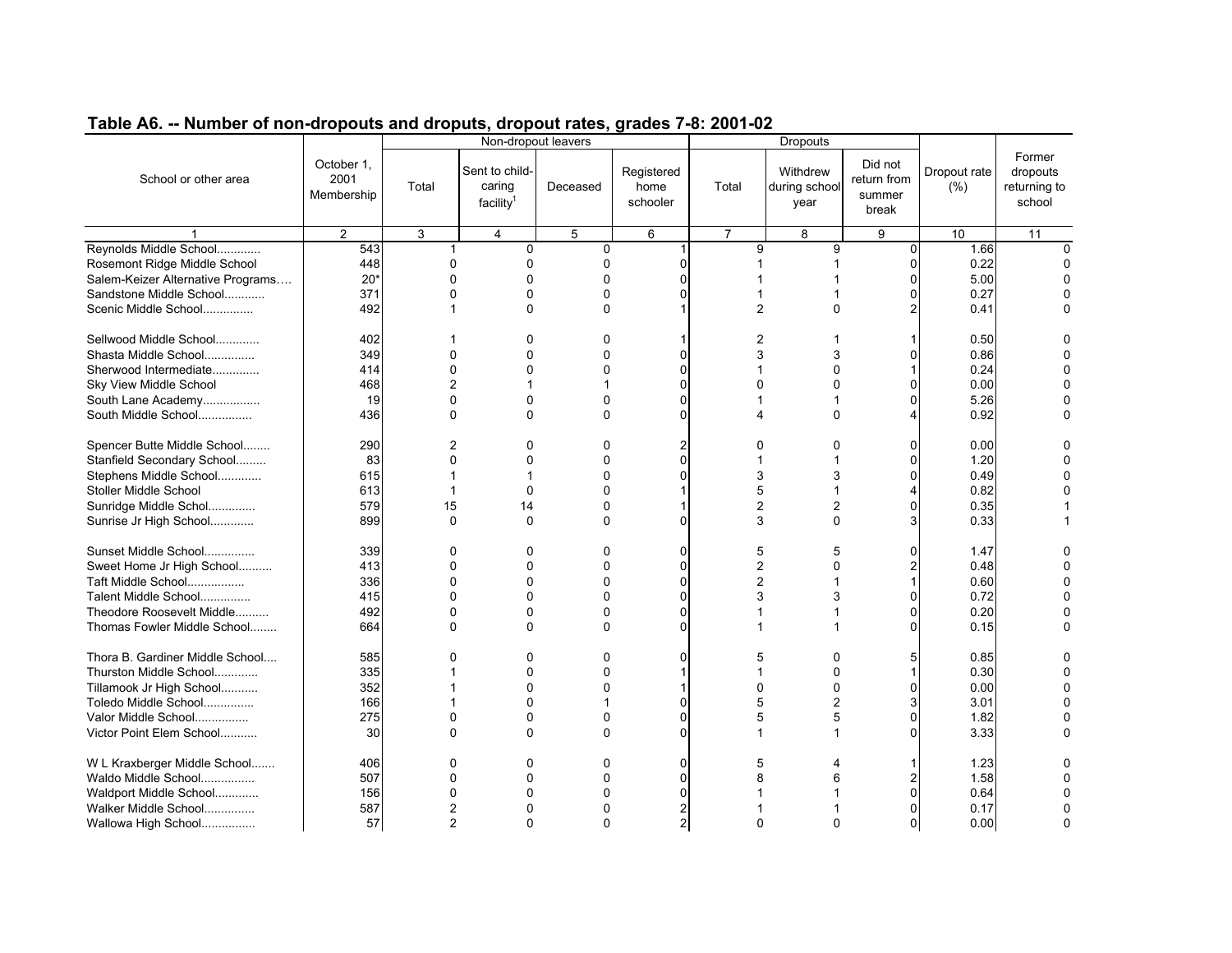|                                    |                                  |       |                                                   | Non-dropout leavers |                                |                | <b>Dropouts</b>                   |                                           |                      |                                              |
|------------------------------------|----------------------------------|-------|---------------------------------------------------|---------------------|--------------------------------|----------------|-----------------------------------|-------------------------------------------|----------------------|----------------------------------------------|
| School or other area               | October 1,<br>2001<br>Membership | Total | Sent to child-<br>caring<br>facility <sup>1</sup> | Deceased            | Registered<br>home<br>schooler | Total          | Withdrew<br>during school<br>year | Did not<br>return from<br>summer<br>break | Dropout rate<br>(% ) | Former<br>dropouts<br>returning to<br>school |
|                                    | 2                                | 3     | 4                                                 | 5                   | 6                              | $\overline{7}$ | 8                                 | 9                                         | 10                   | 11                                           |
| Walt Morey Middle School           | 417                              |       | 0                                                 |                     |                                | 5              | 3                                 |                                           | 1.20                 |                                              |
|                                    |                                  |       |                                                   |                     |                                |                |                                   |                                           |                      |                                              |
| West Orient Elem School            | 208                              |       |                                                   |                     |                                | 0              |                                   |                                           | 0.00                 |                                              |
| West Sylvan Middle School          | 596                              |       |                                                   |                     |                                |                |                                   |                                           | 1.51                 |                                              |
| Western View Middle                | 262                              |       |                                                   |                     |                                |                |                                   |                                           | 0.00                 |                                              |
| Westridge Elem. School             | 122                              |       |                                                   |                     |                                |                |                                   |                                           | 1.64                 |                                              |
| Whitaker Middle                    | 331                              |       |                                                   |                     |                                | 14             |                                   |                                           | 4.23                 |                                              |
| Whiteaker Middle School            | 470                              |       |                                                   |                     |                                | 8              | 5                                 |                                           | 1.70                 |                                              |
| Wilbur D Rowe Jr High School       | 676                              |       |                                                   |                     |                                | 3              |                                   |                                           | 0.44                 |                                              |
| Willamette Valley Community School | 10                               |       |                                                   |                     |                                |                |                                   |                                           | 20.00                |                                              |
| Willamina Middle                   | 161                              |       |                                                   |                     |                                |                |                                   |                                           | 1.86                 |                                              |
| Willowcreek Elementary School      | 26                               |       |                                                   |                     |                                |                |                                   |                                           | 3.85                 |                                              |
| Winston Middle School              | 259                              |       |                                                   |                     |                                |                |                                   |                                           | 0.00                 |                                              |
| Wy'east Middle School              | 260                              | 0     | $\Omega$                                          | $\Omega$            |                                |                |                                   |                                           | 0.38                 |                                              |
| No Leavers (185 schools)           | 20,902                           |       |                                                   |                     |                                |                |                                   |                                           |                      |                                              |

\* Net enrollment

 (1) Mental health program, juvenile detention facility, substance abuse program, or certified shelter care program. SOURCE: Oregon Department of Education, Office of Student Services, Individual Early Leaver Report; School Finance and Data Analysis, Student Membership report and Quarterly ADM report.